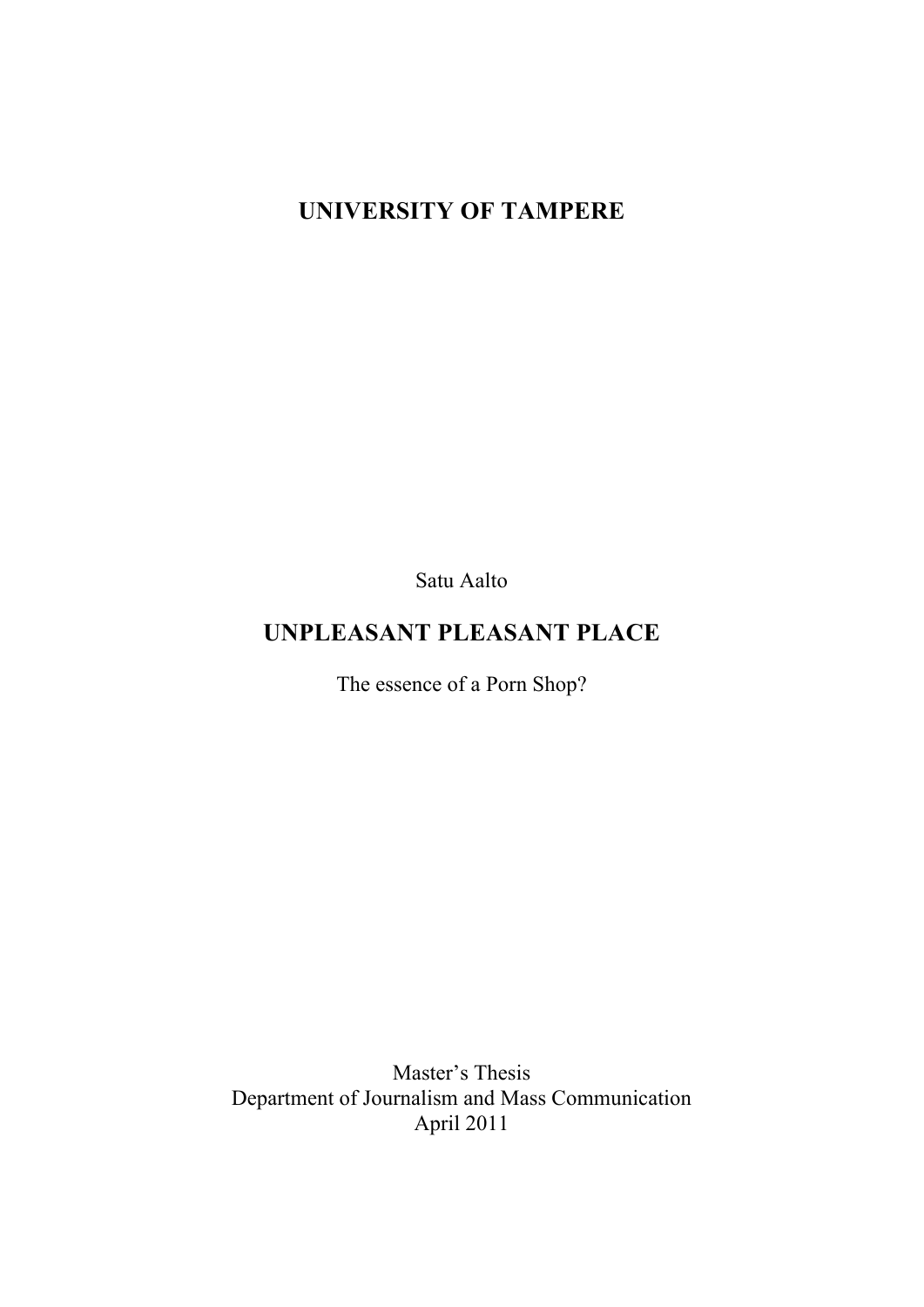## UNIVERSITY OF TAMPERE

## Department of Journalism and Mass Communication

## AALTO, SATU: UNPLEASANT PLEASANT PLACE The essence of a Porn Shop?

## Master's Thesis, 101 Pages Journalism and Mass Communication, Master's Program of Places, Spaces and Transnational Relations (ISSS)

April 2011

### Aim:

This study examines perceptions of place and space, and how porn shops fit into these perceptions. Place is understood as something concrete, whereas space is understood as something abstract. To exist, a space requires a place. In addition, this study observes how shame, stigma, taboo, and (fear of) other, are present. Research questions; 'What and where is a porn shop in terms of Place and Space?' and 'Are the Other, Shame and Stigma placed when visiting a porn shop?' were treated both empirical and theoretical ways.

### Approach:

Conversational, philosophical and psychological; covering history of sexuality and porn, society in general, and different cultures. Empirical and theoretical fuse.

Data:

Collected by using participant observation; comparing results with the findings by other researchers, interviews and open discussion boards. Prime research method, both ethnography (naturalistic branch) and auto-ethnography.

### Conclusion:

The term 'Unpleasant pleasant place' is accurate to describe the context of my study. However porn shops also fit into the idea of place, space, and non-place.

Keywords: Non-place, Place, Space, Porn, the Other, Shame, Stigma, Taboo, Sexuality, Sex, Media, Porn shop, Feminism, Ethics, Media, Auto-ethnography.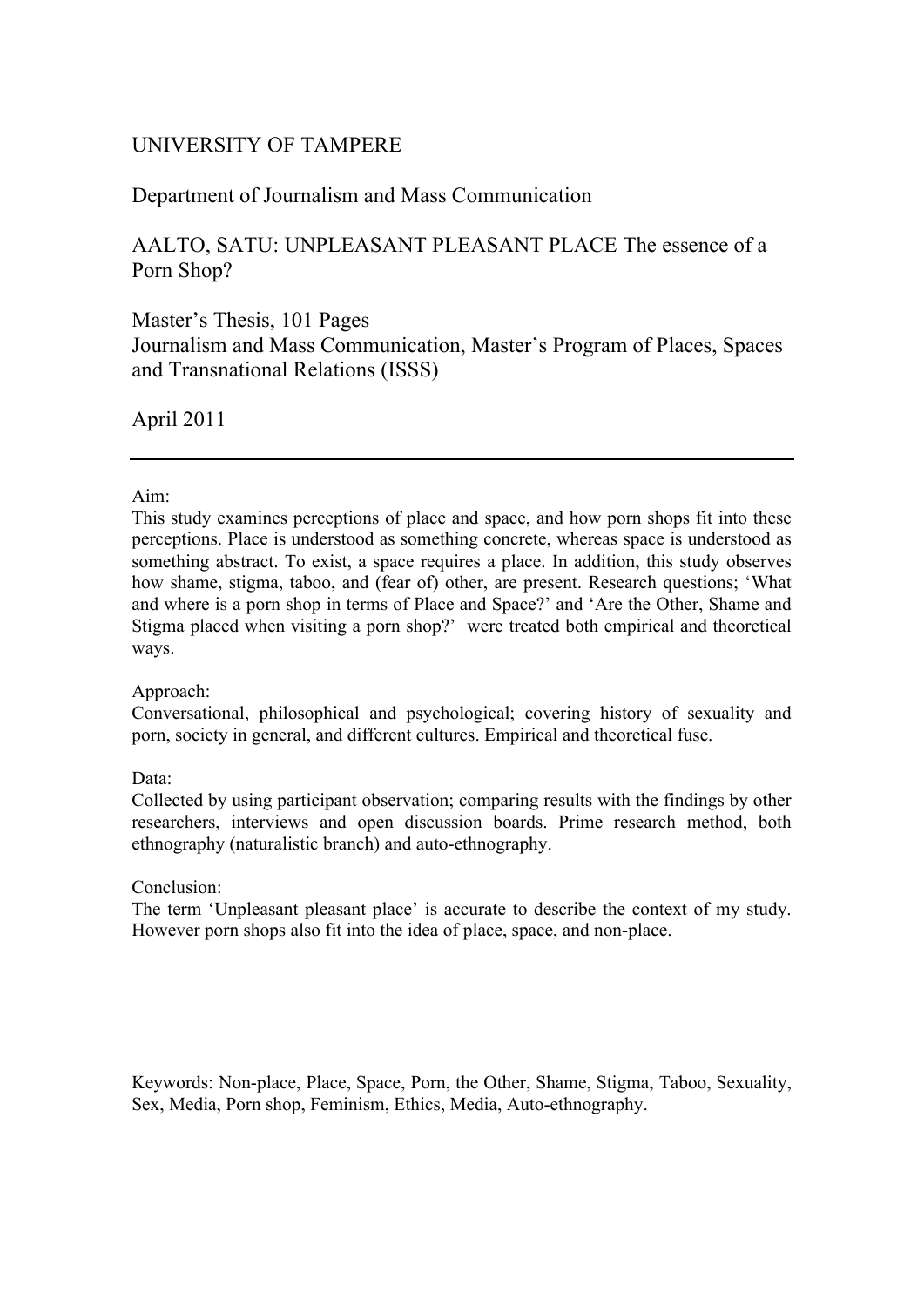## TAMPEREEN YLIOPISTO

Tiedotusopin laitos

AALTO, SATU: UNPLEASANT PLEASANT PLACE The essence of a Porn Shop?

Pro gradu –tutkielma, 101 sivua Journalism and Mass Communication, Master's Program of Places, Spaces and Transnational Relations (ISSS)

Huhtikuu 2011

Tämä tutkielma tarkastelee tilan ja paikan käsitystä, ja sitä kuinka pornokauppa sopii näihin käsityksiin. Paikka ymmärretään konkreettisena, tila abstraktina. Ollakseen olemassa, tila vaatii paikan. Myös häpeän, stigman, tabun ja "fear of the Other" käsitteet ovat vahvasti läsnä. Tutkimuskysymyksiä, 'Mikä ja missä pornokauppa on suhteessa tilaan ja paikkaan?' sekä 'Ovatko the Other, häpeä, stigma ja tabu läsnä pornokaupassa?' käsiteltin sekä empiirisesti että teoreettisesti.

Lähestymistapa on keskusteleva, filosofinen ja psykologinen; pornon ja seksuaalisuuden historiaa, yhteiskuntaa yleisesti sekä erilaisia kultuureja käsittelevä. Empiria ja teoria sulautuvat.

Data on kerätty osallistuvalla havainnoinnilla, sekä strukturoimattomilla haastatteluilla. Löydöksiä, omia ja toisten tutkijoiden, verrattiin keskenään. Myös keskustelupalstoja tutkittiin. Primaarinen tutkimusmetodi oli sekä etnografia (naturalistinen) että autoetnografia.

Tuloksena, termi 'epämiellyttävä miellyttävä paikka' on paikkansapitävä. Tosin, pornokauppa sopii myös tilan, paikan ja epäpaikan määritteiden alle.

Avainsanat: Epäpaikka, Paikka, Tila, Porno, the Other, Häpeä, Stigma, Tabu, Seksuaalisuus, Seksi, Media, Feminismi, Etiikka, Media, Pornokauppa, Autoetnografia.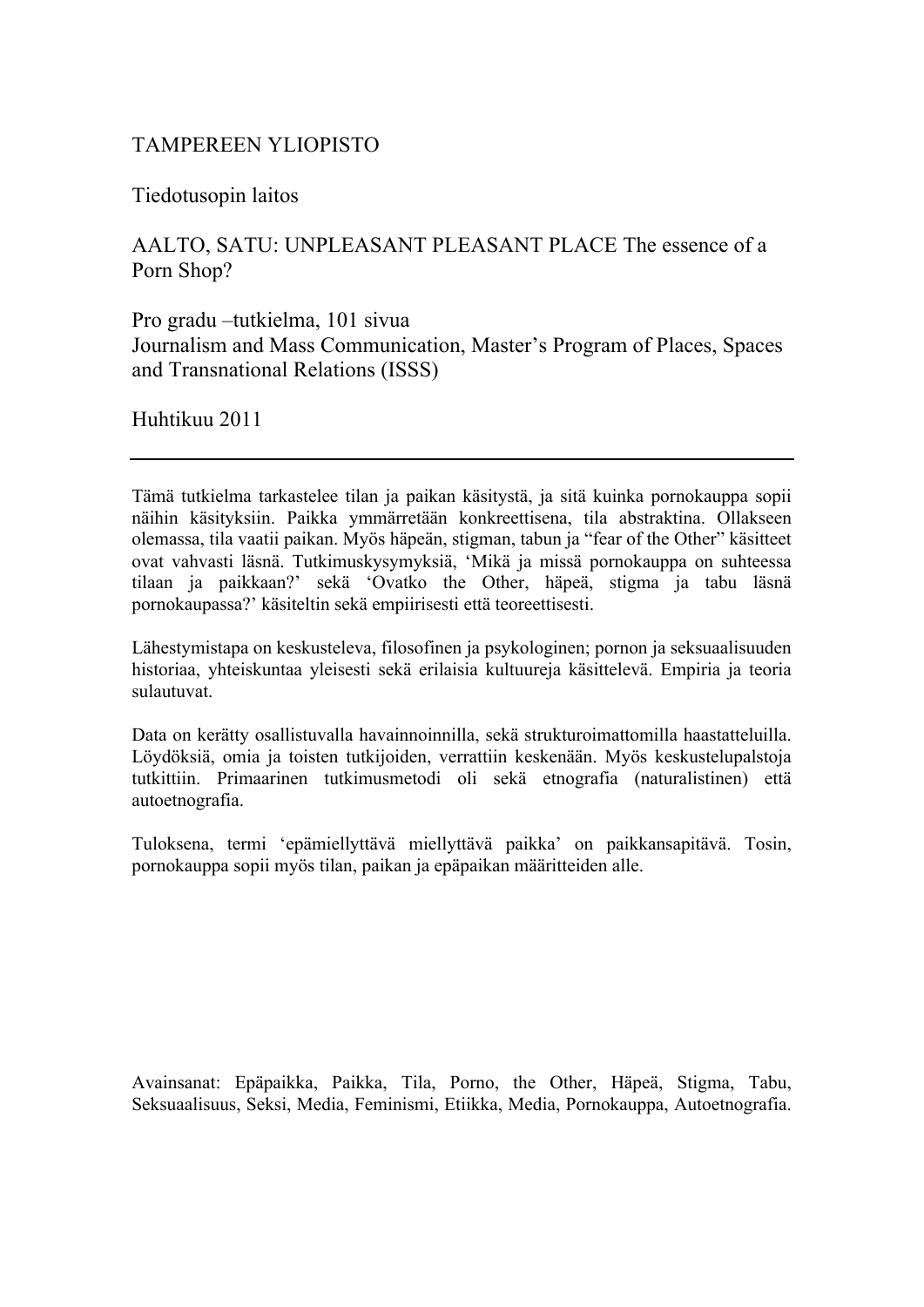*Dedicated to a person living in the middle of place and space, concrete and abstract; in a space in which no one else can see into. With Love.*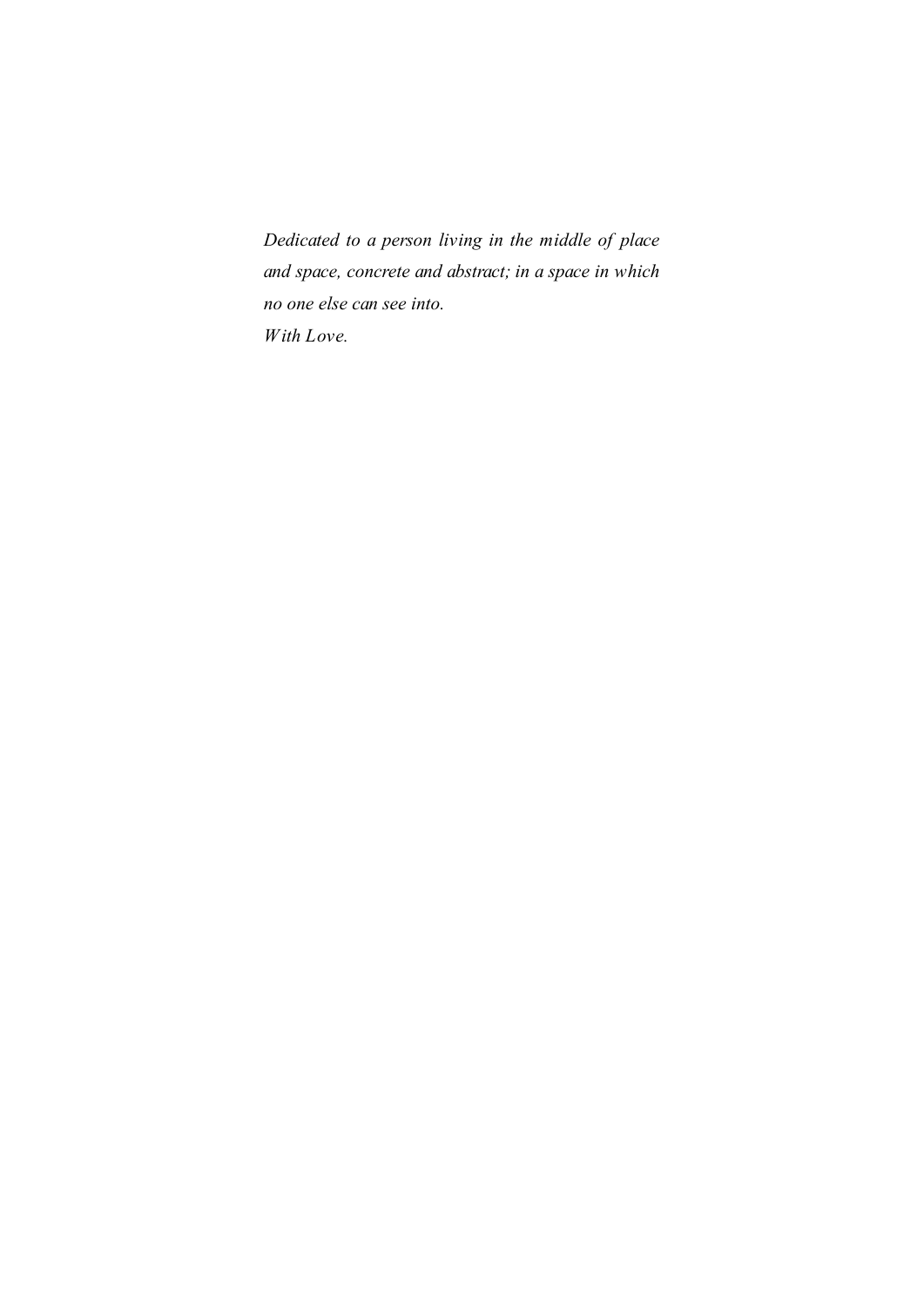## **INDEX**

| 1   |                                                     |  |
|-----|-----------------------------------------------------|--|
| 1.2 |                                                     |  |
| 2   |                                                     |  |
| 2.2 |                                                     |  |
| 2.3 |                                                     |  |
| 2.4 |                                                     |  |
| 3   |                                                     |  |
| 3.2 |                                                     |  |
|     | 3.2.1                                               |  |
|     | 3.2.2                                               |  |
| 3.3 |                                                     |  |
|     | 3.3.1                                               |  |
| 4   |                                                     |  |
| 4.2 |                                                     |  |
| 4.3 |                                                     |  |
| 4.4 |                                                     |  |
| 4.5 |                                                     |  |
| 4.6 |                                                     |  |
| 5   | FROM NON-PLACE TOWARDS UNPLEASANT PLEASANT PLACE 60 |  |
| 6   |                                                     |  |
| 6.2 |                                                     |  |
| 6.3 |                                                     |  |
| 7   |                                                     |  |
| 7.2 |                                                     |  |
|     | 7.2.1                                               |  |
| 8   |                                                     |  |
| 8.2 |                                                     |  |
| 9   |                                                     |  |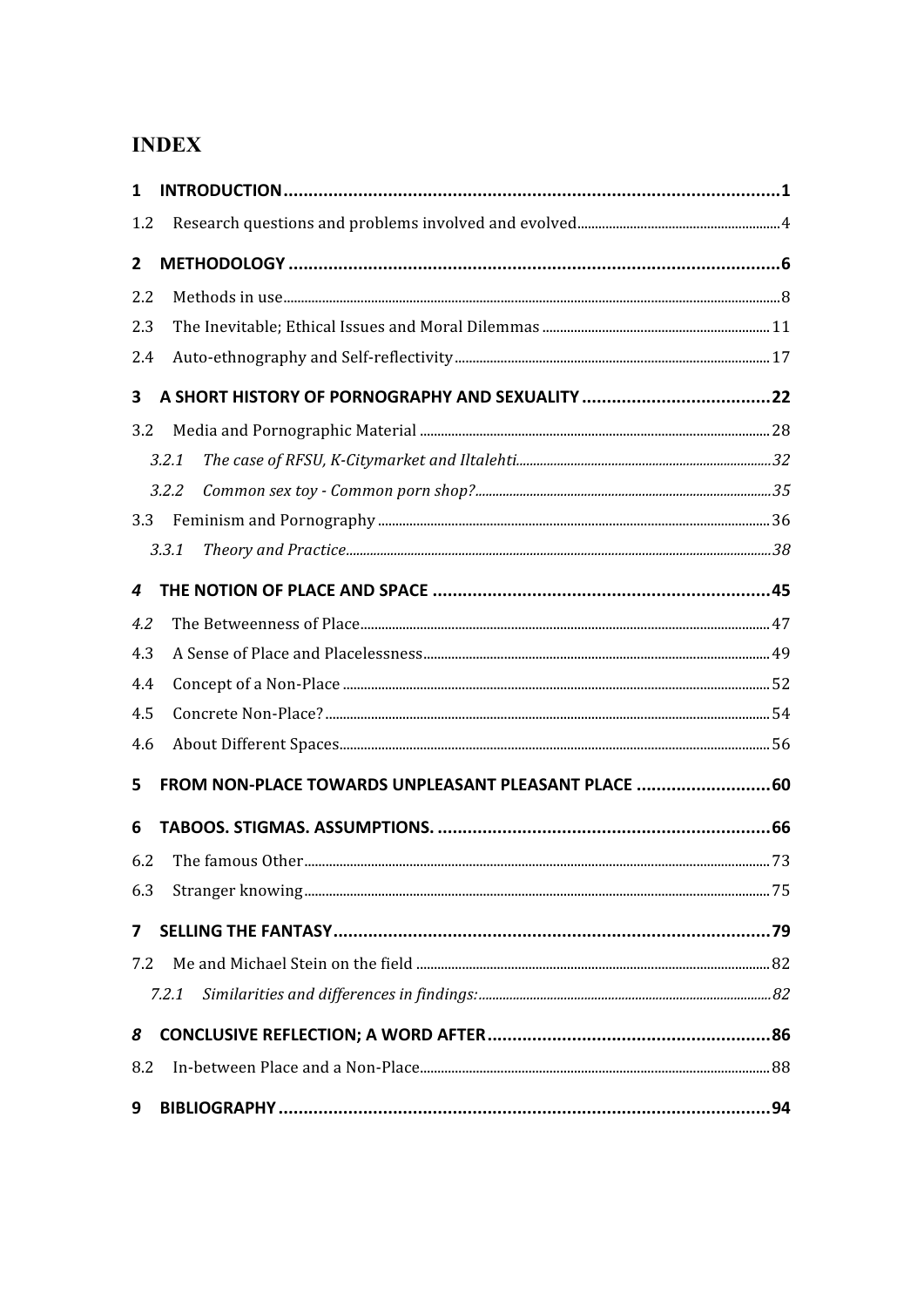## **1 INTRODUCTION**

*"I feel privileged that I met C.G. Jung in the same times where he was searching and had no definite formulations. I remember how I said: `But what you say today is just the contrary of what you said last week,' and he answered: `That may be so, but this is true, and the other was also true; life is paradox.' It was a most stimulating experience." – Tina Keller* (Swan, 2006:505)

In recent years, the sex-industry and its by-products have once again come to the fore. This is evidenced by an ever-growing discussion in the media about pornography, prostitution, erotic-dancers, illegal porn, escorts, adult toys and other related topics. Such discussion has been directly fuelled by recent studies in the field, such as: examining prostitution and prostitutes in Finland (Kontula: 2008), erotic dancers, prostitutes and corporeal globalization (Penttinen: 2004), porn in popular culture in Jokapäiväinen Pornomme (edit, Nikunen, Paasonen, Saarenmaa: 2005), Mediated Sex, Pornography & Postmodern Culture (McNair: 1996) or the sex industry as a whole (Williams: 2004).

Whereas the field was earlier dominated by a hardcore feminist approach (Lederer: 1980, Dworkin: 1981, 1985, 1987, MacKinnon: 1993, etc.), recent studies have taken an approach both for and against the feminist perspective. Researchers seem to have moved away from the extremely black and white opinionated ideas that earlier characterized the field. It has become clear that the pornography industry, like many other study topics, can be seen as both disturbing and providing. Pamela Paul states; "*One need not be a prude or a religious zealot to experience revulsion at the sight of certain pornography, just as one need not to be a depraved pervert or a lefty activist to use pornography."* (2005:10).In other words, researchers are now able to see pornography as both, as a good and bad thing, not just one or the other. Regarding Harri Kalha (2007:15), the word porn can presently be seen as endlessly versatile. It is a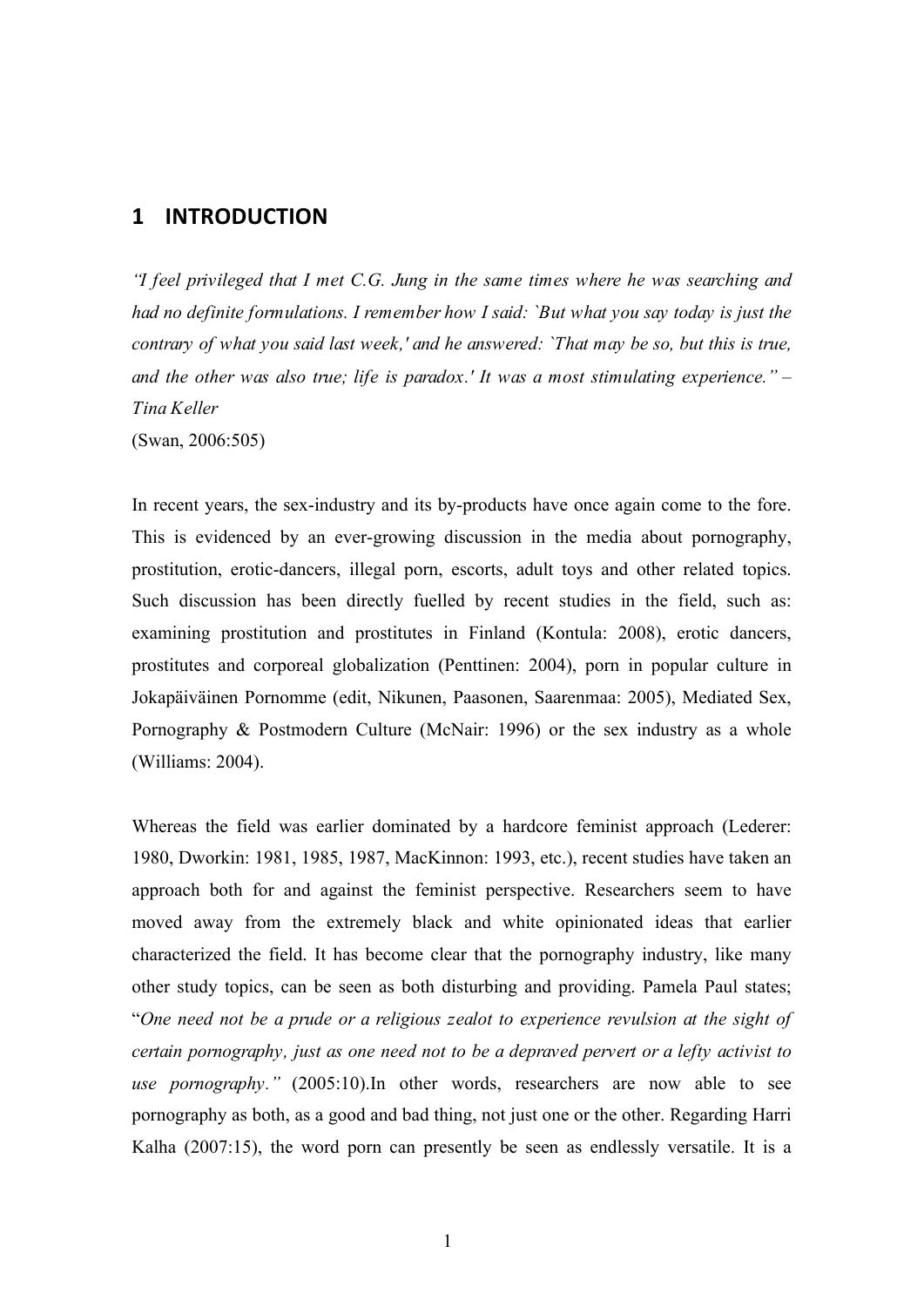phenomenon that manages to penetrate the whole visual culture of art, literature, and media.

Although considerable research has been devoted to the actor, rather less attention has been paid to the places they might occupy. Indeed, little attention has been given to one of the most visible and concrete places for pornography and adult toys, the high street porn shop. So far I have managed to find only a few articles dealing with pornographic establishments (Berkowitz: 2006, Hefley: 2007, Stein: 1990). This may be considered surprising in light of the interest attached to place in recent anthropological studies on urban environments, especially those by Marc Augé (1995). For Augé the supermodernity creates non-places, places which are not themselves anthropological places, and which do not integrate the earlier places. The aim of this paper is to extend the concept of place / non-place in order to examine the behavior of the actors in a porn shop. This is the exact reason why I feel it is a necessity to take the reader through different space and place interpretations together with an in-depth take on pornography and the essence of porn shops. Essentially, this is a study about a place where we simultaneously do and do not want to be, and about the potential reasons causing this situation.

In this thesis I look to use space and place as terms that will go together as complementary forces; place being something that is concrete and virtually unchanging, and space being something abstract. Space can be seen as something that people create in their mind of the Place. The idea of space changes from one person to the next. However, though complementary concepts, they do go both together and separately. Paradoxically, in order to be able to think of place and space, as separate singular entities, one must be aware of both of these concepts as whole. While I find this to be the case with place and space, I am arguing that a similar thing occurs concerning the concepts of sex and sexuality. To talk about a place one needs to be aware of the concept of space, and to talk about sex one needs to be aware of the concept of sexuality and vice versa. In my understanding neither can be spoken of effectively in isolation. It can be said that this is an examination of how a porn shop relates to the diversities of the perception of place and space. Like any other subject matter, pornography requires a place to exist.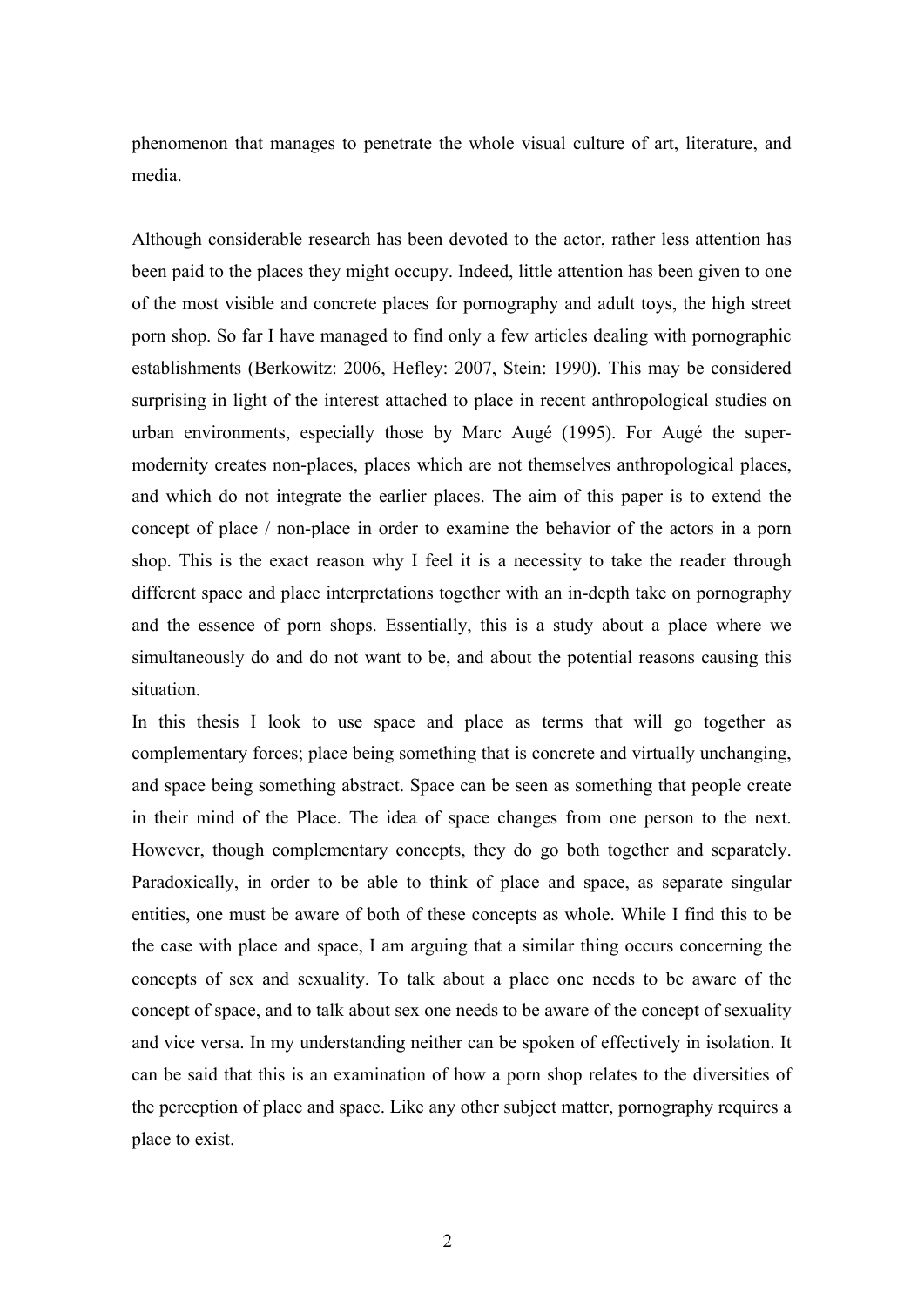*Customer, when purchasing a DVD: "Do you have a problem with the whole arseholething, you know, with anal sex? My wife does."*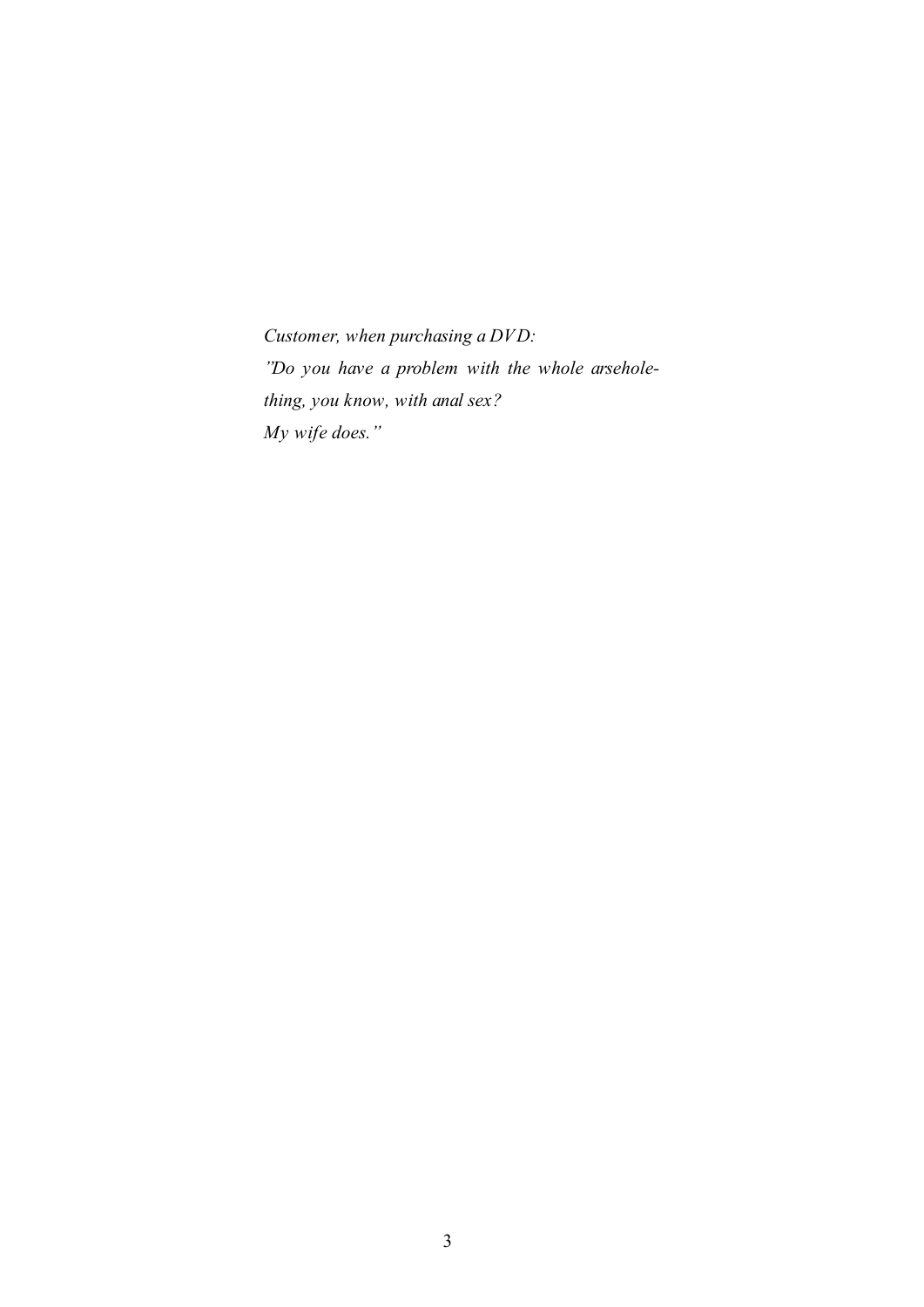### **1.2 Research
questions
and
problems
involved
and
evolved**

Traditionally research questions should, at the end, take form relatively easily. However this was not true in my case. Since the setting of the research did, in a way, come before the research problems, it made even finding the strict research problems somewhat hard. Not surprisingly an interesting place is not enough on its own. To think that Everet Hughes is reported to have remarked, only half jokingly, that *"the researcher should select the research problem for which the setting chosen is the ideal site!"* (Hammersley & Atkinson, 1995:37) This could not have been further away from my circumstances.

Once the topic took form, it became clear that due to its massive nature it offered all sorts of possibilities and directions. This made it really hard to pin point the tangible questions. Finally I came up with two general research questions, which, in my opinion, enable a larger philosophical view of the chosen topic. Admittedly, artistic freedom was used.

What and where is a porn shop in terms of Place and Space? Are the Other, Shame, and Stigma placed when visiting a porn shop?

Question considering Place and Space is in its essence theoretical one, whereas as the latter research question represents more the empirical side of this work. To illustrate my time spend on the field, I have inserted anecdotes from the field and descriptions of my own feelings whilst on the field within the text. These segments of my field-diary are used throughout the thesis.

Once introduced to the works methodological part the text will take its reader through the history of sexuality and pornography and from there to different types of place and space perceptions. After the place and space discourse the reader is introduced to potential shame and stigma appearances and the idea of the Other within the place and space. From thereon the text will carry the reader towards the ends discussion, bringing all the elements together. It is in my aspiration for this paper to be readable cross scholarly.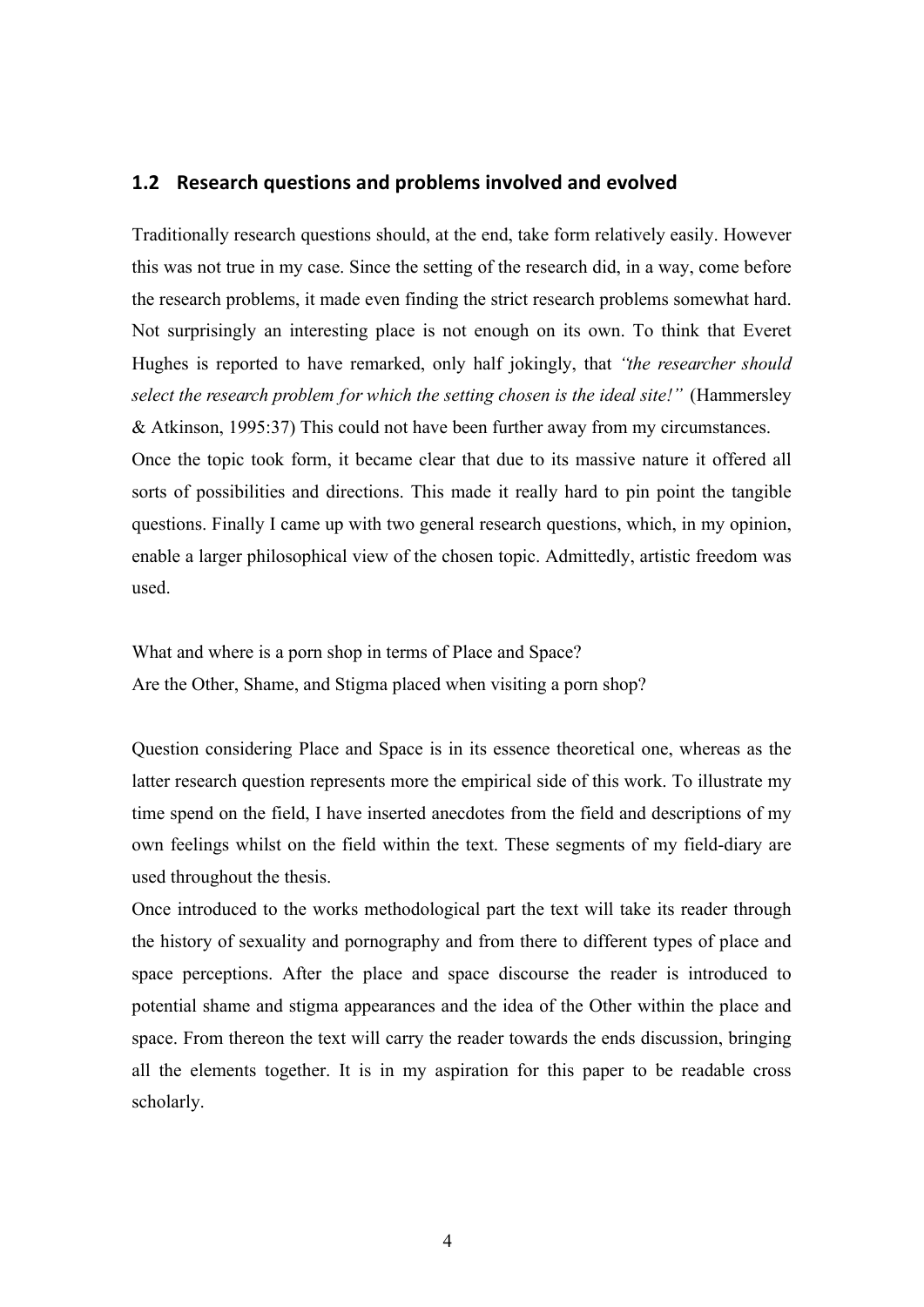*Customer wanted me to know that he was new to the town and how amazed he was about the amount of toys and lubricants sold here. He then wondered whether he should bring his girlfriend with him, and asked: "Are women allowed to come here?" What? Did he not see the place around him? He was in the middle of pink toy-invasion, including creams, clothes, shoes etc. The shop actually looks really feminine, and pink. He did not seem particularly nervous, and that's what normally explains unusual questions.*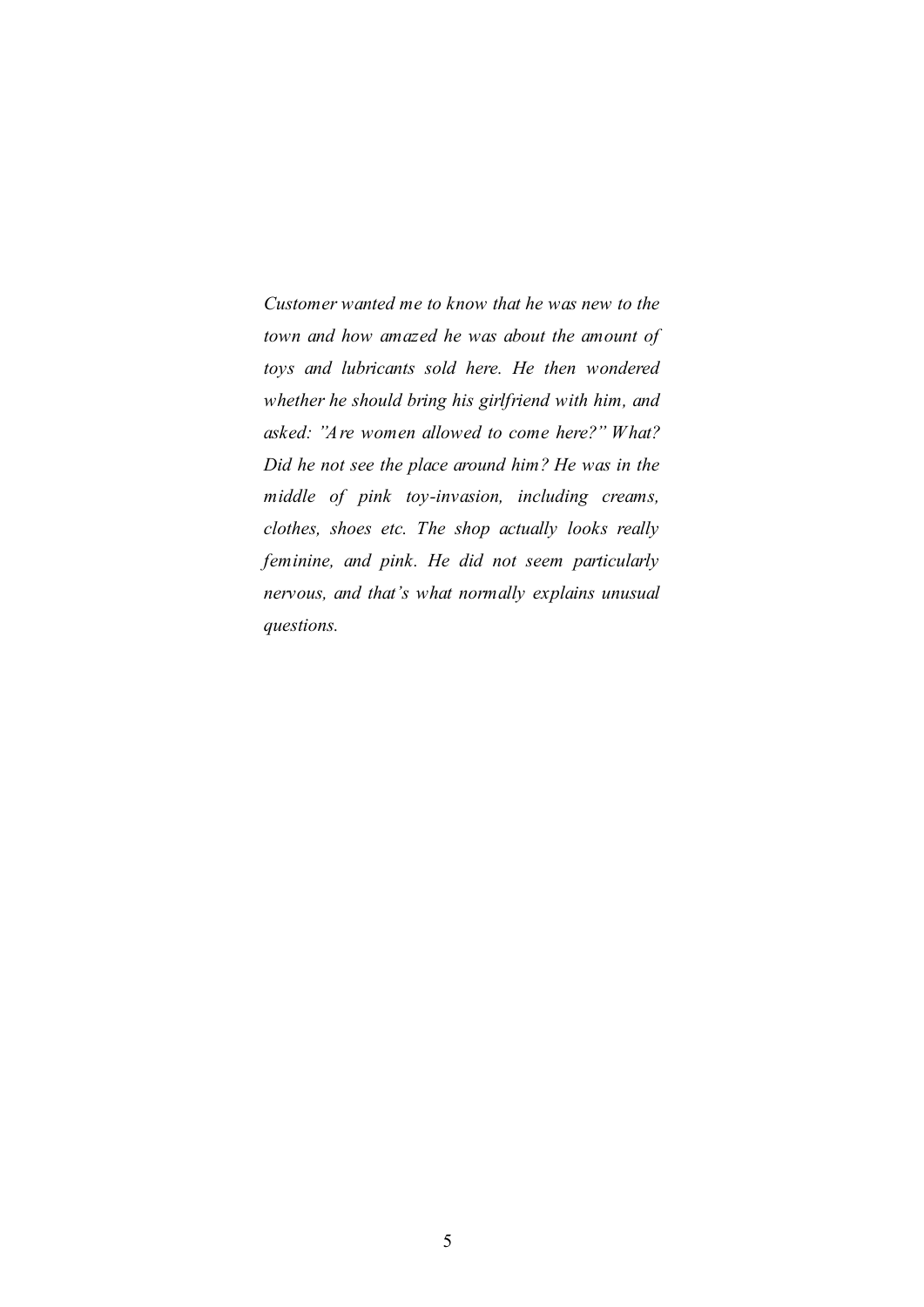## **2 METHODOLOGY**

It has been almost a hundred years since, with the lead of Robert Ezra Park, the Chicago School pioneered fieldwork and research whose primary focus was human beings and their normal social behavior, instead of just their historical development or social problems. (Madge, 1963:89) The Chicago School specialized in both urban sociology and research of the urban environment by combining theory and ethnographic fieldwork.

Ethnography can be seen as a study of both explicit and tacit cultural knowledge (Spradley 1980:8). According to Frake (in Spradley 1980:9), culture is best thought of as; *"A set of principles for creating dramas, for writing script, and of course, for recruiting players and audiences… Culture is not simply a cognitive map that people acquire, in whole or in part, more or less accurately, and then learn to read. People are not just map-readers; they are map-makers. People are cast out into imperfectly charted, continually revised sketch maps. Culture does not provide a cognitive map, but rather a set of principles for map making and navigation. Different cultures are like different schools of navigation designed to cope with different terrains and seas"*. (Frake, 1997:6- 7)

For me, ethnography seems to be something that is inbuilt. It is, yet another feature in one's personal essence. Although it has not been that long since I first learned that the concept even existed, the observation of one's surroundings has always been of great importance to me. Does the fact that one is not familiar with the academic word for a certain action, although one practices it, change anything? How much value is actually based on our understanding of words? Just like Sirpa Lappalainen [et al.] Etnografia metodologiana  $(2007:14)^{i}$  I also believe that the power of the ethnographic approach is its potential to produce socially meaningful research. This is possible because ethnography makes visible different types of practices that are possibly restricting people's functionality.

<sup>|&</sup>lt;br>i <sup>i</sup> Original in Finnish, English translation by author.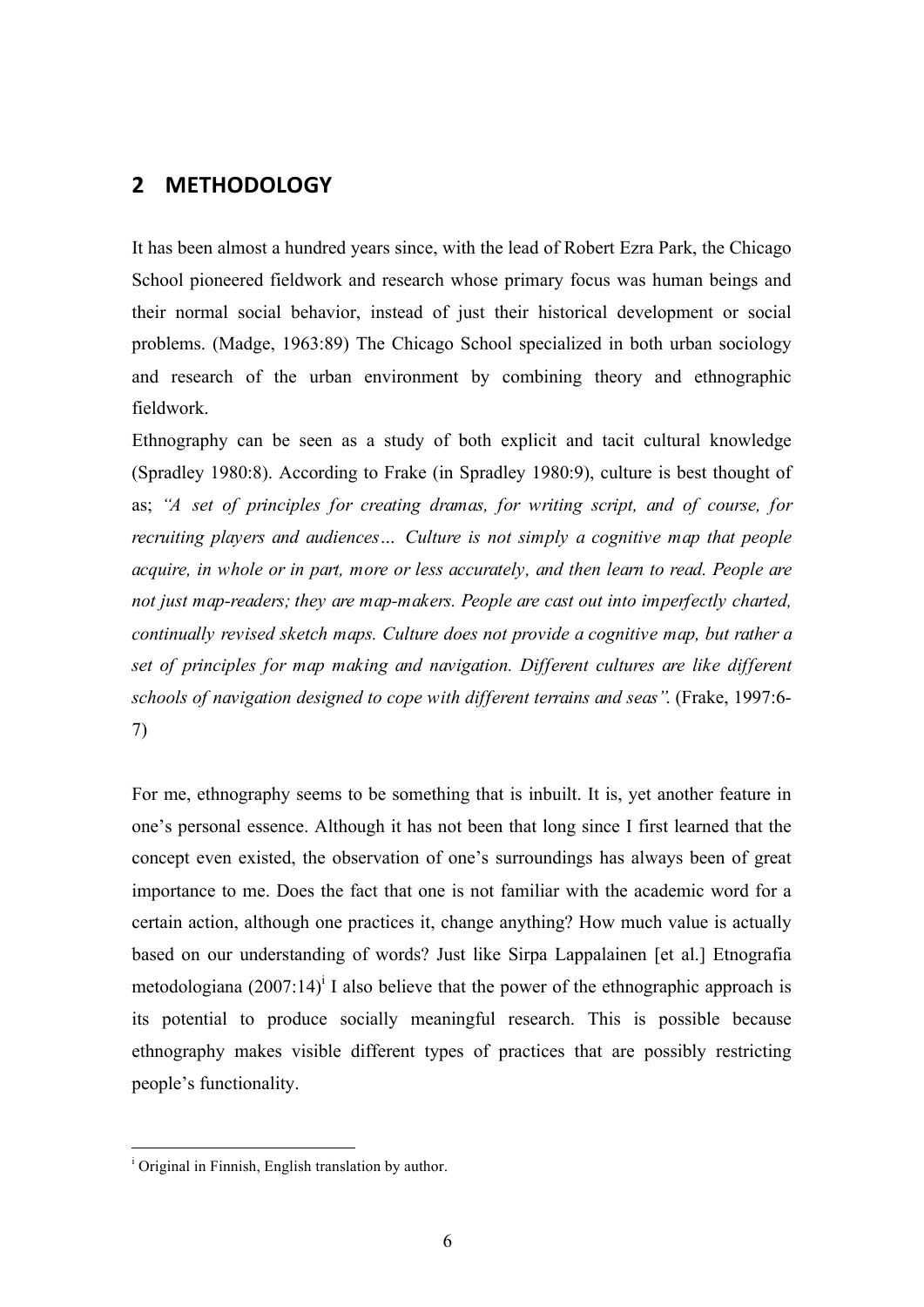In addition to observing, Hammersley and Atkinson (1995:25) define ethnography as something that involves the ethnographer participating, overtly or covertly, in people's daily lives for an extended period of time. It involves, watching what happens, listening to what is said, and asking questions. It is in fact collecting whatever data is available to throw light on the issues that are the focus of the research. Ethnography means learning from people, rather than studying them. (Spradley, 1980:3)

As in so many other disciplines inside the so-called general definition, there are also several more in-depth schools. For instance naturalism, constructionalism, and positivism form their own schools and followers. As expected all of these schools also have to face critics. Of all these disciplines, naturalism seemed to be the one for me.

Naturalism proposes that, as much as possible, the social world should be studied in its "natural" state, undisturbed by the researcher. Hence natural, not artificial settings such as experiments or formal interviews, should be the primary source of data. Furthermore, the research must be carried out in ways that are sensitive to the nature of the setting. The primary aim should be to describe what happens in the setting, how the people involved see their own actions and those of others, and the context in which the action takes place. A key element of naturalism is the demand that the social researcher adopt an attitude of "respect" or "appreciation" towards the social world (Hammersley&Atkinson, 1995:6). In Matza's words, naturalism is the philosophical view that remains true to the nature of the phenomenon under study (Ibid  $& Matza$ , 1969:5). According to naturalism, one of the first requirements of social research is a devotion to the phenomena under study, not to any particular set of methodological principles, no matter how powerfully supported by philosophical arguments. Obviously, science is not value free, the expectations and feelings of the researcher do not only affect the research, without a doubt they also become part of the process itself. It can be said that feelings become resources for understanding the phenomenon under study. What's more, emotions reflect our ideologies. (Kleinman, 1991:184-186)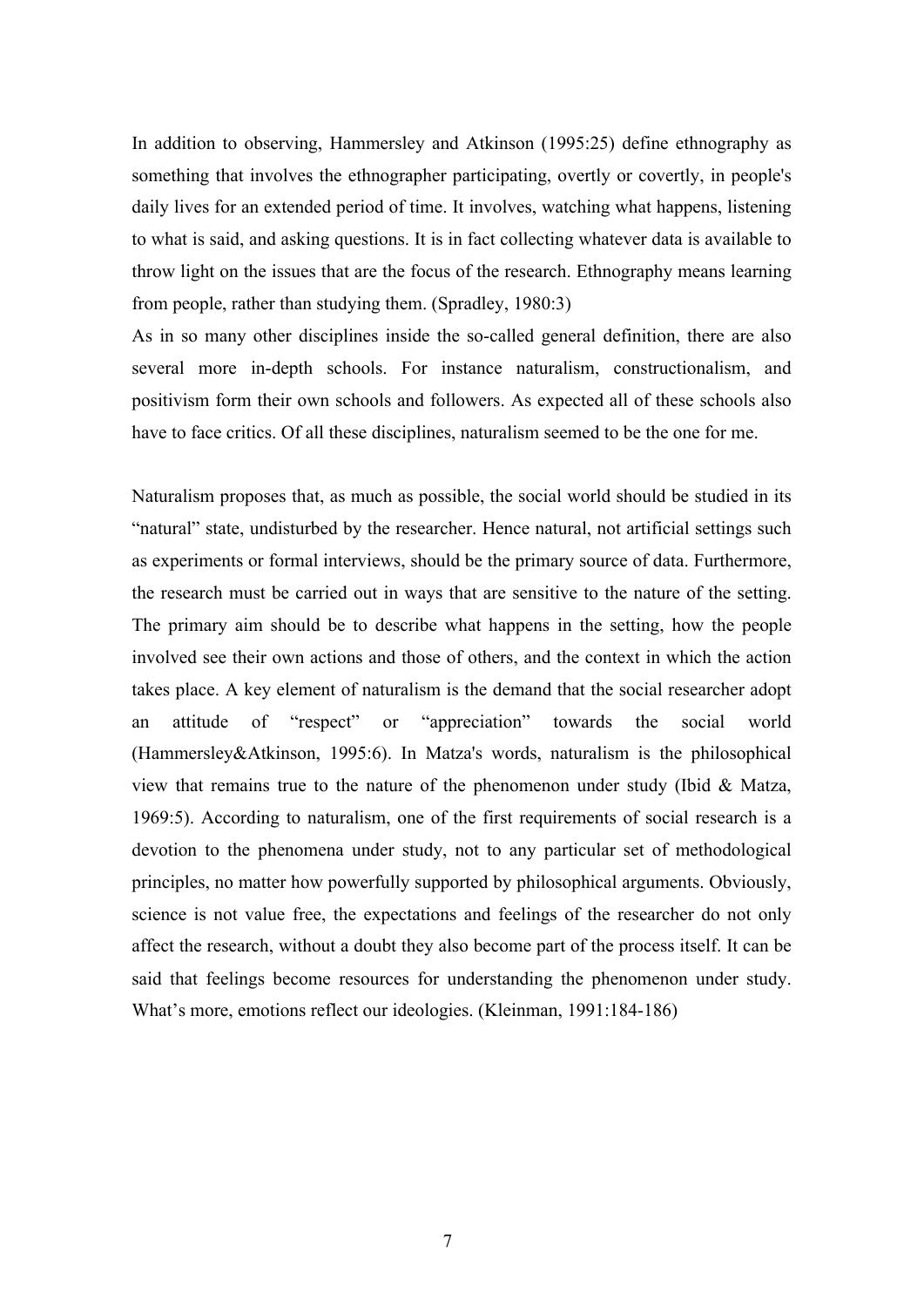### **2.2 Methods
in
use**

I fully realize the fact that there still exist those "old school shops" that have taped windows with blinking neon signs. For obvious reasons they also should exist because there is an understandable function for them. Just like, there is the need for different types of bars, these shops are needed and the clientele for them does exist.

In this thesis I am concentrating on the somewhat softer shops with clear windows etc. those shops that already are "more easily accessible". In my opinion it is not important for this study to take on board every single shop that deals with porn. For instance shops that have private- rooms and are evidently mostly aimed only at men do not serve the purposes of this study. This is not to say that they would not have an important role on their own/in their own genre. At this point I should also note that in my opinion similar thing occurs with the online-shops. By no means am I arguing that the internet would not have an important role when it comes to pornographic industry. The internet's influence is undeniable. It is merely the fact that I feel it to be another study's task to tackle with the whole phenomenon. Especially in view of the fact that the internet has influenced society on so many different levels with various different social matters, its impact has been somewhat universal. At the time being, I settle for noting that when combined with an actual, concretely existing shop, online-shop provides a secure space to explore the products. When this is done at each individual's own tempo it can give one the possibility to prepare oneself, in advance, before actually entering the shop.

This study by no means aims to make porn shops like groceries. I do recognize that it is essential for porn shops to be a little bit "sinful", a bit exciting. This said, similar to groceries, it is also possible to divide porn shops into roughly three categories: the everyday local shop, the high street shop, and the exclusive shop. The porn shop I worked in shifted somewhere between the high street shop and the exclusive shop. The place consisted of three different parts: of the actual frontal shop, DVD-side of the shop and of downstairs Adult video-arcade. I made conscious choice to give the downstairs movie-theatre very little, if all, attention within this study. The first two, the actual shop side and the DVD-side, were in my main interest for they appealed for wider range of people; both gender and age ways as well as having the counter and cash register placed on that area. In addition the interaction with the clientele for movie-arcade was virtually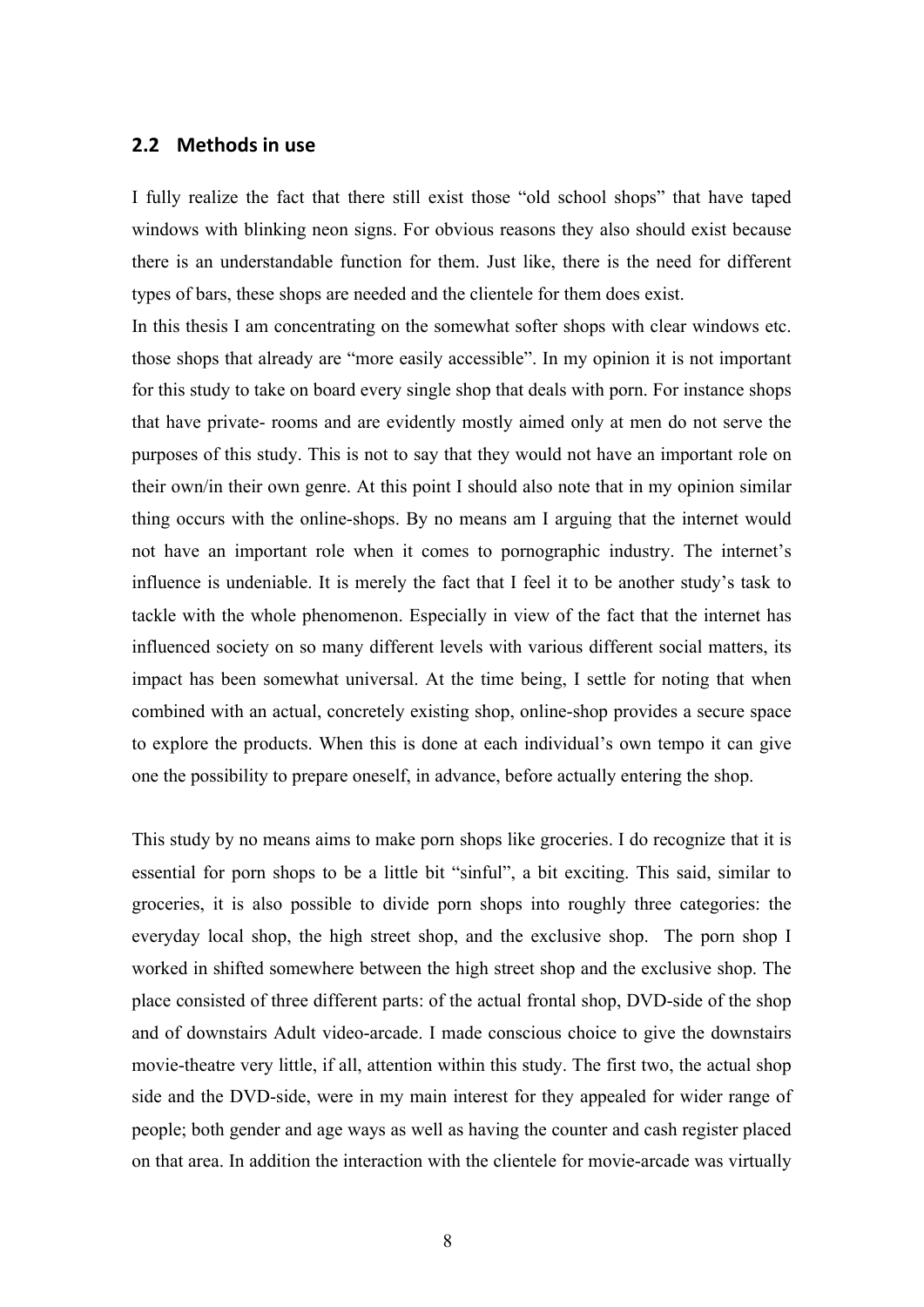non-existing since they paid the entry fee in the machine, hardly ever purchased a product from the shop and could exit the premises through different door. However, when entering the premises everyone used the same door. Frontal shop was square shaped and approximately 50 square meter, had fitting room in one of the corners and a large table in the middle in which all the lotions, lubricants and oils were placed. The shop also had a separate area for clothes and shoes and for novelty items. Overall color scheme was pink and black with a touch of dark wood. The DVD-side was separated from the shop and was slightly smaller, nevertheless shelving several thousand films that were organized by different genres. The arcade part of the place consisted of one movie-theatre with fairly large screen and of approximately twenty solitary booths in which the customers could choose from over one hundred different titles to which movie to watch. The place was solely in their use from opening till closing and in my use before and after. This resulted my relation to this particular place to form of what ever the place users left behind. It was my job to open and close, and clean, the place but only after it was completely emptied of customers.

In addition to my own observations I have also used internet discussions as one of my sources. This provided me with the observations, assumptions, and stereotypical views that common and sometimes not so common people hold about porn shops. I believe that it offers a "larger scale" than if I would have done a questionnaire in one or few of the actual shops. This seems especially true since virtually no research has been done in this area. It is no wonder that the image we have of porn shops stays the same year after year. Those few available texts appear mostly in the various media publications and are all more or less repeating themselves. I was so excited to go in…Raincoats.. Sunglasses…Huge dildos emerged. There seems to be a certain humor-aspect or an aspect of sensationalizing involved virtually whenever a porn shop is mentioned.

*"In the opinion of this rational observer, women should cover up their wrinkled and ballooned flesh as well as possible. But beauty is in the eye of the beholder, and the eye is an adjustable organ. When you step into the porn shop for the very first time and see all those dildos and inflatable dolls with their mouths open, you are terrified. After an*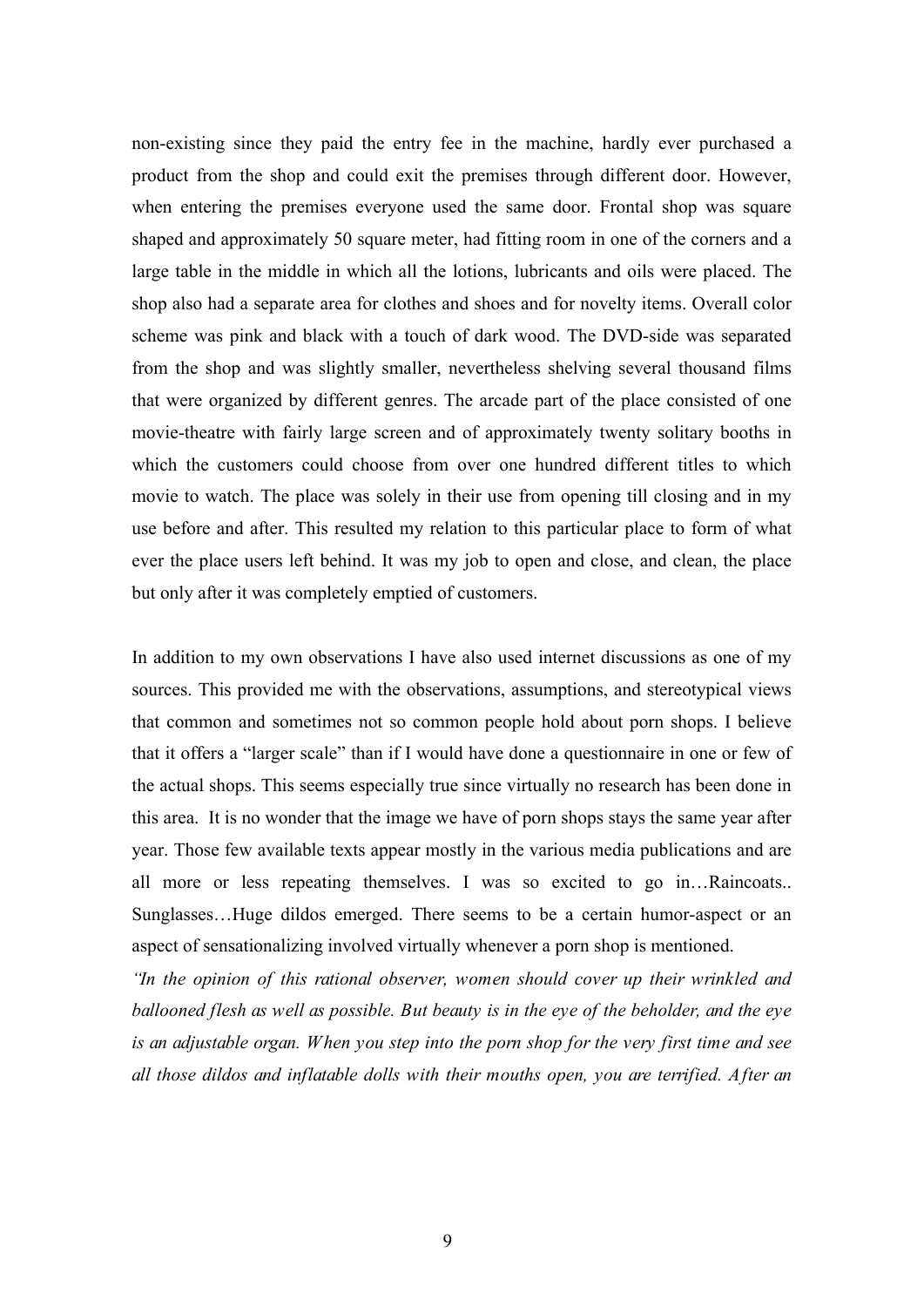*hour you could easily become a sales clerk, because all those things seem to be completely normal."* (Walter de Camp, City-lehti,13/2007)<sup>11</sup>

Walter de Camp's portrayal is quite accurate, though it may not be extremely academic. Then again as I pointed out earlier there is not much research done about porn shops in an academic fashion. Therefore I greatly rely on information gathered from various "popular-media sites". The initial idea of the place can be somewhat dominant, and it may remain so, especially since most of the customers do not spend hours inside the shop. In short, the original feeling one has while stepping into the shop might stay the same time after time. There is no time to get familiar with the place or space in question.

Furthermore, this thesis is partly an attempt to better understand the "fear" of a certain place. In order to do so I have not only gone through diverse perceptions of place and space, but also through historical, philosophical, ethnographical, cultural and everyday life- aspects. Questions about whether or not or how it would be possible to make entering these places easier remain unanswered for the time being. All and all I feel that it is important that questions are raised.

Perhaps the question 'Should it even be easier?' is the most relevant.

*It happened again this morning; I needed to stop doing what I was doing and then I started to laugh. The realization of how bizarre it is to start a morning by switching on several TV's that show different porn movies really kicked in, the cacophony of different (artificial) bodily noises filling up the place as I go along. There I was, downstairs, pointing TV's in booths with two remote controls, one for each hand like I would be some sort of character from Wild-West all set to fire away.*

ii Original in Finnish, English translation by author.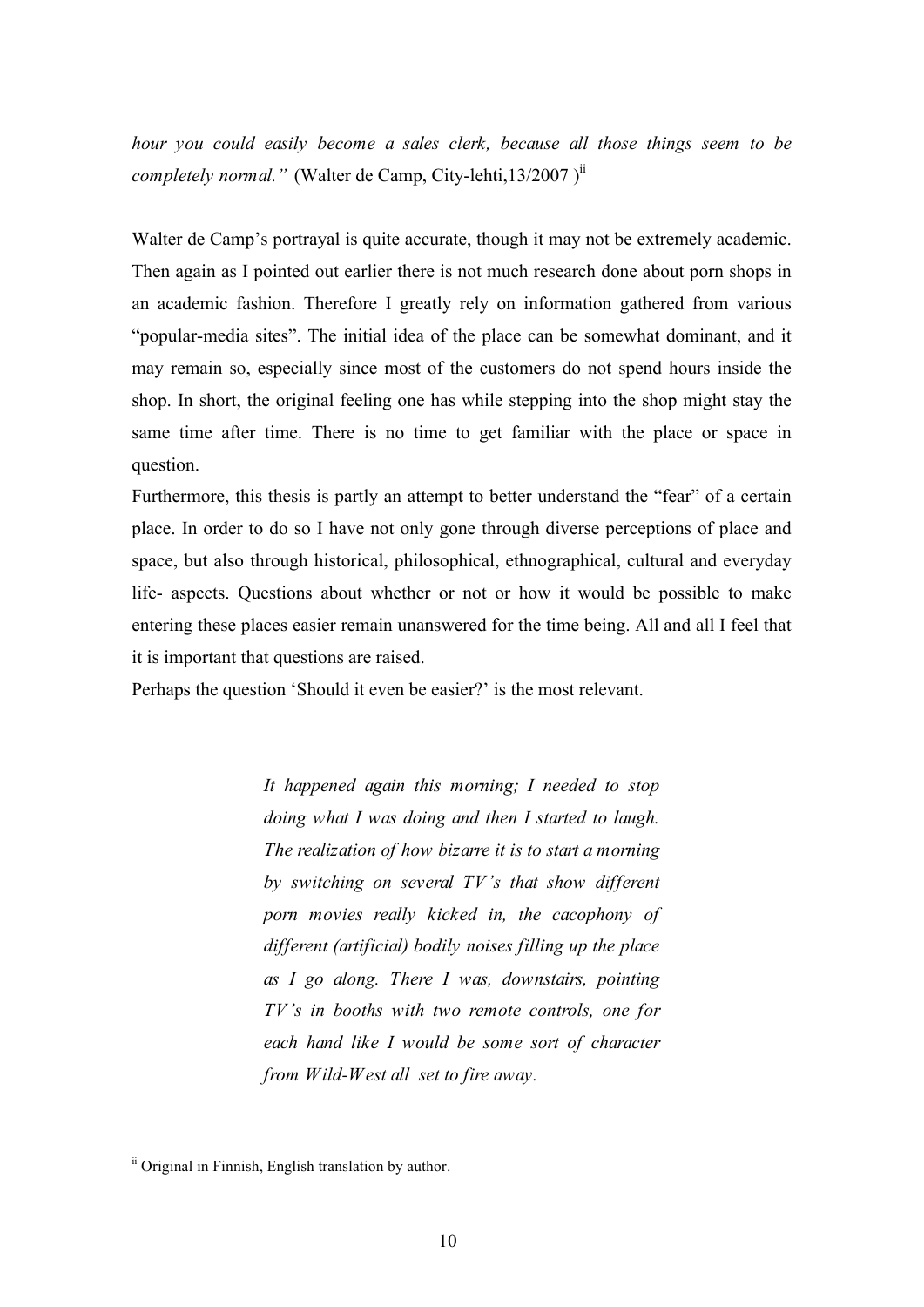### **2.3 The
Inevitable;
Ethical
Issues
and
Moral
Dilemmas**

*Regular comes in, and for the first time ever he asks if it's ok to take a cup of coffee before going in to the DVD-section. Then he sits down to drink it and asks; "May I ask if you are studying at the uni?" Me: "Y ep, you may and yep, I am." He: "Y eah, I thought so, I saw you around the area one day with some of your mates.." Me: "Ummm.. Ok.." He's always been really polite and talkative, but never before has he asked any personal questions, until now that is. I am not sure whether I should feel; well basically, how the hell should I feel?! Anxious, annoyed, terrified, what?! All I could think was, "what kind of movies is this guy watching? Is he gay? If so, then its ok he mentions he has seen me, I think. And why do I think its ok then? What if he watches teen porn? And why would any of this really matter?" After all I am the one whose studying them so wouldn't it be only fair if they sometimes ask questions? Then again I am studying them in their "public" space whereas this guy was "violating" my personal space, my personal life, by bringing it into the shop. Y es I do have a life outside of this place but it really shouldn't be any of them business what I do outside my working hours. Or should it..?*

Another significant implication of naturalism is that in studying natural settings the researcher should seek to minimize his or her effects on the behavior of the people being studied. The aim of this is to increase the chances that what is discovered in the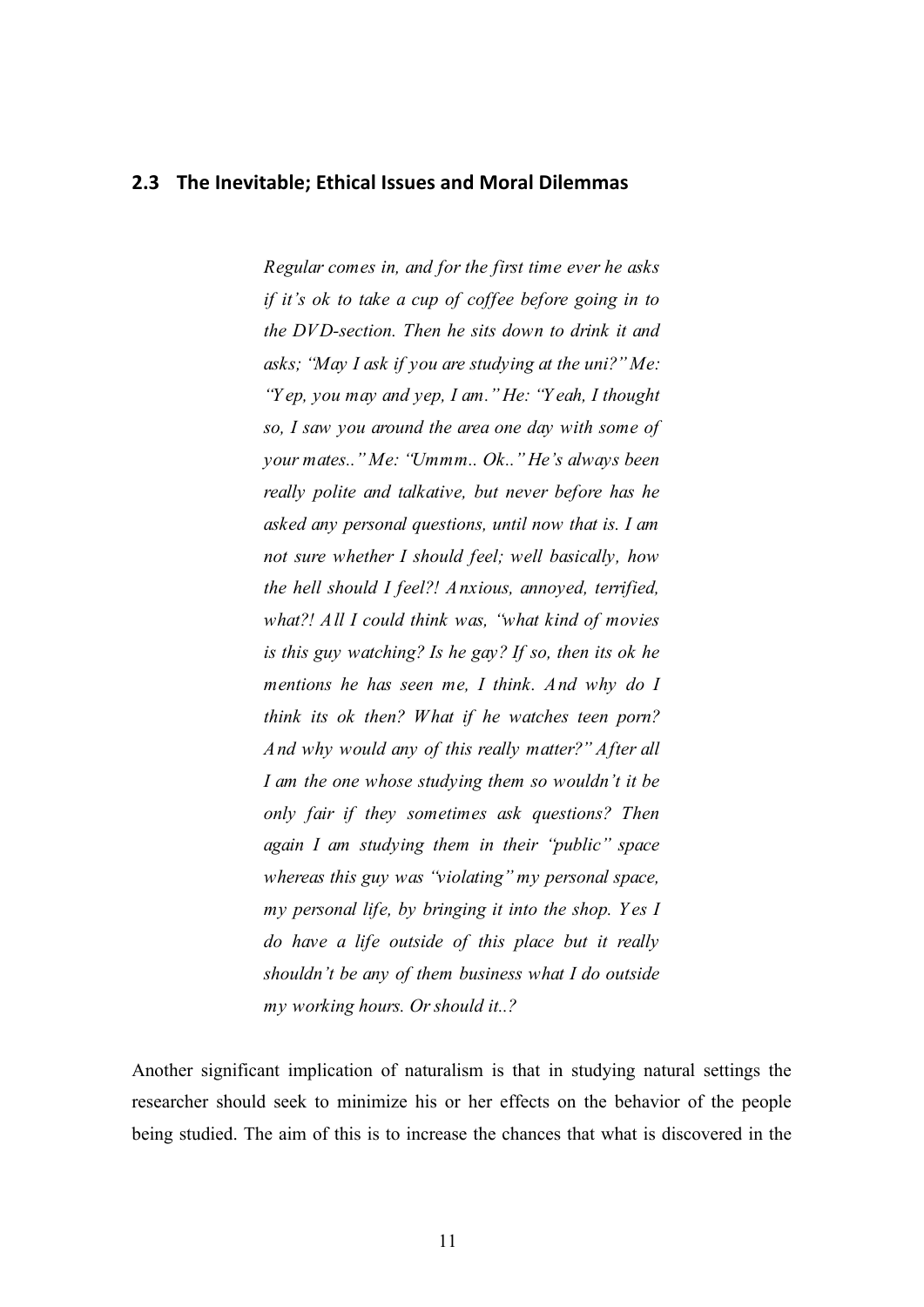setting can be generally applied to other similar settings that have not been researched. This, however, places the researcher in a somewhat paradoxical situation. In order to minimize one's effect on the people under observation one should not unveil what one is actually doing. The moment the person knows that he or she is under study is the very moment in which the behavior changes. For me this was a key issue when thinking about my research methods and the thesis in general. How could I make sure that the ethical side of the research was "acceptable", and by whose standards? What exactly is my responsibility as a researcher, not to mention as a worker, and for whom should I be responsible? To whom, and to what, should I be loyal? Although this is mostly a study about the character and identities of one certain place and space, it is obvious that one still needs to study not only the others present, but also oneself. Does being a part of my own study, amongst the other study objects, make it more justified to "use" others without them necessarily knowing the whole truth? Trouble-free answers do not exist, if answers exist at all. Every case study is different.

Interestingly I did not notice any difference in my behavior or action toward customers once I became a working researcher instead of being just a worker. I believe that this was due to the fact that as a setting a porn shop is already quite delicate one and filled with unspoken rules. For instance there exist an unspoken rule to not to greet or acknowledge customer once outside the workplace, unless the customer is the one who initiate it and even then it is debatable. Similarly, to speak about customers outside the workplace was considered as something one just should not do, and especially not with names. Ethics existed quite strongly already. Therefore sift between worker and researcher ended up being virtually non-existing. In a sense I was a researcher before I even knew it myself. What's more, taking notes from the field resulted the other workers to start keeping a "shop-diary". Diary proved to be extremely useful way of changing data concerning not only about difficult customers but also for instance stock items and sizes, since there were several days when we were not all working together. However, after I stopped working in the shop, I noticed something that I can only

assume and hope so many other researchers before me have noticed as well. Not working in my research place affected my ideas of ethics. A more distant, less concrete connection to the place made me to think about the place differently. I felt much less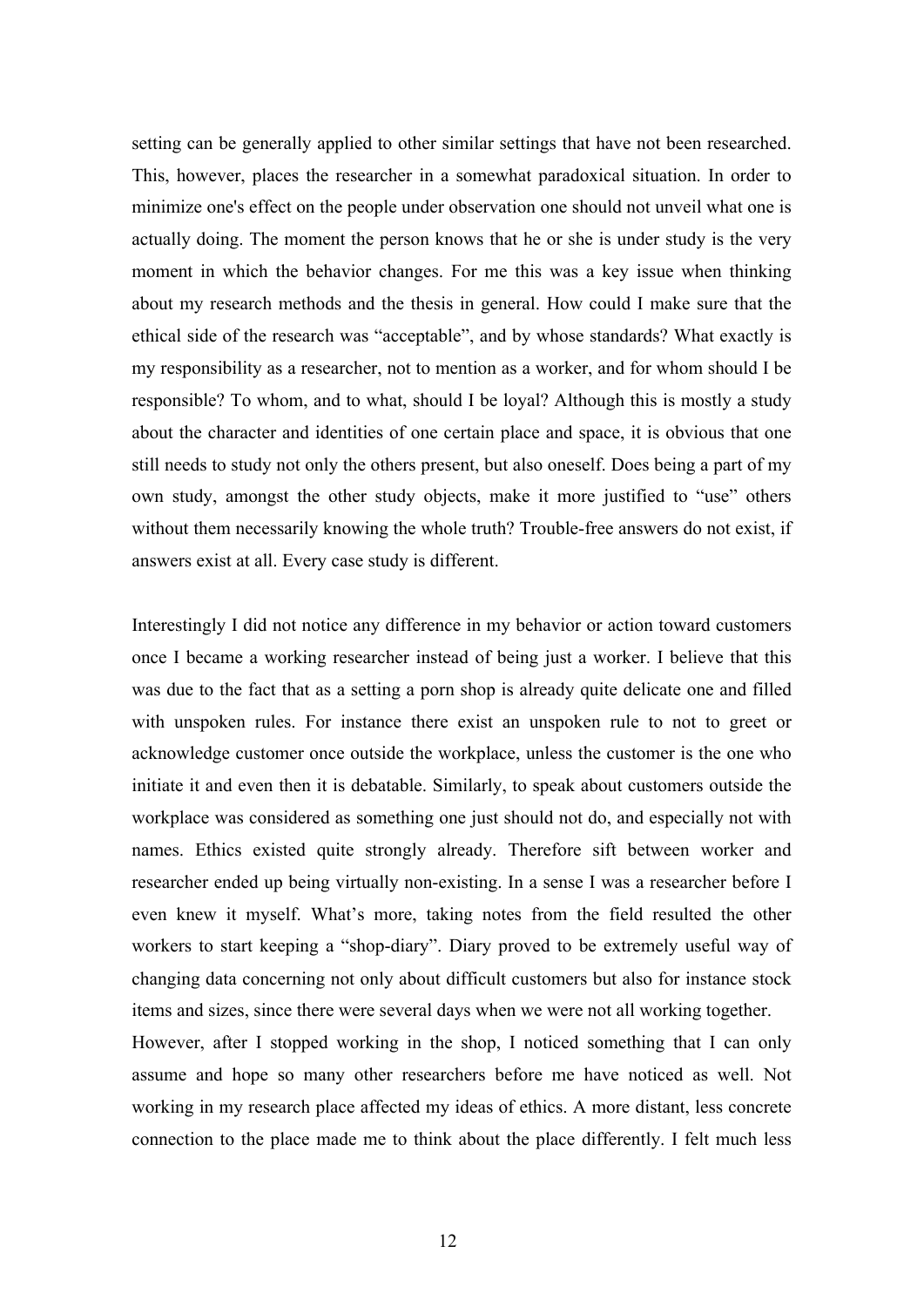morally and ethically obligated to the place than before. To realize the change in my own behavior towards the place, space and people under study made me even more aware of the risk to reveal too much about the location or the people involved. It became evident how easy it is for one to end up exposing too much information once disconnected from the field. By doing so, one can cause unnecessary trouble for the phenomenon and people under study. Of course this in turn means that there also exists the possibility of becoming over protective towards the phenomenon under study. Ultimately what is and is not researched and eventually published is due to any researcher's own moral and ethical values. For instance Durkheim (1979) has made it very clear, that the moral ideal is not absolute, and is far from it. It is constantly changing and evolving. One can say that it is alive. The future will evidently have a different ideal from the one we have now, and it is the moralist's task to prepare the ground for these needed transformations (Durkheim, 1979:81). This creates yet another substantial challenge when conducting research.

I strongly share Archetti's idea that simply asking what is wrong or right is not enough. In our research we also need to focus on what is desirable or worthwhile for the actors. He underlines the fact that it is important to see that these are different questions. Archetti states that "*while perhaps everything that is desirable to do is also something that one is obligated to do, it is still not the case that saying that something is worthwhile or desirable is the same as saying that one is obliged to do it."* (Archetti, 1997:101)

The above questions arose particularly in the case of Michael Stein's research *The Ethnography of an Adult Bookstore. "The knowledge that a sociologist was on duty could have dissuaded some people from entering or could have altered the behavior of those who did."* (Stein, 1990:32) Stein, like me, decided to remain covert. However, for the customers in the porn shop, Stein performed as a 'normal' shop clerk, when in fact he was a non-paid researcher. On the other hand, I was a 'normal' salaried worker who then turned into a researcher while still being a very much of a worker. Which one of these two ways is more morally acceptable? Is it in fact the same? The end justifies the means, in particular in the case of a porn shop. The option to 'come clean' for the customers practically did not exist, it would have, at the very least, scared them away.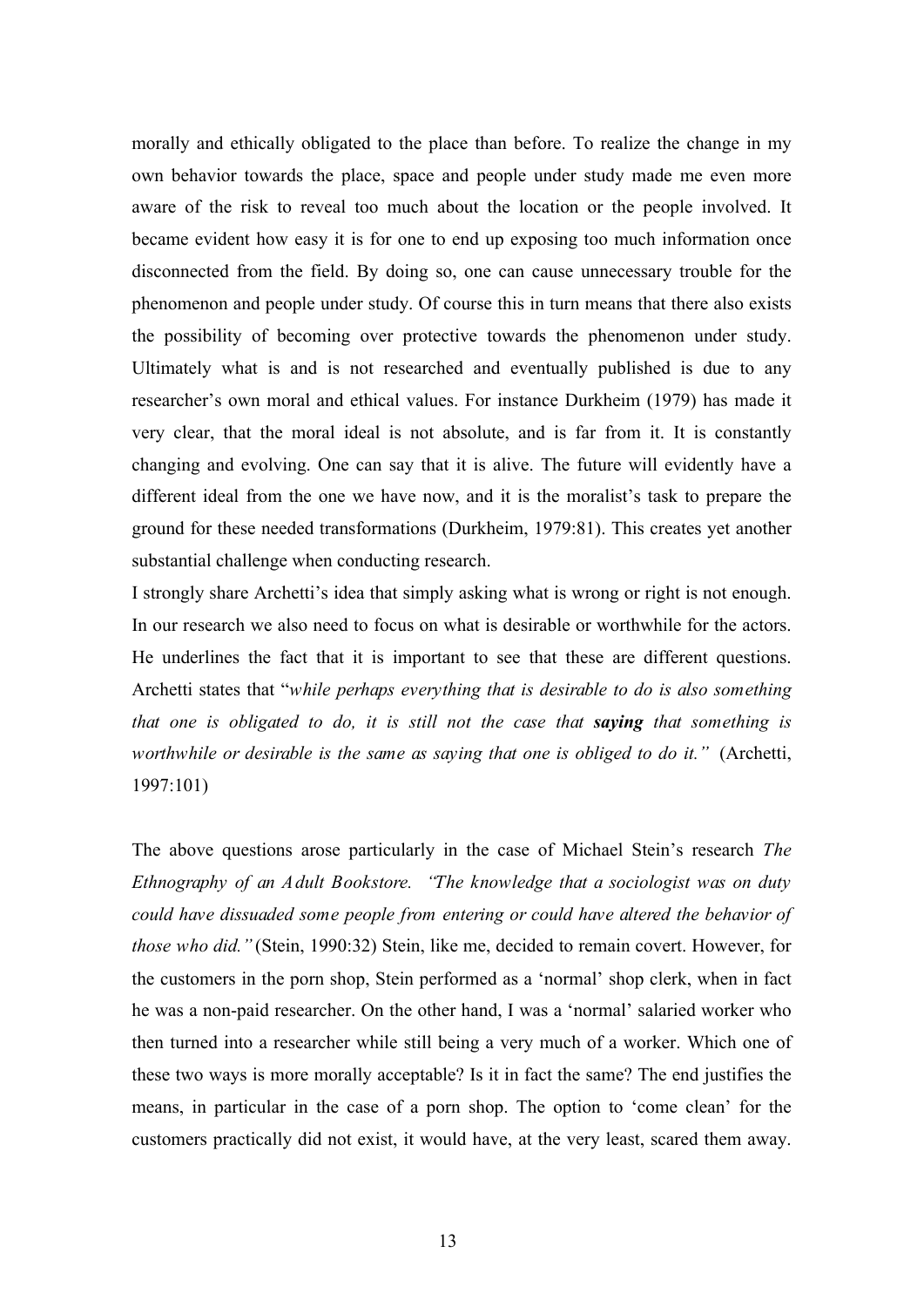Furthermore, I still believe that in a small country like Finland, it would not have been possible to study this subject had I not been involved with it myself from the beginning. No shop would have taken me in there just to do research. And even if being "just a researcher" had been a possibility, it would have led to me being a complete outsider. In that position it is hard to make people, in this case the shop owners, to trust you. Besides, was I not much the same as Stein, doing the research not only about them, but

also very much for them? This said, it still seems that most of the research that is and has been done is virtually never aimed at the ones being studied, but rather at the ones studying. Especially in the case of popular culture, this has always been something difficult for me to comprehend.

Interestingly, I also seemed to attract some attention at both university and town libraries whilst working with my thesis. Some of my research involved visiting internet porn sites and porn shops. When this is done in a place not normally considered suitable for this kind of material, it becomes understandable that it creates interest. Place does indeed matter, and there definitely exists certain readily shaped ideas of what is appropriate in certain places. People seemed to be especially interested in my workstation while I was away. Books with half naked people on the cover, or with titles such as 'The History of Sexuality', 'A History of Pornography', or 'Pornoakatemia' still appear to draw attention. Janne Seppänen (2001) describes something that can be seen as similar to my experience. In short, he ends up in a restaurant dressed, however convincingly, but not so plausibly, like a woman. Whilst in the restaurant he noticed that many of the people at the bar were not only looking at him. They were also having conversations about him, not with him, and all those implications did oscillate in the air. For him, this experience pointed out how much one values the power of gaze/look when defining ones identity. (Seppänen,  $2001:91-93$ <sup>iii</sup>

Similarly, noticeable reactions occurred whenever I mentioned my study topic or discussed my findings with friends or colleagues, or whoever happened to be nearby. However, no one ever approached me directly. This leaves me wondering what kind of ideas, if any, I have managed to give those people. Has the interest been purely fuelled by natural human curiosity or have I in fact offended someone's beliefs and ideologies?

<sup>&</sup>lt;sup>iii</sup> Original in Finnish, English translation by author.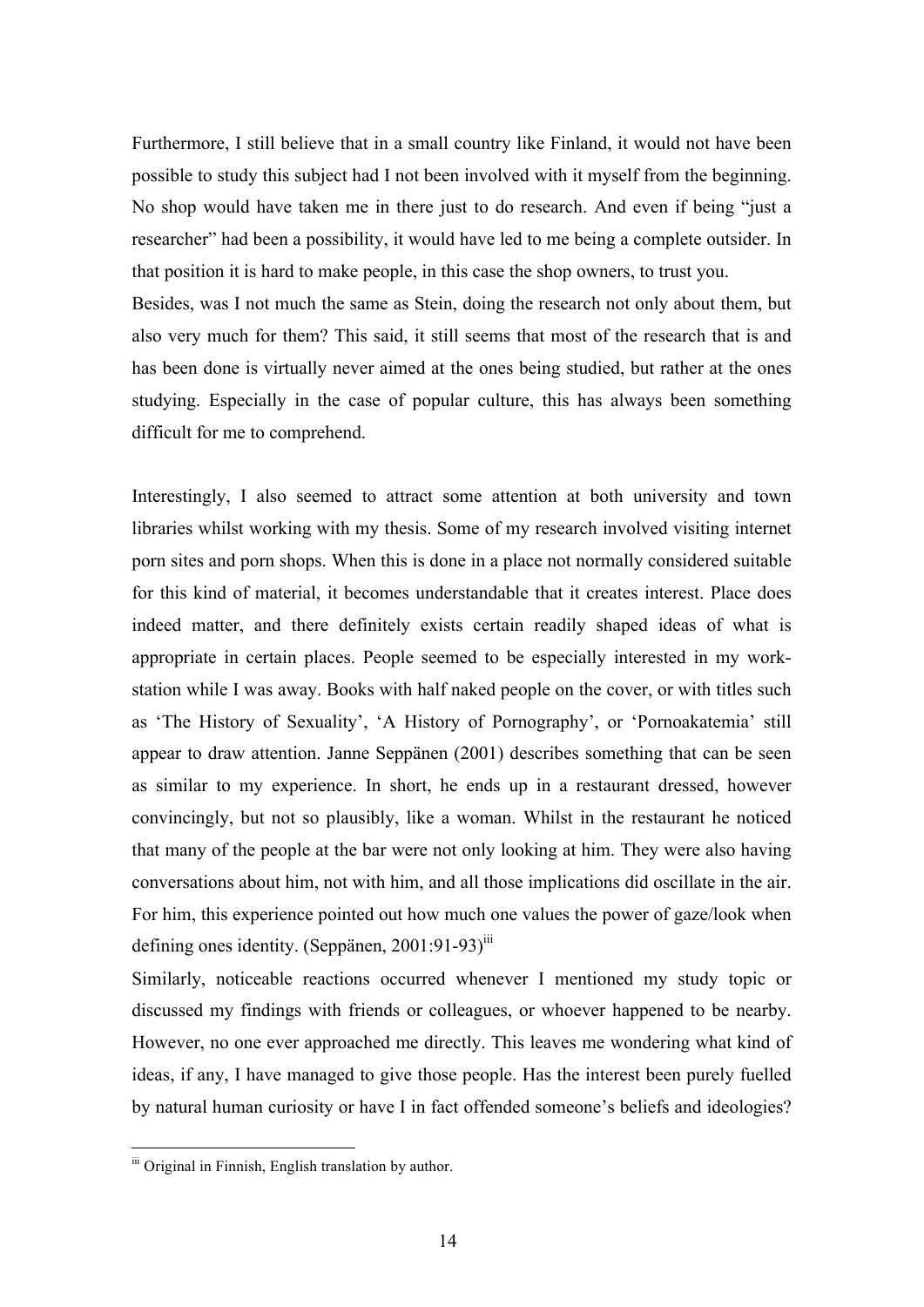Furthermore, why did I stop to think about what they think? Why should it matter? Is it because I am genuinely curious about their thoughts or because I am actually, unconsciously worried about what those random people will think about me? Is it due to the fact that the Other exists?

> *A Couple, a man in his sixties with a woman in her thirties. The man had a huge problem with the fact that she would like to buy a vibrator. "Why isn't my dick enough? Its huge and I can use it three weeks nonstop!" I tried to explain that real things and toys are two completely different things, but he was not interested in my explanation. In addition, he was worried about other people seeing him come into the shop, stating that he will loose his reputation and his friends would think that he can no longer fuck.*

I would argue that the words 'porn', 'sexuality', and 'sex' still have noticeable power in them, especially when used in general settings by a woman. They still interest people and will undoubtedly carry on doing so. It is worthwhile to mention an interesting point here. As soon as I mentioned my thesis topic to people, even after sometimes leaving my relatively long work history out, it seemed to give them permission to talk freely about porn shops and their products. It appeared that an authority with an expertise in the area was needed to guide this type of conversation. Talking was done for greater good, for the sake of 'science'. I eagerly agree with Spradley's idea of *cultural complexity*: the fact, that even the simplest social situation is imbued with a large number of cultural meanings. (Spradley, 1980:100) Possibly the most widely used meaning of the word "culture" in anthropology is contained in an *omnibus definition.* It treats culture as virtually all that has been learned or produced by a group of people. According to an omnibus definition, spears, automobiles, buildings, fire, and anything else made by man as a member of a group is a part of culture. The patterns of emotions, art, law, and the institutions of society are all part of culture. (Spradley-McCurdy, 1972:7)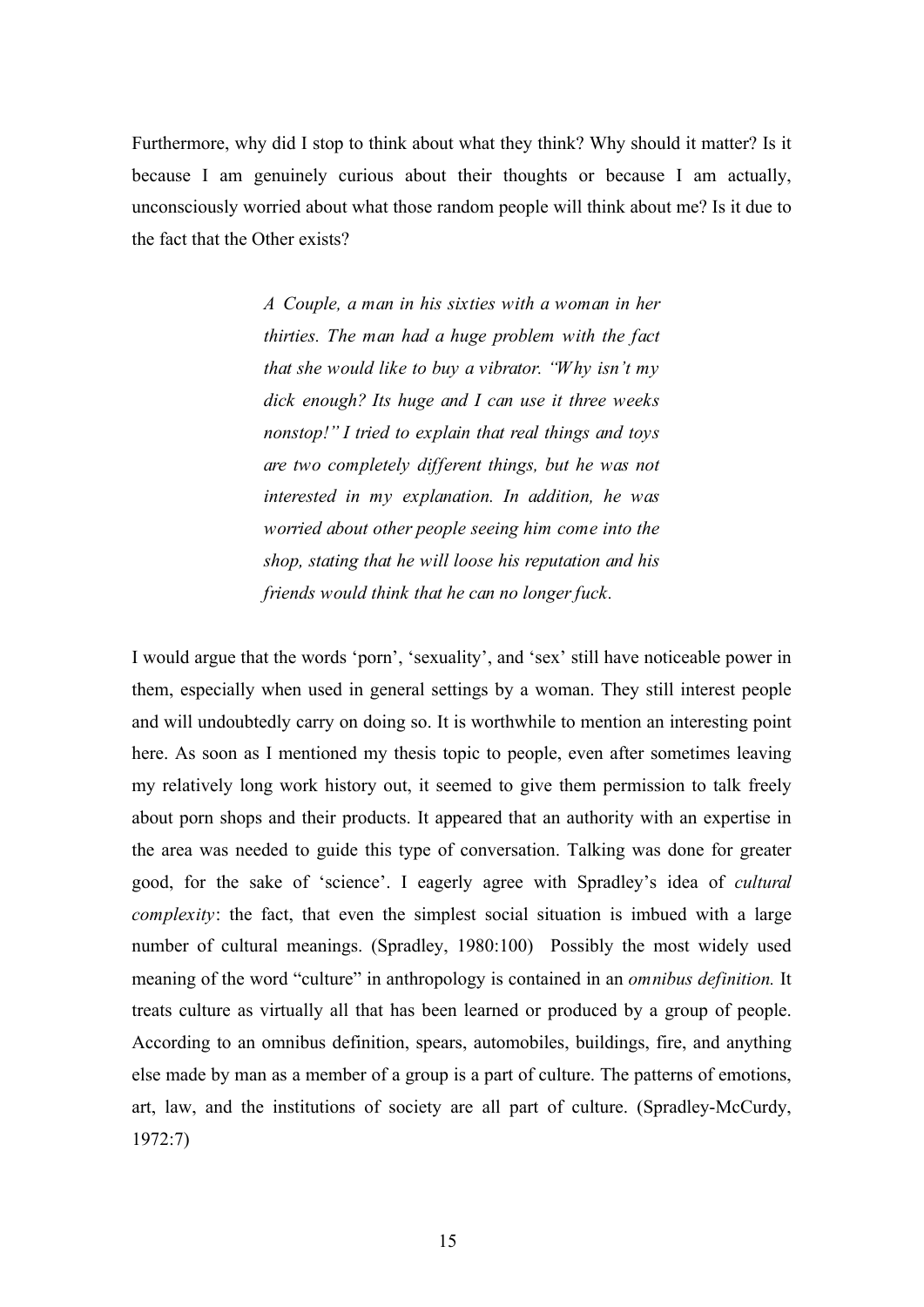As mentioned earlier, my approach to the chosen subject matter is essentially speculative, conversational, and even philosophical. Throughout a thesis on this topic I felt it necessary to use my field notes as little stories on their own. I do this to illustrate the points made in the rest of the text. As Sarah Pink (2002:3) mentions, it is frequently emphasized that methodologies are developed for/with particular projects. They are interwoven with theory, and it is not unusual to make up the methods as you go along. The methods should serve the aims of the research, not the other way around. I was by no means sure whether the naturalistic branch of ethnography would serve me to the very end of my research. However, together with auto-ethnographic touch, it did. As Pink continues, according to Josephide (1997:32*),"our ethnographic strategies are also shaped by the subjects, situations, their global as well as local perceptions, and their demands and expectations of us. Therefore there can be no blueprint for how to do fieldwork".* (Pink 2002:4)

Ethics and morals are the issues that every researcher has to resolve for themselves while they stumble along with their projects. This particular case is complicated and delicate since all the values involved in humanity are constantly open to questions from different angles and people. Moral and ethical values are indeed built into my research topic. Unfortunately, just as completely objective research cannot exist, there is no ready set formula for doing one hundred percent ethically correct research. The decision to study or research a certain kind of phenomena is already in its self a subjective one.

> *A customer, slightly drunk, walks directly towards the counter, and asks, "What do you think about us customers? Do you think we are a sad bunch of people? Just wondering, because I sometimes do."*

Spradley and McCurdy describe the case of complete objectivity. According to their description, it is believed by many people that the facts recorded by scientists are accurate and objective, provided that the investigator is sincere and has received the appropriate training. The scholar is thought to be objective when he gathers and records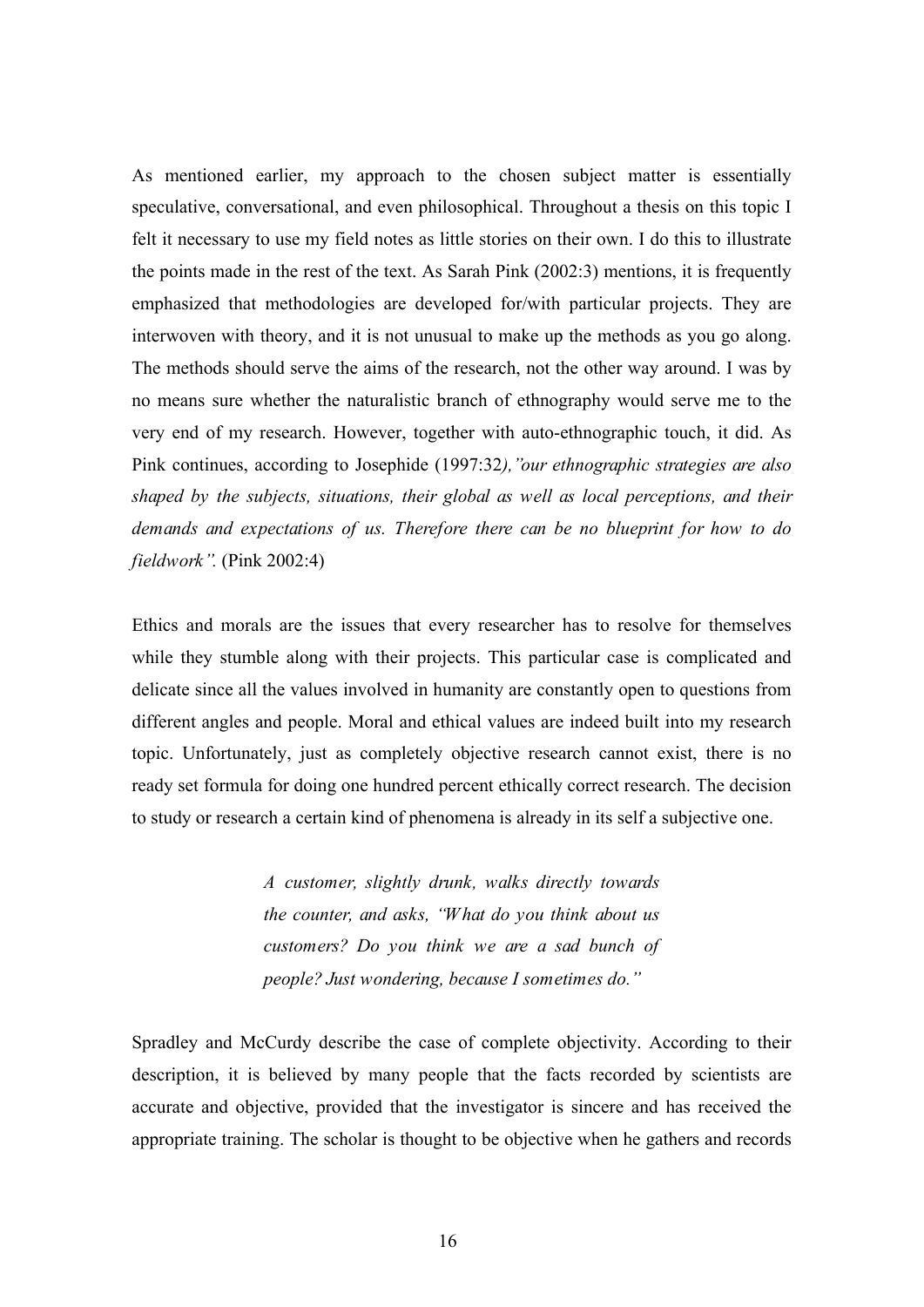his data. His prejudice only operates during later analysis and interpretation. This, they state, is a naïve point of view. They believe that the most significant distortions in the scientific study of social behavior happen during the process of data collection. There is an important variable between the events of sociable behavior and the investigators descriptive account. That variable is the investigator. They conclude that complete objectivity may be a characteristic of some omniscient observer, but not of a human being. (Spradley-McCurdy, 1972:13) I strongly agree with this. The data I gathered during my years "in the field" was indeed gathered by one individual, and I am by no means trying to portray it as an absolute truth. Even in different parts of world others (See Stein 1990, Hefley 2007), have made similar observations. I would argue that this can be seen as something that backs up my findings.

### **2.4 Auto‐ethnography
and
Self‐reflectivity**

*It's not even eleven o'clock, and I have already listened, on the phone about one person's arsestreching hobby, and other ones pondering about a penis-vacuum-enlarger-pump, with a quite detailed list of pros and cons. And no, unfortunately we do not sell suspenders made out of latex. It seems that spring has definitely arrived.*

As declared earlier, I am myself very much involved with this research topic and therefore as a method, auto-ethnography is strongly implicated as well.

In *Doing Research in Cultural Studies* Paula Saukko (2003:84-6) explains that selfreflexive auto-ethnographies can be conceptualized in terms of Foucault's technology of the self. The self indicates a practice of doing an inventory of discourses that have constituted one's self. This makes the goal of self-reflexive auto-ethnography two fold; both to relate an experience and, to critically explore the discourses that constitute that experience. This technology of the self also reminds us that it is possible for one to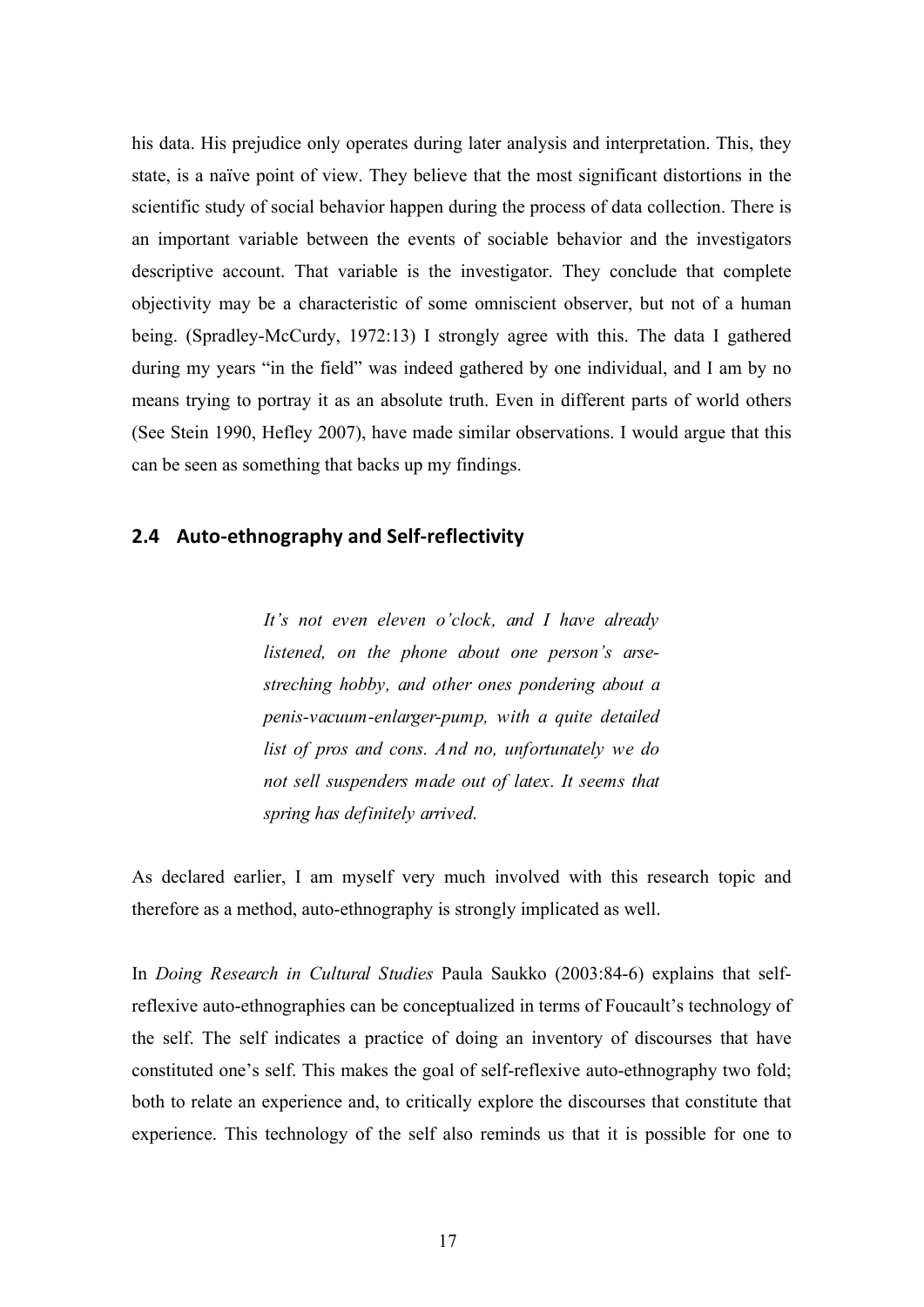work towards a technique of governing oneself in a fashion that aims to be more ethical, not just towards others, but to the self as well. This is something I wish to accomplish in both the actual and "anecdotal" part of the text.

As pointed out earlier engaging, the reader is an important of an alternative form of writing in social science. Ellis and Bochner have stated that since mainstream logicoscientific writing is written in a neutral way, it places the reader in a passive position. In reading "normal" scientific reports the readers are not asked to think about the particular people the research has been about. When the writing is done in narrative form it changes this. The stories are written in a way that draws the reader into the text, compels them and, finally, affects them. (Penttinen, 2004:57) This does not mean that traditional social science would become worthless. In my opinion there are just different ways of exploring things, and as one of the methods self-reflexive auto-ethnography seems suitable for me.

*"It's clear to me that the work we've been doing has a different aim than the work of the analytical*

*ethnographers. We think of ethnography as a journey; they think of it as a destination. They want to master, explain, grasp. Those may be interesting word games, but we don't think they're necessarily important. Caring and empathizing is for us what abstracting and controlling is for them. –Arthur Bochner*

(Ellis, Bochner 2006:431)

Auto-ethnography differs from the new ethnography in that instead of taking experiences and problems at face value, it challenges the way they are always underpinned by historically sedimented discourses. It does not primarily try to capture the raw guilt and fear that the author feels, but wants to problematize these feelings as products of historical discourses. (Saukko, 2003:85) I fully understand that as in any other analyses or methodologies, auto-ethnography also has its strengths and shortcomings. As Saukko poignantly describes, auto-ethnography provides a powerful critique of how discourses constitute us. It can end up so focused on challenging the self that the social panorama of which the self forms a part recedes to the background. (Saukko, 2003:86) I believe that in the process of using and challenging myself I have managed to keep the main focus where it should be, and that is in the place and space.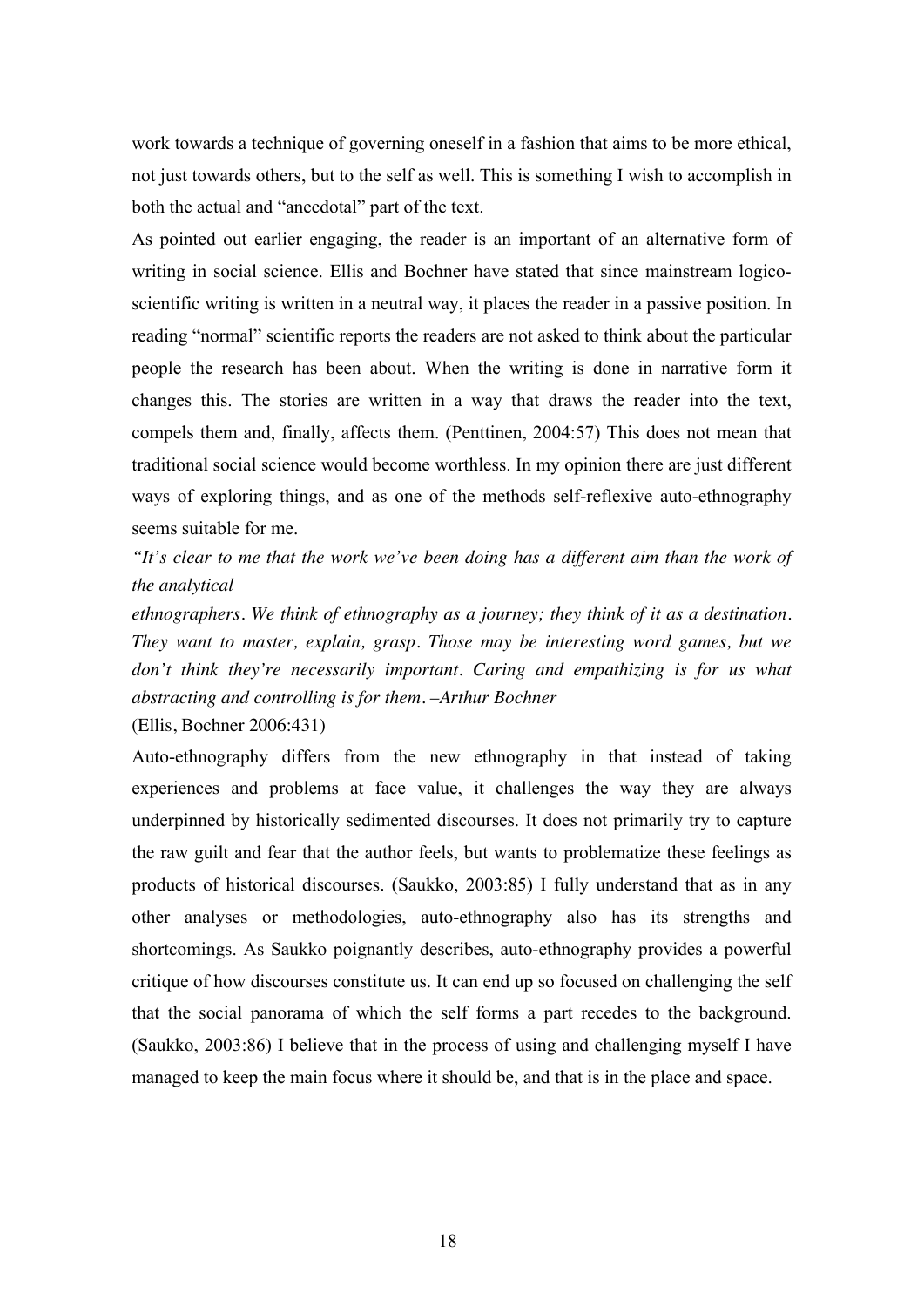*Two small boys, maybe aged thirteen, step halfway inside the shop just to yell at me "Whore!" I find myself reacting strangely strongly to their yell. After they are already long gone, I still feel somewhat vulnerable. Why is it that the word 'whore' creates such a strong feeling? Is it because of the place it's screamed in or is it because of the boys' young age? Probably both.* 

In addition to both self-reflexivity and to auto-ethnography, George E. Marcus brings up the method of messy texts as a form of experimentation with ethnographic writing. (Marcus, 1998:187) Marcus argues that ethnography, which is centrally interested in creativity of social action through imagination, performance and narrative, has usually been produced through an analytic imagination that is both comparatively impoverished and far too limiting, above all under contemporary conditions of post-modernity. He offers an example: *'Once we know (or analytically "fix" by naming) that we are writing about violence, the migration, the body, memory and so forth, we have already circumscribed the space and the dimension of our object of study – we know what we are talking about prematurely. But we can also be sure that our object of study will always exceed its analytic circumscription, especially under conditions of postmodernity.'* (Ibid:187-188) In Marcus's opinion, the mark of experimental, critical work is its resistance to the easily adapted phenomenon of interest by any given analytic, readymade concepts. Marcus notes that such resistance is manifested in a work's messy many-"sited"-ness, its contingent openness to the boundaries of the object of study, its derivation/negotiation of its analytic framework from original discourse, and its concern with position. He then continues by stating that by no means are messy texts identical in their theoretical influences or sensibilities. He finds them fascinating as symptoms of a struggle to produce surprising connections and new imageries of old realities within the given formats and practices of analytical writing. In doing so, messy texts appear to critically displace sets of representations that no longer seem to account for the worlds we thought we knew, or at least could name. (Ibid:188,189)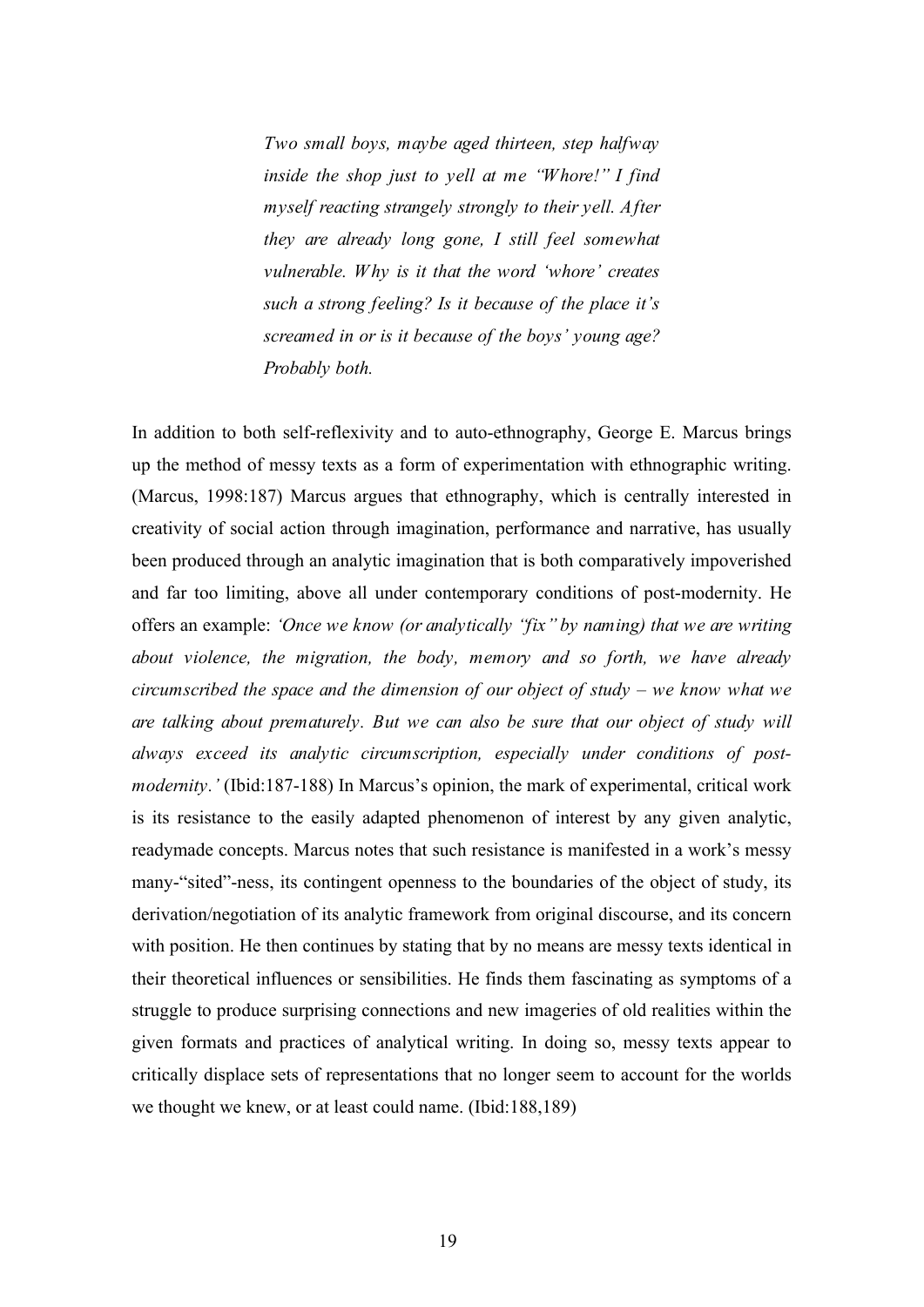I do not aim to intentionally resist anything. It is in my very interest to tell the "story" involved in the way that appears the most effective. In the end it was an agenda to let the text take its own naturally suitable form. As Carolyn Elli's describes in *The Ethnographic I: The methodological novel about auto-ethnography* (2004), Autoethnographic writing is both personal and academic, both evocative and analytical, and it is both descriptive and theoretical when it is done well. It rolls toward the solipsistic when it is not done well, and it loses its claim as interpretive scholarship if it fails to be analytical and theoretical. In contrast to traditional forms of social scientific writing, auto-ethnography is a more flexible and fluid form of scholarly writing. It allows for a great deal of variation among its practitioners. Auto-ethnography is not about fixing the problem it's about gaining inside about who you and others are and finding a way to be in the world that works for you. (Ellis, 2004:296) It was perhaps this "make possiblecharacter" of auto-ethnography that first draw my attention towards this form of scholarly writing. Taking into account that I have a degree in arts, my style of writing was already in its essence unconventionally academic. As I progressed with my thesis I realized that the way I did my research was exceedingly similar to the way I precede with my artistic photographic work. For me the most fulfilling photographs have been taken of people in the places in which I myself have had a connection as well. This connection to the place or people has either been through working with them or through a person familiar to the people and the place in question. Either way, I would argue that this connection-approach has made it possible to get more in depth view to certain phenomena's than perhaps if one would just step in as an outsider.

> *Customer walks into the shop. "Pardon me, is this a porn shop? Y ou see I really do not visit these places normally."*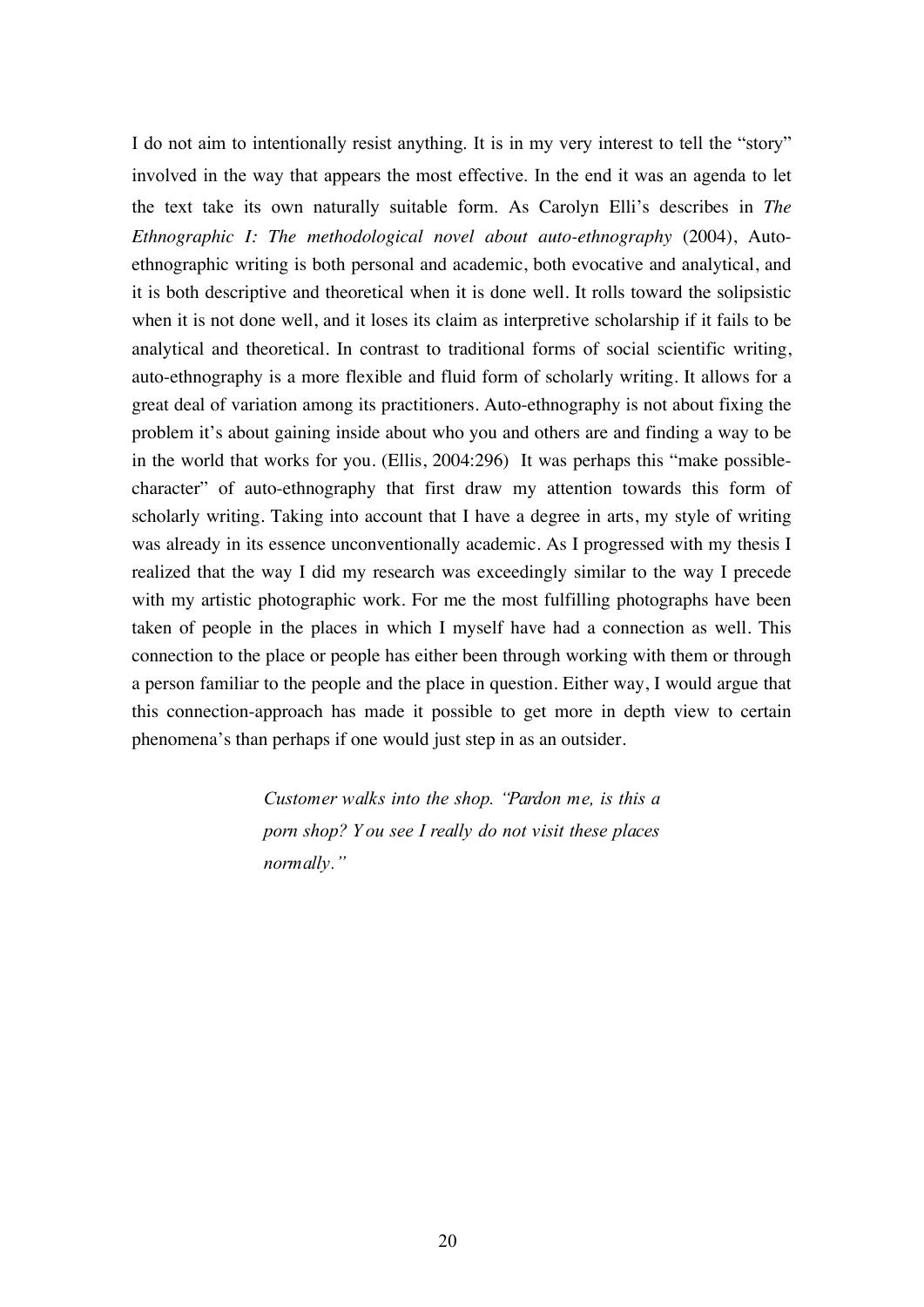*Great, excellent even. Someone has the energy to keep calling just to ask whether I have big boobs, amongst other highly important questions.*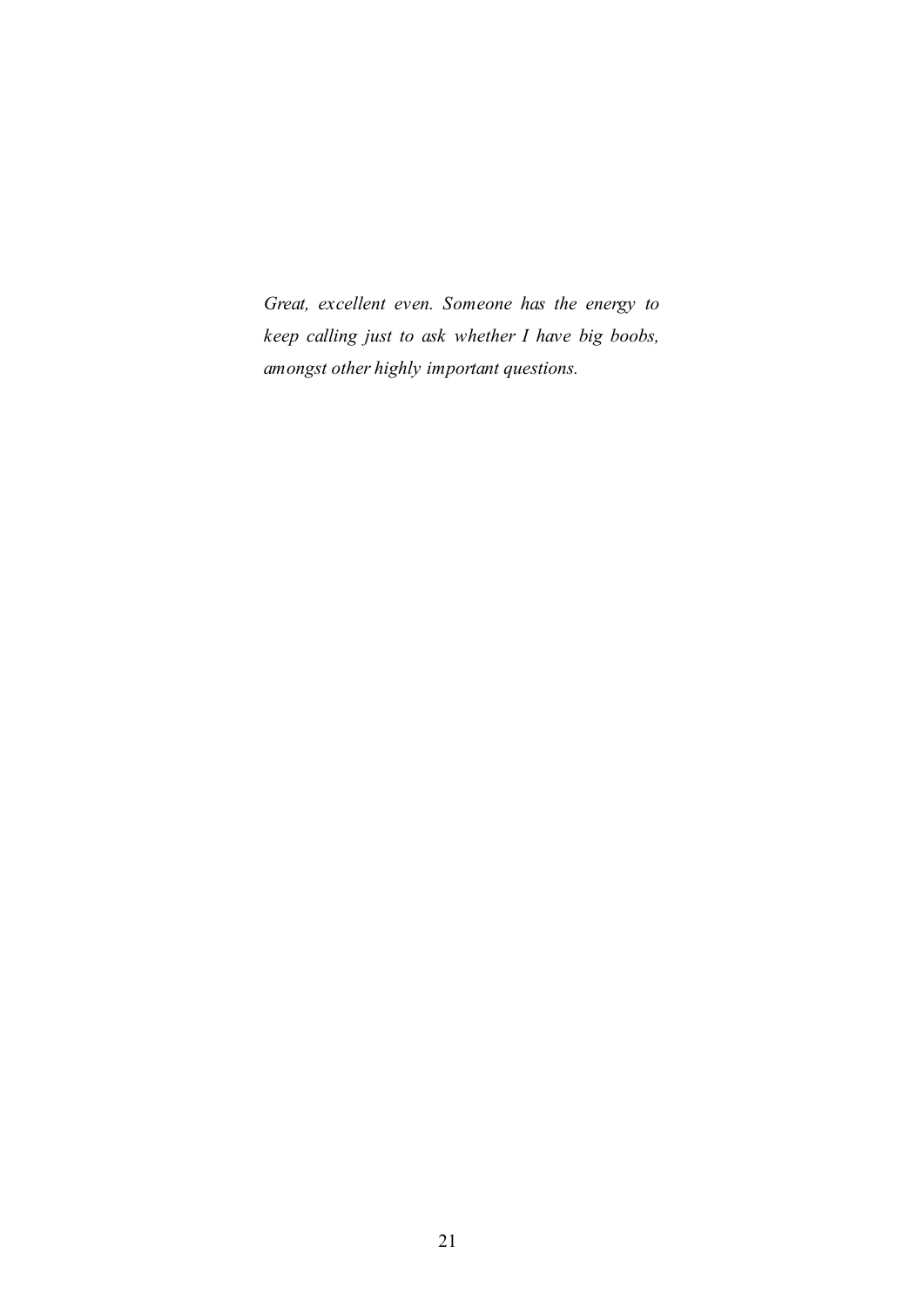## **3 A
SHORT HISTORY
OF PORNOGRAPHY
AND
SEXUALITY**

*'What is pornography to one man is the laughter of genius to another. – D.H. Lawrence'* (Hyde 1964:2)

*'Sexuality is a constantly changing phenomenon; it is one manifestation of the culture of the body. It is a plastic social and historical phenomenon, not a clinical or natural entity. Not only do views on sexuality change, but also sexuality and sexual behavior themselves change. – Gert Hekma'*  (Hekma 1989:189)

The word 'pornography', is derived from the Greek word '*pornographo',* literally, 'the writing of harlots'. It is commonly agreed that the essential characteristic of pornography is its sexuality. In order to come within the realm of pornography, the writing, picture, or sculpture must have the power or be intend to act as an aphrodisiac. Strictly speaking, this includes any description or pictorial representation of the human body which indicates those parts which are in general kept covered, and which at least in theory, are capable of stimulating an erotic response. (Hyde 1964:1)

I would argue that sexuality and pornography can be seen as forces which feed off of each other. Without sexuality, pornography would not exist. Therefore, I find it crucial to look briefly into both of their histories. These days we speak without hesitation about sexuality, as if the meaning of the word 'sexuality' were totally clear. In the nineteenth century, when the concept of sexuality was being introduced, a Dutch dictionary gave 'sexuality' the following definition, which is rather different than the one we are used to: 'sex system' (with sex in the meaning of biological gender), according to Linnaeus, and derived from the Latin '*sexus'.* It is possible that biology led to the entanglement of gender and sexuality which still prevails today. (Hekma, 1989:173)

For much of human history, sexuality and pornographic imagery were considered a normal part of everyday life. One good example is the case of The Secret Museum in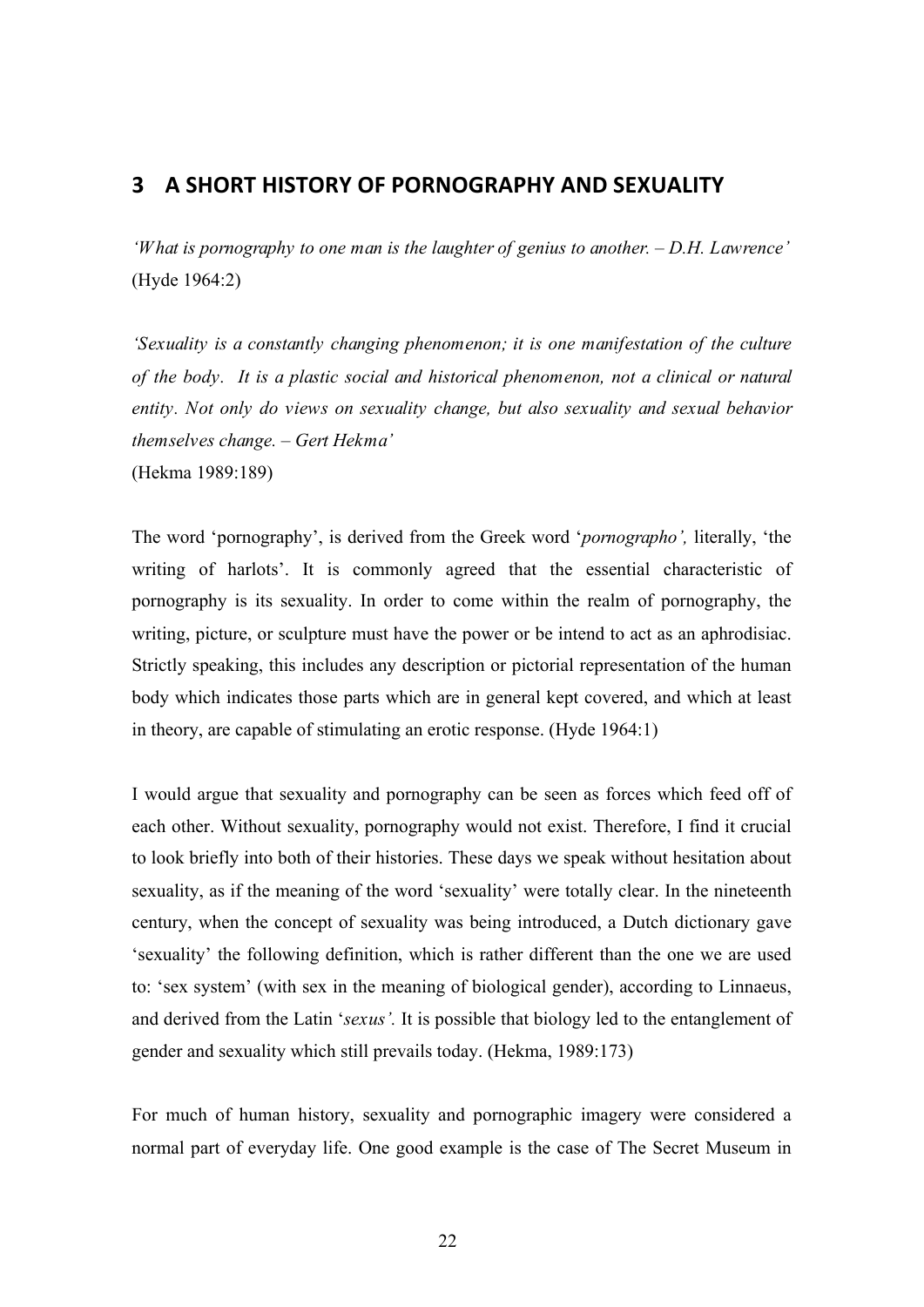Pompeii. There is a collection of all the erotic frescoes and artifacts found in Pompeii and the surrounding areas. The collection is now open to the general public, both male and female. However upon discovering the frescoes in the  $18<sup>th</sup>$  century, commissioned archaeologists were ordered to hide these scandalous finds from the public. Before these frescoes were moved to their present day location in the museum, Hyde mentioned them in his book *A History of Pornography*, which was published in 1964: *"But even today they are only shown to male tourists on request and then only at the cost of a tip to the custodian. Women are still not allowed to see them."* (Hyde, 1964:10) Shifting standards of decency mean that what was acceptable to display in Roman times is now only questionably appropriate. Ideas of taboos and decency have certainly changed during the years, perhaps most significantly since the Victorian era.

*"The most striking distinction between the erotic life of antiquity and our own no doubt lies in the fact that the ancients laid the stress upon the instinct itself, whereas we emphasize its objects. The ancients glorified the instinct and were prepared on its account to honor even an inferior object; while we despise the instinctual activity in itself, and find excuses for it only in the merits of the object"* (Freud, 1977:61)

The Victorian era seemed to have changed everything. At the beginning of the seventeenth century certain openness was still common. Sexual practices had little need for secrecy. Codes regulating the coarse, the obscene, and the indecent were quite lax compared to those that would follow. (Foucault, 1976: 3)

It could be said that the Victorian era managed to silence sexuality. It was reduced to the serious function of reproduction. Foucault mentions brothels and the mental hospitals as places of tolerance. Words and gestures, quietly authorized, could be exchanged there at the going rate. Only in those places would untrammelled sex have a right to safely insularized forms of reality. Everywhere else, modern puritanism imposed its triple act of taboo, non-existence, and silence. (Ibid:4)

Above all masturbation aroused a particularly colossal panic. It was the enlightened physician Tissot who attracted world-wide attention with his *De l'onanisme* (1760). Tissot's idea was that in the Age of Reason the child was imagined to embody a natural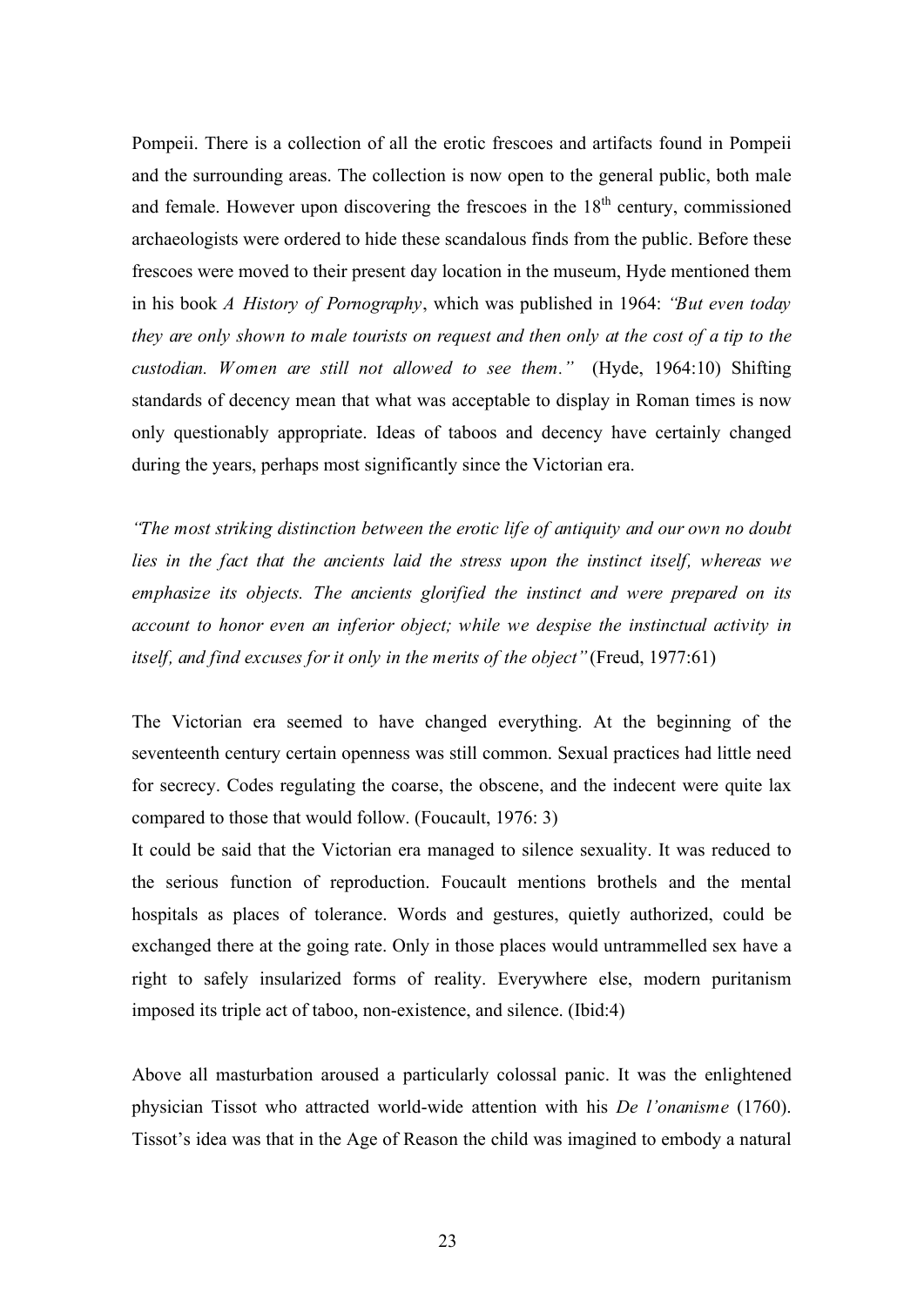innocence which only a bad education could spoil. Masturbation was a clearly identifiable indicator of poor upbringing, and thus the struggle against self-abuse provided the basis for a new and enlightened pedagogy. Since any mistake in the child's rearing could induce masturbation - wrong sleep position, wrong food, wrong clothing habits and life-styles – the educator had to pay attention to every aspect of the child's life.(Hekma, 1989:174) In addition to this, Tissot managed to detect the following connection between sexuality and insanity: masturbation led to all kinds of diseases of wasting, including shrinkage of the spinal cord and the brain. Non-acceptable sexual behavior caused insanity, whereas masturbation itself was generated by social and cultural factors such as misguided education and overheated fantasy. (Hekma, 1989:175)

Tissot was not by any means the only one to consider masturbation as self-abuse. Immanuel Kant, despite being an Enlightenment thinker, developed an account of sexual perversion. This account was strikingly similar to Aquinas's medieval description. Those who engage in the criminal *carnis contra naturam* (e.g. masturbate or engage in same-sex sexual activity) treat themselves as objects and "degrade human nature to a level below that of animal nature and make man unworthy of his humanity". (Kant 1786/1963 & Soble, 2009:113) Sexual activities have been either encouraged or prohibited through the assumptions of the philosophy and religion of the culture and the tolerance of certain sexual behaviors is linked with these sexual assumptions restrained by cultural values and creation myths. (Bhugra, Popelyuk, and McMullen, 2010:245) According to Kaan's *Psychopatia sexualis* (1844), masturbation was the result of excessive fantasizing and led in turn to all other perversions. Kaan's formula was that self-abuse was the *pars pro toto* of all immorality. He mentioned all the vices that were known to forensic medicine and concluded that onanism and ultimately all perversions must lead to insanity. (Hekma, 1989:176)

In the 1880s, two theories concerning sexuality survived. First the biological, according to which all sexual perversions were inborn forms of degeneration, and secondly the psychological, which stressed the importance of upbringing. The biological theory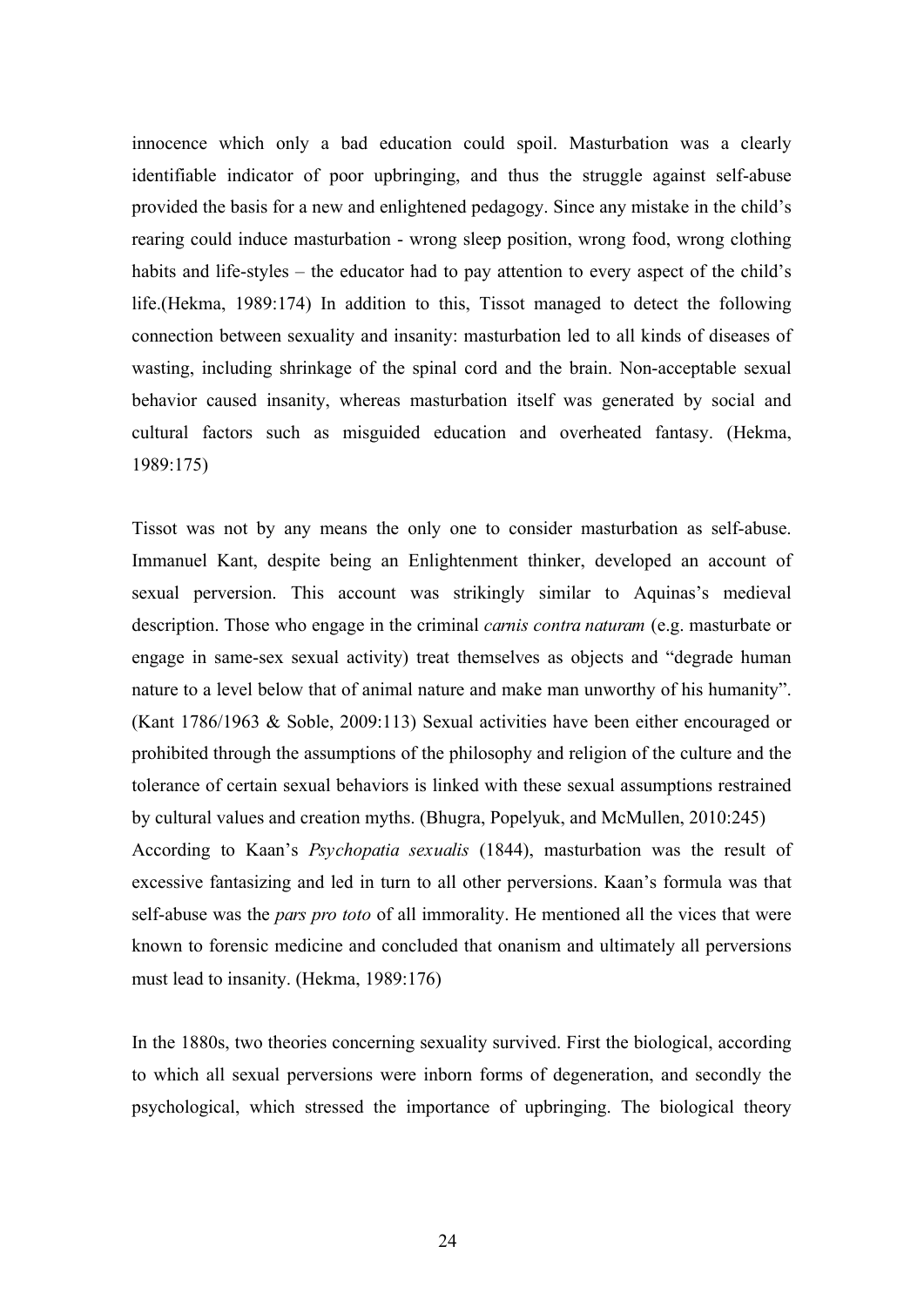predominated, and gradually replaced older notions of lust, exhaustion, and excessive fantasy. (Hekma, 1989:180)

The number of publications about sexuality and everything relating to it rapidly increased from the second half of the nineteenth century onward. The human sex drive turned out to be an unlimited source of fantasies and this became the bases of many theories about 'its true nature'. Sexuality was seen as a primitive natural force that was hard to control and manifested itself in fundamentally different ways in men and women. Male sexuality was active, whereas female sexuality was passive. The most popular theory assumed that male sexuality, active as it was by nature, needed to be satisfied. This was not effectively a problem, because female sexuality was perceived as its complement, so that at least in theory, no sexual frustration could exist. (Jusek 1989:124-125)

However, those who insisted upon making sexuality a subject of public debate, even if on the grounds of health and education, were persecuted by moral campaigners and the legal system. For instance, Charles Bradlaugh and his associate Annie Besant were sentenced to six months' imprisonment in 1877 for publishing an 'obscene' book on methods of birth control. (McNair, 1996:10) The absurd lengths to which an illiterate bureaucracy went when hunting for pornography may be seen in the attack performed by the British Customs on a work entitled *Rape Round our Coasts*. *"I don't know what sorts of minds these Y ahoos have,"* the author observed with considerable restraint when he heard what had happened to his masterpiece, *"but I hope they enjoyed the book. It is about soil erosion!"*(Hyde, 1964:9)

Interest in sexuality generally originated after 1890. Sigmund Freud's *Three Contributions the Sexual Therapy,* first published 1905 suggested that sexuality has its importance in all human achievements. The book dealt psychoanalytically with sexual aberrations, infantile sexuality, and transformations of puberty. In the part that deals with sexual aberrations, Freud introduces two technical terms. He calls the person from whom sexual attraction precedes the *sexual object*, and the act towards which the instinct tends the *sexual aim*. He then argues that scientifically sifted observation shows that several deviations occur in respect to both of these – the sexual object, and the sexual aim. Concluding that, the nature and significance of the sexual objects disappear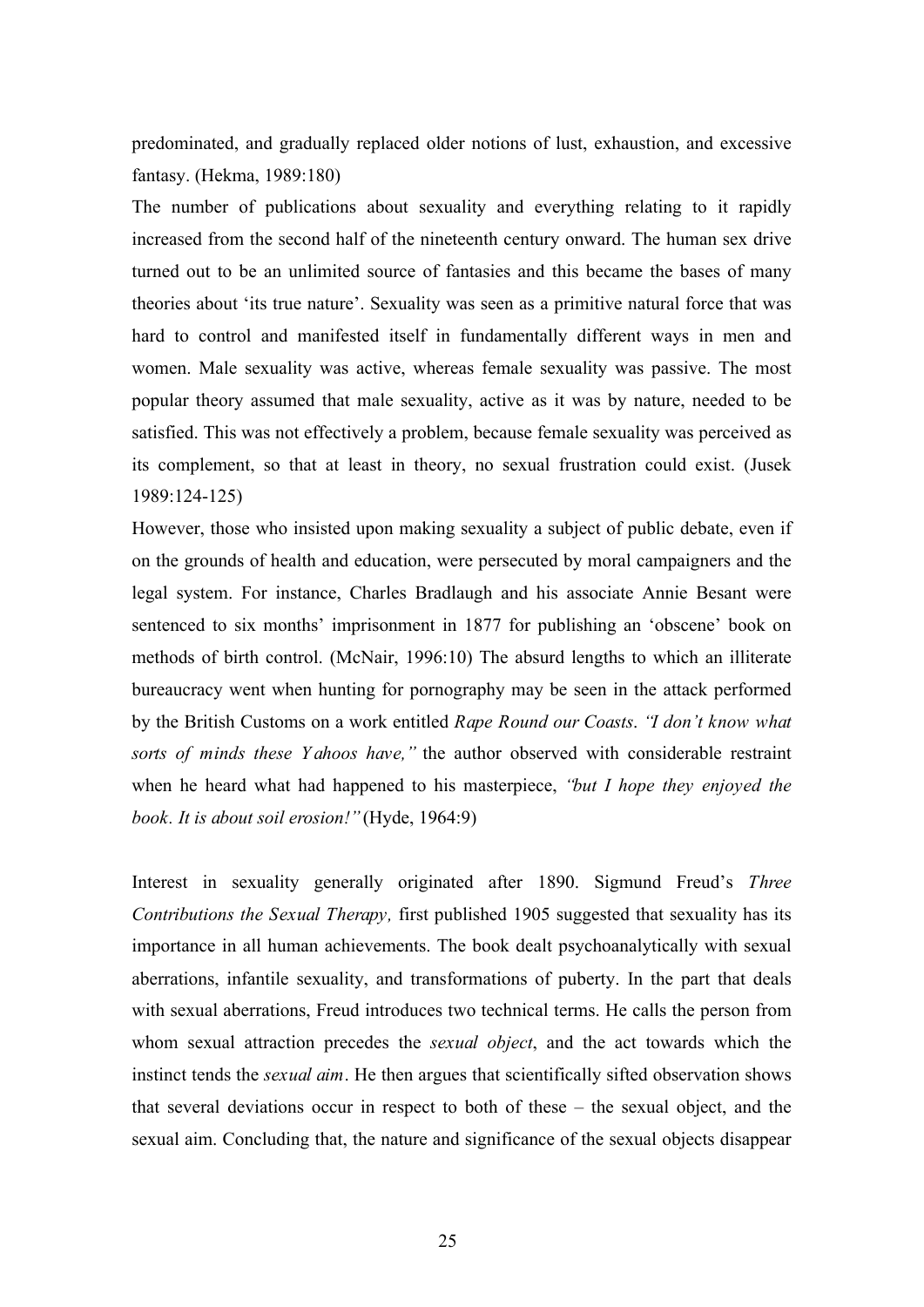into the background under a great number of conditions and in surprisingly numerous individuals. What is central and continuous in the sexual instinct is something else. (Freud, 1977:46-61) In his, later, paper "*Civilized" sexual morality and modern nervous illness*, first published 1908, Freud suggests that the more civilized a society becomes, the more regulation is applied to the sex act. Ultimately, this regulation culminates in a society where the only legitimate sex is for the purpose of reproduction. (Clack, 2002:69)

In the 'purity crusade' which sprang up at the end of nineteenth century all over the western world, social interest in the various forms of sexual life developed quickly. Due to new printing techniques, pornography could be sold on an unprecedented scale. The debate on prostitution especially made sexuality a major topic among many social groups. Sexuality became a social question. In the last quarter of the nineteenth century, groups such as socialists, feminists, and Christians rejected liberal sexual politics. For them, these led to capitalist degeneracy, male contempt of women, or satanic vices. In a powerful union, they managed to bring about an end to the medical control of prostitution and the enactment of stricter criminal laws concerning sexuality in many countries. (Hekma, 1989:181-182)

In the final decades of the nineteenth century and the opening decades of the twentieth, recreational sex was still morally unacceptable, and gays were openly persecuted. (McNair, 1996:9) What's more, where as in Kaan's *Psychopatia sexualis* (1844), masturbation had been the *'pars pro toto'* for all sexual aberrations, after 1900 it became of marginal interest for sexology. Masturbation was no longer regarded as pathological because it led to physical exhaustion, but rather because it implied the absence of a social relationship. Before 1800, sodomy had been far worse a sin than self-abuse; after 1900, homosexuality could be regarded as better sex than masturbation, since it was at least social, whereas masturbation was asocial. (Hekma, 1989:186)

Post-war sexual liberalization has been understood as a response to the 'crisis' of the Victorian sexual culture which had become stifling and out-of-date, by mid-century. From this viewpoint, the sexual revolution functioned to preserve existing gender and sex norms. State regulation of sex began to be reduced, and for the first time, a 'sex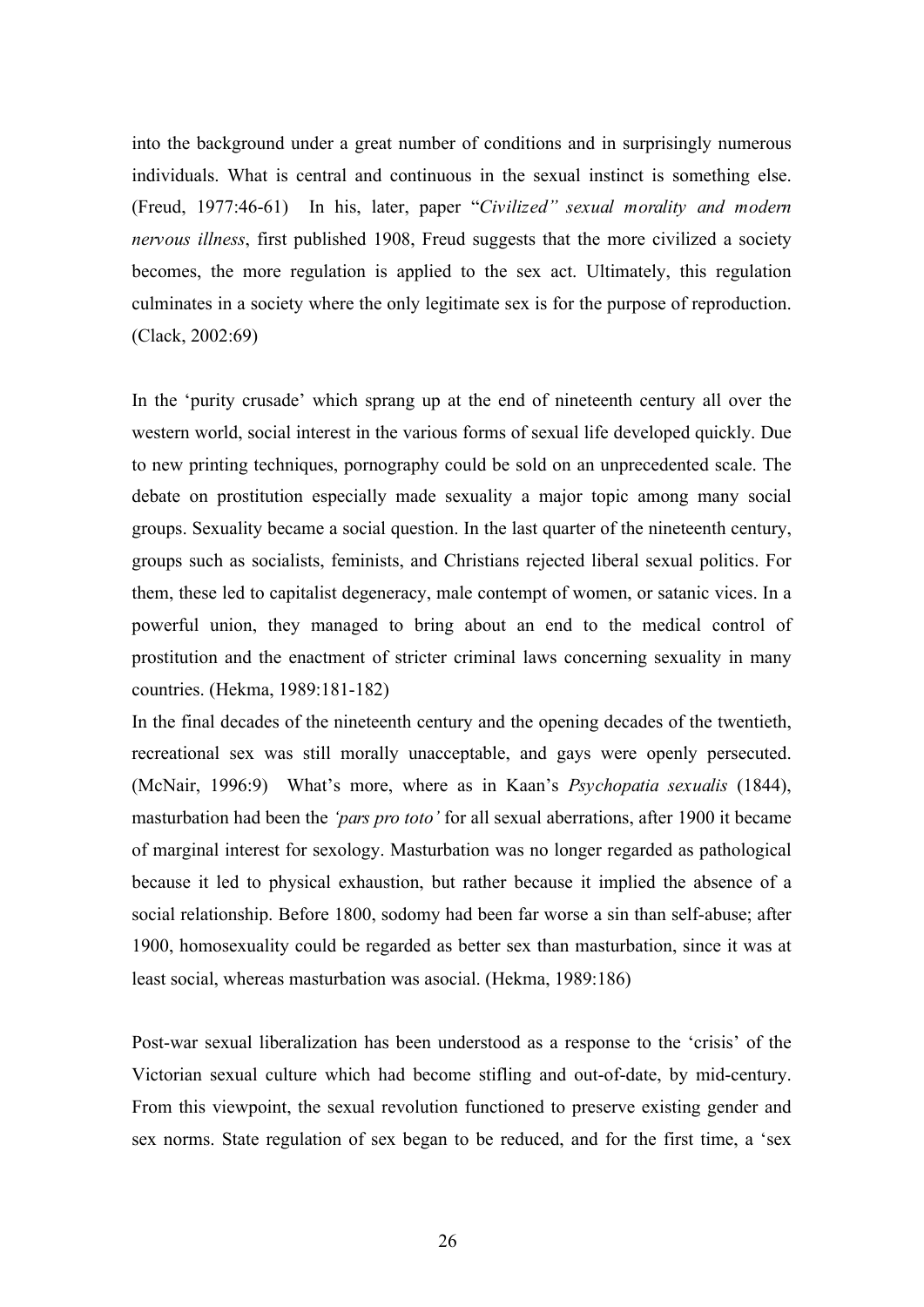industry' emerged. Although the process started in the United States, other countries, including Britain, were quick to follow. British critic Bryan Appleyard observed that the 1960s' permissive approach to sexuality *"coincided with, and justified an economic transformation of, the pornography industry from private indulgence to mass medium. Increased affluence, high-quality printing, and efficient distribution made simple the mechanics of widely available erotica.*" (McNair, 1996:11) In both America and Britain between the 1920s and the 1970s, public sexual imagery moved from the margins to the social center, from a ghettoized, stigmatized sphere of representation to a legitimate multi-billion dollar business. McNair concludes that Sexuality was commodified and subsumed within the normal rules of the capitalist marketplace. (Ibid: 11)

Take, for instance, the case of Larry Flynt, founder of the Hustler magazine. As Tom Connelly, publisher of the trade magazine *Adult Video News,* explains, *"I think (Larry Flynt's name) used to be something pornographic, but now it's the ultimate in hip, trendy and cool... kids want to wear T-shirts with <i>Hustler on it* "(Paul, 2005:184)

Hustler was originally a newsletter for the members of Hustler Club used to see what girl would perform when and in which club. It became a worldwide magazine in 1974, and later an empire. For a lengthy time, Flynt had to fight to publish each issue, and as a result, had to appear in courts on several occasions regarding obscenity, pornography, and freedom of speech. (Seksikeisari Larry Flynt, 2008:Midtown Films)

Times are definitely different now. Still I would by no means go as far as Pamela Paul (2005), who argues that pornography is so flawlessly integrated into popular culture today that surreptitiousness or embarrassment is no longer even part of the equation. (Paul, 2005:4) It is true that porn has, yet again, been at the forefront of technological innovation, such as pioneering the use of streaming videos and encryption for secure credit card purchases via the Internet. (Schlosser, 2003:201) It is undeniable that the internet era changed certain things, such as the availability and the access of pornographic imaginary. However, I would still argue that it has not changed matters fundamentally. It can be argued that the Anttila's mail-order-catalogue that was once used as a masturbation aid has now been replaced with a "random" site from the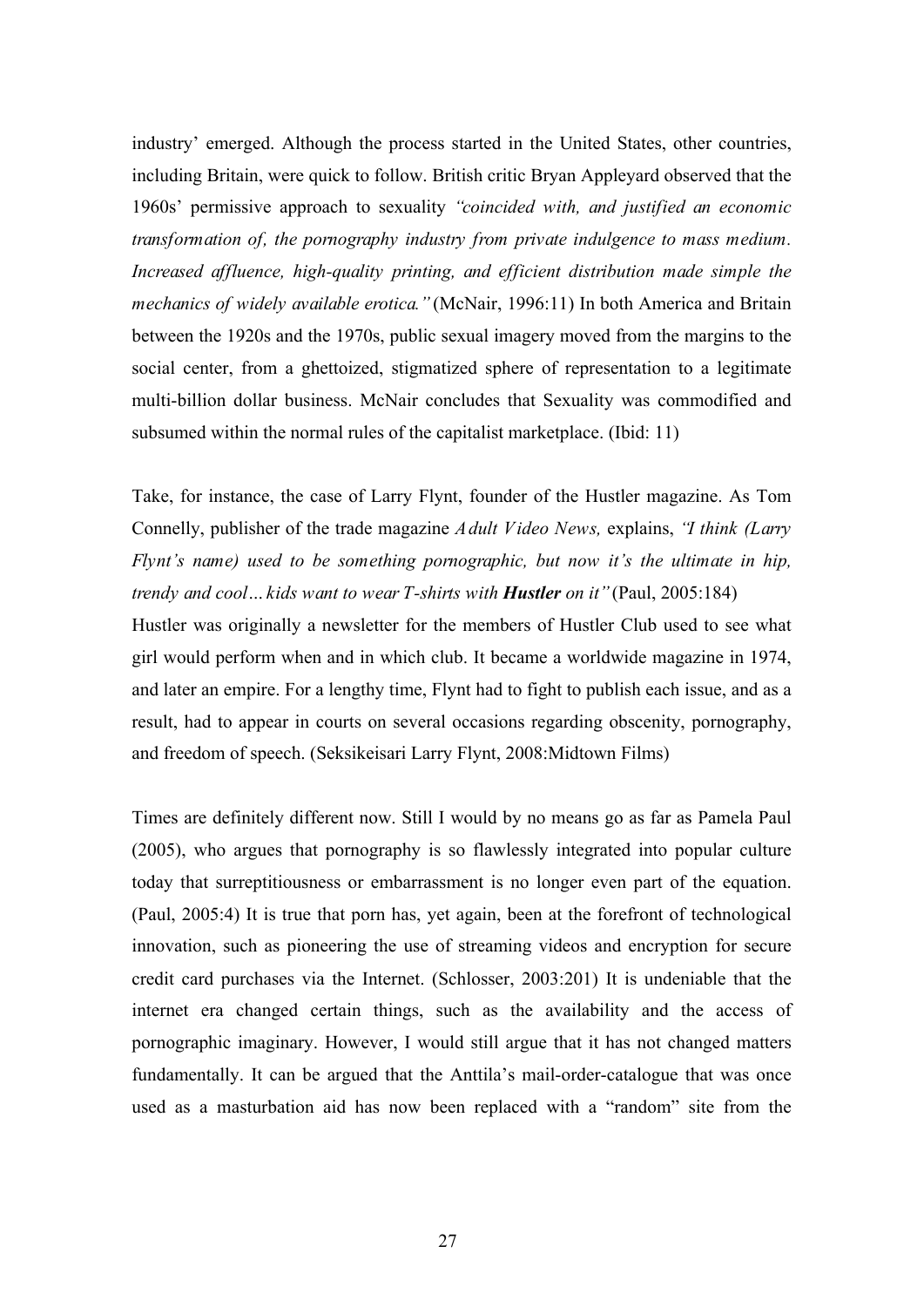internet. Embarrassment when caught watching porn is still there, regardless of the media used. What's more, surreptitiousness still hangs around the porn shops.

### **3.2 Media
and
Pornographic
Material**

As stated by Osmo Kontula (2000:234), the way media promotes knowledge about sexual matters has varied greatly in different times. The content of sexological messages conveyed by the media has been mainly determined and influenced by the particular professional group or authority (such as, a medical doctor or a priest) chosen to present such messages in various times. This was especially true before the 1960s. Although part of it was due to censorship restrictions, the media tended to mystify sexuality rather than convey factual sexological information.

Jan Bremmer argues that it is only in the last decade that historians have started to study sexual practices. This is a field that has long been the playground of psychologists, biologists, and doctors with their (often wrong) ideas. It is only now becoming clear that sexuality is not a biological constant, but an ever changing phenomenon which is being eternally formed by people themselves. (Bremmer, 1991:6)

The significance of the media is partly based on the fact that people often trust experts appearing in public more than their own experiences. Kontula offers an example; *"In Finland the authority of physicians was used as late as the 1950s to distribute scare stories about the ill-effects of masturbation. This presentation was regarded as true by many and it caused a lot of unnecessary fear and anxiety. At a time when people were, in other ways as well, made to feel guilty about their sexuality, the perceived physiological threatening images portrayed by medical doctors led people to be afraid of the consequences of masturbation, an act that makes them to feel good. Enjoyment was loaded with a sickness label."* (Kontula 2000:235)

These days media offers a completely different take on sex. I would argue that the media's previous actions have also created an unnecessary uneasiness about porn shops and the novelty items sold in them. This is especially true in the case of elderly people. Stories considering elderly people's sexual lives are without a doubt needed and have great importance. When they are supplemented with incorrect information, such as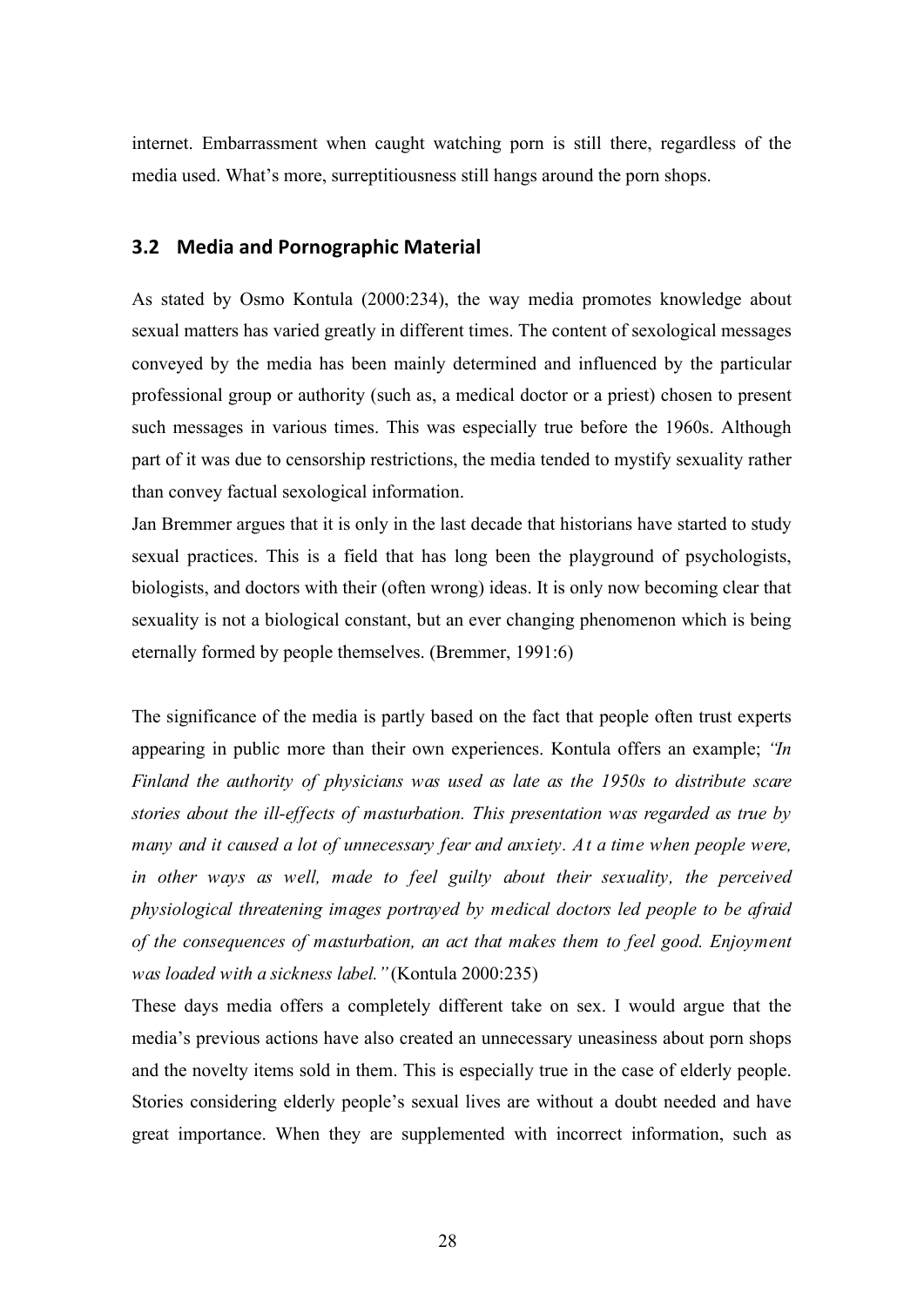cooking-oil being a good lubricant and therefore a rescue for bad sex-life, the stories start to turn against themselves. (Karhunkorpi, AL, Su/Ihmiset 30.01.2011) Old assumptions die hard. It is worth noticing that the FINSEX-survey proposes that the more public discourse there is about sex, and the greater the detail of that discourse, the easier it will be for people to accept the various manifestations of sexuality in their own lives. This in turn results in increased and more comprehensive discussions about sex and sex education. In general, attitudes toward sexual matters have become more openminded. (Kontula, 2009:170)

McNair uses post-modern as a functional adjective to describe a climate in which images of sex and gender are invested with a new meaning; in which significant dichotomies, such as pornography and erotica and passive feminism and active masculine, are being challenged. He concludes that we live in an era of unprecedented openness in terms of public discussion of sex and sexuality. (McNair, 1996:1-2) This might well be the case, but only partly. Facilities to talk about and open up the conversations are all there. Are those facilities being used to their full potential?

It can be argued that the present day media and popular culture are rather sexcentralized and somewhat pornified. (see for instance McNair 1996, Nikunen&all 2005, Paul 2005) However, their take towards porn shops is still fairly noticeable and rather old fashioned. It seems to be more a rule than an exception that when writing about these stores, whether against or for, the stereotypical phrases are still greatly in use. For instance City's reporter, was writing a story about the use of poppers, a liquid substance which is inhaled with the goal of enhancing sexual pleasure. He describes how he feels unease when surrounded with all the articles sold in a shop. He continues by saying that although the shop owner looks friendly and clean cut, he is however, *"peeking out from between artificial penises.*" (City 22/2010)<sup>iv</sup> Another recent example is, a Kaupunkilehti Aamuset article about some novelty items appearing in supermarkets selections. It started, roughly translated, as follows. No longer does one have to wear high collars with brimmed hats, and put sunglasses on to lurk into an erotic shop and purchase a sex

iv Original in Finnish, English translation by author.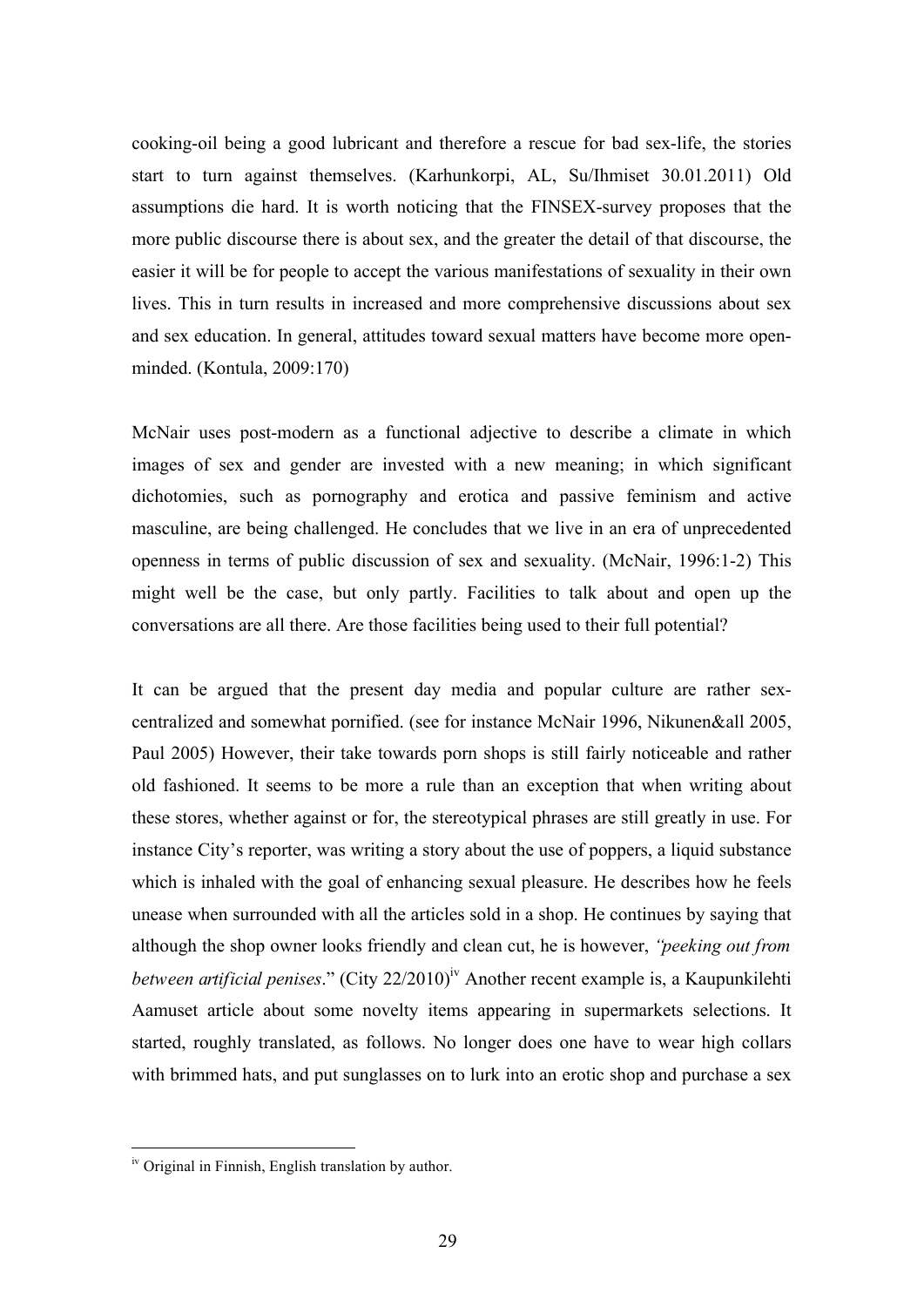toy. (Aamuset  $31/3/2010$ <sup>y</sup> The same article quotes Philips Consumer Lifestyles marketing director Ylva Bäckström saying this: *"Many couples consider common sex toys strange, repulsive and tasteless. Relationship care-series consists of high-end products whose design is pleasurable and tactful."* Though obviously a marketing speech, it once again, made me wonder how many citizens will believe these types of sentences without a second thought. How many will continue assuming that novelty items sold in porn shops are anything but appropriate?

In addition, *Sex Research and the Media-* research in *Journal of Sex Research* (2007, Vol. 44, No. 4, 347-358) completed by McBride et al. also offers a good example of the role of media. The idea of this research was to investigate contemporary issues in sexuality researchers' interaction with journalists and explore better practices. It also sought to suggest curricular and training initiatives for sexuality researchers and journalists. The idea was that this would encourage accurate dissemination of sexuality research results in the media. Research reminds us that sex research has attracted media attention since the mid-twentieth century. As a result, scientific studies of sexuality, sexual behavior, and sexual health have increasingly become the topic of news reporting, and an important source of information for the public. Without a doubt, accurate and well-articulated media coverage of sex research has the potential to improve sexual health and individual lives. Researchers argue that the way in which sex research is presented in the media has the potential to incite moral and political debates. This can have negative consequences for individual careers, observations of the field of sexuality research, funding for sexuality-related research, sex education, and public policy. (McBride et al. 2007:348) It can be said that Media has its effect on everything and anything. The quantitative findings of the survey suggested that the majority of sex researchers see journalists' primary purpose in reporting sex research is most often to provide education. The qualitative findings reflected a concern by a number of respondents that the purpose of such coverage was to sensationalize, titillate, or create controversy. i.e., *"Q: Please describe the negative aspects of interacting with the media: P: Usually a reporter has an agenda, and, in my experience, that agenda is more about entertaining than informing."* (Ibid: 351) Fortunately the findings of this survey were

v Original in Finnish, English translation by author.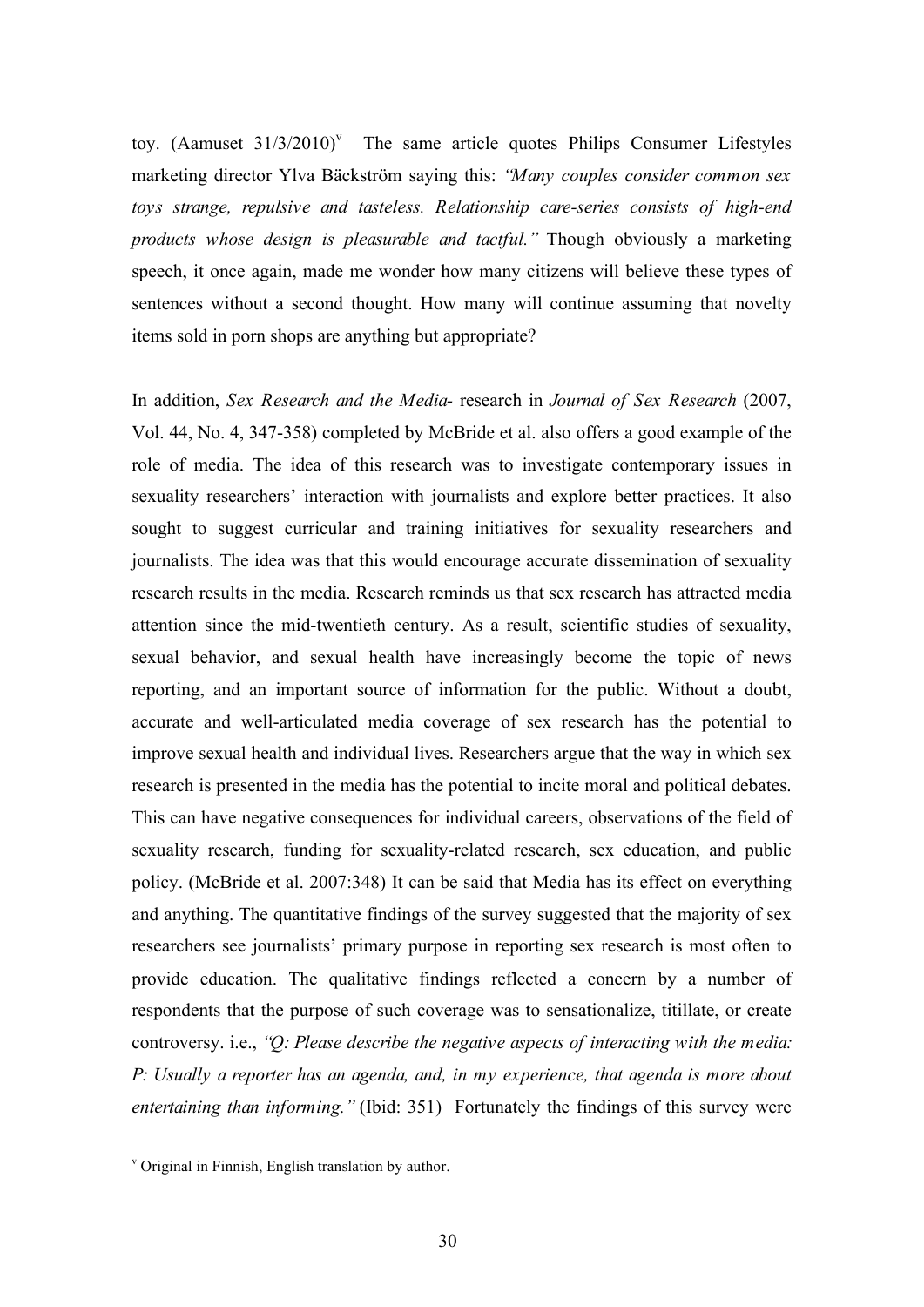positive. A common theme for both journalists and researchers was the desire to provide information that will serve the public in a positive way. Working towards a better understanding of the values and ethics of others is mutually beneficial for journalists and researchers, as well as the public. (Ibid: 356) One can only hope that this ideology will be in universal use. The fact still remains that the general public obtains its information from different types of media. The media in turn, obtains it from the researchers and specialists of certain areas. It is not about the information per se, it's about how they choose to use it.

### Supplementary questions do arise.

Why does it seem that society, market forces, and popular culture try to spread or remove all pornographic material from shops that already are dedicated solely to produce pleasure<sup>vi</sup> to us? Why would it not concentrate on making these places easily accessible? Would it not be easier to control the already existing age limits and respect the values of others if all the material existed under the same roof? Pornographic magazines have long belonged to the kiosks and shops supply instead of the porn shops. It is no longer profitable to sell them from the shops originally devoted to them. This fact caused quite a few bemused moments in which the customers who arrived at the shop I worked in, were told that R-Kioski would be the place to purchase certain magazines. Today the marketing and distribution of newsstand copies of newspapers and magazines in Finland is in the hands of Lehtipiste, the trade services Division of the Rautakirja Group. In fact Rautakirja and its magazine distributor Lehtipiste have more than seventy differently titled pornographic magazines (of which some of them include DVD-material) in their supply. They are distributed among approximately 7500 stands around Finland. Rautakirja's places of businesses are visited by more than 200 million customers a year. (www.rautakirja.fi/eng/company/corebusiness/tradeservices/lehtipiste, www.lehtipiste.fi/cgi-bin/lehti.pl?aih=%2720%27,www.finnkino.fi/News/Finnkinotiedottaa/2010-08-13/1024/Rautakirja-100-vuotta/)

<sup>&</sup>lt;sup>vi</sup> I do acknowledge that as a place porn shop can be seen from several different angles, however I have chosen to use the 'dedicated for pleasure' point of view. For instance shops commercial value is undeniable and ultimately, like any other shop, porn shop aims to make profit. Whether all the products sold in porn shops are needed is of course debatable.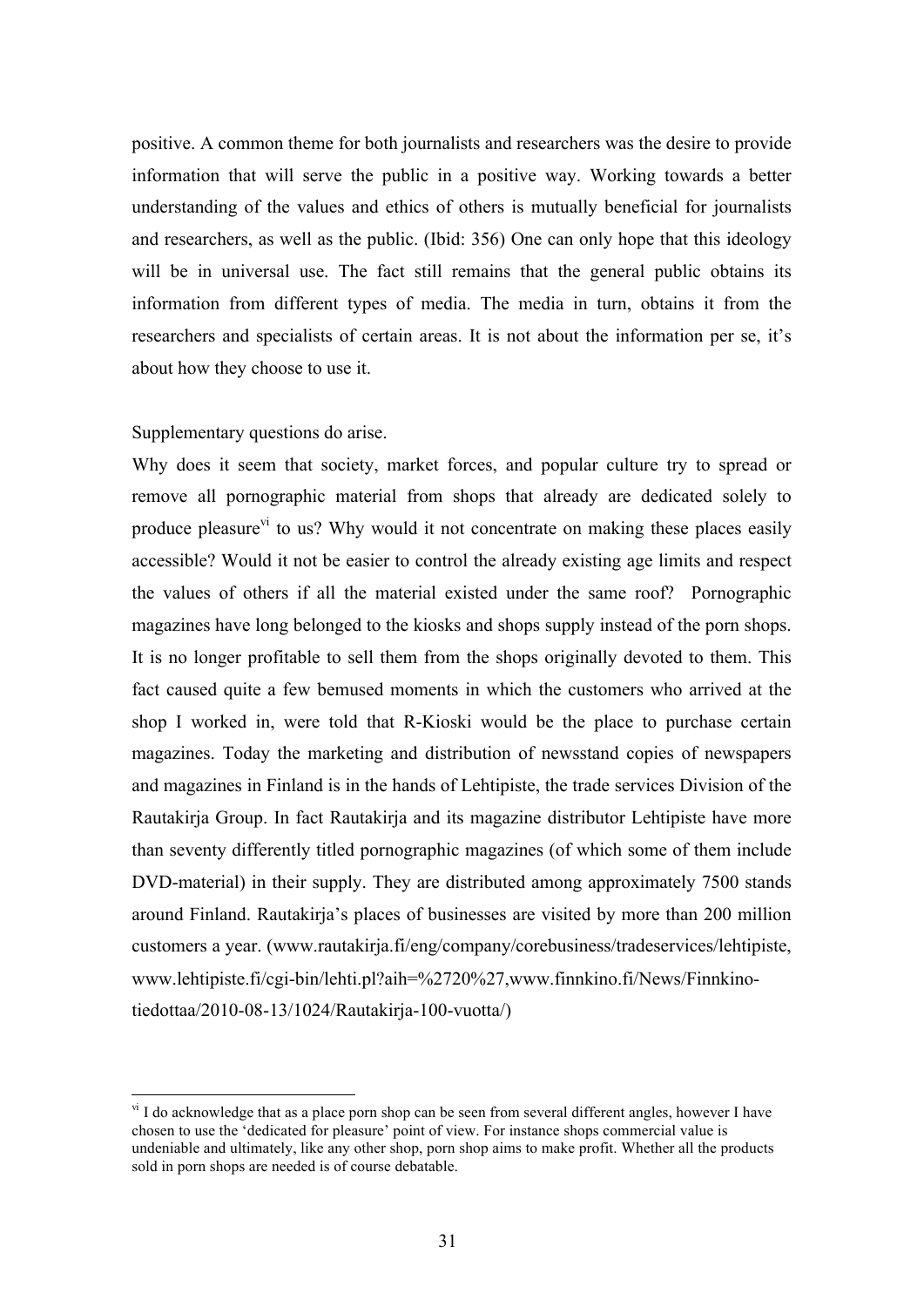Would this not make Rautakirja Finland's biggest porn distributor? This leaves me wondering about the difference between a porn shop and a shop or kiosk that sells porn. Besides the fact the latter does not have the word "porn", "erotic", or "sex" in its name, is there really any difference?

Supermarkets and porn shops sell similar products. In addition to all those other items used in everyday life, supermarkets offer sexy lingerie, condoms, magazines, lubricants and toys. Yet the actual porn shops keep existing. Kristen Hefley has stated that it is the continued existence of these establishments, even in an era of internet and cyber shops, that testifies to the role they occupy within a community. (Hefley, 2007:80)

## **3.2.1 The
case
of
RFSU,
K‐Citymarket
and
Iltalehti**

In December 2009 Finnish tabloid-magazine Iltalehti released news about RFSUvii bringing sexual healthcare products into K-Citymarkets. The headline read "SEXTOYS come to family markets". (Lappalainen,  $2009:6-7$ <sup>viii</sup> The products to be introduced were a vibrator, two lubricants, and vibrating penis-rings. The article created a lengthy discussion on the paper's discussion board. The topic was whether or not it is appropriate to have sex-toys in a grocery store. Some people criticized the somewhat pompous headline (For instance Message No.684). After all, Citymarket is not just a grocery store but a hypermarket. In the end it was most likely the headline that resulted in more than a hundred pages of opinions within of just a couple of days.  $(http://www.iltalehti.fi/uutiset/2009121510785284 uu.shtml)<sup>ix</sup>$ 

Naturally the topic brought up its fair share of funny comments, often connected to sexuality and sex in general. On comment read "*Single guys could go next to the isle that has those vibrators on display and showcase their own equipment."* (Message No.178), "*Sure they fit in there, with a counsel and samples*." (Message No.338)

vii RFSU stands originally for Riksförbundet För Sexuell Upplysning (the Swedish Association for Sexuality Education)<br>
<sup>viii</sup> Original in Finnish, English translation by author.

 $\frac{ix}{x}$  All messages originally in Finnish, English translations by author.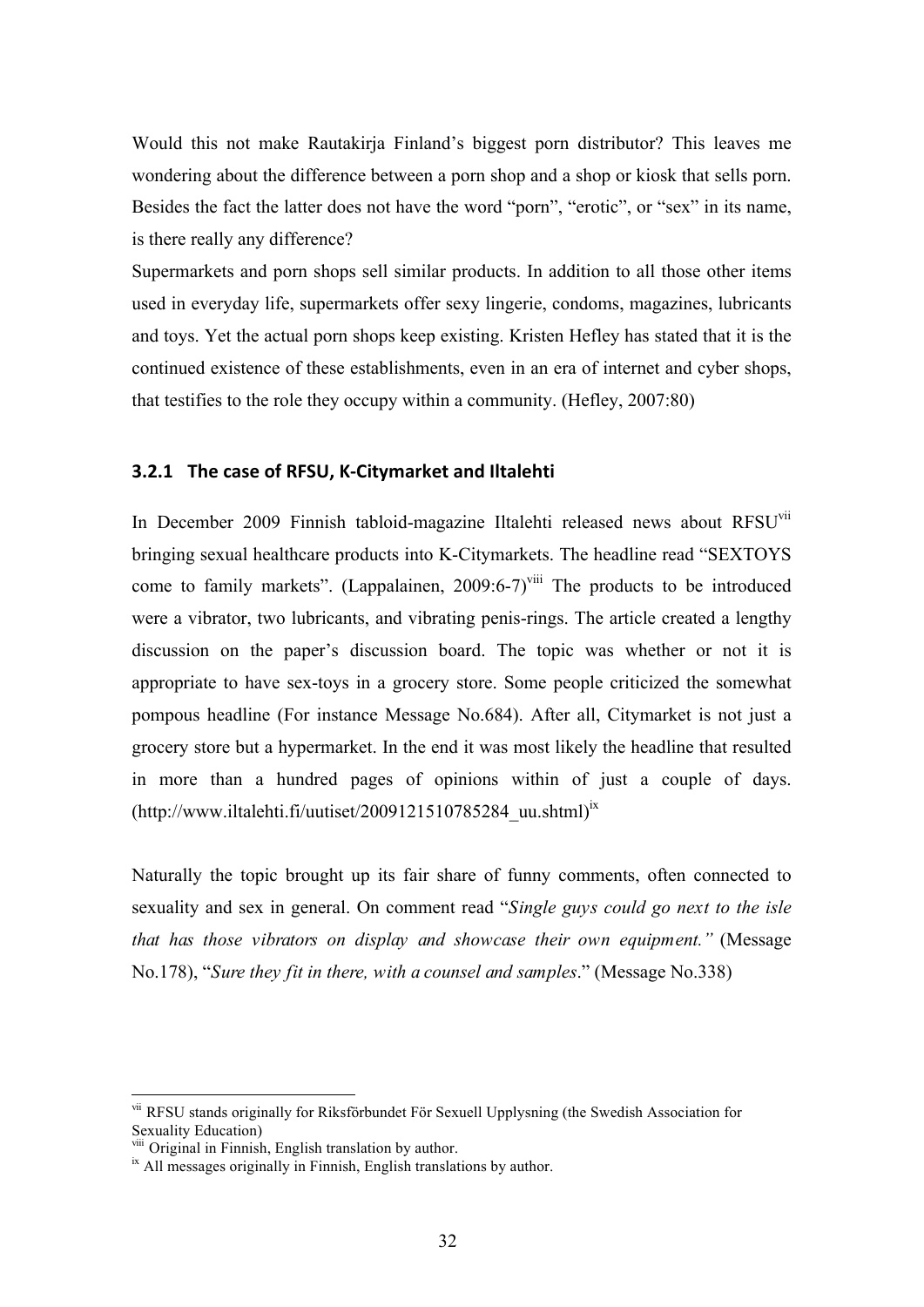Some writers were strongly against bringing these products into hypermarkets. i.e., "*This will result in me changing hypermarkets. Dildos and other tools should be available in special-stores only."*(For instance Messages No. 4, 426, 482*) "Children are with me when I do my shopping, and I refuse to explain adult toys to a child who is less than 10 years old. Y uck.* "(Message No.212) *"This is sad. Ecce Homo."*(Message No.965)

Some were parading the idea i.e., "*Excellent idea. They do sell condoms already so why wouldn't they be selling dildos also?"* (Message No.188) *"Bravo City-Market! I am applauding."*(Message No. 360)

Quite a large number of people brought up, justifiably, the equality point. i.e., "*Where are the artificial vaginas? What is there for men?"* (For instance Messages No.8, 225, 227, 252, 322) However none of these message senders brought up the fact that most of the markets already have pornographic magazines in their supply. Nor were they paying any attention to the fact that both sexes could possibly profit from lubricants and penisrings.

Some people used the gateway argument. Of course it is debatable how serious these opinions really are. i.e., "*I wonder when the sex-services arrive at grocery stores."* (Message No.167) "*Soon it's probably possible to sell booze and guns from hypermarkets also."* (Message No.203) "*Now that women are leaving men for artificial / rubbery organs and normal sex is no longer interesting, in the future men will probably be offered the use of living domestic animals, rabbits, lambs and a cow on a stool. It feels just as real and it doesn't say no and claim to have a headache."*(Message No.716)

Specialty shops that already sell all those items with a larger variety and the help of friendly and experienced staff were mentioned, though not often. When the porn shops were mentioned it was not, always in their favor.

*"A pharmacy would be a better place to buy a dildo than a grocery store. Underage children would not be able to get to the dildos too soon and there would also be staff to look after the purchases*." (Message No. 55)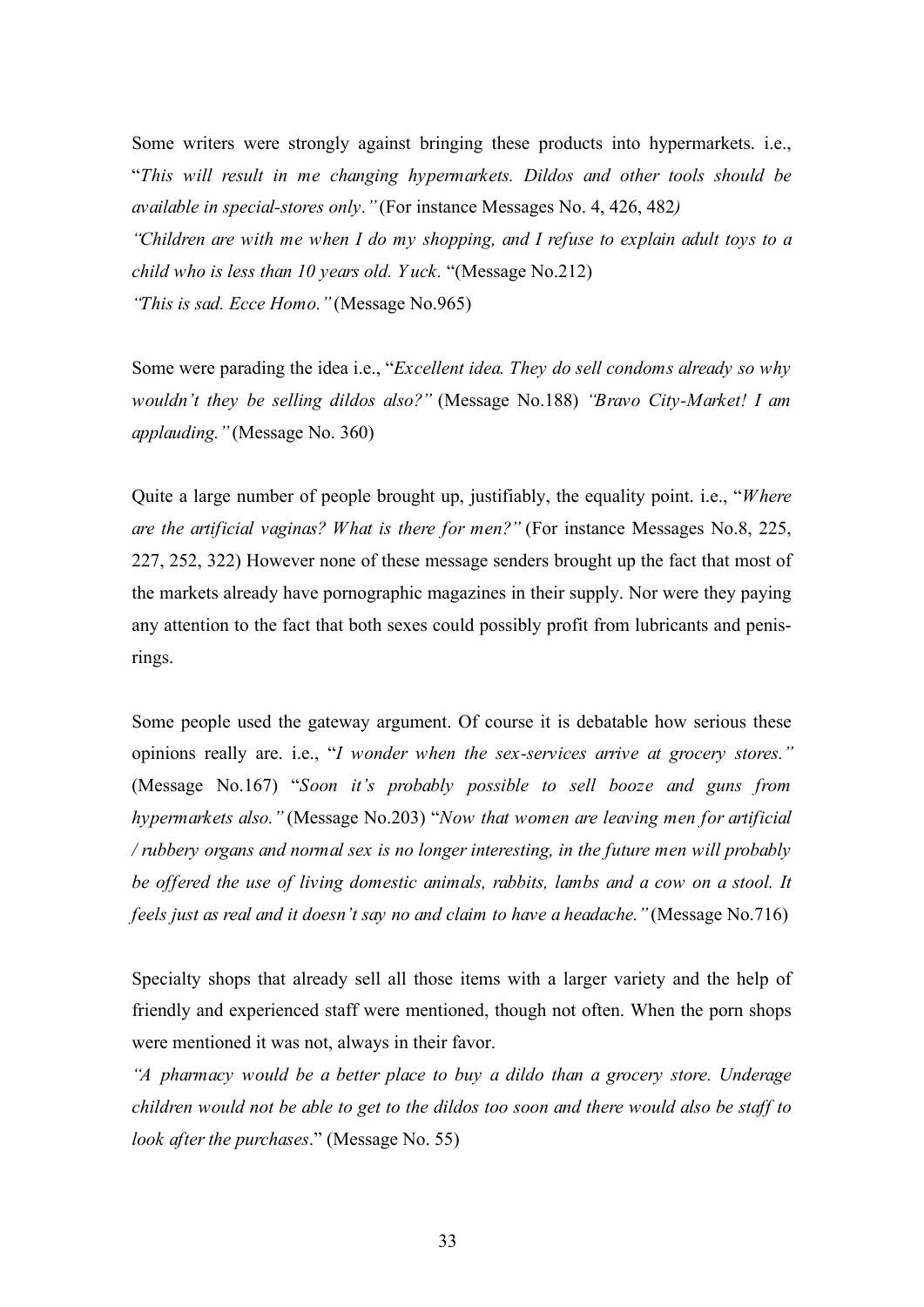*"I am glad that I no longer need to go into the only "small red shop" in the whole town. Upon stepping out of that shop, people spit on you."*(Message No.71)

*"I find it excellent that those products will also be available elsewhere than just in those suspicious and seedy sex shops."*(Message No.101)

*"Really nice idea, you can now get the things from the normal shop and it's no longer necessary to go to those sickening porn-caves in midtown."*(Message No. 417)

*"The products of RFSU are hopefully of higher quality than the ones porn shops are selling. The products they sell are not studied, and some of them have harmful chemicals in them."*(Message No.728)

*"Y eah sure, it is so much easier to buy a dildo from a place where everyone is staring at you, than to get it from a shady erotic store in which everyone is there for the same reasons. Y ep, yep."*(Message No. 132)

*"I would much rather walk into Citymarket and buy a bagful of dildos than feeling distressed sneaking into a sex-shop."*(Message No.824)

"*It's a nice idea, but.. For me its already shameful to buy sanitary towels if there's a long line and everyone is looking at what you are putting on the belt.. So what would happen with a dildo?! Good God, I would rather go to the sex shop to buy it."* (Message No. 509)

*"I would rather buy my dildo together with my other shopping than go to a gloomy special store, which, as a young woman, I am disgusted to go into.* "(Message No. 514) *"Special-shops should be for those special people who would need those kinds of things."* (Message No. 559) "*Good idea. People who do not accept products in question can walk past those aisles. Greetings; Woman who does yearn for pleasure on her manless weekdays, but is too "ashamed" to walk into a special-store."* (Message No.631)

In the end there are also those somewhat neutral opinions, though they were clearly in the minority. i.e., "*Even if the shop would sell those porn magazines and vibrators, no one is forcing anyone to buy them."* (Message No.173) After reading all those 1214 posts, it became evident, that stereotypes, assumptions, and the shame and fear of "what others would possible think" were all very much real. Interestingly, masturbation was not a topic of extensive debate. Those plastic devices that were generally seen as either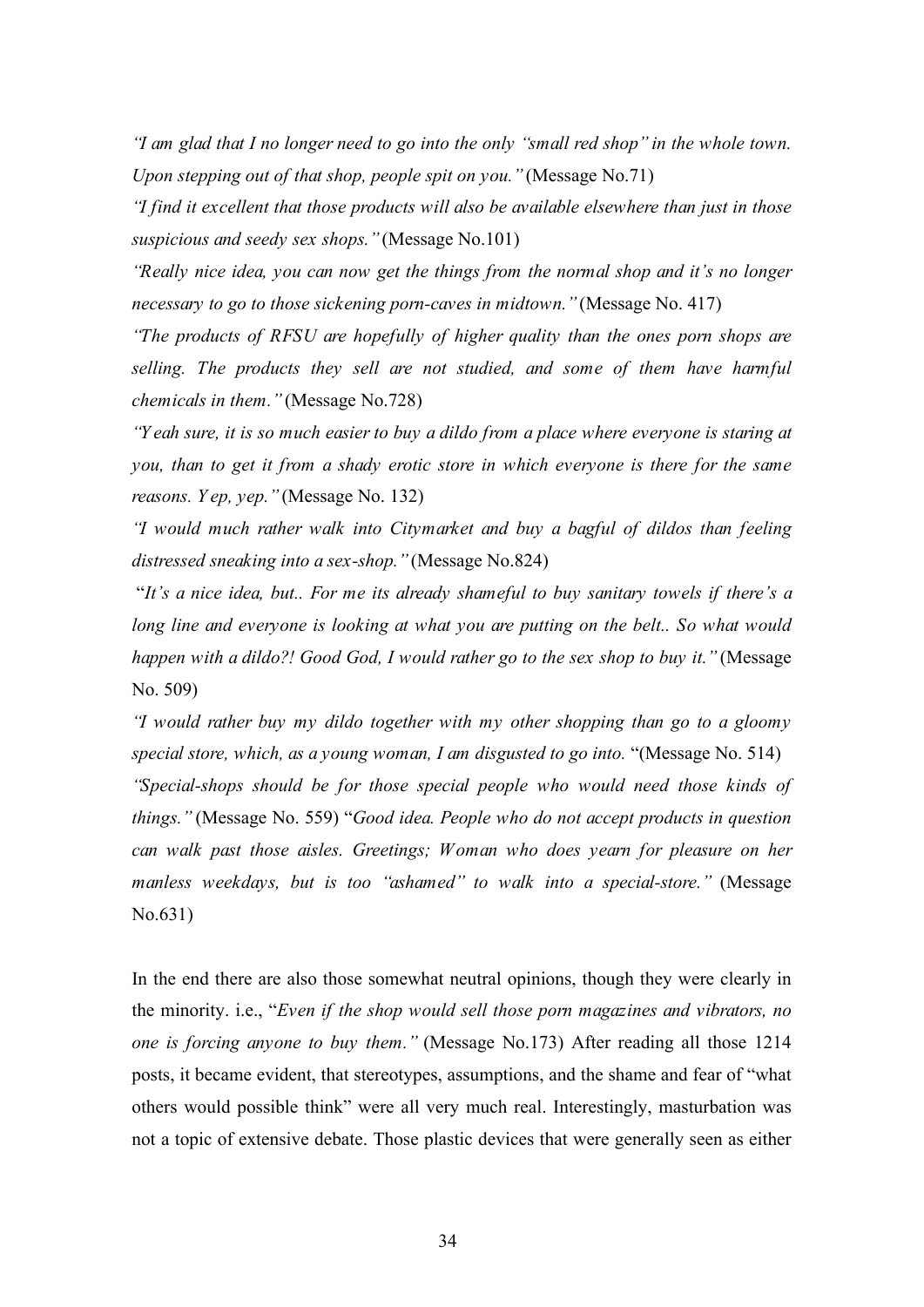good or evil were. Most of the people posting their opinions shared the view that special-stores / porn shops must exist.

*"Why is it so hard to respect other people's moral values? Is it a must to bring those dildos into the markets if it hurts the feelings of so many people? If those pro-dildos in the market people are as liberal as they claim, wouldn't it be nice to pop into an erotic store to do some shopping. I have done that, and there's nothing special about it. It's even easier to order these things from cyber shops. In my opinion they do not belong in the 'family shop'."*(Message No.829)

#### **3.2.2 Common
sex
toy
‐ Common
porn
shop?**

Throughout the years the variety and availability of different products has steadily risen. A term such as "common sex toy" is, at very least, problematic. The human history of sensual enhancement can be traced as far back as 24000-22000 B.C, with the statue of Venus of Willendorf. (Ihmisen Suku, 1993:14) Though most experts consider these types of statues to be representations of fertility goddesses, they may have also served as the porn of their day.

In the British Museum there is a vase on which a courtesan is depicted holding an artificial leather penis, known as an *olisbos* (found in Pompeii). In the Aristophanes play, Lysistrata speaks of these instruments being manufactured by the Milesian women and bemoans the fact that they have vanished from the market. ('There isn't one to be seen these days to console us poor grass widows!') (Hyde, 1964:41)

The very first appearance of a vibrator (developed by American physician George Taylor), was in 1869. It was a large, bulky, steam-powered device. Taylor recommended it for treatment of an illness known at the time as "female hysteria". Hysteria involved anxiety, irritability, sexual fantasies and excessive vaginal lubrication- in other words, sexual arousal. Since it was the Victorian era, women were not considered to be at all sexual, and "sexual arousal" was therefore deemed a disease. (Brief History of Sex Toys, MyPleasure.com)

Nowadays women are deeply involved in this industry. Beate Uhse, a woman, is the founder of the German Beate Uhse AG- porn empire. It now has more than 200 stores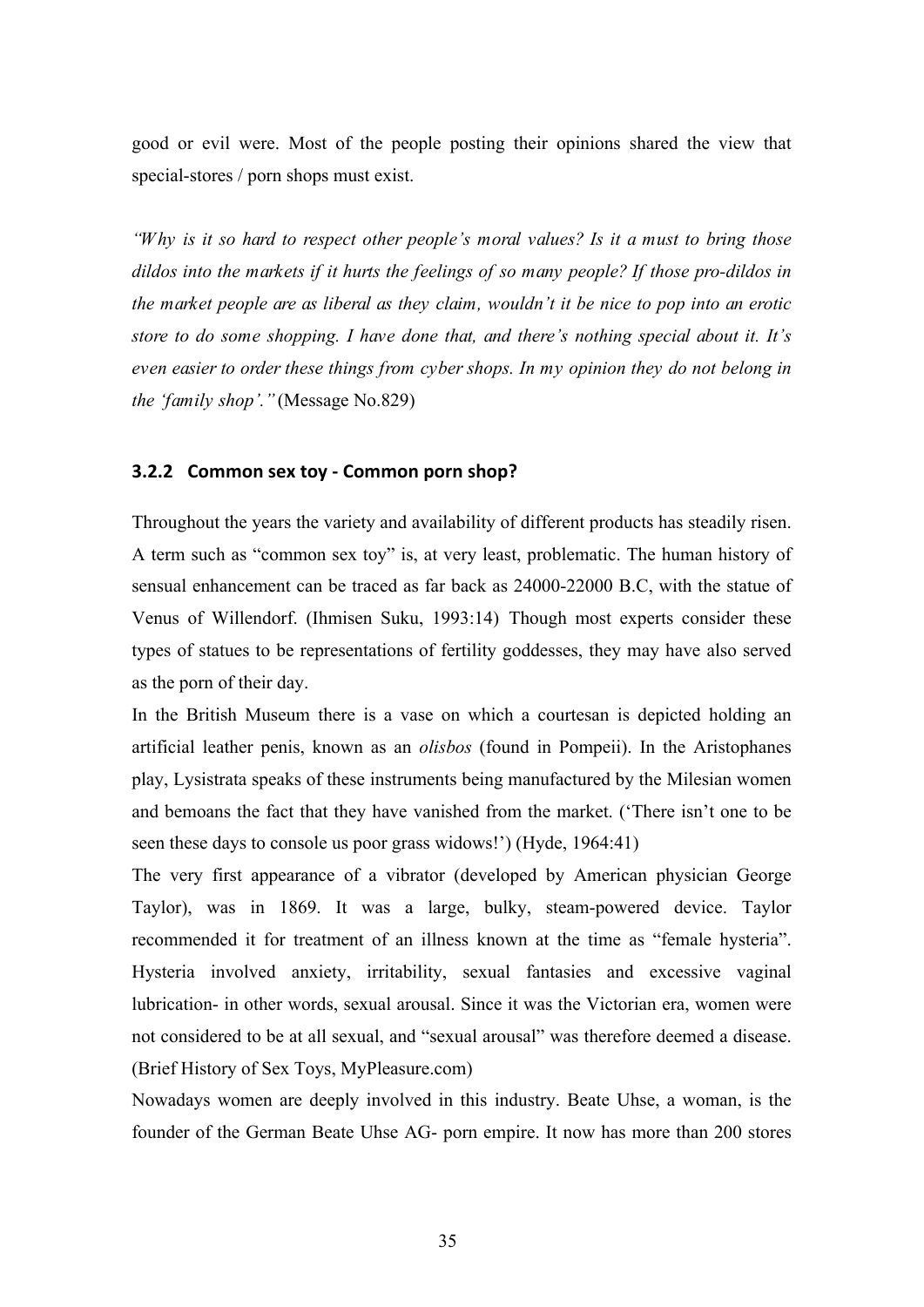around Europe. (Heusala, 2003:272) In The United States, California Exotic Novelties and Doc Johnson are novelty item manufacturers that are mostly run by women and use women as designers. California Exotic Novelties (Calexotics) founder and Owner Susan Colvin describes the company on their website; *"female owned and operated company, plays no small part in the meteoric rise to the top of the Adult Toy and Novelty industry. With the unique 'female sensibility' and unwavering dedication to designing and creating consistently superior products for women, California Exotic Novelties is a breath of fresh air in the industry. As we continue to "push the envelope" in the design and creation of revolutionary new products, California Exotic Novelties remains focused on turning 'fantasy into reality."* (http://www.calexotics.com/index.php) Despite the fact that this is yet another obvious promotion speech, there is a truth in there. However you look at it, having women designing products for women does make sense. Ideas of taboos and decency have certainly changed during the years. During the Victorian era, a 'fine lady' did not have any sexual desire. She would especially not openly admit a need for experiencing sexual pleasure. Nymphomania was identified as a condition that women were particularly prone to. Any behavior that exceeded past the bounds of female modesty could be seen as excessive and could therefore be treated as nymphomania, sometimes even resulting in the removal of the clitoris. (Kontula, 2009:194)

In the present day vibrators come in all sorts of colors, shapes, and materials. Their primary purpose is to produce pleasure, not treat disease. Even the main-stream film industry manages to guide our knowledge about toys. For instance, Sex and The City managed to make a difference in the use of novelty items. *"When a good girl like Charlotte got hooked on a vibrator it gave me permission to be naughty and buy one".* (Interviewee in The Sex education Show)

## **3.3 Feminism
and
Pornography**

*"Hugh Hefner, Bob Guccione, and Larry Flynt – Who are every bit as dangerous as Hitler, Mussolini and Hirohito. – Judith Bat-Ada"* (Lederer, 1980:127)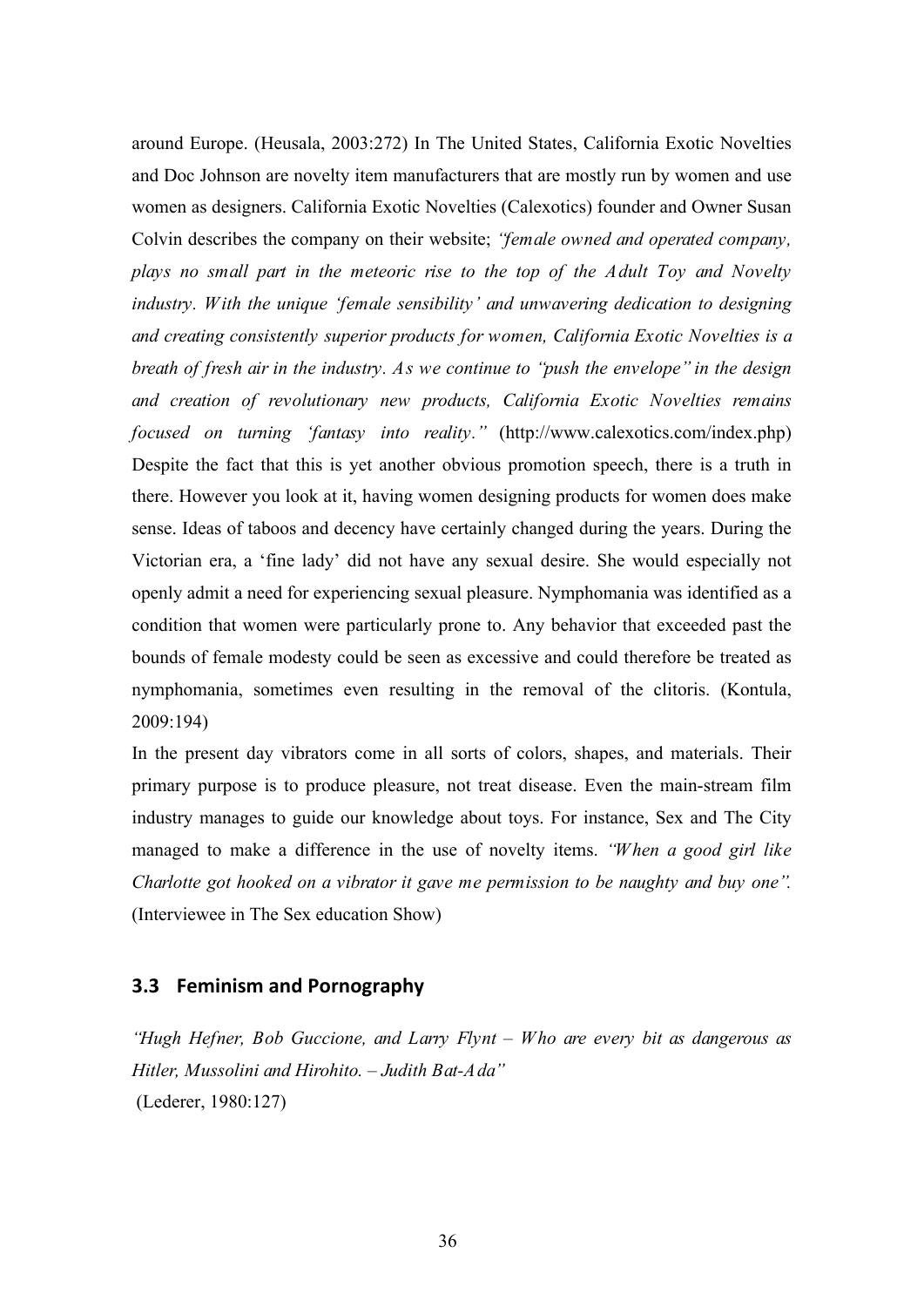*"There are only two types of people that do not like pornography; those who don't know what they are talking about and those who don't know what they are missing. – Larry Flynt"*

(in Seksikeisari Larry Flynt, 2008:Midtown Films)

*"Hustler has this extra dimension of hatred of women bodies. – Andrea Dworkin"* (in Seksikeisari Larry Flynt, 2008:Midtown Films)

I asked one of the Finnish sexuality researchers whether it would be possible to interview him since I am writing my thesis about porn shops. His initial, rather sharp response was, "Are you doing it for the Women studies?" So, there it is again, assumption that a women writing about pornography must be doing it for something like women studies. She must be a feminist, and is not able to have a "un-judgmental point of view". This is still true if she is working in one of those shops. As Harri Kalha points out, a researcher whose main interest is pornography is faced with prejudices. The female researcher is labeled as an angry feminist, and the male researcher is not angry enough. (Kalha, 2005:30) As I progressed with my research it became clearly noticeable that most researchers were dealing with all sorts of topical doubts from a variety of sources. i.e., *"What's a nice girl like you doing writing about porn?"* (Paul, 2005:1) At the very least they mentioned the possibility of sex and sexuality researchers to face prejudice and opposition. (see for instance Heusala 2001, 2003, Kalha 2007, Kontula 2009)

It is also worth mentioning that some of the books that claimed to be neutral had rather strong anti-pornographic undertones in them. When a writer such as Pamela Paul uses 'the space between the lines' to promote her own judgmental and patronizing opinions it doesn't only make the text hard to follow, but the whole thing seems unconvincing, no matter how many interviewees have been used. It is essentially Paul's interpretation of those exact interviews that made me as a reader feel unease. Take for example Adrea Dworkin and her anti-pornographic work. Although I do not necessary agree with her ideas, at least she is honest about what she represents. There is no hidden agenda in her work. However, I did make the decision to use some of Pamela Paul's interviewees in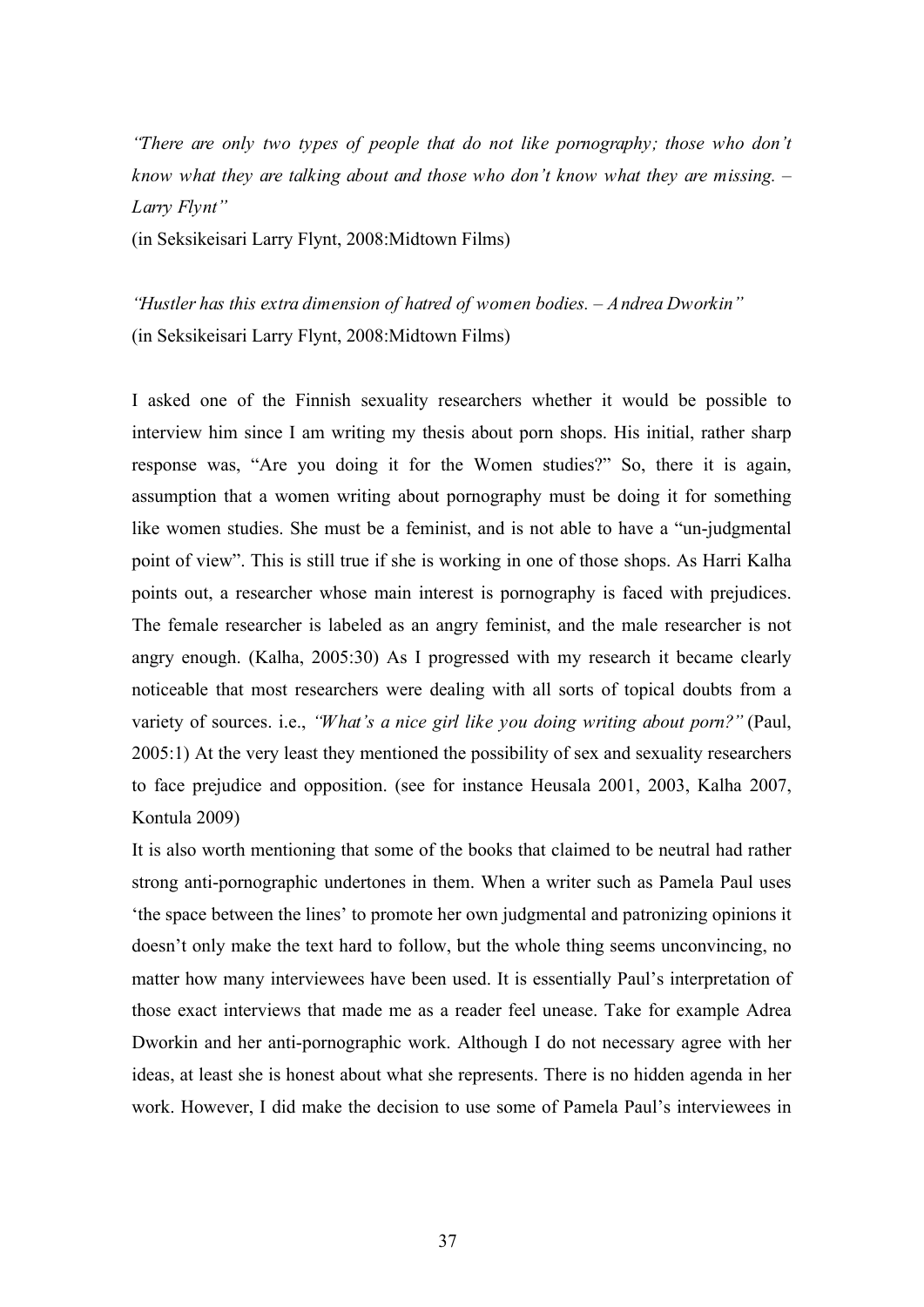my text. I believe that as separate units these interviews add something extra to this thesis.

All that said, I explained my discipline to this researcher, and all was fine after that. His excuse was that he had been forced to deal with mostly angry feminists, and was quite tired of being accused of this and that.

This little incident really made me think about how feminists' impact on pornography and vice versa shows in the everyday life of common people. By no means do I wish to address here the whole concept of feminism. I am merely interested in feminism and pornography, and the ways pornography is dealt with by those for and against it.

## **3.3.1 Theory
and
Practice**

One of the first feminists to attack pornography back in the 1970s was Robin Morgan. She coined the phrase: *"Theory and Practice: Pornography and Rape".* The phrase has been used by feminists to point out the convergence of the two ever since (Lederer, 1980:134). If pornography is the theory then rape is the practice.

Strongly opinionated points of view are always problematic, it doesn't matter if the 'arguers' are arguing their opinion for the greater good. One can also argue that new ideologies often need a strong argument to start with, to create the desired attention. Whether Robin Morgan intended this to be the meaning of the phrase above remains unknown for me. Nevertheless the phrase was coined and has 'lived' ever since.

In the 1980s, feminists such as Andrea Dworkin and Catharine MacKinnon battled politically and legally to have regulations, concerning pornographic material passed in several cities in the United States. These are regulations that have since been declared unconstitutional, in part because their definition of pornography was considered overly broad. Dworkin and MacKinnon saw pornography as a violation of women's civil rights. These regulations would have helped women in the porn industry if they had been abused in any way on a production set. Nonetheless the regulations were not only for them, but for all women. For instance, a woman who was physically harmed by a consumer of pornography and who could show that this act was the result of his viewing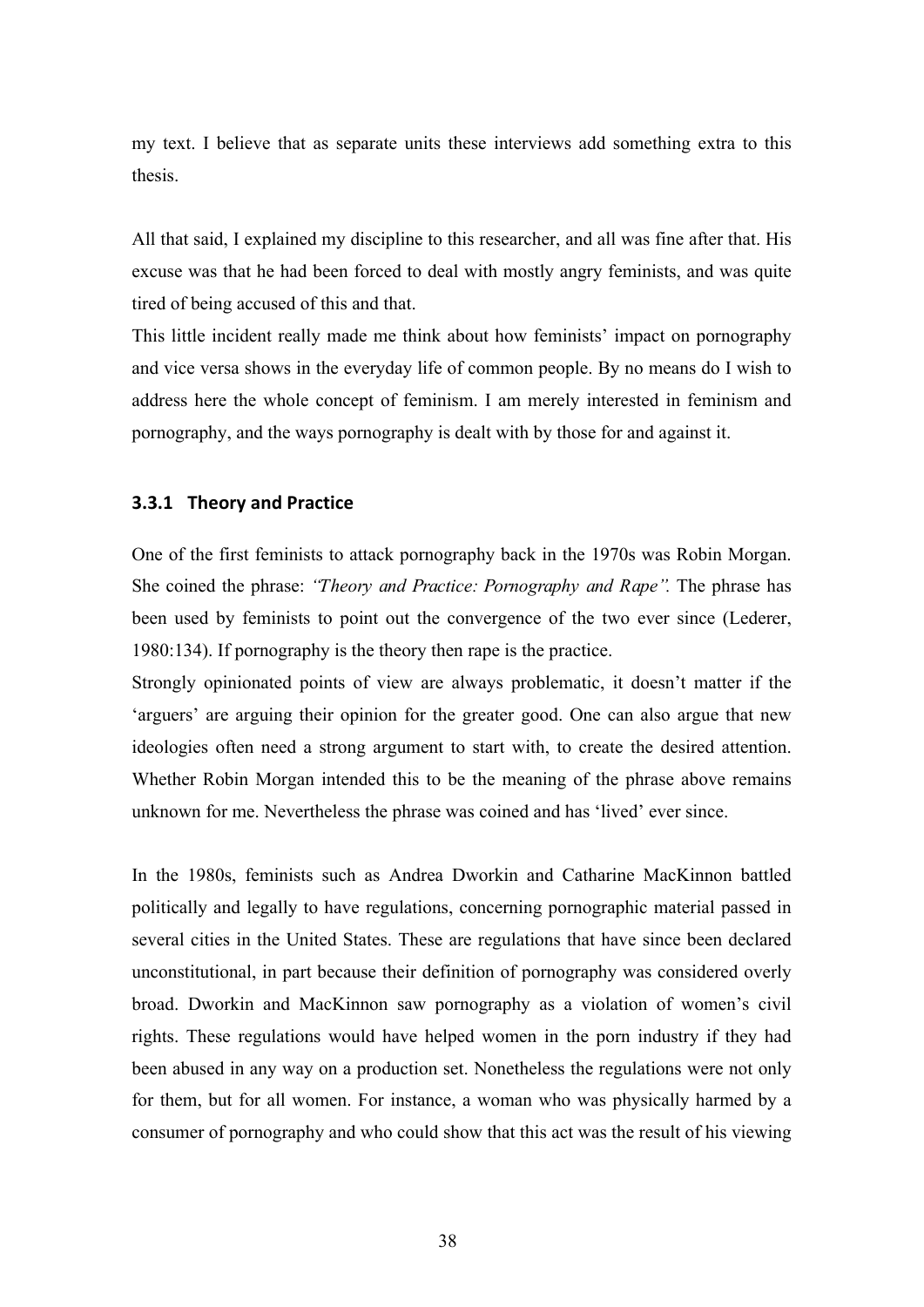or reading pornography could have sued under the regulation. (Cornell, 2000:3) Dworkin and MacKinnon defined pornography as follows: *"On the basis of its reality, Andrea Dworkin and I have proposed a law against pornography that defines it as graphic sexually explicit materials that subordinate women through pictures or words."* (MacKinnon, 1993:104) In the actual regulation, MacKinnon and Dworkin define what kinds of material form subordination of women and sexually explicit materials:

> (a) women are presented dehumanized as sexual objects, things, or commodities; or (b) women are presented as sexual objects who enjoy pain or humiliation; or (c) women are presented as sexual objects who experience sexual pleasure in being raped; or (d) women are presented as sexual objects tied up or cut up or mutilated or bruised or physically hurt; or (e) women are presented in postures or positions of sexual submission, servility, or display; or (f) women's body parts – including but not limited to, vaginas, breasts, or buttocks – are exhibited such that women are reduced to those parts; or (g) women are presented as whores by nature; or (h) women are presented as being penetrated by objects or animals; or (i) women are presented in scenarios of degradation, injury, torture, shown as filthy or inferior, bleeding, bruised, or hurt in a context that makes these conditions sexual. (Mackinnon, 1993:118)

MacKinnon and Dworkin wanted to change the legal definition of pornography from an obscenity standard which appealed to the public morality, to that of the subordination of women. (Cornell, 2000:4) In Dworkin's opinion, pornography is the material means of sexualizing dissimilarity. It is for this reason that pornography is a central tenant in the subordination of women. (Dworkin, 1985:30) For Dworkin the 'civil rights law' is women's speech. It defines an injury to us from our point of view. It is premised on a repudiation of sexual subordination which is born of our experience of it. It breaks the silence. It is a sentence that can hold its own against the male flood. It is a sentence on which it is possible to build a paragraph, then a page. It is an educating law. (Ibid:37, 38) Yet, like Diana E.H. Russell points out, Dworkin's and MacKinnon's definition of pornography fails to distinguish between materials that portray women as a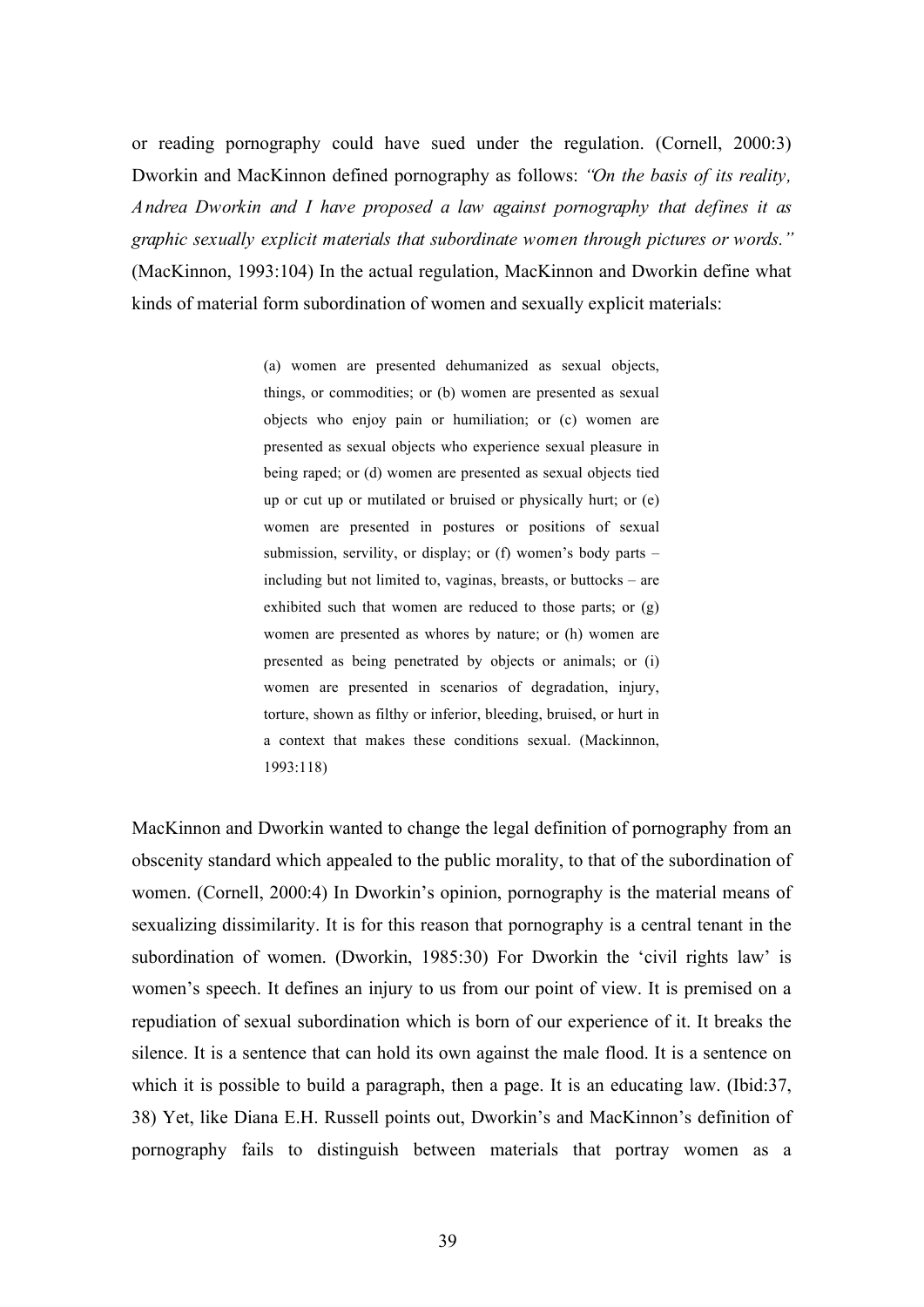dehumanized sex objects for educational purposes, and materials that demean women for male's sexual entertainment and/or sexual satisfaction. (Russell, 1988/1993:51)

Dworkin's and MacKinnon's idea of what pornography is and does, really seems to have one "key problem", simplification. For them, everything pornography is and does is simply bad and made by men. To arrive at this conclusion they have produced a significant amount of texts. Undoubtedly in the process they have gone through large amounts of material. I do not deny that there is a truly dark side to the pornography industry. I feel that failing to see all sides of the story is unfruitful and one-sided. Due to its ambition to discredit all degrading pictures, the anti-pornographic movement has actually been criticized for widening the division between bad and good girls. (Nikunen et al. 2005:15) The movement refuses to acknowledge the very reality that there is a strong possibility that women are also able to enjoy and get pleasure from the pornography imaginary.

"*Women hating is the passion; antifeminism is its ideological defense; in the sex-based insult passion and ideology are united in an act of denigration and intimidation*." (Dworkin, 1983:201)

As Andrea Dworkin points out, feminism is a much-hated political philosophy. While this might be true, I would disagree with the reasons she presents as the cause of this. Dworkin claims that it is simply because women are hated. She takes antifeminism as an opposite. For her it is a direct expression of misogyny; it is the political defense of woman hating. Antifeminism throws women to the wolves. (Dworkin, 1983:195-196) Antifeminism can be divided into three social modes: the separate-but-equal model, the woman-superior model, and the male-dominant model. All these three models mix and match with perfect ease, since consistency and logic are not fundamentals for keeping women down. The woman-superior model also takes a sexual form, one that is solely pornographic. In that model, a women is only the apparent victim, only appearing powerless. The woman provokes what she wants. (Ibid, 1983:212) Dworkin argues that the pornographic conception of female power is fundamental to the antifeminism of sexual-liberation movements in which unlimited sexual use of women by men is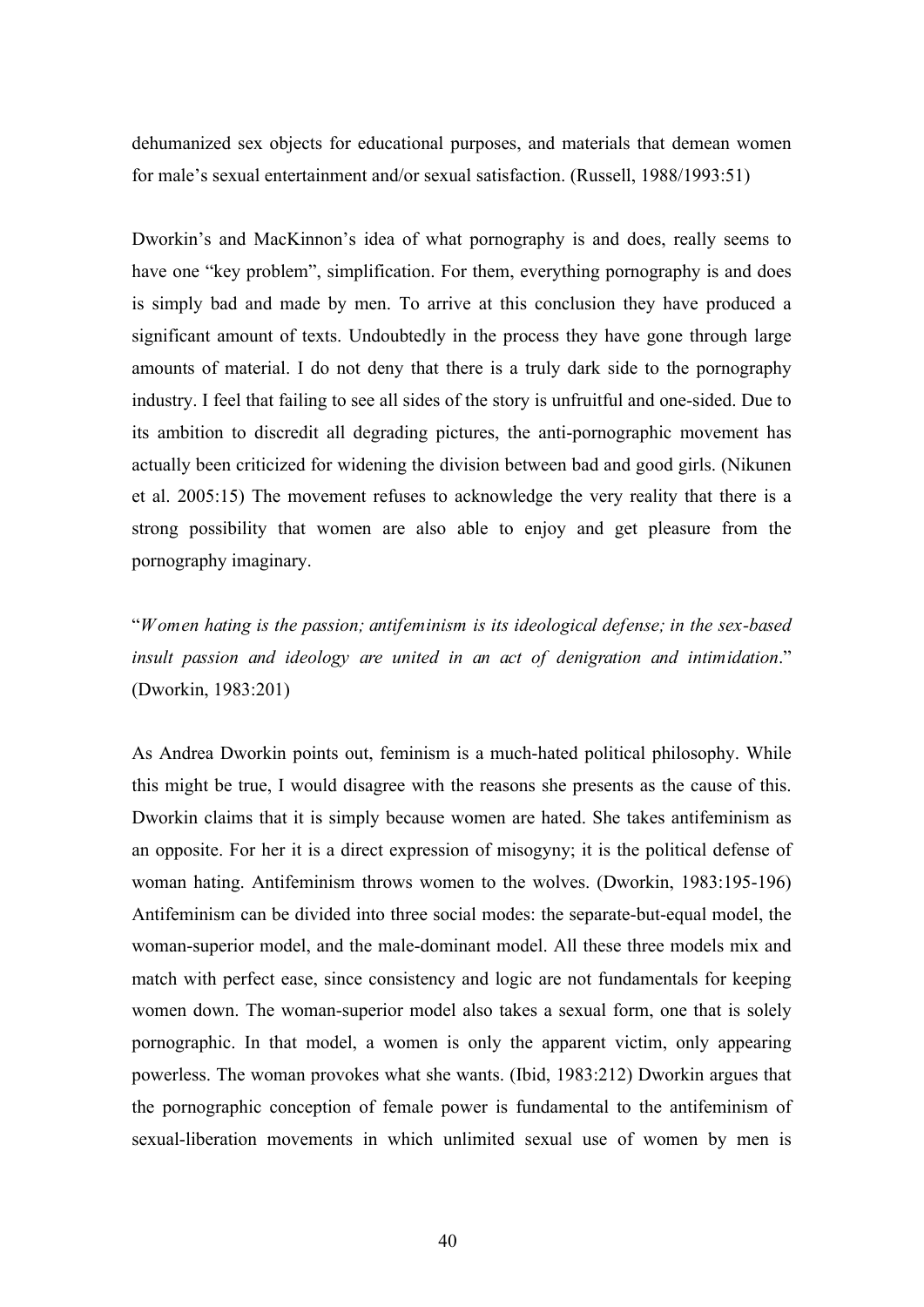defined as freedom for both. She also argues that it is fundamental to the antifeminism of the legal system with respect to sexual crimes like rape, battery, and sexual abuse of children, in particular girls. (Dworkin, 1983:215)

Professor of film studies Linda Williams (2004) describes how, in her opinion, Catherine MacKinnon's article *Turning Rape into Pornography; Postmodern Genocide* (1993) seemed to be thoroughly unfavorable to the goal of feminism. In the article, MacKinnon argued that the Serbian rapes of Muslim and Croatian women in Bosnia constituted an unprecedented policy of extermination caused by pornography. This was the last straw for her. It was then that she decided that pornography needed to be brought into classrooms. In Williams's opinion, instead of concentrating of how Muslim and Croatian women became the targets of sexual crimes, MacKinnon prefers to blame pornography as their cause. This in turn encourages us to shift the attention from the real crime of politically motivated rape to the 'reality' that in fact it is the pornography we must fight, not rape. Williams concludes that, "*MacKinnon's argument was not a theoretical argument about the evils of porn, it was an argument that encouraged taking action against pornography as if it was the same thing as taking action against rape"*  (Williams, 2004:11-12)

*"If we are to tackle effectively the issue of pornography we must first and foremost recognize that any fixed definition of what pornography is will be inadequate. Lecturing at people has always been a detriment to organizing. Open discussion is no replacement for organizing, but it can be a first step. – Drucilla Cornell "*(Cornell, 2000:13)

Karen Boyle notes that while anti-pornography feminists have listened to women's stories and made women's descriptions central to their analysis of pornography, these stories are often placed alongside the scientific literature, or re-presented as the 'effects' of pornography. The effects discourse still permeates anti-pornography feminism. Simultaneously, many researchers, teachers, and activists are struggling to make their audiences understand the very real harm involved in the production and consumption of pornography. (Boyle, 2000:188) Boyle argues that with effects research there is no consideration of how individual consumers use and understand pornographic media.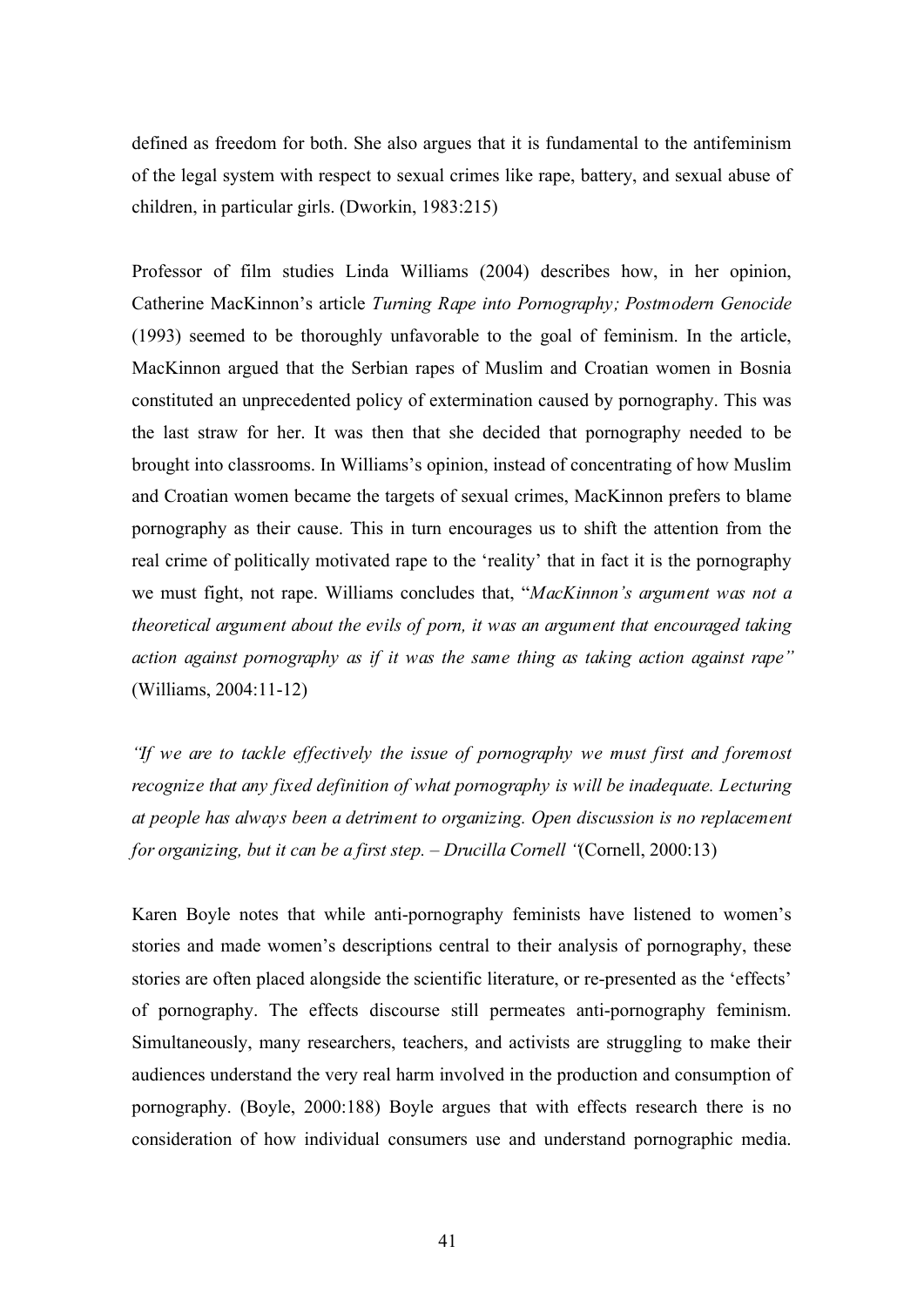There is no acknowledgement of their choice, responsibility, and accountability for their behaviors. The research is even further limited by the focus on a limited range of behavioral effects with little consideration of how and why those behaviors are chosen by respondents in particular circumstances. As a result, traditional effects research is, as its best, a dubious ally for anti-pornography feminism. (Ibid:190)

Laura Kipnis pays attention to what I believe should be the main focus of the so called porn debate. Whether porn should or should not exist is pretty much beside the point. It does exist, and it is not going to disappear. However, the questions of why it exist, what does it have to say, and to whom, are all more interesting than those dreary attempts to protest against it, regulate it, or debate about it. (Kipnis, 1999:6)

*"I would like to purchase a DVD in which a woman gets a real orgasm."* This sentence, formed by a female customer, has probably been one of the most stirring throughout my four years career working in a porn shop. How should I be able to verify this exact request? These are all movies. Should they also make them non-real for their real essence? Don't these movies also have real people with real bodies in them? Isn't the question justified, and shouldn't I be able to have an answer to it? Would it be enough if I just picked one of the movies and claimed, that yes, this is it, this is the film in which the woman gets a real orgasm? The customer would probably believe all that I am saying, since I am saying it in the specialized place as a specialized salesperson, in a space that is dedicated to sell and offer pleasure. Even if the customer were satisfied, I would be lying both to the customer and myself. On film, it is evident that an 'authentic' female orgasm is hard to portray. The so called male orgasm is much easier to achieve (visually) on the screen. 'The Money Shot', or 'the Cum Shot', where a man ejaculates on the woman's face has been the source of many debates that are mainly focused on how it is degrading for women. However, Linda Williams offers a different point of view in her analysis of the porn classic Deep Throat (1972). In the film, Linda Lovelace first thinks she does not have a clitoris at all, and then later on finds out that it's in her throat. Williams connects the popularity of the money shot with the fact that "the clitoris is finally culturally emerging and acknowledged". It is perhaps partly for this reason that the so called 'Money Shot' has become so important in the adult film industry. Consequently, behind the importance of the cum shot, there might exist tan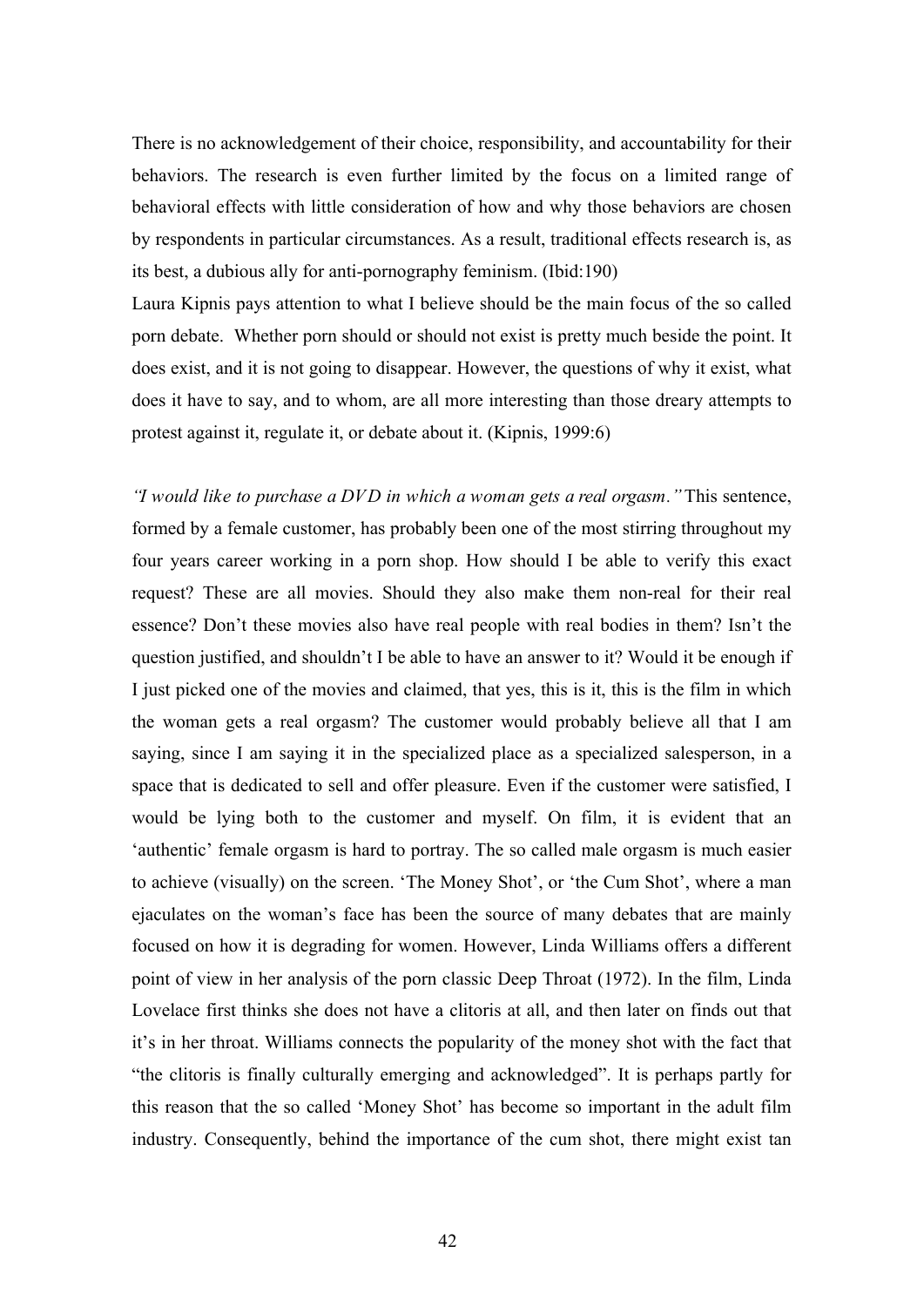aim to tackle the problem of invisible pleasure, an aim to create a visual counterpart to the female orgasm. (Kalha, 2005:48)

According to Missy Suicide, the founder of the female-operated pornography website Suicide Girls; *"Sex and sexuality is nothing for a woman to be ashamed of, but for a long time it felt that way, even in feminism. It's that old attitude that any time you take your clothes off you're being objectified or exploited. I think the women on Suicide Girls are brave in saying, 'I'm confident, I'm intelligent, and I don't have a problem sharing my sexuality with the world. This is what a real body looks like, and it's beautiful.' This is what should be celebrated."*(Paul, 2005:271)

To argue that the entire porn industry is good is every bit as profitable as saying that the whole industry and the business involved with it is evil. One has to be able to see the different sides. Some may ask the inexplicable question that also includes an answer; *"Is it not worse to be in a porn movie than just be a prostitute? Since all (female)porn actors are also prostitutes, and hence filming them in action makes life even harder for them."* This type of statement does not only leave one wondering about the different ways of seeing and feeling things, it also underlines the existing need to talk and explore the phenomena involved.

This in mind, I feel that it is in importance to explore the place and space perceptions and how a porn shop, a place holding pornography and novelty items, relates to these views.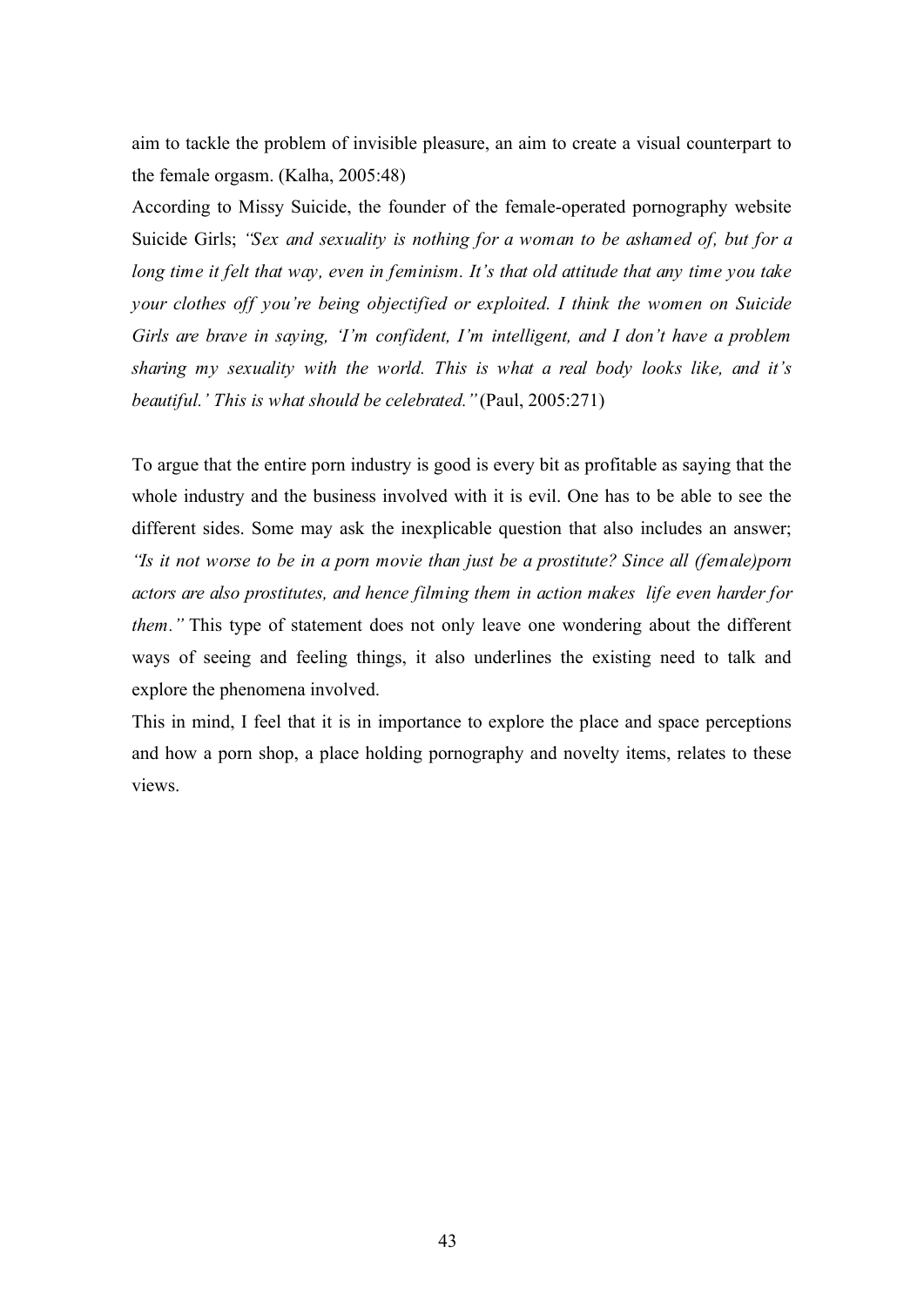*It's nice to notice that some people don't hesitate to ask questions. I have been organizing the DVD shelves, again. It seems that my color/production company coordination is beneficial. Customers tend to rent or buy more of the same types of films when they are placed next to each other. And besides, it looks better when the DVD's are in some sort of an order.* 

*I wonder whether people wonder what the hell I'm writing.* 

*I Still Haven't Found What I'm Looking For by U2 is playing on the radio. It kind of fits here.*

*God, can't those two customers, who have practically been living on the DVD-side for the last two hours, finally leave or make up their minds about the purchases so I can finally eat my lunch?!*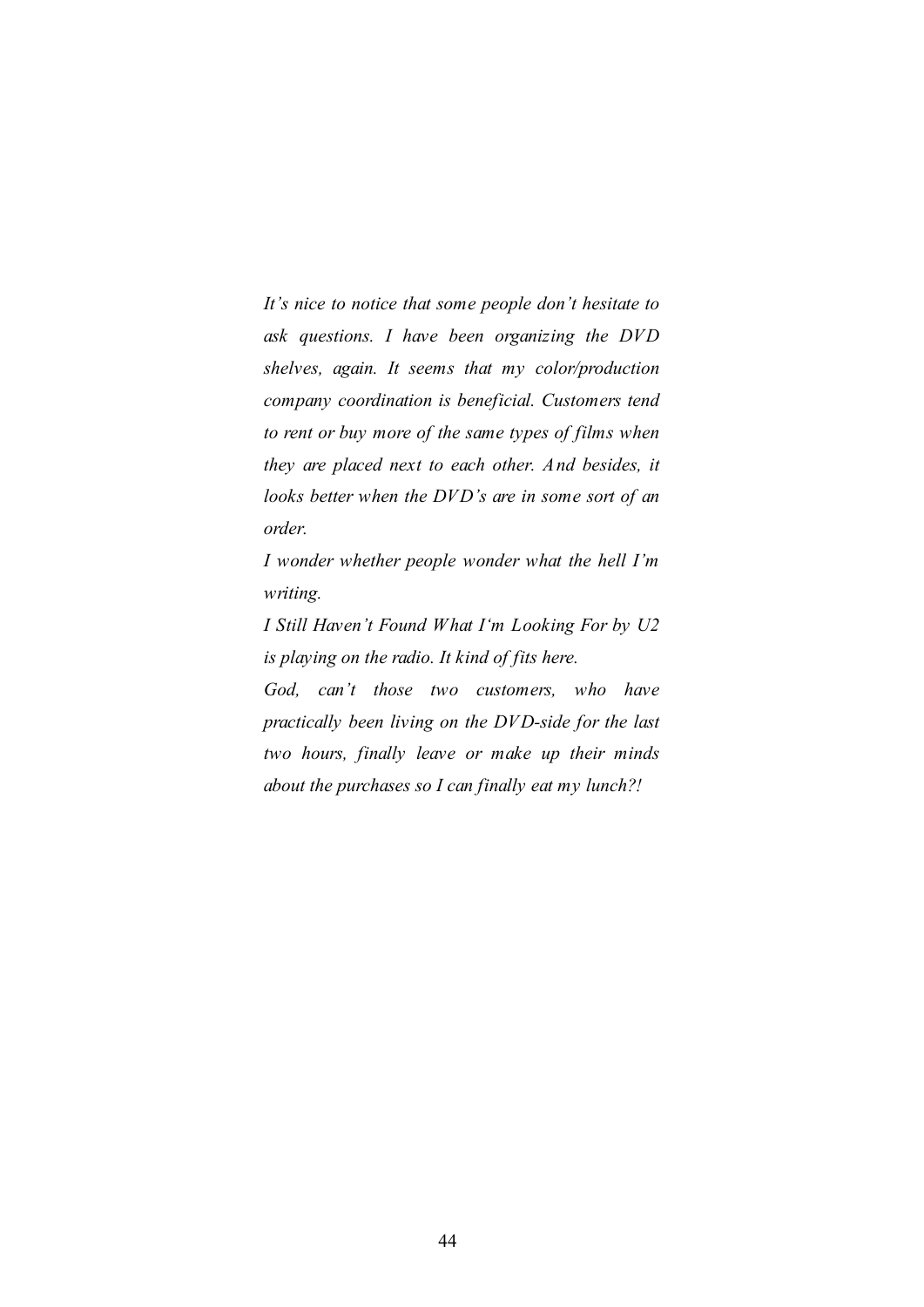## *4* **THE
NOTION
OF
PLACE
AND
SPACE**

One only needs to open a dictionary in order to realize that the word 'place' is not exactly the most unambiguous word. It is often linked together with the word 'space'. In a way these two words complement each other.

*"The space could be to the place what the word becomes when it is spoken: grasped in the ambiguity of being accomplished, changed into a term stemming from multiple conventions, uttered as the act of one present ( or one time ), and modified by the transformations resulting from successive influences…"*

(Michel de Certeau 1984, 173)

The notion of place and space is something that one constantly tries to create for oneself. An empty classroom, a clinical room without any personality becomes our "own" after we have occupied that space for a while. After the first session in that room we have chosen our places in that space and tend to stick with those choices as long as we use that specific space. A similar thing occurs when we travel with public transport. Unless it is an absolute necessity to choose otherwise, we tend to to choose a place next to no-one. Although even then we are faced with a choice; Which one of these people are we going to allow to enter into our personal space? Poignantly, de Certau (1988:115) argues that stories traverse and organize places every day. They select and link them together; they make sentences and itineraries out of them. They are spatial trajectories. Further more, those stories carry out a labor that constantly transforms places into spaces, or spaces into places. They also organize the play of changing relationships between places and spaces. (de Certau, 1988:118) Jonathan Z. Smith complements this idea by stating that it is the relationship to the human body, and our understanding of it, that orients us in space, that gives meaning to place. Human beings are not placed, they bring place into being. (Smith, 1987:28) Unlike humanistic geographers, Smith concludes that place is not the creation of personality, but that it is what imprints or forms personality. (ibid:31)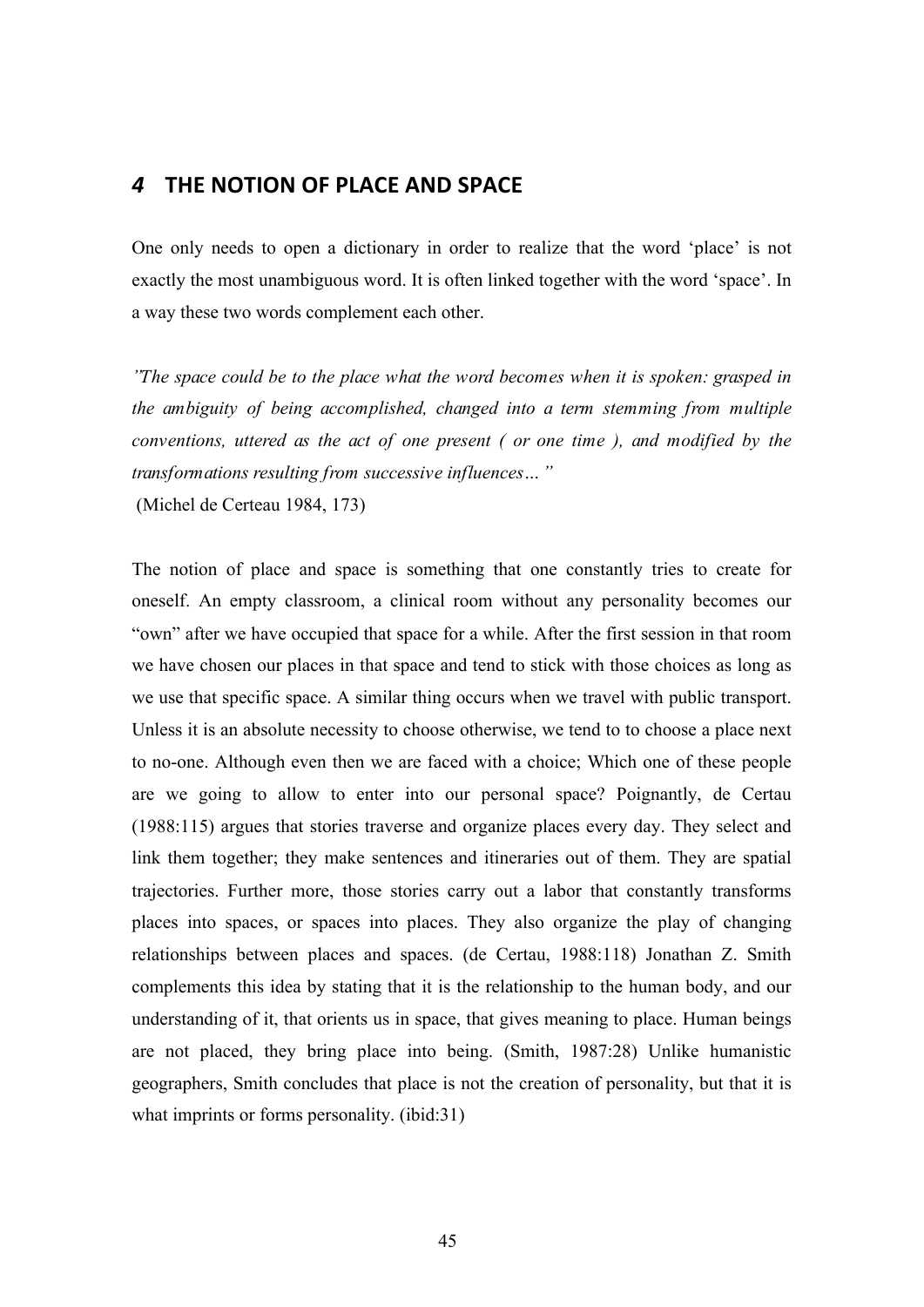*"Space is more abstract than place. What begins as undifferentiated space becomes place as we get to know it better and endow it with value… If we think of space as that which allows movement, then place is pause; each pause in movement makes it possible for location to be transformed into place.*

*– Y .-F. Tuan"* (Smith, 1987:28)

According to Henri Lefebvre's *The Production of Space* (1991), the rationality of space is not the outcome of a quality or property of human action in general, or human labor as such, of 'man', or of social organization. On the contrary, it is itself the origin and source – not distantly but immediately, or rather inherently – of the rationality of activity; an origin which is concealed by, yet at the same time implicit in, the inevitable empiricism of those who use their hands and tools, who adjust and combine their gestures and direct their energies as a function of specific tasks (Lefebvre, 1991:72). For him the space should be seen as the site of ongoing interactions of social relations, rather than the mere result of such interactions. It is a process of production, rather than a product. According Elden (2004:182) Lefebvre sees space as something that may not change, rather our perceptions of it does; they become more fine, more subtle, more profound, and more differentiated.

James Fernandez is mostly interested in what makes spaces sacred and how they become places. He complements Lefebvre's idea by stating that the relationship between people and their environment is reciprocal and mutually constituting. Identity is negotiated through interactions with the environment, and in particular, in the ritual enactment of metaphor. Fernandez argues that people are influenced by the environment that surrounds them. For this reason they also take qualities of that environment into themselves. (Low & Lawrence-Zúniga, 2003: 14)

For my uses, place is that which can be seen as something concrete, a space is essentially something abstract. As a place a porn shop differentiates largely from the porn shop as a space. It is the notion of space that varies from person to person. However, place and space share similarities as well and can not be separated from each other. In my understanding, for space to exist it requires a place.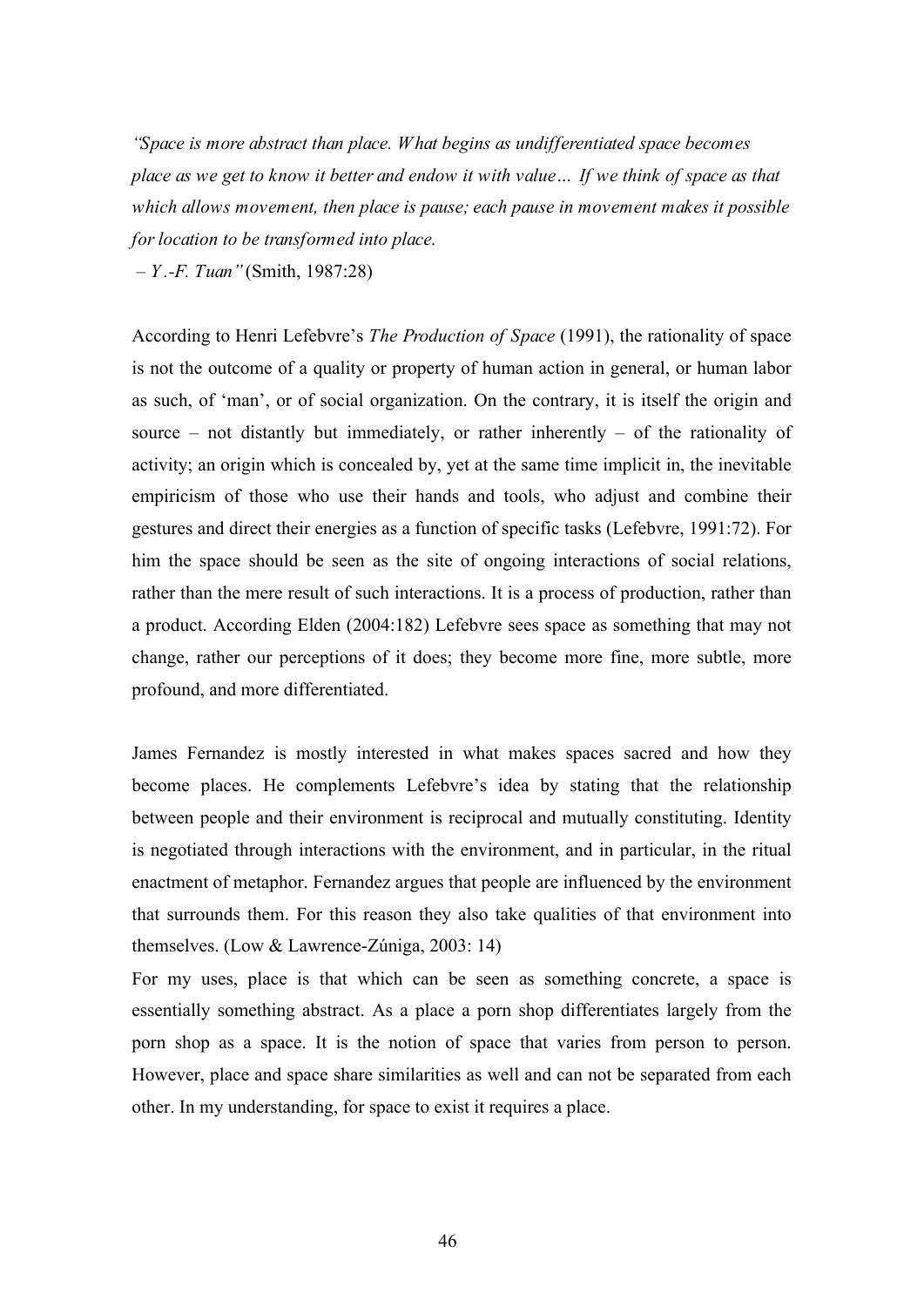*Saturday ended with me shouting my lungs out to this passed out drunken wanker whom I found downstairs after the closing hour. I was already pretty pissed off and in a hurry after what I thought was the last customer. When I found the drunken guy, I just lost it. That was actually good because at least he listened and I managed to push him in the hallway and shut the door behind him. It was only afterwards, that I realized it could have gone terrible wrong. The guy was almost two meters tall, really big, and disorientated. Luckily nothing happened.* 

### *4.2* **The
Betweenness
of
Place**

J. Nicholas Entrikin argues that geographers have valued the provincial, and have made it an object of scientific study. In the study of place and region, they have done it only generally from the cosmopolitan perspective of modern science. For him, this precise meta-level distinction between the form and content of their investigations contradicts a confused relation between the universalizing and the particularizing discussions that have distinguished the study of place. The scientific search for universals seems to trivialize the importance of the particularity of places. The insistence on universal ethical principles seems to undermine the significance of the moral particularity associated with the individual's attachment to a place-based community. For Entrikin, the significance of place in modern life is associated strongly with the fact that as actors human beings are always situated in place and period. The very contexts of our actions contribute to our sense of identity, and as a result to our sense of centeredness. And it is for this reason that he sees the study of place is of fundamental importance to our understanding of modern life. (Entrikin, 1991:3,4)

Entrikin notes that places take on the meanings of events and objects that occur there. Their descriptions are fused with human goals, intentions and values. Places and their contents are seen as wholes. In turn, this metonymic quality of our everyday concept of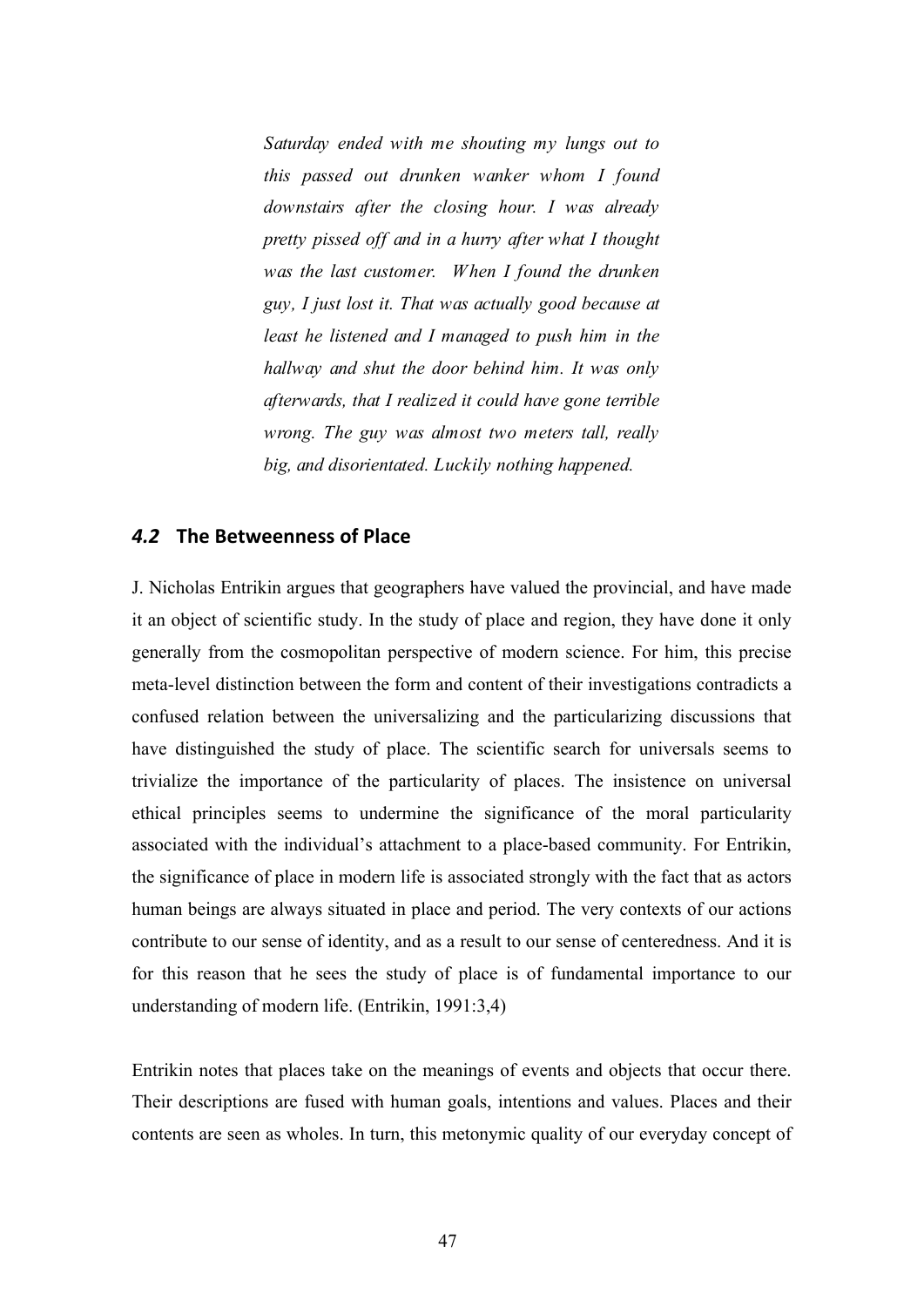seeing place has parallels in the characterization of place in myth. (Entrikin, 1991:11) He goes on by saying that people are confident about the objective nature of place and will happily offer explanations that use specific places as part of the cause of actions and events. We recognize upon reflection that place references are often based on stereotypes and false impressions. Yet they are a real and important part of everyday discourse. He uses newsreaders as an example; *"It would seem, for example, that newsreaders feel that they have received at least a partial explanation for an especially bizarre crime or a peculiar incident when they learn that it took place in Los Angeles."* (Ibid:12)

We do tend to explain our behavior and actions through different places. We have learned how one is supposed to act in certain places and situations. Into a certain extent the porn shop falls into one of those type of places, in which we should know how to behave. Yet again, it is one of those rare places where we don't have a ready-made behavior-schema. In fact, it seems that some of us are experiencing significant mixed feelings. As a result of this we might actually not know how to behave. It is possible that this is due to our unfamiliarity with porn shops. However, I argue that this behavior is distinct from, for instance the first time a person without children visits a children's clothing store in order to purchase a present for a new born. Even if both are completely new situations, in the children's clothing store it is easier to approach the person behind the counter, and adapt to the place. The stereotypes, taboos, and stigmas that exist in association with the two places are very different.

Entrikin continues by stating that places differ, and that these differences are not imaginary, but are actual features of the world. We do know that these differences matter and we self-consciously employ this knowledge in our everyday lives. When we begin to go behind the facades and ask questions concerning why places actually differ, and how this effects our actions and events, we run into difficulties associated with the indistinctness of the concept.(Entrikin, 1991:13)

> *I Took Roland Barthes book, Image-Music-Text with me so I would have something to read at work.*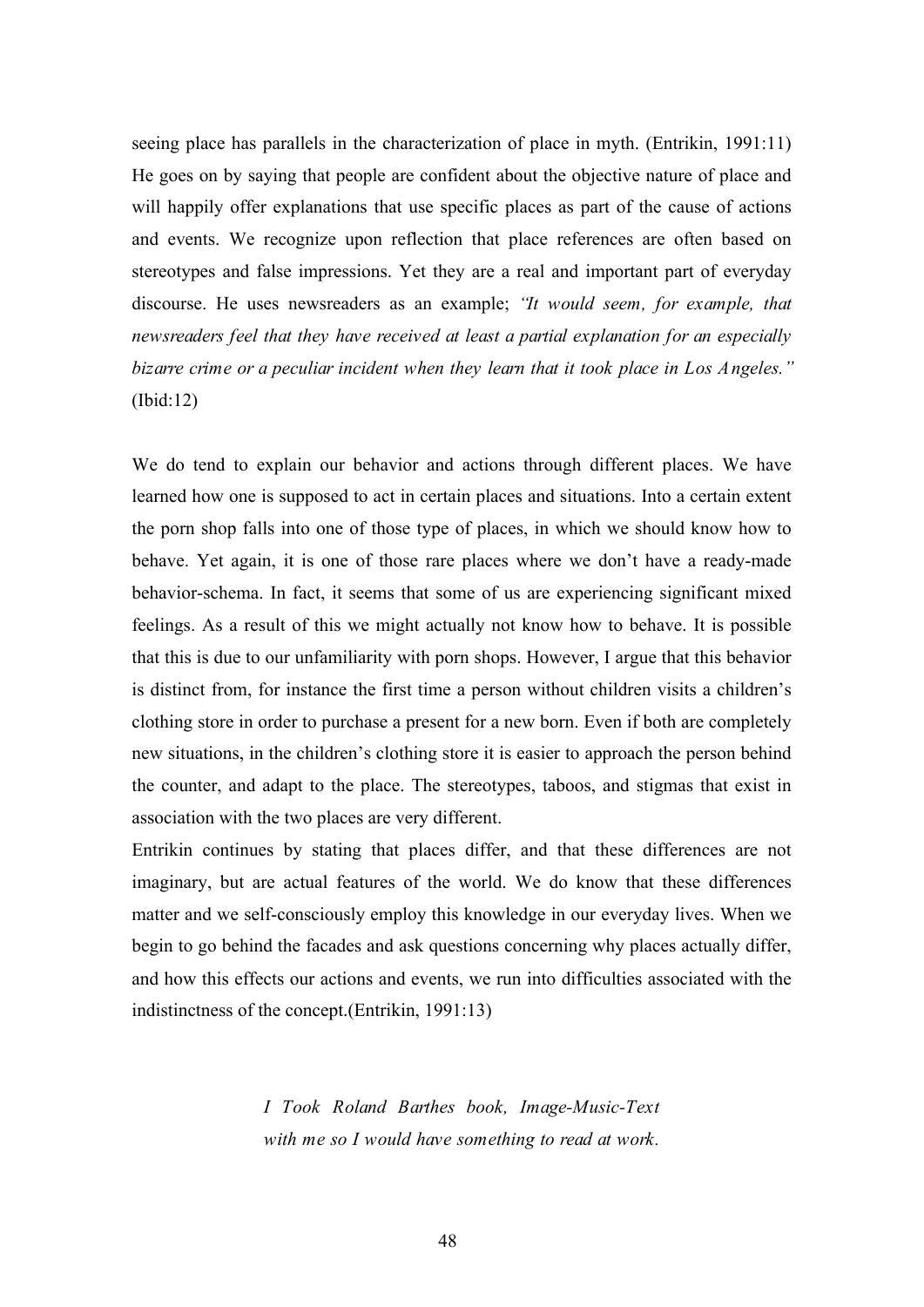*Just how bizarre can that book look in this environment, especially now when it's placed on top of the DVD-pile on the counter. Though, any book in this environment would probably look displaced.*

Entrikin sees place as both subjective and objective. For him, it is this *betweenness of place* what, that makes a larger reading of a place possible. He strives to understand place in a manner that captures its sense of totality and contextuality. This can be achieved when one occupies a position that is between the objective pole of scientific theorizing, and the subjective pole of empathetic understanding. (Entrikin, 1991:133)

*"The divide between the existential and naturalistic conceptions of place appears to be an unbridgeable one, and one that is only made wider in adopting a decentered (objective) view. The closest that we can come to addressing both side of this divide is from a point in between, a point that leads us into the vast realm of narrative forms. From this position we gain a view from both sides of the divide. We gain a sense both of being "in a place" and "at a location," of being at the center and being at a point in a centerless world. To ignore either aspect of this dualism is to misunderstand the modern experience of place."*(Entrikin, 1991:134)

Place can, be both subject and object. Marilyn Stratham justifiably argues that rather than places becoming exemplars of *our* concepts, they should be perceived as, to varying degrees, socially constructed products of *others'* interests. They should be perceived both as material and as ideational, and as mnemonics of *others'* experiences. In Stratham's opinion, the contests and tensions between different actors and interests in the construction of space should be explored. (Rodman, 2003:208-209)

## **4.3 A
Sense
of
Place
and
Placelessness**

E. Relph takes into consideration that a sense of place may be both authentic and genuine, or it can be inauthentic and artificial. These notions of authenticity and nonauthenticity are taken from phenomenology. They are ideas which have had long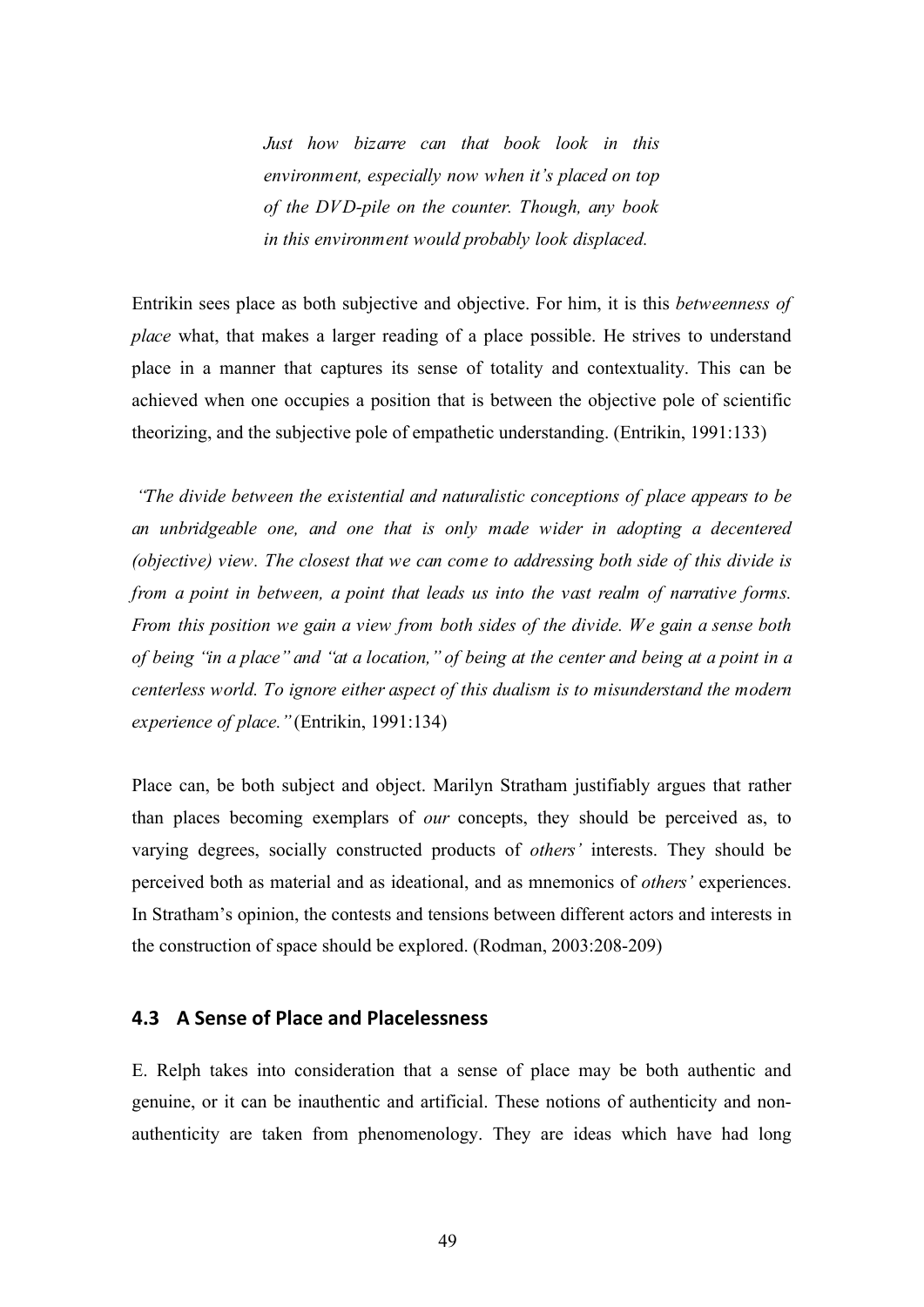currency under a range of slightly different appearances. An authentic attitude towards place is understood to be a direct and genuine experience of the whole complex of the identity of places. It is not distorted and mediated through a series of relatively subjective social and intellectual fashions about how that experience should be, nor does it follow stereotyped rules. An authentic attitude towards place comes from a profound and unselfconscious identity with place, or a full awareness that they are products of man's intentions and the meaningful settings for human activities. (Relph, 1976:63, 64)

In unselfconscious experience, places are innocently accepted for what they are. In selfconscious experience they become objects of understanding and reflection. The relationship is changed from 'I – Thou' to 'I – You'. Relph points out that although the latter relationship is perhaps more superficial and the union between subject and object is not complete, a considerable intensity of association with places is still possible. The 'I – You' relationship is essentially that of the outsider or the stranger who seeks to respond to the unique identities of places, to experience places as openly as possible. Relph describes this  $I - You'$  relationship with the recognition that he adapt from Sinclair Gauldie's statement about architecture; *"Somewhere above the level of brute survival, places can communicate delight, surprise, wonder or horror, and the ability to attend knowledgeably to such communications enhances life".* To 'attend knowledgeably' here means an explicit "*act of judgment, a comparison of the new experience with one's expectations",* and also an attempt to open one's senses to all the features of a particular place and to experience it both sympathetically and empathetically. However this does not mean that everyone who achieves the same measure of openness experiences the identical place. Identity is determined in part by the intentions and experiences of the observer. (Relph, 1976:66)

While places obtain meaning simply because we live in them, their man-made landscape and architecture is not of an unnecessary essence. Human life requires a system of places that have structure, form, and meaning. This type of system of distinctive places can be created both on the basis of an unselfconscious and selfconscious sense of place. Relph, like many other scholars, advocates the idea of "placecontinuity". He argues that even though the founding of a place may be its most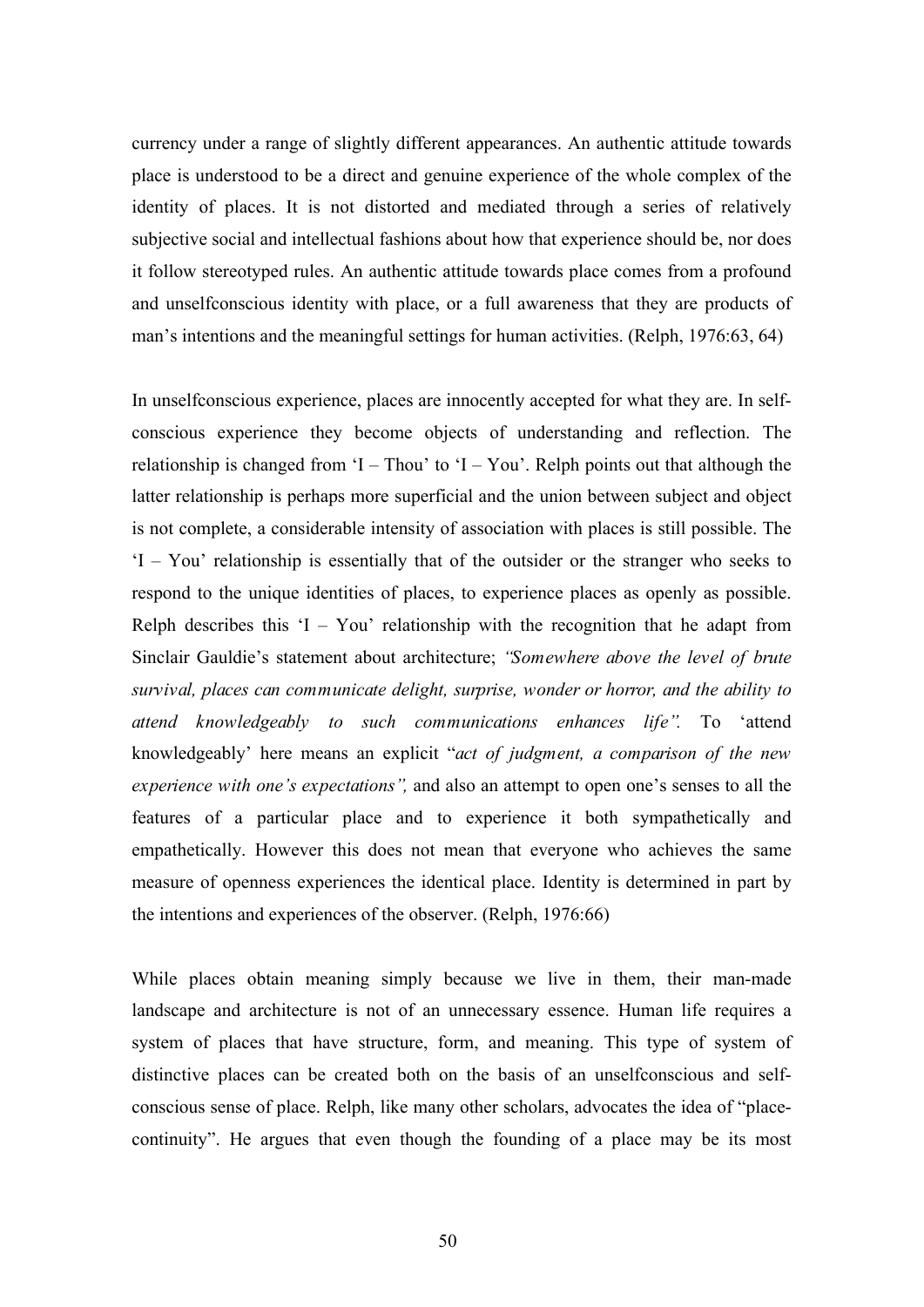dramatic and significant event, place-making is a continuous process. The very fact of having been lived-in and used and experienced will provide many places a degree of authenticity. (Relph, 1976:71)

Relph determines an inauthentic attitude to place as essentially no sense of place. There exists no awareness of the deep and symbolic significances of places, and no appreciation of their identities. It is merely an attitude which is socially convenient and acceptable. It is an uncritically accepted stereotype, an intellectual or aesthetic fashion that can be adopted without real involvement. Inauthentic attitudes towards place can be unselfconscious, emerging from an uncritical acceptance of mass values. They can also be self-conscious and based on a formal support of objectivist techniques aimed at achieving efficiency. (Ibid:82) It appears evident that the porn shop falls into this 'no sense of place'-definition. Nevertheless it does so only partly. Whereas the former, unselfconscious approach is easily plausible, the self-conscious approach becomes more problematic. The porn shop does provide us with a strong sense, not of the place or space itself, but of ourselves.

Erving Goffman has written in great length about shame and stigma. These are themes that I will look at more closely later on. He suggests that due to the social identity, the individual with a covert differentness will find him/herself during the daily and weekly routine in three possible kinds of places. First are the forbidden or out-of-bounds places, places were exposure means expulsion. Next are the civil places. These are places where people known to be of the individual's kind are carefully treated as if they were not disqualified for routine acceptance, when actually they somewhat are. Finally, Goffman introduces the idea of back places. In these places people of the individual's kind stand exposed. They find they need not try to cover up their stigma, nor be excessively concerned with cooperatively trying to disattend it. Whether the individual enters a back place voluntarily or involuntarily does not make a difference. The place is likely to provide an atmosphere of special piquancy. In back places the individual will be able to be relaxed together with his or her fellows. They will also discover that acquaintances that he or she thought were not of his kind really are. Goffman makes the point that this individual also runs the risk of being easily discredited should a 'normal' person known from elsewhere enter the place. In Goffman's opinion, this partitioning of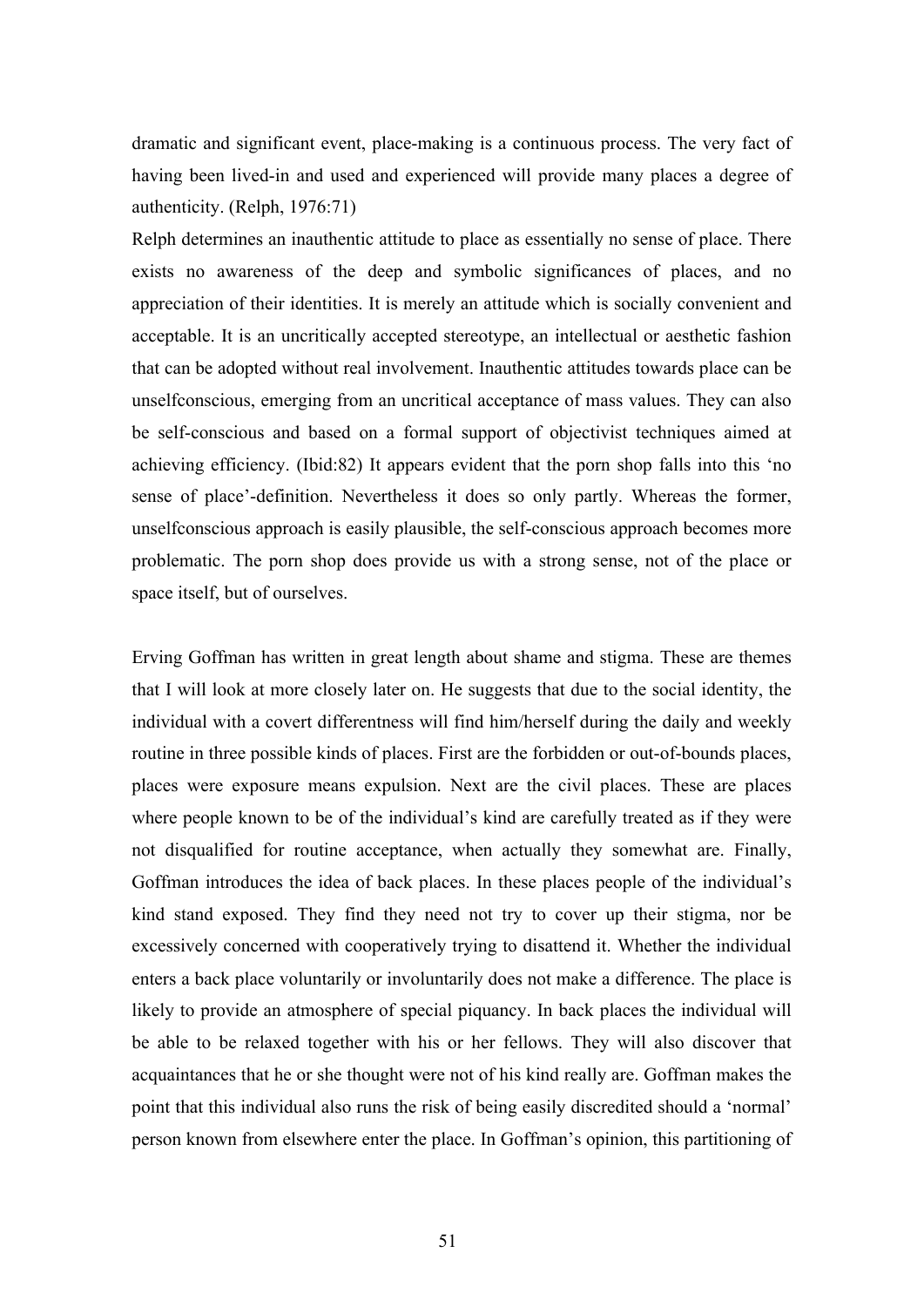the individual's world into forbidden, civil, and back places establishes the going price for revealing or concealing. It also establishes the significance of being known about or not known about, whatever his or her choice of information strategies. (Goffman, 1963:102-104)

In some ways this idea of back place fits into the idea of porn shops, though not absolutely. Stigma, shame, and taboo are undeniably attached to porn shops. This approach would assume that a person who visits a porn shop is automatically stigmatized, or the very least, not completely 'normal'. In my opinion, that is a particularly problematic assumption.

Talking about stigmatized individuals, Goffman makes the point that, if an individual's world can be divided up spatially by their social identity, then their personal identity can also be divided up. There are places where the individual is known personally. Some of those present are likely to know them personally, or the individual in charge of the area knows them personally. Secondly, there are places where the individual can expect not to run into anyone who knows them personally, and where they can expect to remain anonymous. Whether or not it is embarrassing to their personal identity to be in a place where they are well known personally will vary with the circumstances. This is especially true with the question of whom they are 'with'. (Goffman, 1963:104)

## **4.4 Concept
of
a
Non‐Place**

According to Marc Augé's, *Non-places Introduction to an Anthropology of Supermodernity*, (1995), the distinction between places and non-places derives from the opposition between place and space. He quotes Michel de Certeau (*The Practise of Everyday Life*: 1988) as saying that space is a frequented place, an intersection of moving bodies. It is the pedestrians who transform a street geometrically defined as a place by town planners into a space. It is a parallel between the places as assemblies of elements coexisting in a certain order, and the space as an animation of these places by the motion of moving body is packed by several references that define its terms. The term 'space' is more abstract than the term 'place'. 'Place' refers to an event of some sort which has taken place, or something that has a history. It is something that is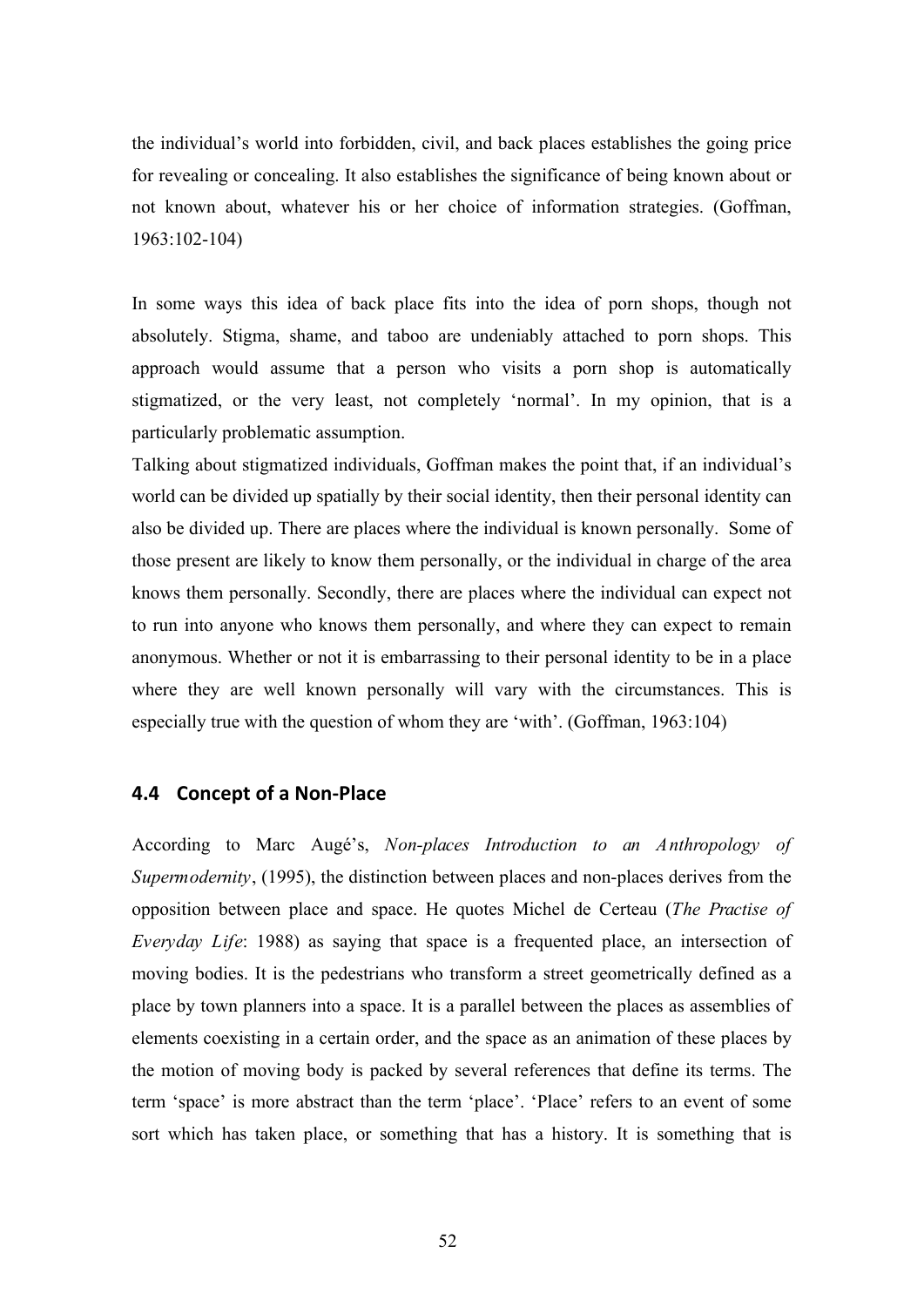concrete. It can be touched, smelt, heard, and furthermore seen. Whereas space is abstract, it is applied in much the same way to an area or to a temporal expanse. In short, de Certeau argues that space is a practiced place (de Certeau, 1988:117).

Augé argues that since a 'place' can be defined as relational, historical, and concerned with identity, then a 'space' which cannot be defined as relational, historical, or concerned with identity will be a 'non-place'. He theorizes that supermodernity produces these non-places. These are places which are not themselves anthropological places, and which do not integrate the earlier places. Instead, these places are promoted to the status of places of memory and assigned to a restricted and exact position. For Auge these non-places are the real measure of our time. However, Auge (1995:78) manages to find similarities between the non-place and the place. It never exists in pure form; places reconstitute themselves in it; relations are restored and resumed in it. Place and non-place can be seen as opposed polarities. The first is never totally erased, and the second is never fully completed.

For Michel de Certeau, (1988:127) non-place is a somewhat negative quality of place. It is an absence of the place from itself, caused by the name it has been given. For de Certeau, the proper names impose on the place an injunction coming from the other. Every itinerary is in a sense diverted by names, which give it meanings that could not have been predicted in advance. For example, when someone is describing a route, he does not necessarily know that much about the places when he states the names appearing along this route. For de Certeau, this is what in essence creates non-places in the places. Using this type of point of view makes it possible for whole countries to become non-places. For instance, I have been in Sweden several times, but every single time I have "used" the country in order to get somewhere else. I have passed by it, driven down the same motorway, laughed at the sign reading 'Hölö' and 'Mörkö'<sup>x</sup>, stopped year after year at the same rest stops, and waited for the same small boat to Denmark. In fact, in the true sense of being I have never actually been in Sweden. One could say that the act of passing gives a particular status to place and country names.

x Though Swedish place names, in Finnish they read, roughly translated, as Windbag and Goblin.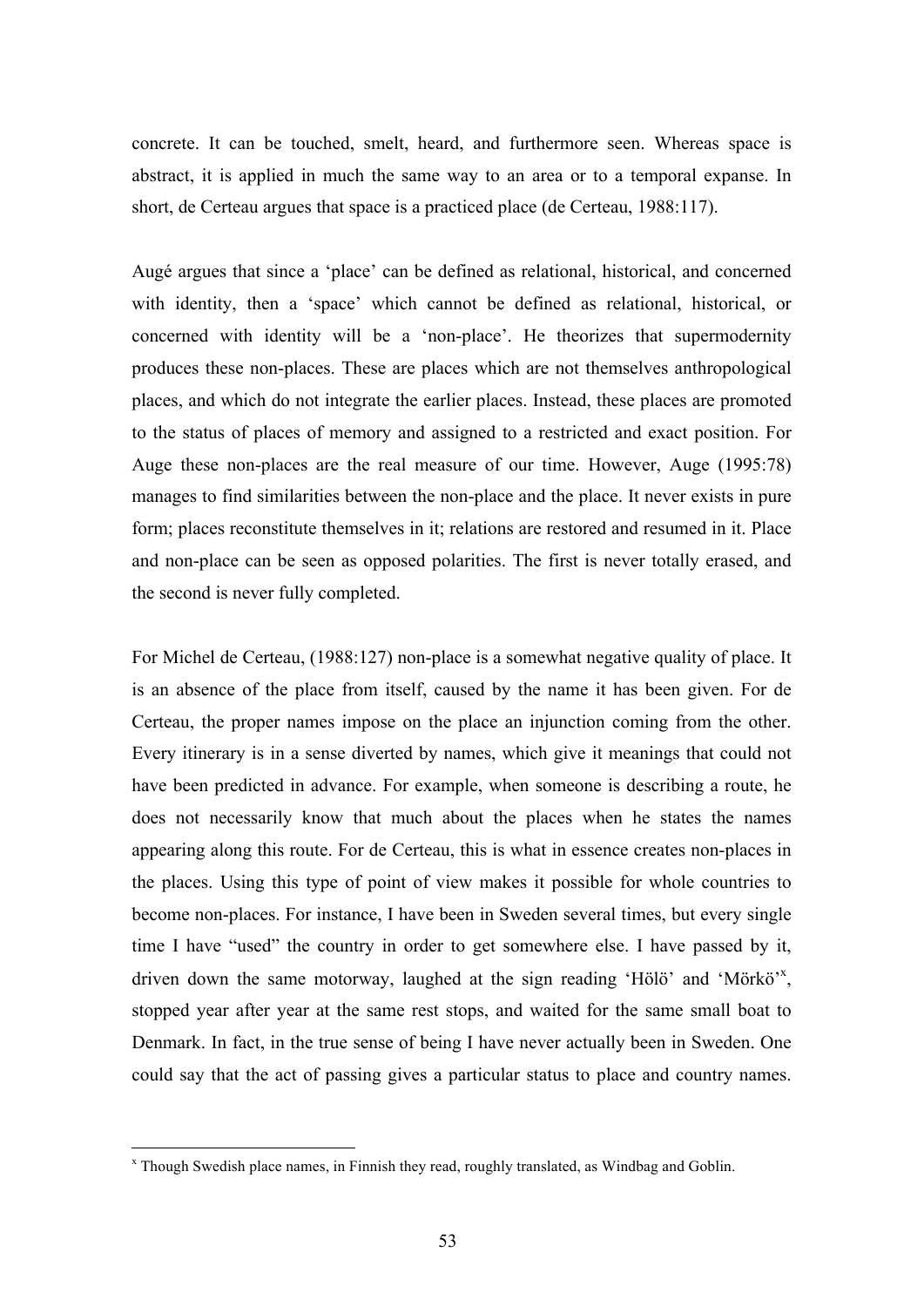The movement that shifts lines and traverses places is, by definition, creative of itineraries, of words and non-places.

Augé continues by stating that travel constructs a fictional relationship between gaze and landscape. We can use the word space to illustrate the frequentation of places that specifically defines the journey. However, we should still keep in mind that there are spaces in which the individual feels a spectator without paying much attention to the actual spectacle. Augé mentions an analogy in which a journey can be seen as similar to a book that's been written before being read. It passes through different places before it becomes one itself. The narrative that describes the journey or the book, passes through a number of places. It is this plurality of places, the demands it makes on the powers of description and observation, and the possible consequential feeling of disorientation, which results in a break or discontinuity between the spectator-traveler, and the space of the landscape he/she is reflecting or rushing through. (Auge, 1995:84)

After the journey is completed, the spectator has become his own spectacle, possibly without even realizing it.

Many travel brochures suggest this deflection, the turnaround of the gaze. They sell the would-be traveler stereotypical pictures of different possibilities and different locations. Instead of seeing them as mass produced images and fancy words, the would-be traveler sees them as his anticipated image. He sees his own image in the word that speaks only about him but carries another name. In this sense, the traveler's space may be the prime example of non-place.

## **4.5 Concrete
Non‐Place?**

It is possible to see the word 'non-place' from these two different perspectives: spaces formed in relation to certain ends (i.e. airports, motorways, rest stops, commerce), and the relations that individuals have with these spaces. For example one only needs to hear the word 'Tahiti', and even if that person has never been there, their imagination is already flying towards that place. (Augé, 1995:95) Even though these two sets of relations obviously have quite a few common characteristics, one should not mix them up.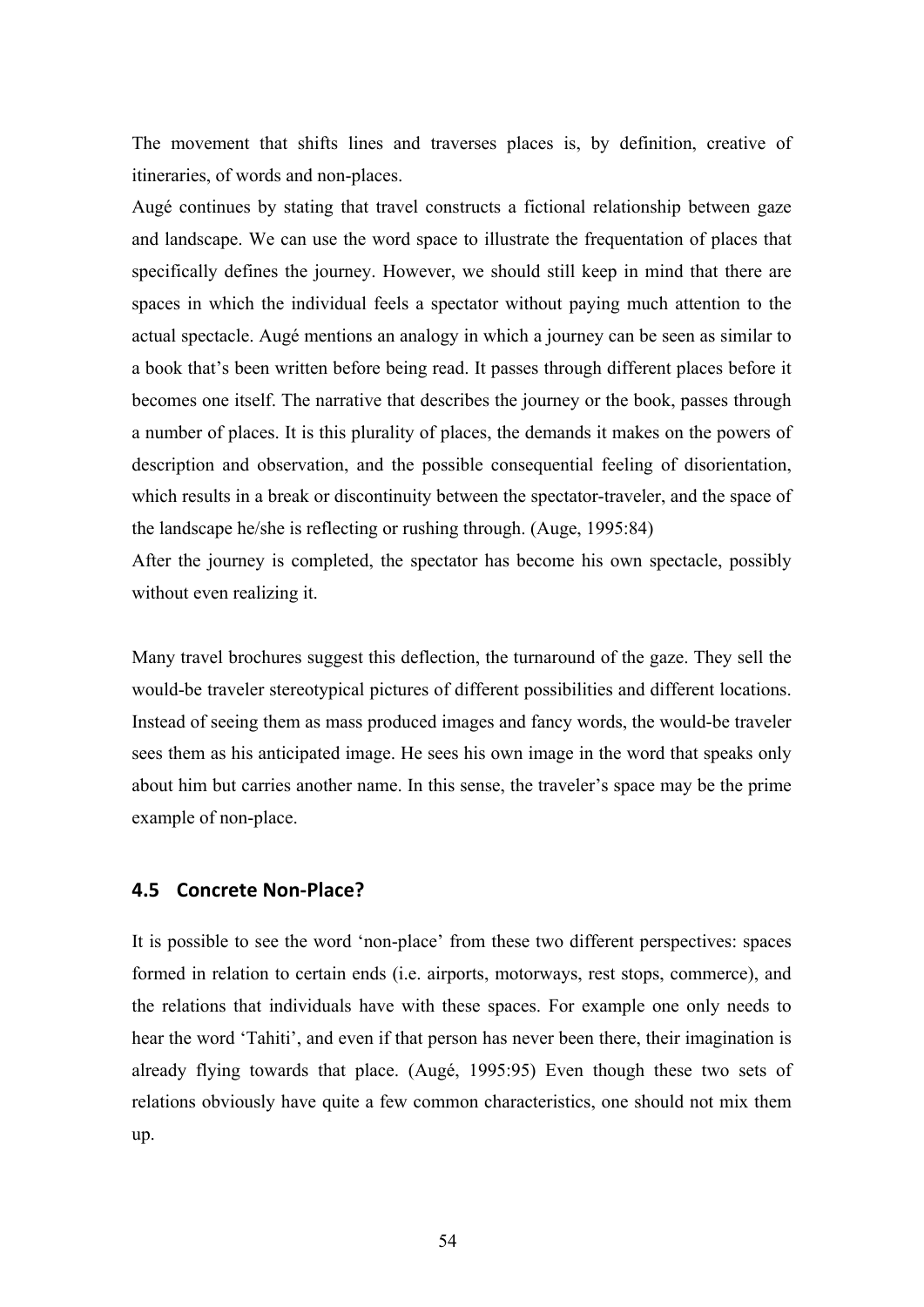Augé (1995:100) mentions the supermarket as an example of the invasion of space by text. The customer is forced to wander around in silence. They use machines which give the price and weight for the fruits and vegetables. They give their credit card/bonus card to the silent person at the register who then confirms the validity of those cards. Occasionally something 'abnormal' happens, such as a message reading 'faulty card', but most of the time the messages do not stand out of the mass. Another example is how all the messages that appear on our roads and commercial centers, are addressed simultaneously and indiscriminately to each of us. They fabricate the average Joe at that point defined as the user of the road or retail outlet. On very few occasions they might individualize him, as happens when a roadside camera catches a speeding driver.

Non-places can also been seen as somewhere we lose and gain our identities. For instance, when we enter the supermarket we become 'everybody's' and 'nobody's' at once. We are all there for the same reason, to shop, and that remains our main purpose as long as we are inside the store. However, when we reach the registers and hand over our credit cards, we regain our identities. Those cards carry our identification codes. A similar process, reversed, can also be experienced at airports. In order to accede to anonymity (the departure lounge) one needs to prove one's identity. To quote Augé (1995:102); *"The user of a non-place is always required to prove his innocence." "There will be no individualization (no right to anonymity) without identity checks"*. The phenomenon that occurs at the beginning of every single flight; the sprint towards the plane when they finally open the boarding gates, the run towards our own place, might take place for the simple reason that in our assigned seat we are finally 'whole' again, at least until the landing. Then again, maybe we are just unconsciously afraid that the plane will take off without us. The fact that there is no way we can know for certain where all the different nations and cultures at the airports 'belong' or who they actually are can make those places intriguing and somewhat unsettling. Nevertheless it is fascinating to stop in the middle of the airport and just observe, and observe you can.

As long as you are in the departure lounge and luggage free, you will, probably not arise any particular attention. The attention starts when a person chooses to stay in a non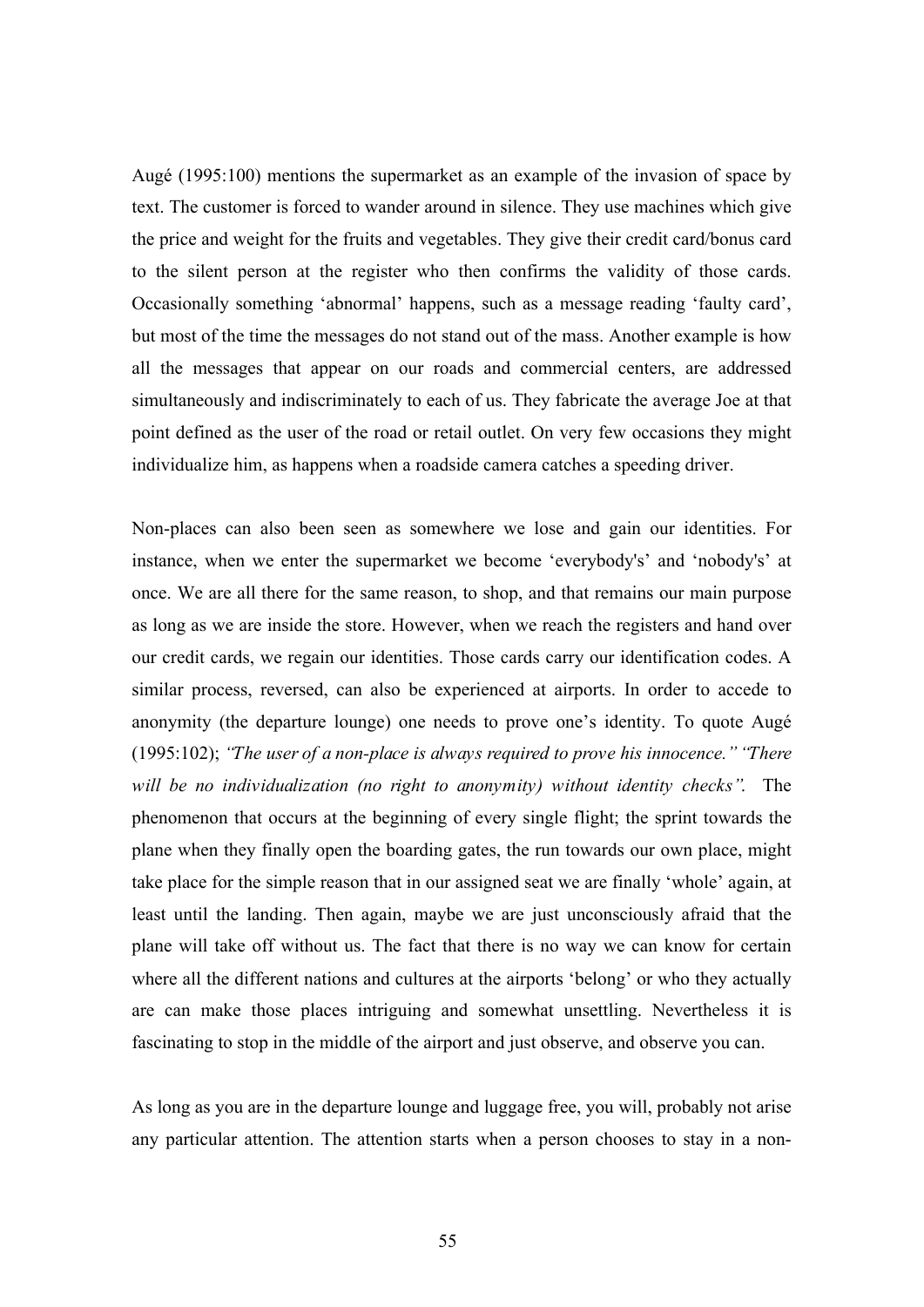place without any visible reason. Why would anyone prefer to stay in such a place any longer than necessary? This seems to be a consistent feature for non-places. It is obvious that one should have a certain purpose when visiting them. Is it not like that with every place regardless of its non-place status? Maybe the 'in and out as soon as possible-mentality' is accurate and worth exploring more in-depth. Personally, I felt this during my last journey to England. My plane arrived in Heathrow during the early morning and knowing that my friends would be at work, I was not in a hurry to get out of the airport. On the contrary, I thought that it would offer me a perfect place for scientific observation. I soon realized that a person hanging around the arrival lounge wit their luggage for several hours was in fact interesting for quite a few people. The observer had become the observed, and not pleasantly so.

*"A person entering the space of non-place is relieved of his usual determinants. He is able to distance himself from the everyday worries. He becomes no more than what he does or experiences in the role of passenger, customer or driver. The space of non-place creates neither singular identity nor relations; only solitude, and similitude."* Marc Augé (1995:103)

## **4.6 About
Different
Spaces**

In Foucault's opinion most of the analyses considering space are concerned primarily with internal space. As such, he wishes to bring up the concept of the space outside (*du dehors*). He understands that the space in which we are living, and by which we are drawn outside ourselves, is not at all any kind of void. Instead, we live inside an ensemble of relations that define emplacements that are irreducible to each other and absolutely nonsuperposable. (Foucault, 1967/1994:178)

Unlike Marc Augé, Foucault is not interested in describing these emplacements through the set of relations by which a particular emplacement might be defined. For instance, in describing the set of relations that define emplacements of streets, transit, and trains, he makes a noteworthy point about the train. It is an extraordinary bundle of relations, since it is simultaneously something through which one passes, something by which one can pass from one point to another, and then it is something that passes by. (Foucault,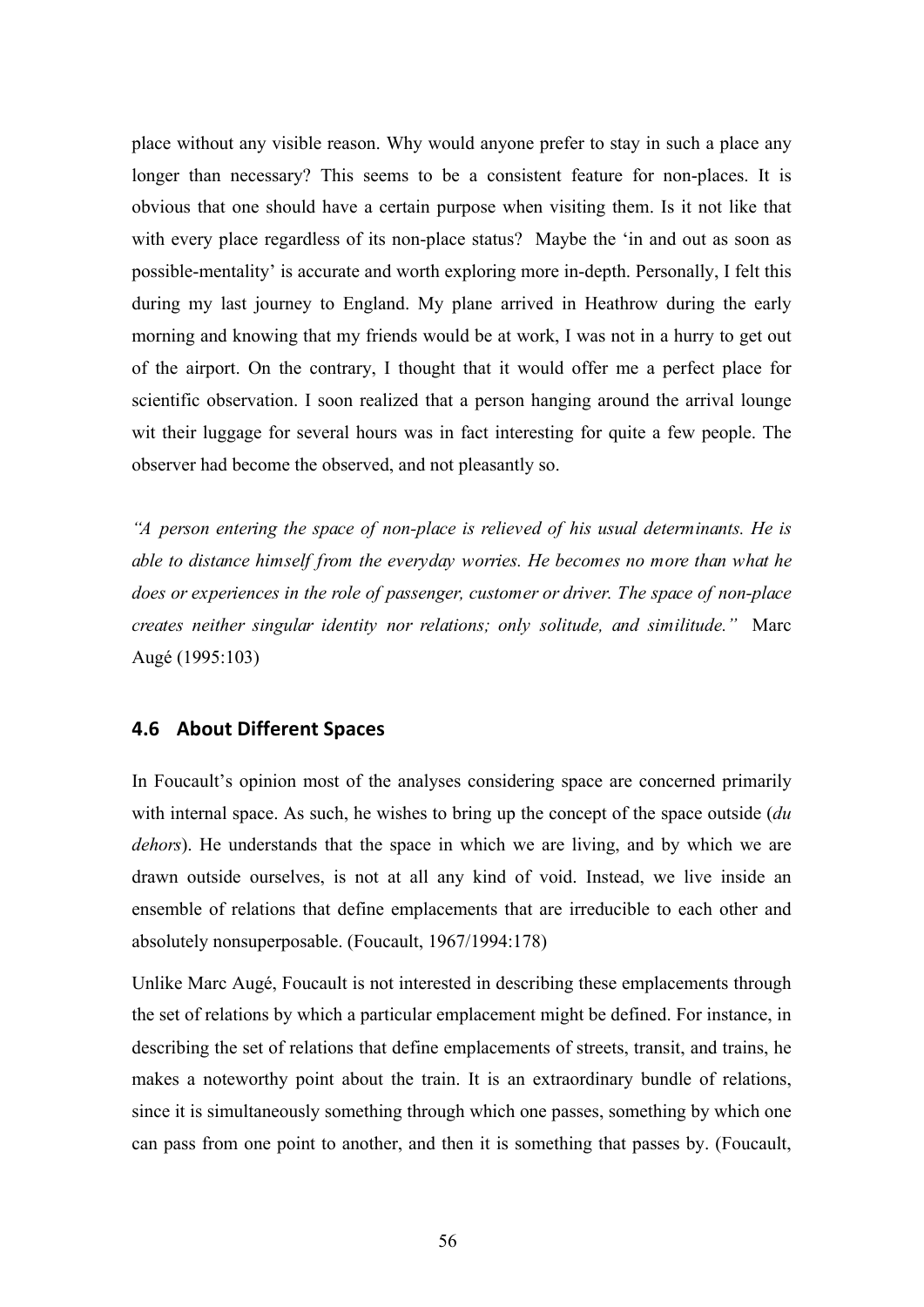1967/1994:177-178) Foucault is interested in the emplacements that have the curious property of being connected to all the other emplacements, but in such a way that they postpone, neutralize, or overturn the set of relations that are designated, reflected or represented by them. For him two types of these spaces exist. The first type is utopia, which he defines as emplacements that have no real place. They maintain a general relation of direct or opposite analogy with the real space of society, and they are essentially and fundamentally unreal. Heterotopias are the second type of space. Foucault defines as effectively enacted utopias in which the real sites, all the other real sites that can be found within the culture, are simultaneously, represented, contested, and inverted. They are the sorts of places that are outside all places, although they are actually localizable. Somewhere between these two there must be sifting a kind of mixed intermediate experience, a kind of a mirror. A mirror that Foucault describes can be seen as a utopia, since it is a placeless place. "*In the mirror I see myself where I am not, in an unreal space that opens up virtually behind the surface; I am over there where I am not, a kind of shadow that gives me my own visibility, that enables me to look myself there where I am absent – a mirror utopia"* And yet as a heterotopias as well; "*the mirror really exists, in that it has a sort of return effect on the place I occupy. Due to the mirror, I discover myself absent at the place where I am, since I see myself over there."* (Ibid:179)

Plausibly Augé and Foucault share something in common after all. Their approaches to the place and space are just completely different in terms of one being mostly abstract and the other virtually concrete. Yet, they seem to portray the similar ideas. Foucault mentions that heterotopias always presuppose a system of opening and closing that isolates them and makes them accessible at the same time. In addition, they have a function in relation to the remaining space. The heterotopias have the role of creating a space of illusion that denounces all real space. He ponders that perhaps it is this role that was for a long time fulfilled by those famous brothels which we are now left without. The heterotopias also have the role of creating a different space, a different real space as perfect, a heterotopia not of illusion but of compensation. (Foucault, 1967:184)

Furthermore, can it be seen that in the case of a non-place, a person tries to avoid bringing him/herself in to the space? Who is the person who enters a non-place? Is it the 'genuine' one, or is it someone created just for these places? Or is it the place that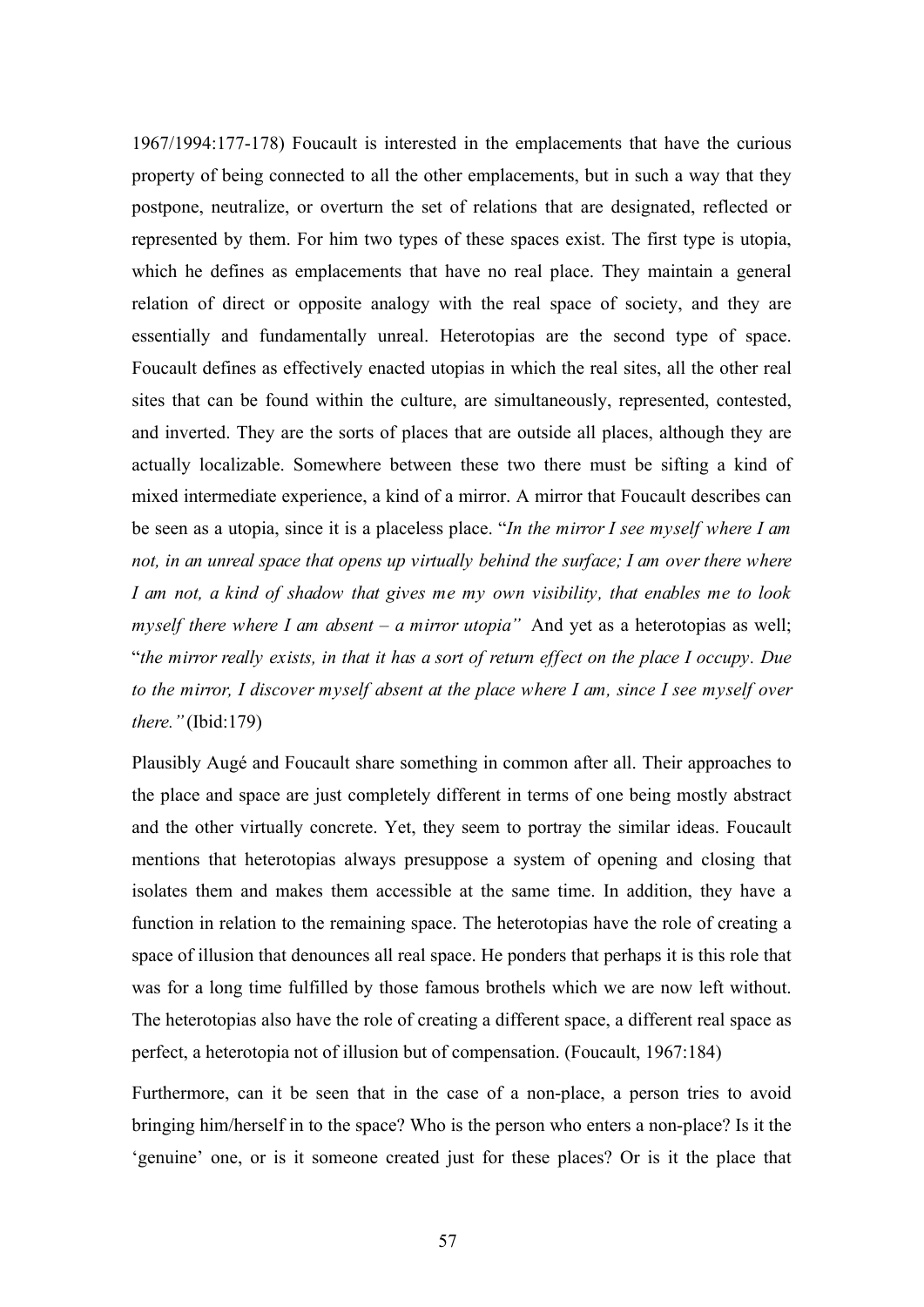manages to reduce individuals into the 'general mass'? Perhaps people and places carry an equal amount of importance when it comes to influencing each other.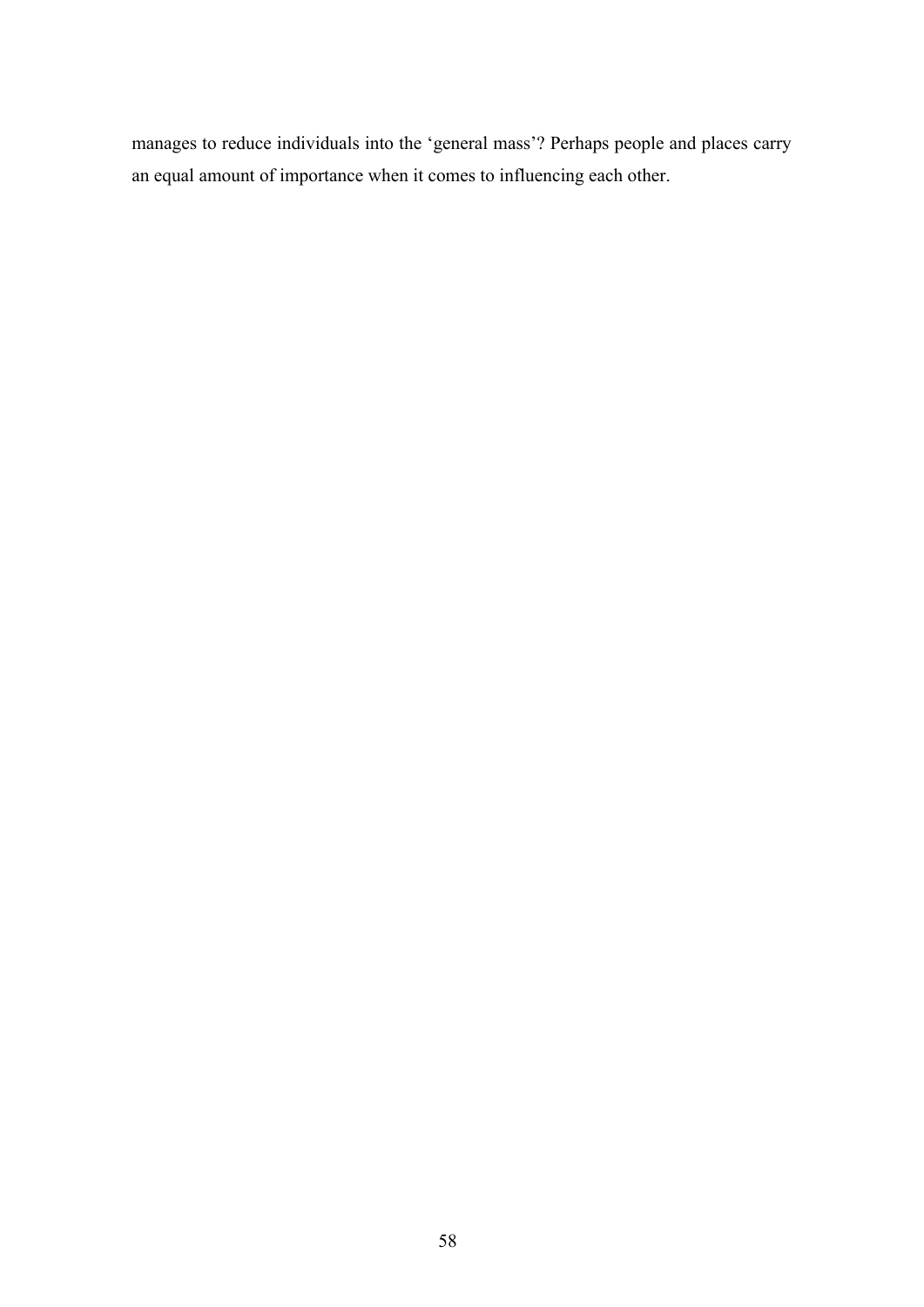*It's winter everyone keeps telling me once they are inside the shop. First snow provides an excellent getaway. It must be relaxing to the customers when they can actually say 'something meaningful' rather to them explaining and making excuses such as "Umm.. this is my first time in here", or "I don't normally come into these kind of places". It seems that the fact that it's snowing also cuts down the overall amount of customers. I'm not looking forward of going downstairs. Hopefully there are no extra bodily fluids.*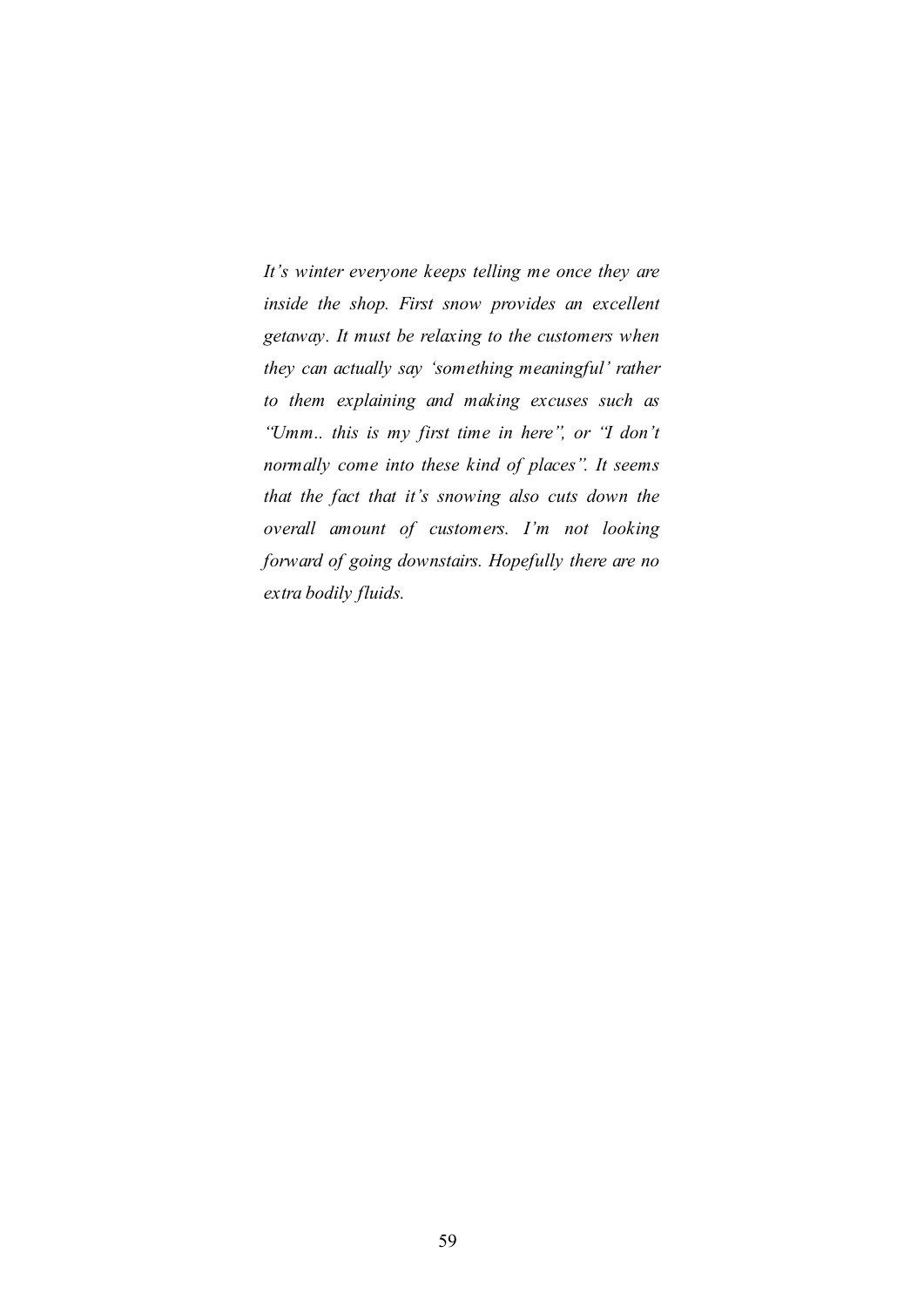# **5 FROM
NON‐PLACE
TOWARDS
UNPLEASANT
PLEASANT PLACE**

According to Augé, non-places are some sort of in-between places, that we use in order to get somewhere or to get something. They can also be places where we need to stop for a brief occasion. In my understanding, places that have become non-places are originally places that will not cause that much of thought. They are places that are there for a reason, places that are needed. They are places that we do not pay that much attention to and used without thinking. As Augé pointed out, they are places that the supermodernity of our times has created.

What happens when we consider a place that indeed is extremely concrete, knowledgeable, and raises a lot of attention? What happens when we enter a place where we simultaneously want to and do not want to be? A place, where we try to draw as little attention as possible, and, significantly, fail to do so? A place, where we hide behind our mobile phones, sunglasses, high collars, nervous behavior, etc? A place that we ourselves have created to be something seedy and obscene?

As I pointed out earlier it is possible to see the word 'non-place' from two different angles. Spaces formed in relation to certain ends and the relations that individuals have with these spaces. Individuals are able to form a certain kind of picture of the place even if they have never visited it. Just like Augé's idea that the word 'Tahiti' creates instant ideas of the place, though one might have never visited the actual site, a similar thing can occur when the word 'porn shop' is mentioned. Certain words create images, and it could be suggested that certain places can exist only through the words that evoke them. In Augé's opinion these type of places can be seen not only as non-places but also as imaginary places; banal utopias, clichés. (Augé, 1995:95) I believe that supermodernity creates not only non-places, but also places where we simultaneously do and do not want to be. This is where the porn shop becomes interesting. Supermodernity has created an unpleasant pleasant place. Could it be said that in this place a person tries to avoid bringing him or herself into the space? Who is the person who enters an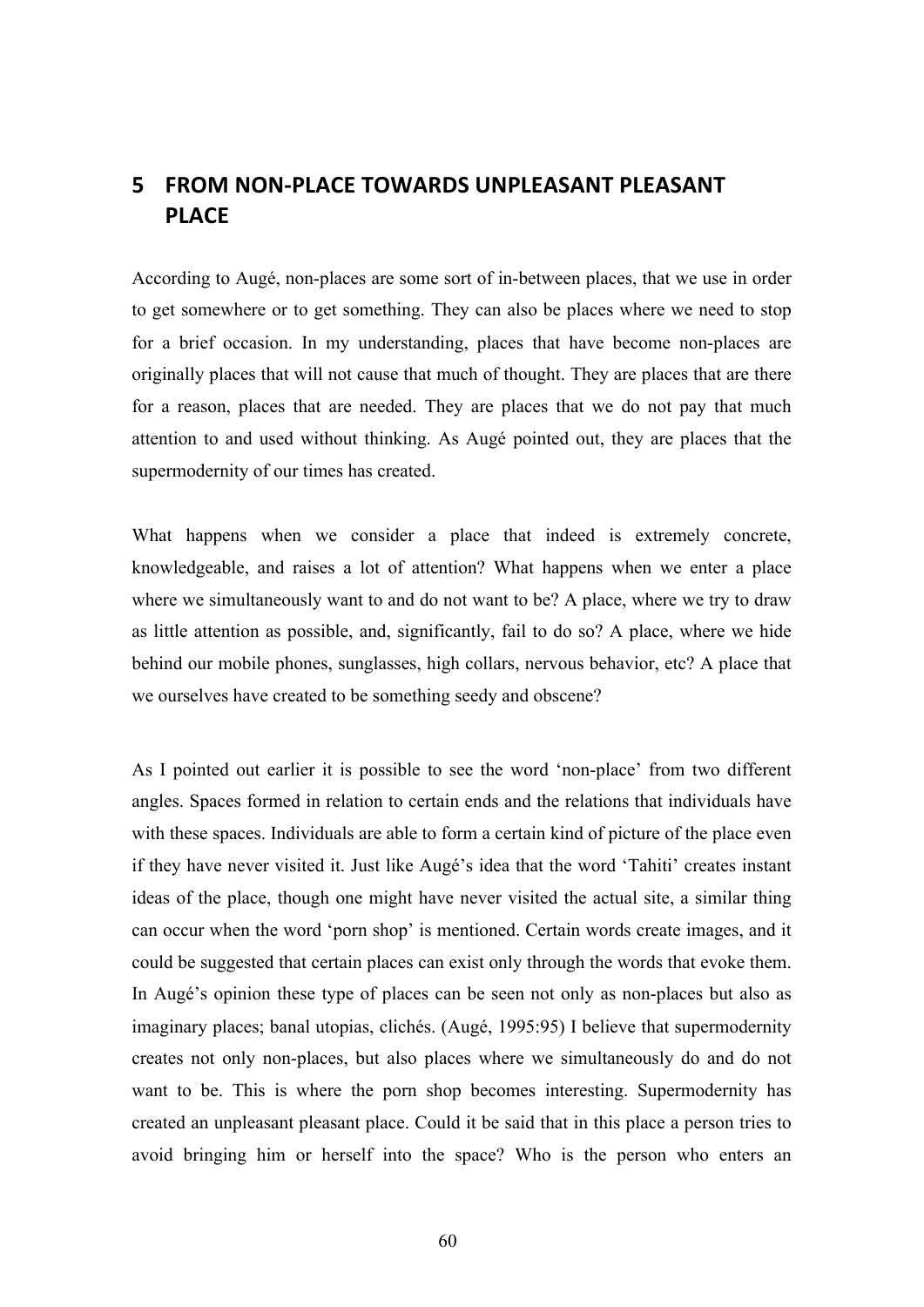unpleasant pleasant place? Is it the 'genuine' person or is it someone created just for this place?

> *On my first day a customer is noticeable nervous. He gets even more agitated, understandable so, when he realizes that I am nervous myself. Finally he asks poignantly; "shouldn't you be ok with these things you sell, isn't your job?" I try to explain to him, failing somewhat miserably, that in fact I am new at my job, and being new at any job is enough to make one nervous. How can I explain to a customer that I am anxious because, in my own opinion, I do not yet know enough about the delicate products we sell here?*

In a context of a place and space study, a porn shop offers generous research possibilities. It is a place that is talked about with other people, though hardly ever in a context that would reveal that they themselves would have visited such a place. As stated earlier, the actual setting for this study is a porn shop. However porn was not in the main focus of this study, even if it does make an evident contribution to the thesis. Equally important amount of focus remains on the place and/or space. It is a coalition of the theoretical and the empirical worlds that form this thesis. At this point I feel that it is necessary to reiterate that I fully understand the darker side of pornography industry, and by no means am I aiming to trivialize it. It is merely not of interest in this study.

Porn is not that well researched academically in Finland. Timo Korppi has written a book, or more accurately a memoir, about the Finnish porn industry. His book *Lihaa Säästämättä* (2002) can be seen as a guide to Finland's history of porn. The book written by Harri Nykänen and Tom Sjöberg, *Rööperi – Rikoksen vuodet 1955-2005*  (2005) can also be seen as such*.* It is worth mentioning that these books have contradictory information in them. For instance, they do not share the same opinion about who really had the first pornographic shop in Finland. Describing a porn shop was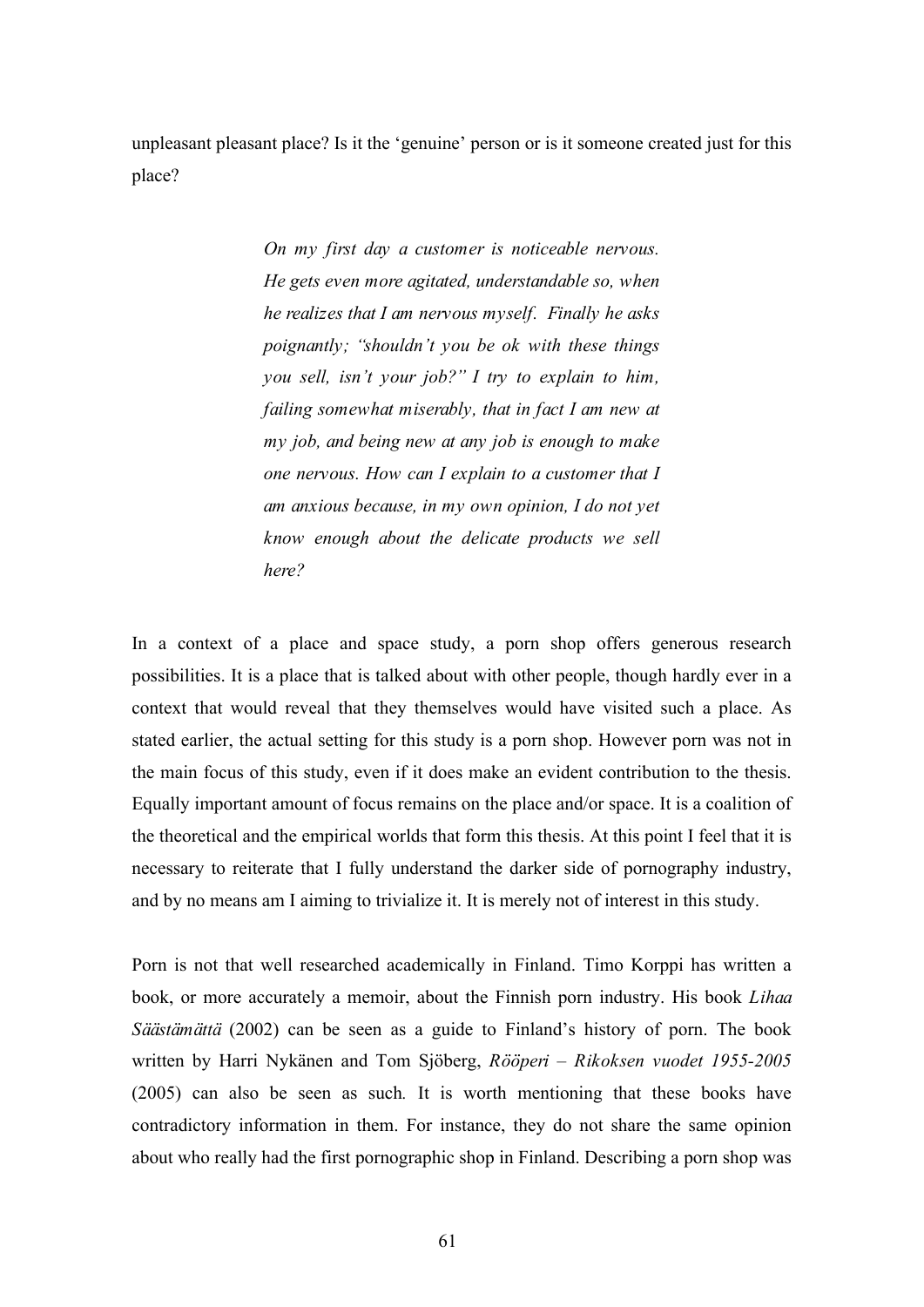perhaps not so easy in earlier days. While I progressed with my research, I noticed that the difference between a pornographic shop and a shop that sells pornographic material is not apparent, especially in the present day world.

Porn shops seem to have a reputation to some extent. Some might add rightfully so, whereas others cannot see what all the fuss is about. It seems that everyone who has ever heard the term 'porn shop' has something to say about it. They are, at least, able to offer some sort of an opinion about it, negative or positive. All of those people with an idea about the place don't actually need to visit it. They are able to form their opinions based on the 'facts' they have been given and told by other people, who equally so, might have never stepped into the building in question. It is safe to say that 'porn shops' raise discussion.

> *An elderly lady walks into the shop. As I politely greet her I have just enough time to wonder what might be her errand. It becomes vividly clear in a matter of moments, as from the doorway she screams, "Just wanted to see who exactly is it working in this filth!" To finish with, she spits towards me. I'm left feeling violated.*

For me the question of why the researcher ends up researching a particular subject has always been as interesting as the actual research aim/topic, sometimes even more so. As a researcher, one learns a great deal about the writers themselves and the project they are involved in, by paying attention to the actual 'force that drives them' In my case, finding the research topic happened by chance. As a student, one is often forced to work, and it so happened that my place of work also became the context of my study. My own first encounter with this particular porn shop happened after living in a new town for a few weeks. I was desperate to find a job. Then one day, after having visited a number of high profile job agencies with no success, I found a small independent job agency on the internet. On its webpage was a banner stating that in order to be able to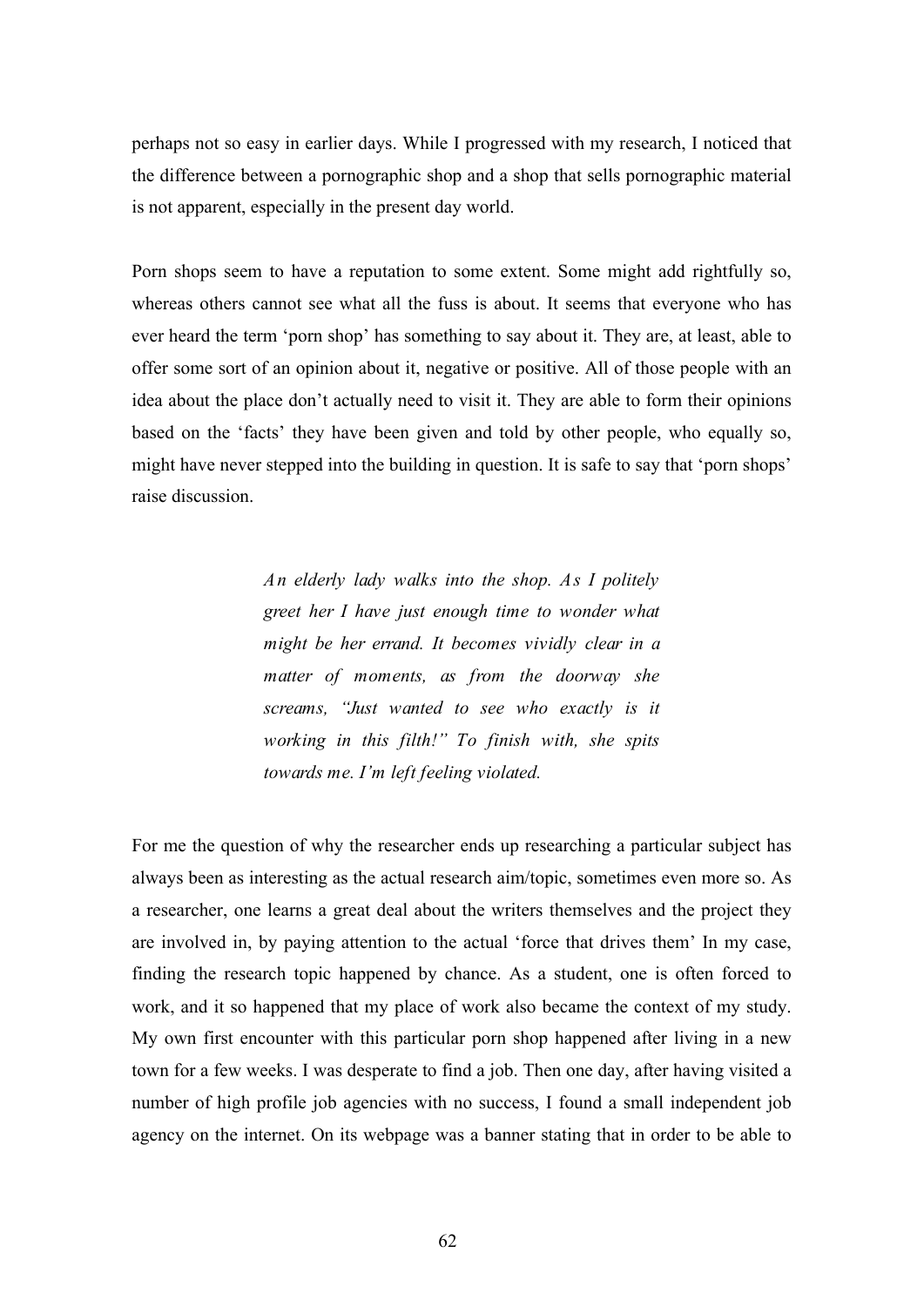join this agency one has to apply for at least one job offered on that page. There were a number of advertisements there. They were looking for such things as truck drivers, snow workers, heavy duty factory workers, and a job in a porn shop. For a while I thought about it, and then decided to apply, as in the end it would just be an application. The rest is history, and now I can use myself as a part of my research.

> *It's my name-day and I am at work. It's been quite busy today. A customer decided to open up to me. He was an old sailor, who concluded that as long as there's hope there's still meaning in one's life. He was very curious about both the people who own the shop and the people who work here. He brought up that some people seem to be acting shy when they come in, stating: "In order to be able to work here one has to have a certain kind of personality."*

I have changed a lot between now and then. The amount of knowledge I have gained in a year's time is significant and applies to both technical and social skills. When I first started I was completely clueless about most of the articles sold in the shop, not to mention how to answer the questions customers asked about them. But then I suppose it is the same with every single new job. Now I am able to decide which new products should and should not be taken on board. The owners of the shop made it very clear, against the general assumption, that they prefer people with no earlier experience in the industry. I truly learned on the job, not only how to do my actual 'real' job, but how to grow as a researcher. *"When an ethnographer first enters a strange society, each encountered event is new, unanticipated, improbable, and, hence, highly informative in the communication-theory sense. As he learns the culture of a society more and more of what happens becomes familiar and anticipatable… The more he learns of a culture, the more his anticipations match those of his informants."* (Frake, 1965:583)

This gave me an excellent starting point when thinking about ethnographic research and methods. As Spradley (1980:4) points out, ethnography starts with a conscious attitude of almost complete ignorance. In my case, I really was completely clueless about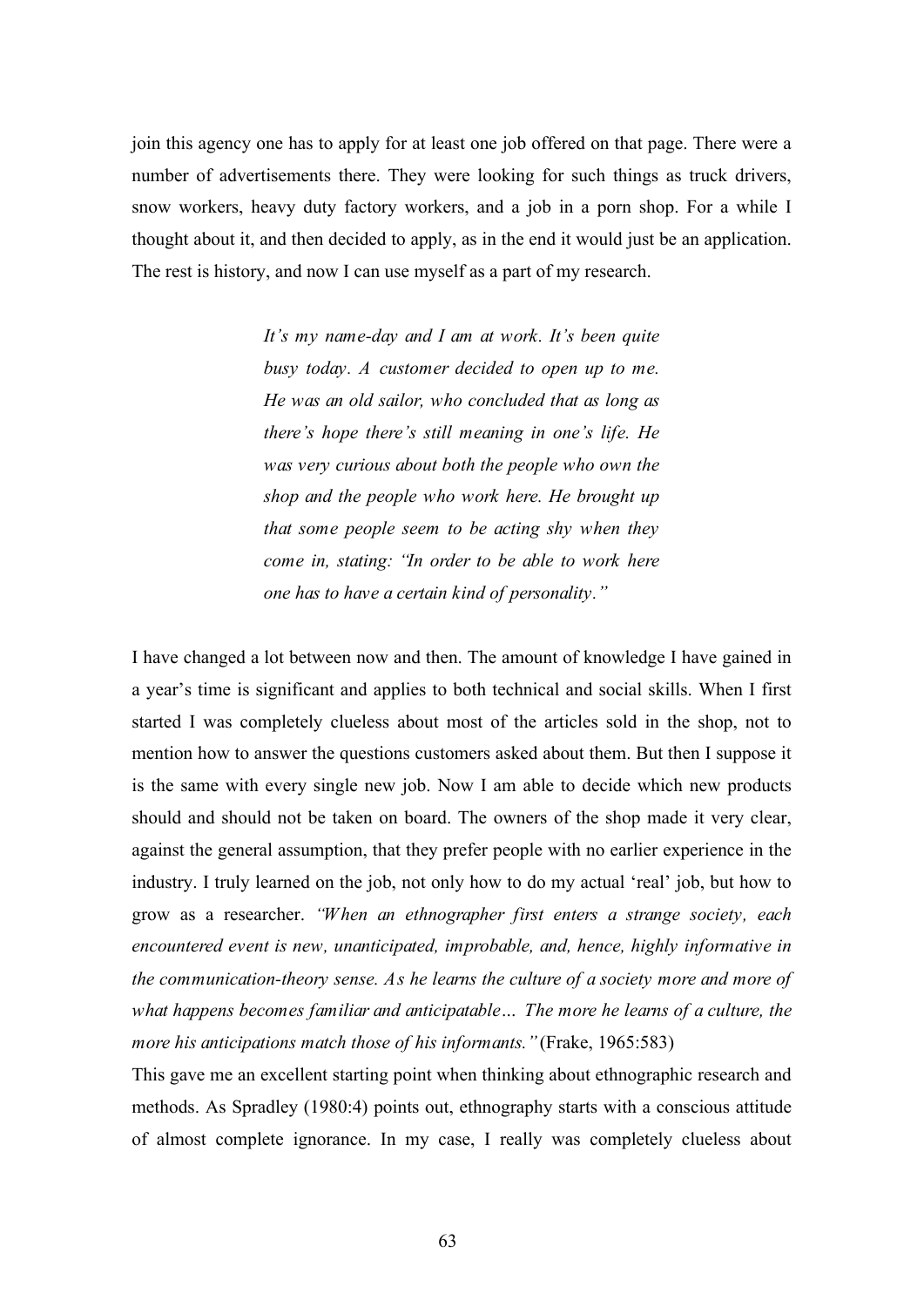anything and everything, like an empty canvas which it is easy to paint on. Of course this also brings along the question of whether or not I am too close to my study objects. Is it even possible to be unbiased? Am I the product of my own study? In response I would argue that since the study is about the place and actions and feelings taking place in there, in order to make it complete I would also need to study the people occupying it, myself included.

> *A customer comes in to return a rental DVD, and asks if he can get another one for free since he actually has already seen this one before. Since we do not hold an electric customer database, it is our fault that he does not know which films he has already seen. After a few relatively silent moments I answer as politely as it was possible, that obviously another movie can be rented, as long as it's also paid for. It's not exactly my fault if you choose, out of thousands of different movies, to rent one that you have seen before. Good God. Sometimes I wish that I worked anywhere but here.*

In this respect a porn shop offered excellent material for ethnographic research. Customers were extremely 'mosaic', and yet they managed to fall into certain kinds of categories that had nothing to do with their social status. For instance it was fairly obvious that there is a group of people who would rather wait silently until I manage to come up with the right words or questions so that they would not need to be the first to start the conversation about what exactly they wanted. Perhaps it is their way of not having to admit to themselves that they indeed are visiting, or have visited a porn shop. By performing the silent entrance, they have avoided being the initiating force. In addition to this, there also existed a group of people who would describe their location as; I'm in the shop, at the town etc., when receiving a phone call. This introduced me to term 'The shop without the name and location'. I was indeed working in a place that, in some people's world, does not exist.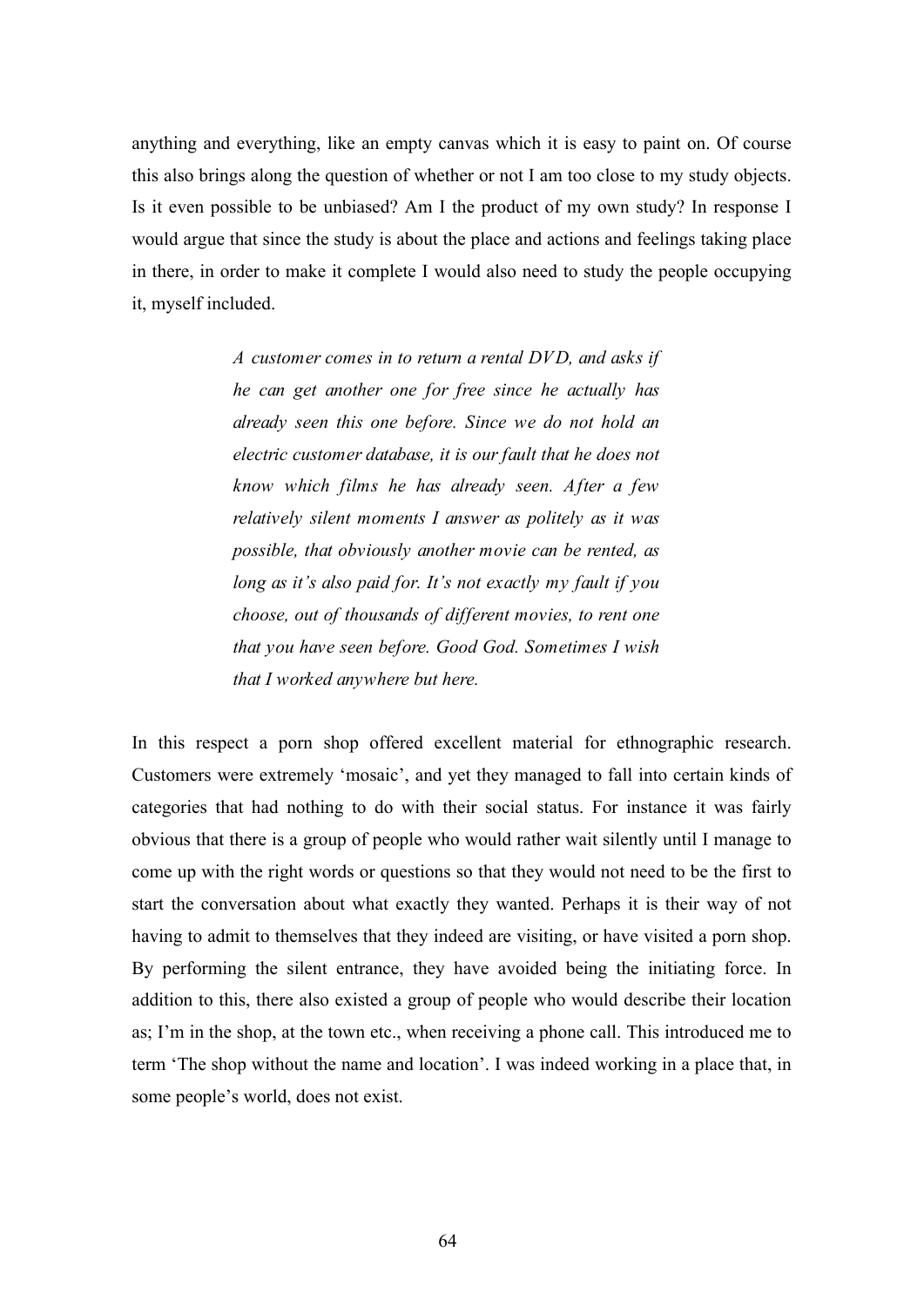*Again I am faced with the same issue. Parents entering with their small children, age 0 to, maybe, 4, seem to make some of the other customers feel unease. So much so that not only once or twice have I had a conversation with them about us needing to state on the door that our age limit is strictly 18. Obviously this is the age limit for the DVD-section but an infant or a toddler does not in my opinion fall into that strictly category. Besides they do not yet have an idea what exactly it is that they are surrounded by. For them it might as well be a selection of bright colored things, perhaps toys. The uneasiness, the "shame" seems to arise from the other customers' minds, and perhaps in the end from their ideas and perceptions of morality. It's like they are afraid that the children get a completely wrong idea of them, as they had been caught doing something very wrong.*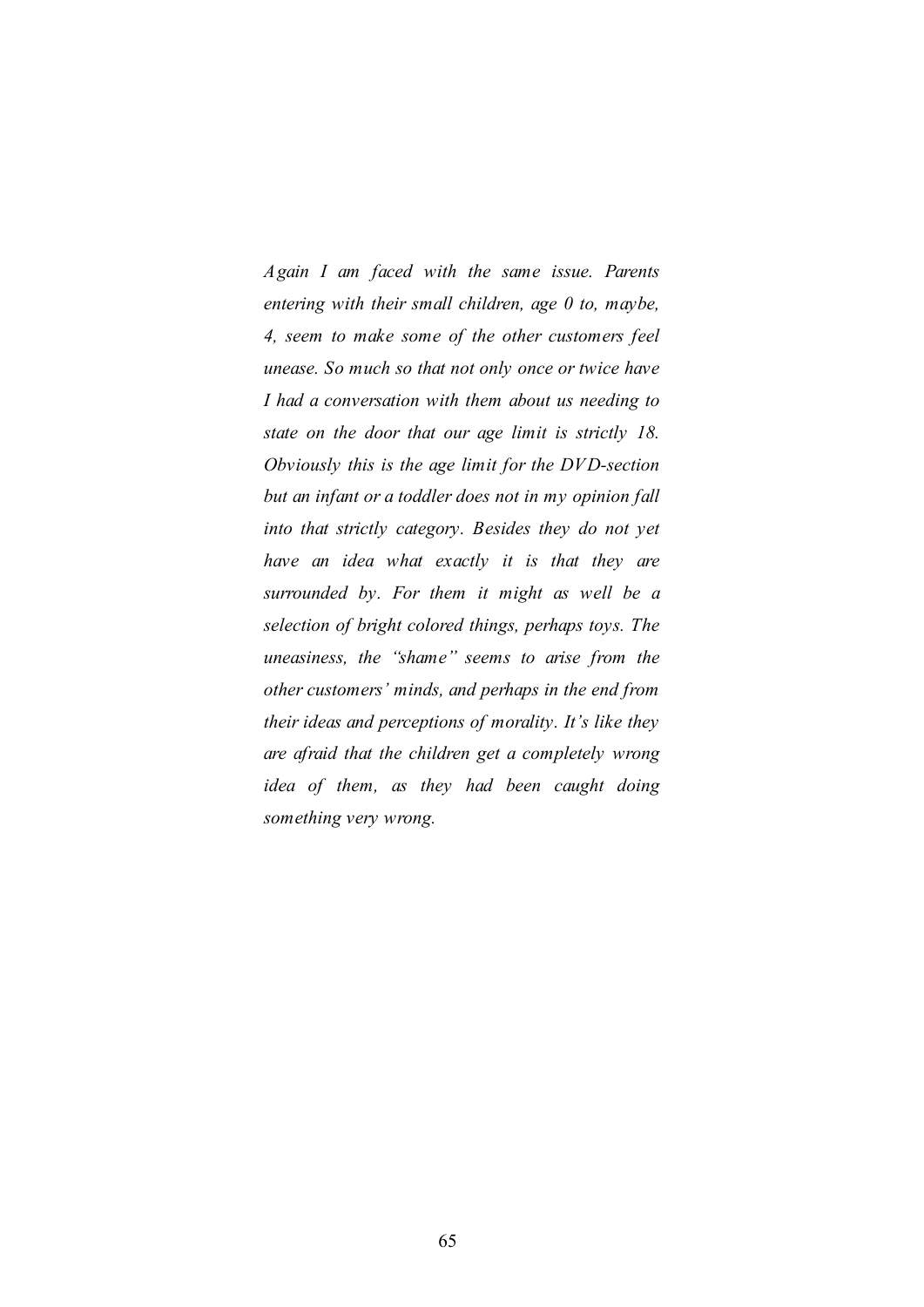# **6 TABOOS.
STIGMAS.
ASSUMPTIONS.**

It can be said that cultures define and describe what is normal and what is deviant. Humans are undoubtedly sexual animals, but they do vary across cultures in their propensity to use sex as a non-procreative and pleasurable activity. Sexual behaviors in the non-procreative tradition differ across partners. These behaviors depend on the availability of partners, fantasies and opportunities. They are influenced by cultural norms, mores or morals, religion, religious taboos, types of societies, and expectations of its members. Normal and abnormal behaviors are defined and differentiated by the society and culture, with the defining deviance (what is 'abnormal') in opposition to what simply contravenes the norms of society. Nonetheless, this distinction is not always a trouble-free one. (Bhugra, Popelyuk, and McMullen, 2010:242) Particularly when abnormality is considered sexual, a substantial range exists. For example, from a man wearing women's clothes for a costume party, to once in a while dressing up for sexual pleasure, to wanting to be dressed all the time. In all of these situations, the basic premise of cross-dressing remains the same, but the degree, intention, and purpose vary. (Ibid:242) Although I do not agree with the undertone of this 'abnormality example', perhaps it is still possible to stretch this example to encompass also porn shops and their clientele. Visiting a porn shop once in a while is very different from visiting it every day. The real question is how one chooses to see this differentiation and from whose point of view it will be seen.

The Greeks originated the term '*stigma'* to refer to bodily signs designed to expose something bad and unusual about the moral status of the signifier. The signs were burnt or cut into the body and the person was then to be avoided, especially in public places. Later, in Christian times, two layers of metaphor were added: the bodily signs of holy grace that took the form of eruptive blossoms on the skin, and the bodily signs of physical disorder. Today the word is commonly used in something like the original literal sense, but is applied more to the shame itself than to the bodily evidence of it. (Goffman, 1963:11)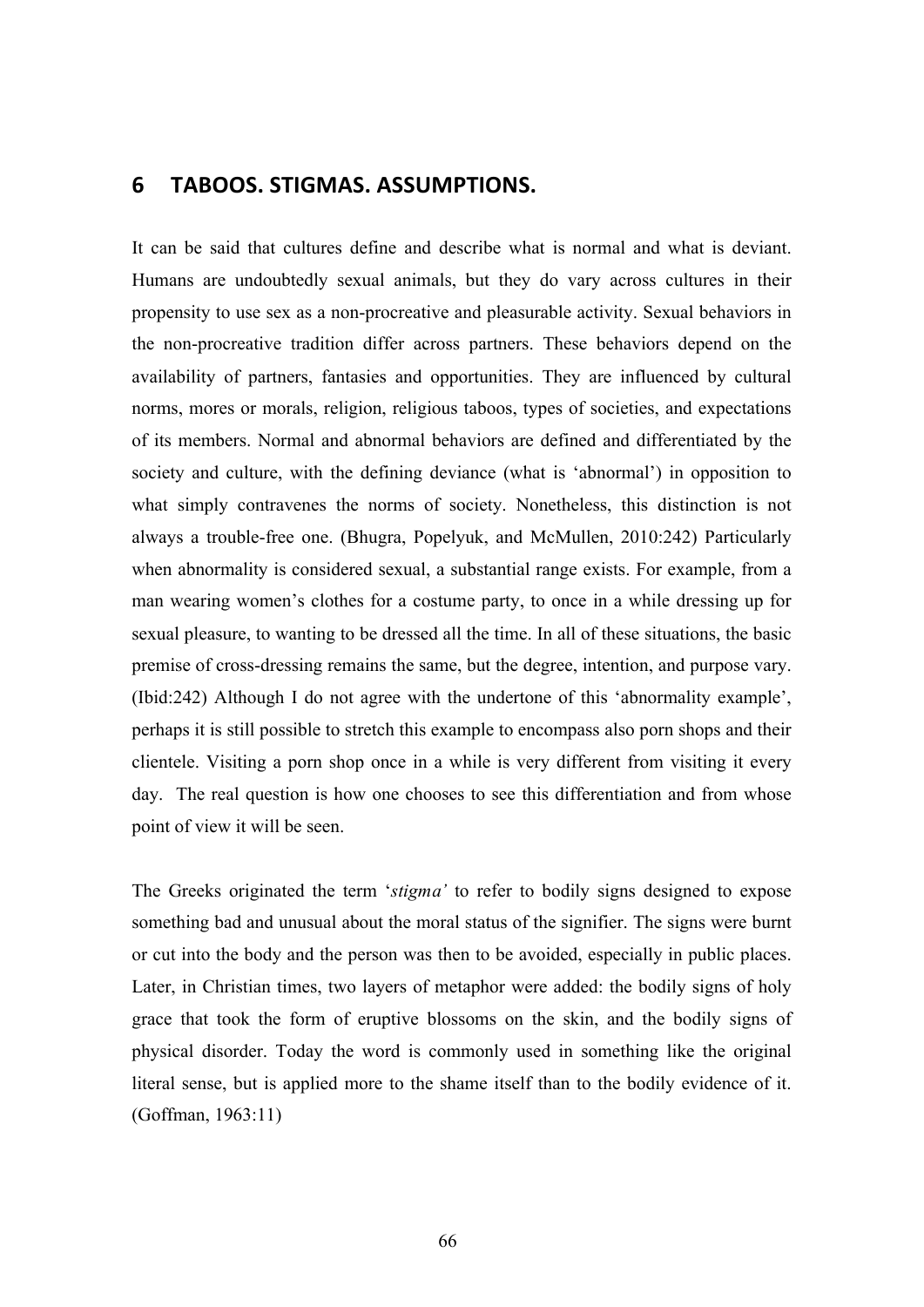Goffman argues that the term stigma will be used to refer to an attribute that is deeply discrediting, but it should be seen that a language of relationship, not attributes, is really required. An attribute that stigmatizes one type of possessor can confirm the usualness of another, and therefore it is neither discreditable nor creditable as a thing in itself. To Goffman, stigma is in fact a special kind of relationship between attribute and stereotype. He argues that stigma is closely associated with stereotype, and that both are connected to the unconscious expectations and norms which act as hidden arbiters in all social encounters. (Goffman, 1963:13-14)

Subsequently he offers an interesting example; *being seen going to the library*. Whereas a middle class boy may feel no hesitation when entering, a professional criminal can; "*I can remember before now on more than one occasion, for instance going into a public library near where I was living. and looking over my shoulder a couple of times before I actually went in just to make sure no one who knew me was standing about and seeing me do it.*" (Ibid: 13) This reminds of several occasions in the shop when it was evident that customers (mainly middle aged) were from another town. They seemed to feel far more relaxed and at ease than the local customers. Knowing that it is highly unlikely that anyone you know would see you entering the shop, or see you in the shop, definitely were factors that made that 'coming in part' easier.

> *I still wonder what drives people to pretend they are here for the first time ever. Especially when I have seen the same person the previous day. What is there to gain by this behavior?*

Goffman points out that the visibility of a stigma is an important factor. It is perhaps for this "simple" reason that stepping into a porn shop proves to be such a difficult move to accomplish. If a person is carrying a stigma, it is not constantly carried within. The stigma is only visible to others while entering the place. Goffman continues by stating that what can be told about individuals' social identity at all times during his daily round and by all persons he/she encounters therein will be of great significance to him or her. The consequence of a presentation that is perforce made to the public at large may be small in particular contacts. In every contact there will be some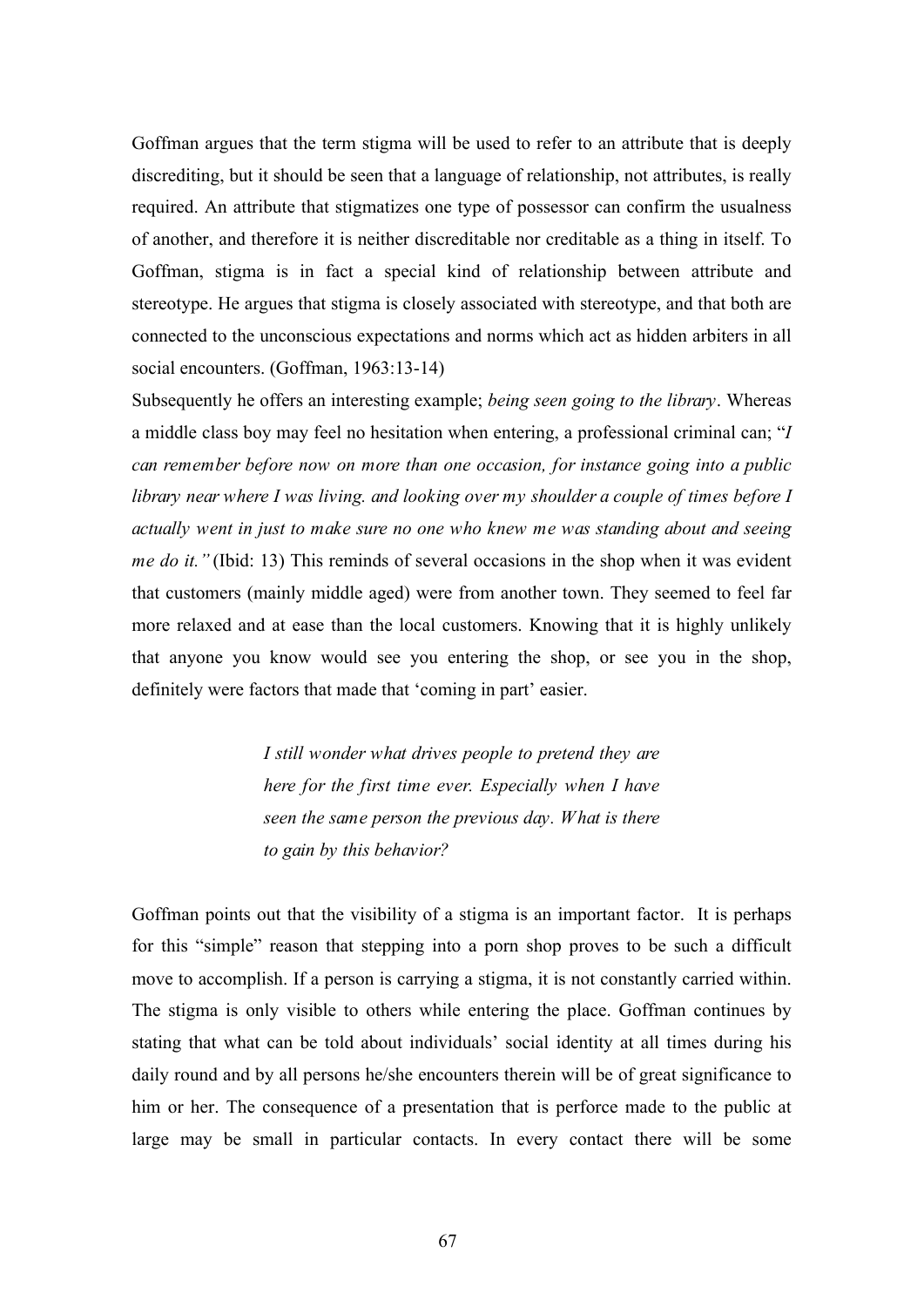consequences, which can be massive when taken together. Further, routinely available information about a person is the base from which he or she must begin when deciding what approach to take in regard to whatever stigma that person possesses. Therefore, any change in the way the individual must for all time and everywhere present him or herself will for these reasons be critical – this presumably providing the Greeks with the idea of stigma in the first place. (Goffman, 1963:65)

Goffman makes a distinction between social and personal misrepresentation. Whether social or personal identity is involved, one can differentiate representation aimed at proving one is what one isn't, from representation aimed at proving one is not what one is. He argues that in general, norms about social identity relate to the kinds of role repertoires or profiles we feel it acceptable for any given individual to maintain. (Ibid:82)

According to Kristen Hefley, the writer of, *Stigma Management in an Adult Novelty Store,* Goffman's work has been justifiably used in previous studies of adult stores (Stein 1990, Karp 1973, Sundholm 1973 etc.) Hefley argues that all of the strategies borrowed from Goffman and identified in these previous porn shop studies are those that indicate acceptance with the idea that porn shops, the products sold in them, and at the very end, those who visit them are deviant. (Hefley, 2007:83) This however is not how I seek to use Goffman's work. I wish to challenge the very idea of deviance and 'merely' try to seek reasons causing this point of view in the first place. I am interested in understanding Goffman's view of stigma, but I am not saying that people who enter porn shops should be stigmatized. Goffman isn't stigmatizing anyone either, it is the society that takes care of the act of stigmatization. As Goffman states, the general identity values of a society may be utterly deep-rooted nowhere, and yet they can manage to cast some kind of shadow on the encounters found everywhere in daily living. For him, the normal and stigmatized are perspectives, not people. They are perspectives that are generated in social situations during mixed contacts by virtue of the unrealized norms which are likely to play upon the encounter. (Goffman, 1963:153, 1963)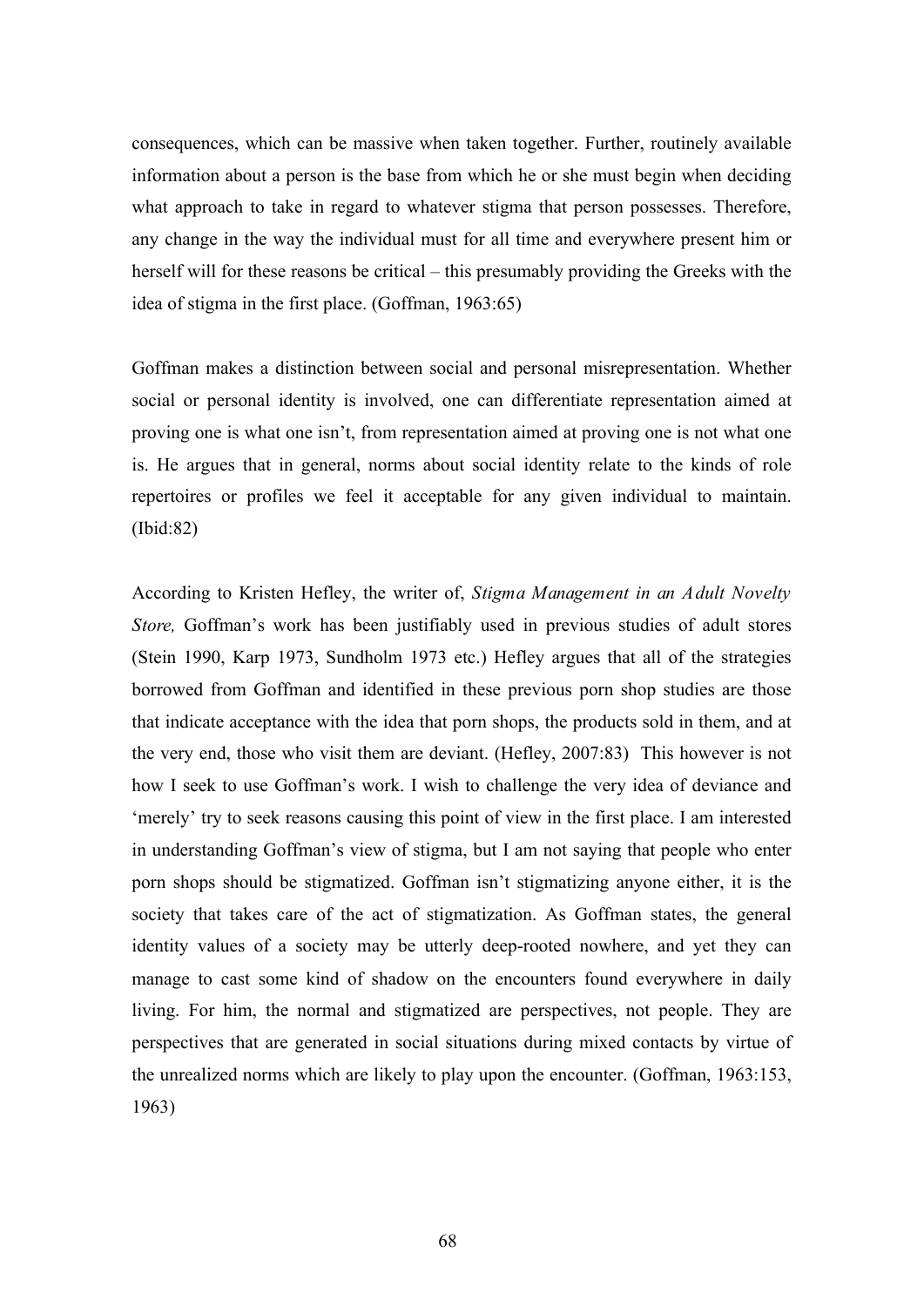My interest still remains in the question of why is it that we might feel shame when entering the porn shop, and why is it that people feel that they need to disguise their actions from themselves?

The word shame occurs frequently when having conversations about visiting a porn shop. Shame is the most common answer I get when asking people what they feel when entering the shop and if entering is hard, why is it so? Especially men seem to be keen to give me the shame answer with an additional; what if someone sees me? Women seem to be much more at ease when talking about the subject. How much of that is due to the fact that I am a woman myself remains unanswered. However, I would argue that it should not make that much of a difference. Comparable to Dana Berkowitz's (see Berkowitz, 2006) findings from the field, mine also suggest that women appear to be more relaxed than men when entering and being inside the shop.

*"Men who look at pornography from a comfortable online or television distance deride the image of the "scumbag" characters who frequent adult bookstores. "Seedy" they call the places. Full of weirdoes and misfits."* (Clinical director of the Masters and Johnson Clinic St. Louis in Paul, 2005:105)

Pervasive silence, distance between the customers, avoiding contact with the employees, and maintaining an uninterested facial expression are all previously observed porn shop norms. These norms (stigma / identity management techniques) exist in order to help maintain the privacy of the individual inside the shop. (Hefley, 2007:90) They also occurred in the shop I worked for. They co-exist with Hefley's additional identity management strategies. For instance, customers attempting to maintain their privacy outside the shop as well as inside, and customers disguising themselves to mask their identity from employees, other customers, and passers-by. Hefley describes how several customers, visible through the glass door, simply waited inside their cars for the store to appear empty before deciding to come in. (Ibid: 91) Again, this example is not only exceedingly similar to my experiences at the shop I worked for, but it is also an action that perhaps actually creates more attention than if the person would just simply walk directly in. What's more, I observed that although the shop I worked for was placed quite centrally, the parking spaces that were located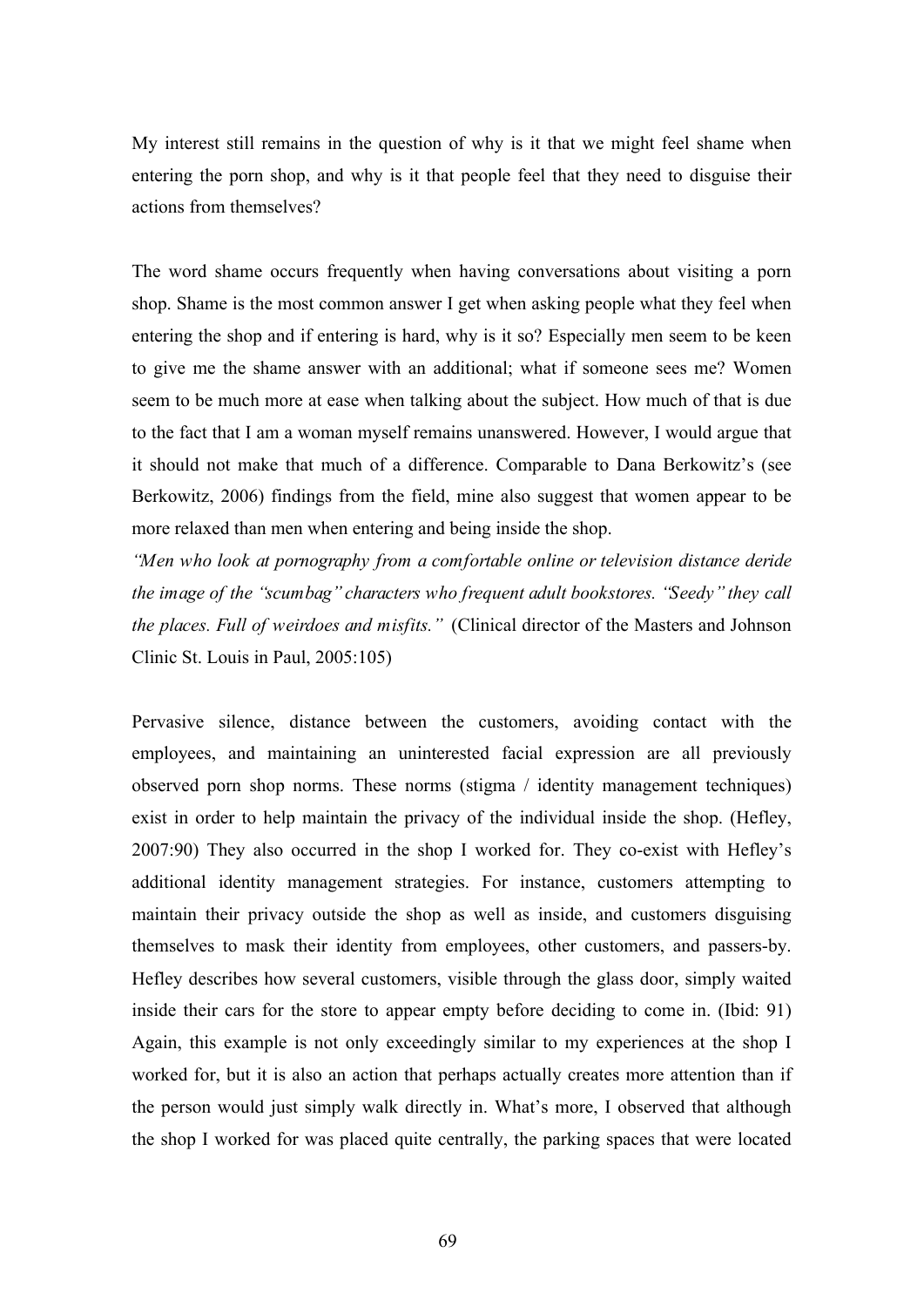directly opposite or next to the shop's door were almost always empty. This I would argue was due to the "being seen (and connected) in a wrong place" factor. No one was willing to park in those spaces, not the customers, and certainly not the non-customers.

Remaining silent when inside the shop, whether it is for a while or during the whole experience does not change the fact that it is still a common technique of denying ones concrete presence inside the shop. As stated earlier, there exist certain groups of customers who would not say a word before I would initiate the conversation. However, Hefley argues that accounts or stories appear to be a rational method of managing stigma when in a porn shop. She quotes Scott and Lyman (1968:5) assaying; *"an account is a linguistic device employed whenever an action is subjected to evaluative* inquiry and every account is a manifestation of the underlying negotiation of *identities"*(Hefley, 2007:94,95) She points out two different types of rationalizations that were observed among the customers, which in turn took different forms. They were, an excuse (denial of responsibility), and a referentialization (claim of relative acceptability), therefore neutralizing or explaining the visit to the store.

'Denial of responsibility' is divided into two forms. These forms are, entering intoxicated and attributing responsibility to others. Once again, her findings are similar to mine. When Hefley explains the method of blaming 'others', i.e., customers creating excuses for purchases, saying that they were purchasing the products for someone else, they were shopping for gag-gifts, birthday presents, or for people who were too shy, etc (Ibid: 96) I did witness this type of behavior quite often, and in most cases it appeared to be a fabricated story. A story that sometimes actually made it even harder for the customer to find the right product. This was especially obvious in cases such as men purchasing lingerie or corsets for themselves, and claiming that their purchases would be for their wives or girlfriends. These types of customer encounters were also hard for me, especially at the beginning of my work. I did not yet have the ability to read customers, or at least not all of them.

However, the 'claim of relative acceptability' which appeared for Hefley on several occasions was, though present, not that apparent in the place I worked for. This might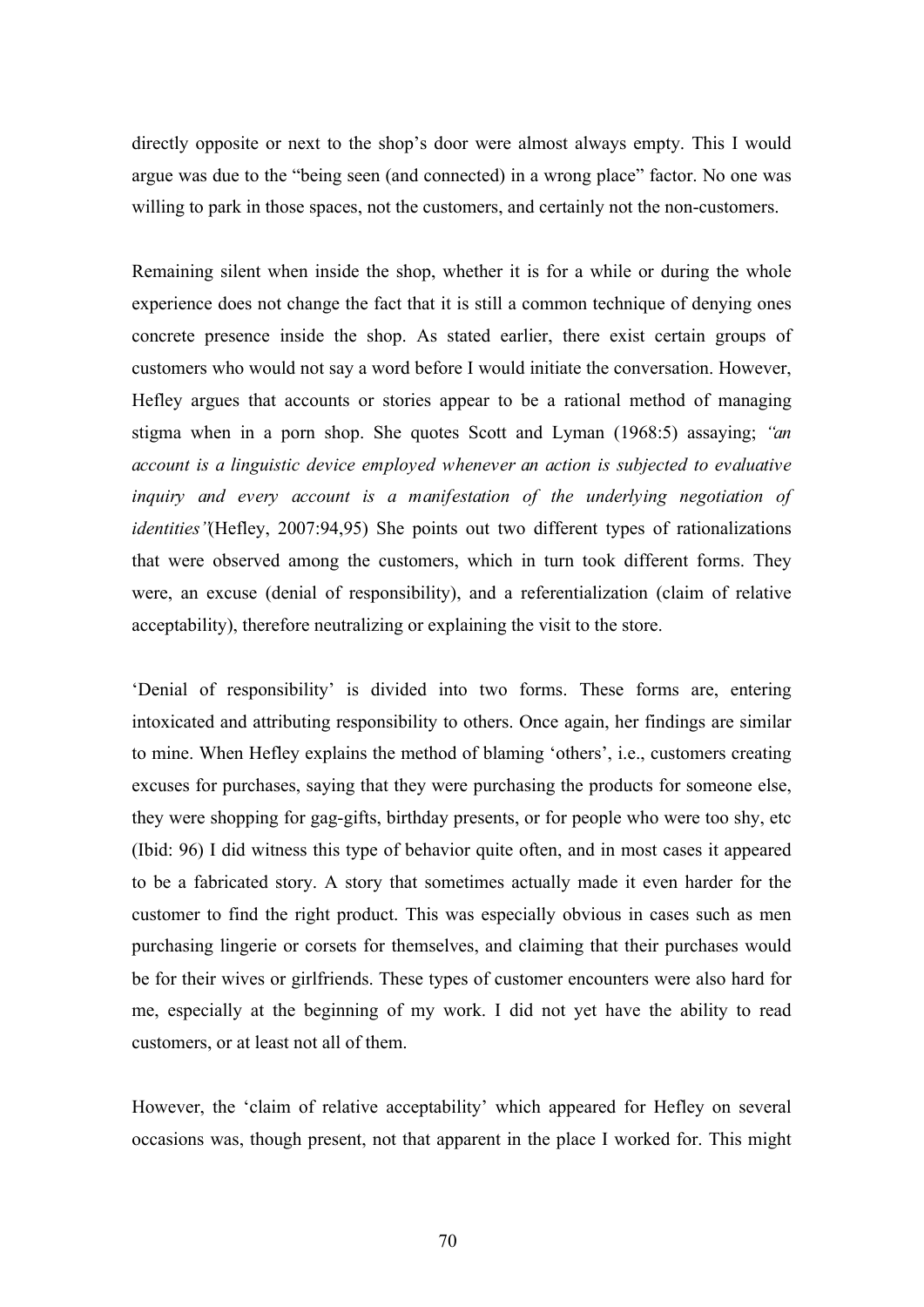be explained by different cultural values, or by the fact that most of the products designed for men were situated in another part of the store, next to the DVD-section and away from the main floor. Hefley describes customers that stated to each other or employees that it was acceptable to purchase gag-gifts or pornography, or for women to purchase vibrators. However, products that were designed for men to enhance their sexual pleasure in solo activities were frequently noted as deviant. Comments like *"I feel sorry for any man who has to come in here and buy a blow-up doll"* or *"Guys who have to buy that are just losers who can't get laid"* were maid. Hefley argues that these comments were made by the customers to point out that their own reasons for visiting the store were not as morally reprehensible as other customers' reasons. She offers an interesting example of this by describing how two female customers, buying party items, board games, and a vibrator, reacted when they saw an strap-on device on the counter; *"When one of them saw the strap-on box, she gasped in a very loud and exaggerated manner. She exclaimed to her friend, 'That is just sick! Who would buy that?' Her friend replied, 'I know. I can't understand why most people come in here or why they buy half the stuff in this store.'"* (Hefley. 2007: 97-98)

The Other is strongly present, both in "excusing" and "judging" us and our behaviors. The latter will be looked more closely later.

Hefley manages to pinpoint yet another explanation for visiting the store. These customers did not offer rationalizations for visiting the store, but instead for engaging in other norm violations within its confines. She refers to this as a 'claim of transference', because these customers seemed to suppose that the deviant status of the store transferred other deviant behavior into non-deviant behavior. (Ibid:99) Similar to Hefley, I was often approached with questions about the nearest striptease places, local swingers clubs, and escort services, all areas outside my expertise. However, there were some occasions when I did provide the needed information, either from the yellowpages or from the internet, about the town's strip clubs to the people who genuinely appeared to be from out of town. There were also a few occasions when a girl who wanted to become a stripper would approach me asking which stripping place do I think is the best to start from.

71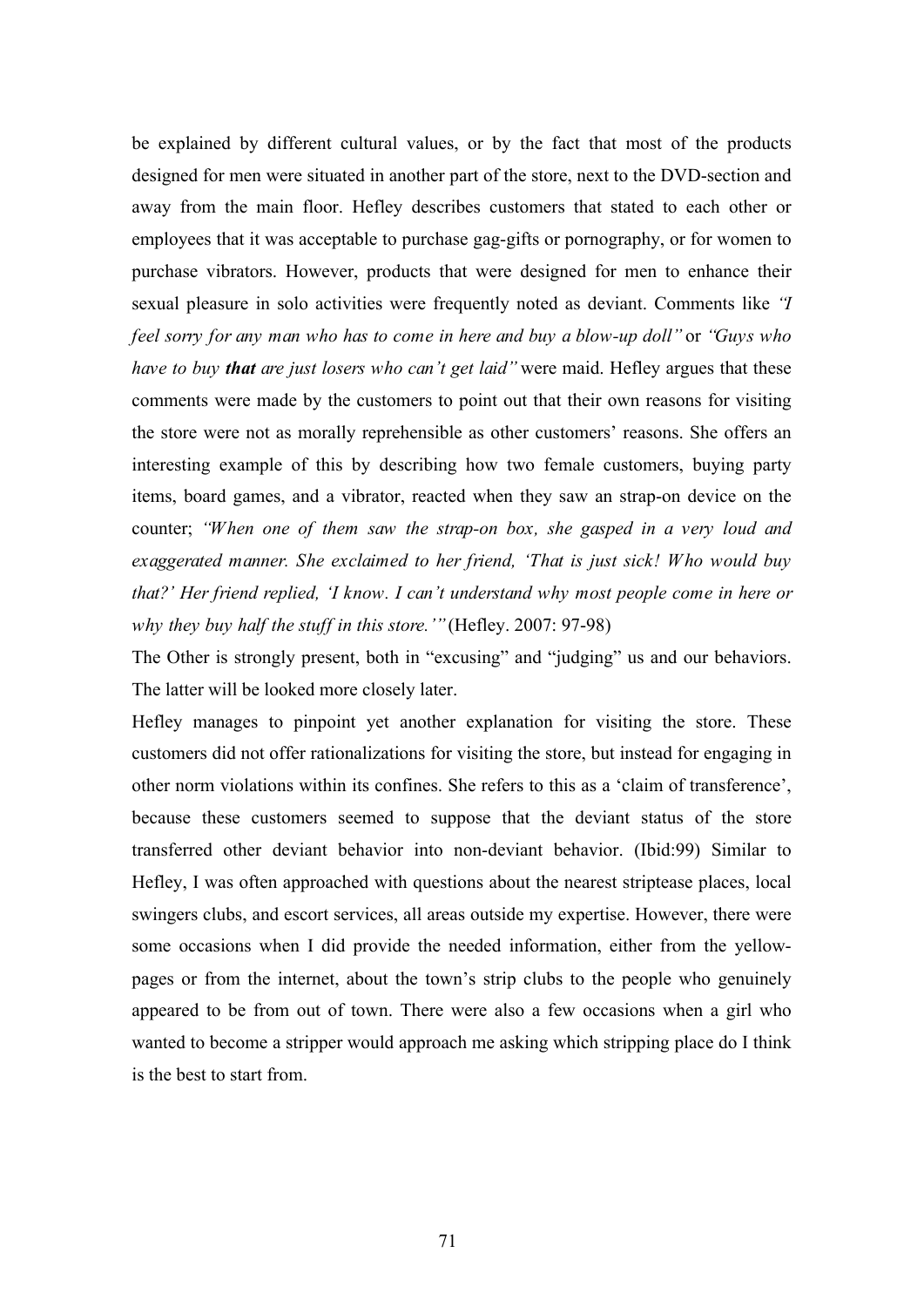On a number of occasions I've had to explain that porn shops are not violent or dangerous places for woman to work in. I would argue that small grocery stores and kiosks often run by women are targeted far more frequently by violent individuals. Perhaps contrary to popular belief during the four years I worked in the shop there where only few incidents when I felt seriously frightened. Even on those frightening occasions, my authority was not questioned, at least not in the end.

> *After official opening hours, from a partly open door, a fairly disorientated, heavily drugged and bulky built guy walks into the middle of a strictly women's only sex-toy party. He then demands that I call him a taxi. When I refuse and advise him to leave, he truly goes off. He starts roaring and shouting and calling me all sorts of names. He gets really close to my face. Pointing his finger at me, he calls me an ape. I try not to laugh. All this time the rest of the women stay still. I choose to keep my voice as calm as I can, repeating that he should just leave. Luckily, in the end, he did.*

Courtesy of my own mother, my aunt believes that I was working in a special souvenir shop. Even today, I still keep wondering what exactly it was that I was supposed to be selling there. Luckily, she has never asked. There are not many occupations existing anymore that one must keep quiet about. Apparently this is one of those remaining few. Of course, one can always argue whether this type of approach actually tells more about my aunt's own ideology. Or better yet, about what my mother assumes the ideology itself is.

Interestingly, I did notice a difference, both in my own behavior and in the essence of the place, whenever I visited the shop after I had stopped working there. Mostly it was due to the fact that I saw the shop, literally and mentally, from a completely different perspective. I was now facing towards the counter instead of the shop floor. Nevertheless, I must admit that part of me, however how small, felt a bit agitated and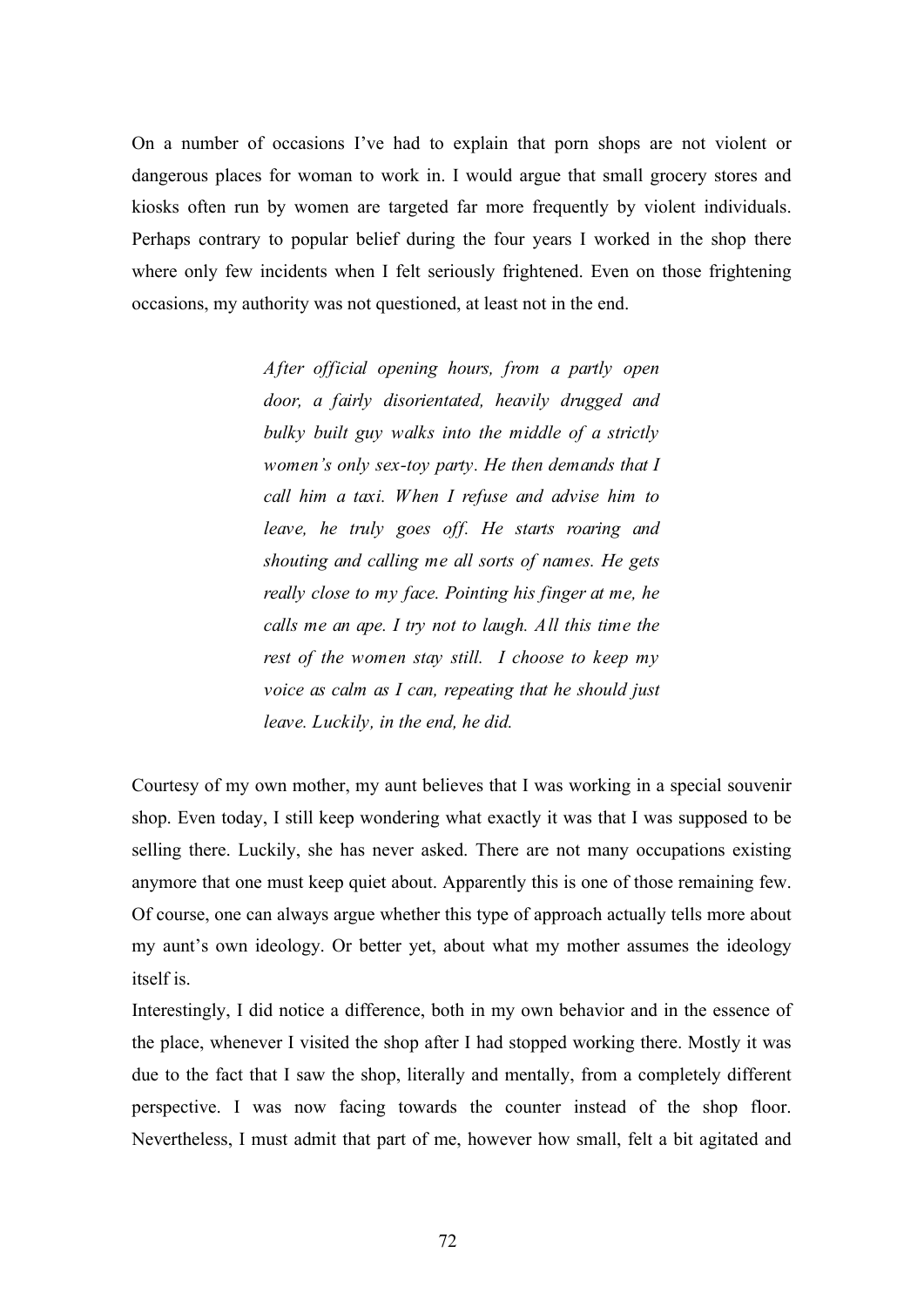excited upon entering, even after having worked there for almost four full years. Perhaps it had something to do with a newly gained novelty factor. It became clear that the shop had lost its 'every day' characteristic. I would have to re-form my 'relationship' to the place all over again. It can be seen that my connection with this particular place is now sifting somewhere in between place and space. As a former member of staff I can never be able to see the place as customers will see it, however I can no longer see it in the way the employees see it, and yet my researcher status stays. Earlier, I questioned my own existence within the study, now it became clear that I did become a product of my own study, perhaps in more ways than I first assumed. It just took me a while to comprehend this.

> *It seems that all the freaks are out today. I am waiting for the moment I have to call the guards. Meanwhile, one customer has been lurking around for quite along time now, looking relatively loony. The customer went through all the shoes we have for sale and is now back at the DVD-section, again. Another guy asked for advice choosing between two big but/big boob DVD's. He ended up getting both, and after a rant about our plastic bags not being normal, he finally finishes with the question, "Do you have any plans for the afternoon, would you like to watch these films with me?"*

#### **6.2 The
famous
Other**

Despite the fact that Sartre's ideas of 'Other and our being and very existing' really have different abstract and concrete levels and stages, I did find it useful for this work. This is especially true since in my opinion his way of writing does make possible several different interpretations and understandings.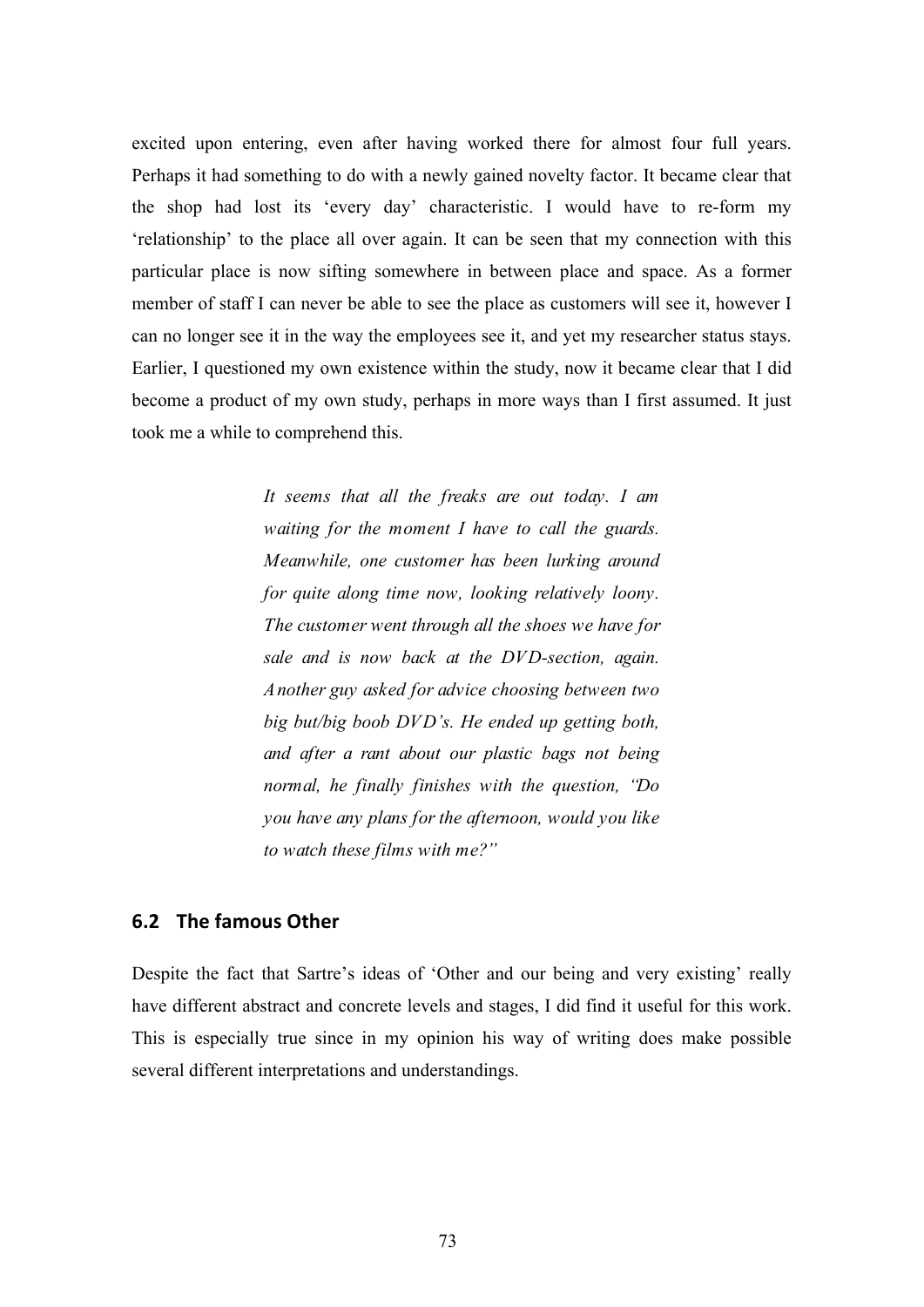In his work, *Being and Nothingness* (1943/1969), Jean-Paul Sartre describes the two kinds of entity in existence; Beings-in-themselves, and Beings-for-themselves. Beingsin-themselves are non-conscious things, which can be said to have essences. They exist independently of any observer and constitute all the things in the world. Beings-forthemselves are conscious beings whose consciousness makes them entirely different from other things, both in their relation to themselves and to one another, and to those other things. Sartre then makes a connection between one conscious Being-for-itself and another, and so the idea of Beings-for-others is introduced.

In addition to the notion of Beings-for-other, the notion of shame also comes up. Sartre argues that shame *realizes an intimate relation of myself to myself, through shame I have discovered an aspect of my being. It is certain that my shame is not reflective, for the presence of another in my consciousness, even as a catalyst, is incompatible with the reflective attitude; in the field of my reflection I can never meet with anything but the consciousness which is mine. But the Other is the indispensable mediator between myself and me. I am ashamed of myself as I appear to the Other.* (Sartre, 1969:221- 222)Sartre points out that by the plain appearance of the Other, one is put in the position of passing judgment on oneself as on an object, since it is as an object that one appears to the Other. For Sartre, shame is by nature recognition. i.e., I recognize that I am as the Other sees me; shame is shame of oneself before the Other. However, the Other is needed for one to fully realize all the structures of one's being. (Ibid:222)

In my understanding, the Other appears as both, one's (concrete) consciousness and as a concrete other, as another person. Similar to Sartre's outlook on vulgarity and how nobody can be vulgar all alone, nobody can feel shame all alone. We need someone or something to reflect those feelings. *Thus human-reality the characteristic of being is that human-reality is its being with others.* (Sartre, 1969:245) Goffman, among others, offers a poignant look at the Other's involvement in the life of individuals as well. Here I feel necessary to quote the whole text exactly as it is, for I believe there is no better way to articulate it. *"The individual who is known about by others may or may not know that he is known by them; they in turn may or may not know that he knows or doesn't know of their knowing about him. Further, while believing that they do not know about him,*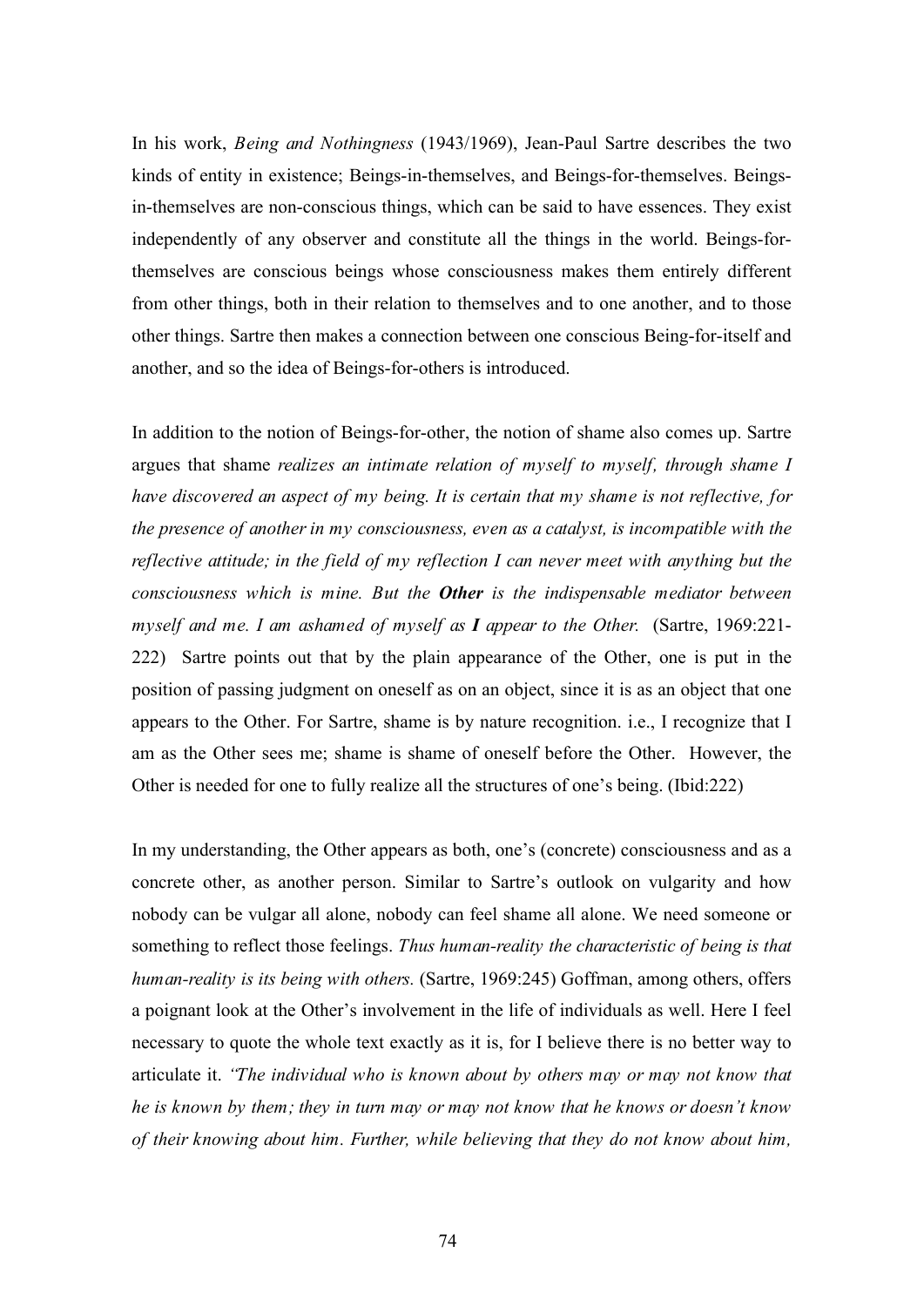*nonetheless he can never be sure. Also, if he knows they know about him, he must, in some measure at least, know about them; but if he does not know that they know about him, he may or may not know about them in regard to other matters."* (Goffman, 1963:84) To simplify, not knowing for sure creates all those assumptions, prejudices, and stereotypes. That in turn leads us to feel shame amongst other feelings.

> *A customer actually walked in whistling today. Excellent verification of a stereotype, especially since he stopped the very moment he was inside.*

When talking about the space, Sartre uses the example of a man reading a book while he walks. The disintegration of the universe which he represents is merely virtual. He has ears which do not hear and eyes that see nothing apart from his book. Between his book and him, one senses an undeniable relation without distance; still the form has closed in on itself. (Sartre, 1969:256) It is possible to extend this particular example to consider people that walk in the porn shop while talking on the phone. They also distance themselves from the world around them, however briefly that moment is. In a way, they are playing the trick of not seeing others or the place, and thereby turning invisible for themselves, on themselves.

In effect, what does being seen mean for us? Sartre offers his answer to this as well. For him, it is shame or pride that reveals to us the Other's look and ourselves at the end of that look. It is the pride or shame that makes us live, not know the situation of being looked at. However, he makes the point that this look is probable. It is probable due to the fact that we can constantly believe that we are looked at without it being true. As a result, does not our certainty of the Other's existence take on a solely hypothetical character? (Sartre, 1969:261,275)

#### **6.3 Stranger
knowing**

*"I don't want some stranger knowing about me and my sexual proclivities"* (Male informant, in his thirties in Paul, 2005:18), this is an explanation statement that is often said when talking about porn shops. It could easily be stated by numerous different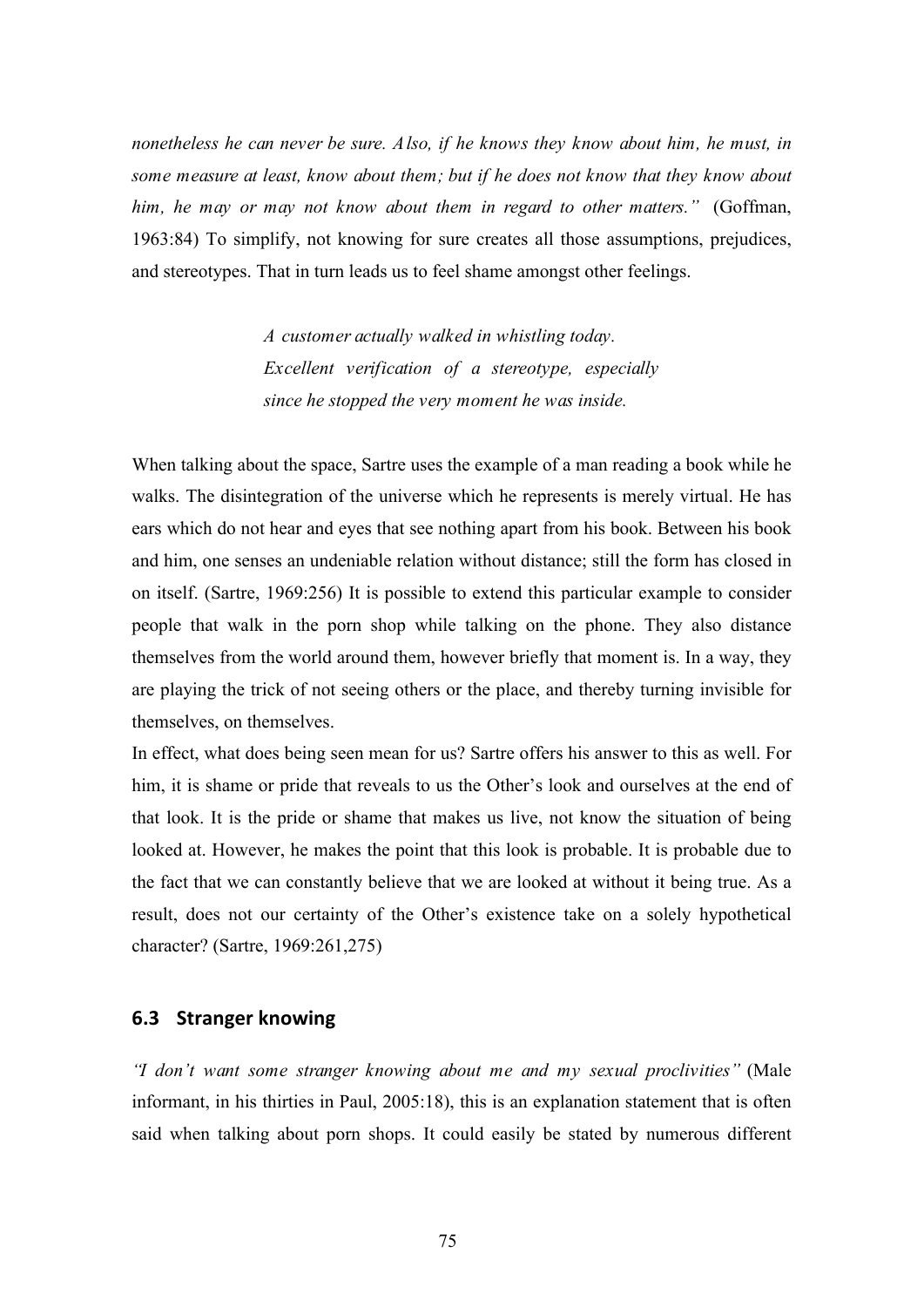informants, including myself. Is this a legitimate concern? How much do we really pay attention to the actions of other people, especially in a place in which everyone should be for a similar reason? I would argue that in other places dedicated to fulfilling a single human need such as pharmacies or liqueur stores, people do not focus on the purchases or actions of others. Why then do we seem to feel so strongly about these shops? Why is there the need to watch our back, to double and triple check that no one is there? It seems that we want to make sure that not a soul sees (the real) us. It is evident that sexuality is still a taboo.

I would argue that pornography is for men what vibrators are for women. Both are invented to pleasure and to relieve pressure, and both are artificial aids for masturbation. Evidently, I do recognize the simplification here. Here, artificiality takes two forms; the form of a toy s(t)imulating a sexual organ, and the form of a reproduction of real human bodies, offered, in a plastic DVD-case, to be then viewed through a screen. As Kontula notes, ideas of pornography are often very personal. The way people understand and evaluate particular sexual materials and whether these materials are acceptable or offensive is strongly associated with the instant positive or negative reactions of the person in question. In Kontula's opinion, porn moves people to feel something, because it manages to convert what is most private about a person's life into something visible and public. (Kontula, 2009:165) Kontula points out that in the present day, masturbation has not only been represented as a kind of a safe sex in an era of various health risks, but also as a key to one's sexuality, and a way of claiming one's own body. (Ibid:240) Could this be considered true for both men and women? I would argue that there is a significant difference between women and men here. It is easy to say that a woman interested in her own well being is claiming ownership of her sexuality, when investing in a vibrator or a porn movie. Is it as easy to say the same about a man buying a pornographic movie or a novelty item?

Some of the embarrassment and shame can be triggered by our assumptions about others' thoughts about us. *After all, doesn't the use of any of these aids means that that person is not getting any real action?* I heard this comment surprisingly often when discussing novelty items and pornographic material with a mixture of people. It was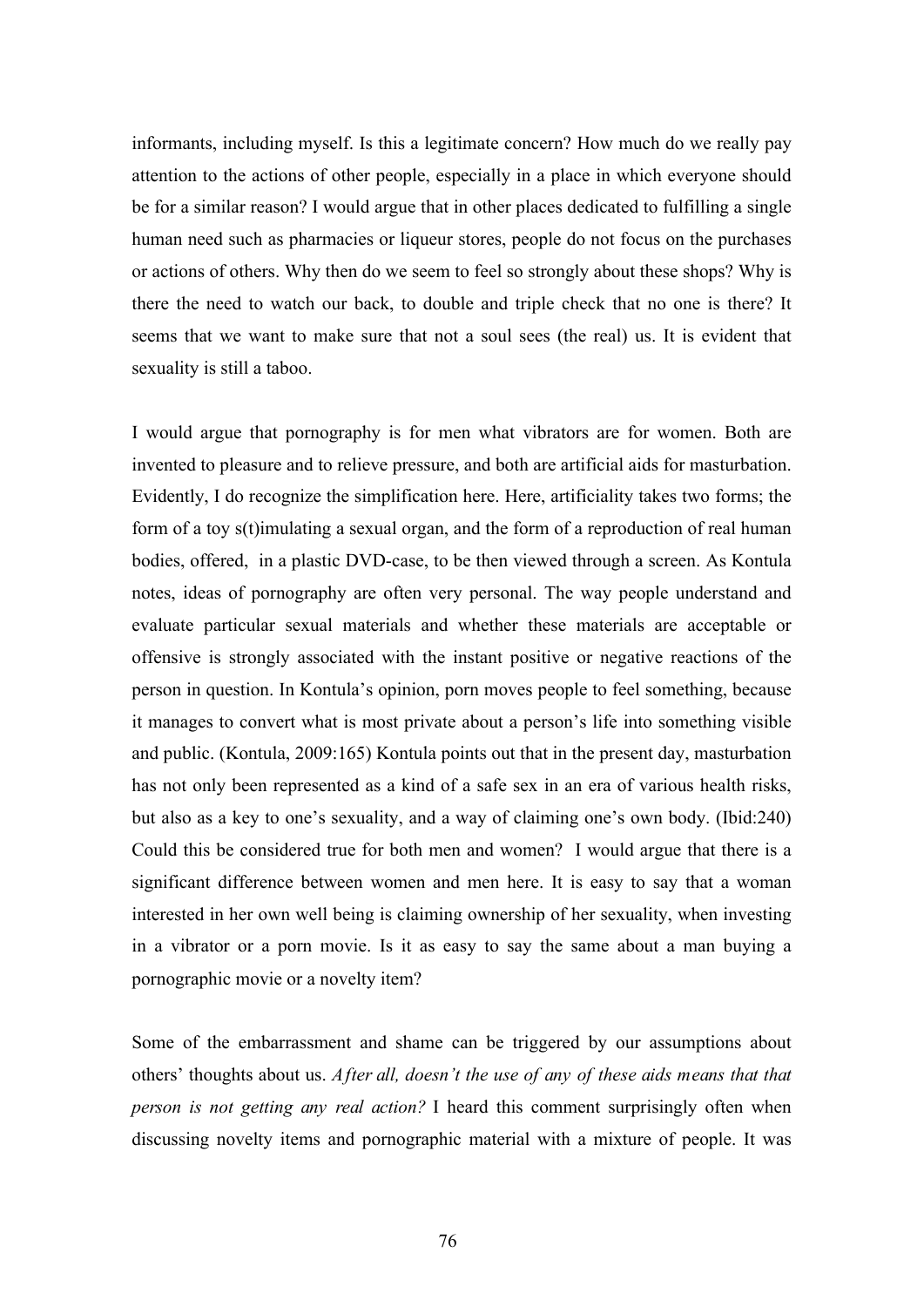also visible in Pamela Paul's (2005) research. *"When I was in a relationship looking at pornography didn't trouble me as much but when I wasn't I associated the way I was using porn with some creepy guy home alone on a Saturday night, jerking off."* (Male informant, 32 years old, in Paul, 2005:104)

*"When he started watching these things (porn movies) alone while I was at his place, that spelled the end of our relationship, she recalls. At about the same time, he bought me a vibrator. It was as if he were saying, 'Here's your toy. Y ou don't need me anymore.' I felt like it cheapened everything."* (Female informant, 33 years old, in Paul, 2005:146)

The shop I worked in had a policy that all the vibrators and dildos sold looked nothing like the real thing. The idea was that real penises were attached to real men. I observed plenty of couples shopping for vibrators. Quite often, the male companion felt the need to comment to me about him becoming completely useless after they purchase this whirling, buzzing, and hurling device. My answer about them still having the real things seemed to console them. Like women who feel inadequate when thinking about perfectly sculptured porn stars, men are capable of feeling insufficient when comparing part of themselves to these artificial plastic devices.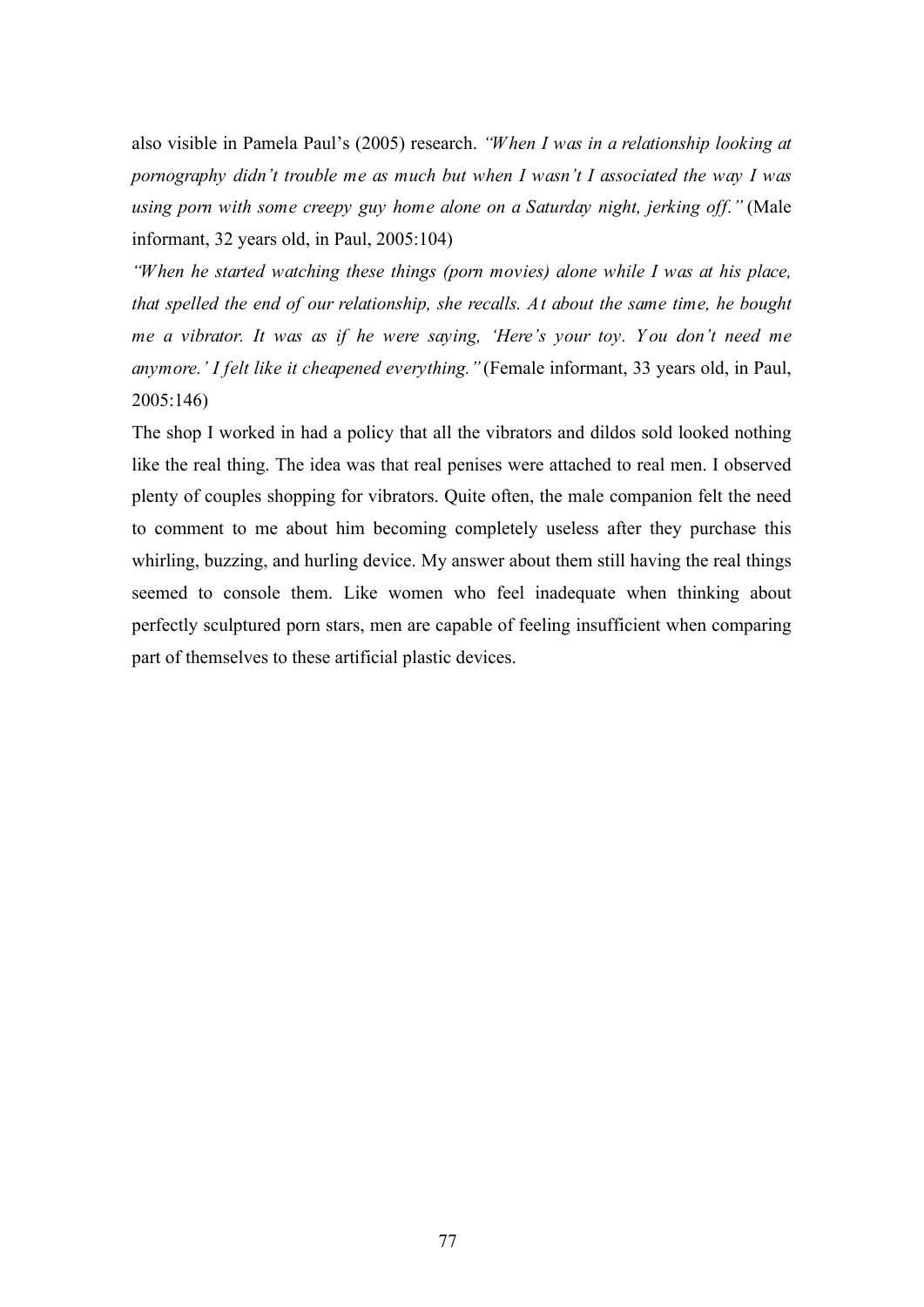*Once again instantaneously as I opened the front door, the first customer arrived. They must be waiting somewhere outside the shop. Regular customer paid a visit this morning as well. It seems that nowadays he is much more at ease with me. He wants to talk about his personal life etc. He must have stayed more than hour. I don't think it's my place to "entertain" one customer for a whole hour so I did what I normally do when there are no other customers around. And that is to pretend that there are a lot of things that needs to take care of immediately; such as bringing empty DVD-cases back on shelves and so on.*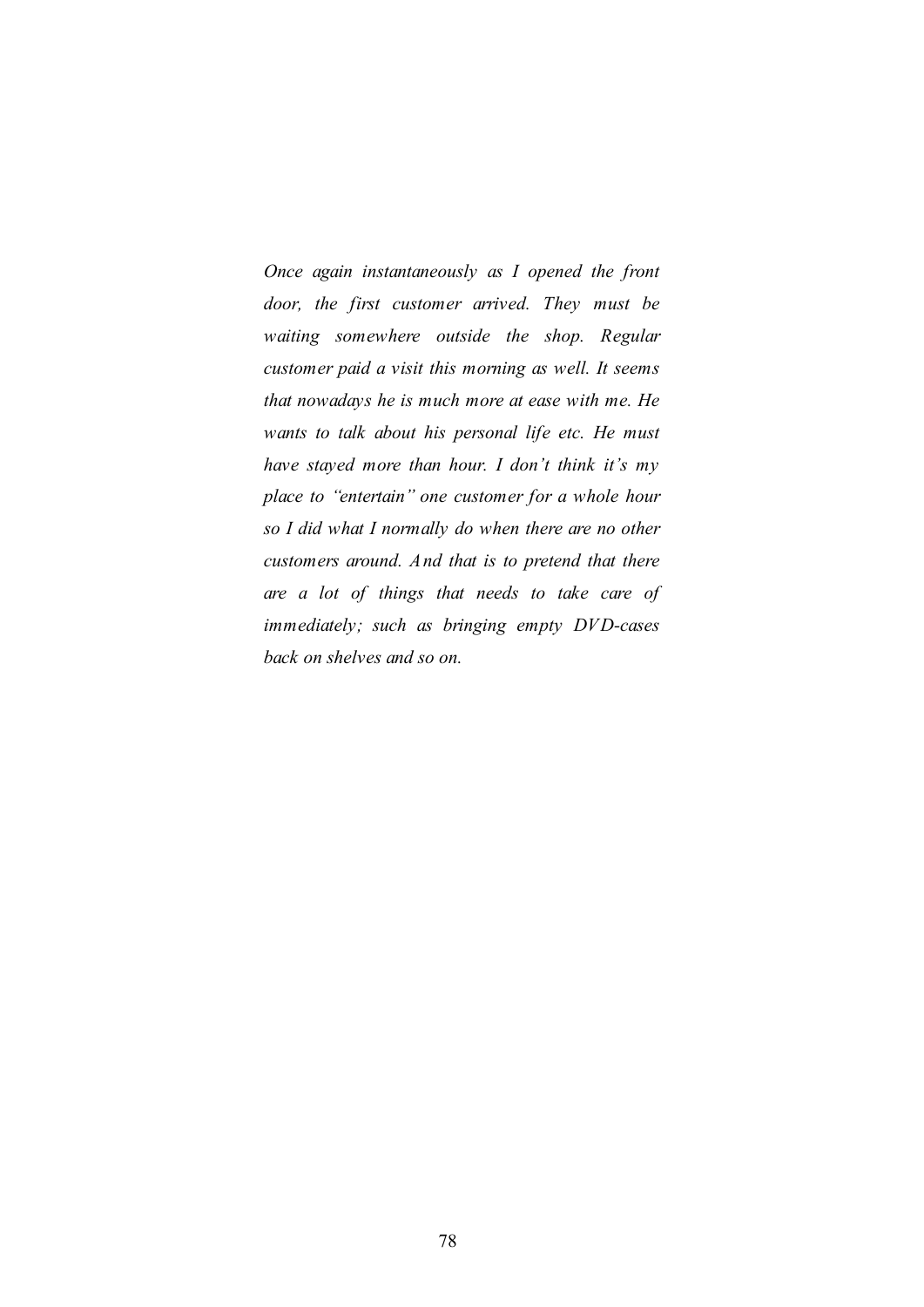# **7 SELLING
THE
FANTASY**

If religion, media, feminism, and culture and society as whole, have had some impact to our ability to step in to an adult bookstore, have those original 'old school' bookstores had their fair impact as well? Stereotypes do not rise out of nowhere. The image of an elderly greasy man located behind the counter, reading used porn magazines underneath the desk lamp, has not emerged from nowhere.

Initially, those shops really were poorly lighted, run only by men, and were connected with antiquaries. The toys sold were replications of the real thing. They were flesh colored, plastic, and presented in modest cases and boxes. Shops were not located in high street setting, but seedy neighborhoods. These shops still exist and they do for a reason. However, things have changed and we can now choose between different shops. The trouble is that these original stores have managed to have an impact on public opinions.

> *"So, where do you work then? I work in a porn shop, as a clerk. Ah, so in that case, where do you "Dance"? Nowhere, I work in a porn shop, as a clerk."*

During the four years that I spent working in a porn shop, it became evident that the amount of female customer grew steadily. Of course this is just a single shop, but the overall trend appears to be that women are more interested and relaxed about their sexlife than previously. This must be partly due to the growth off "more female friendly" shops. There are currently a wide variety of shops that are mainly run by and marketed towards women. In the United Kingdom alone, there are several different chains such as Sh!, Coco de Mer and Ann Summers. (See for instance, Malina & Schmidt (1997) and The Sex Education Show versus Porn, Cheetah Television, Channel4)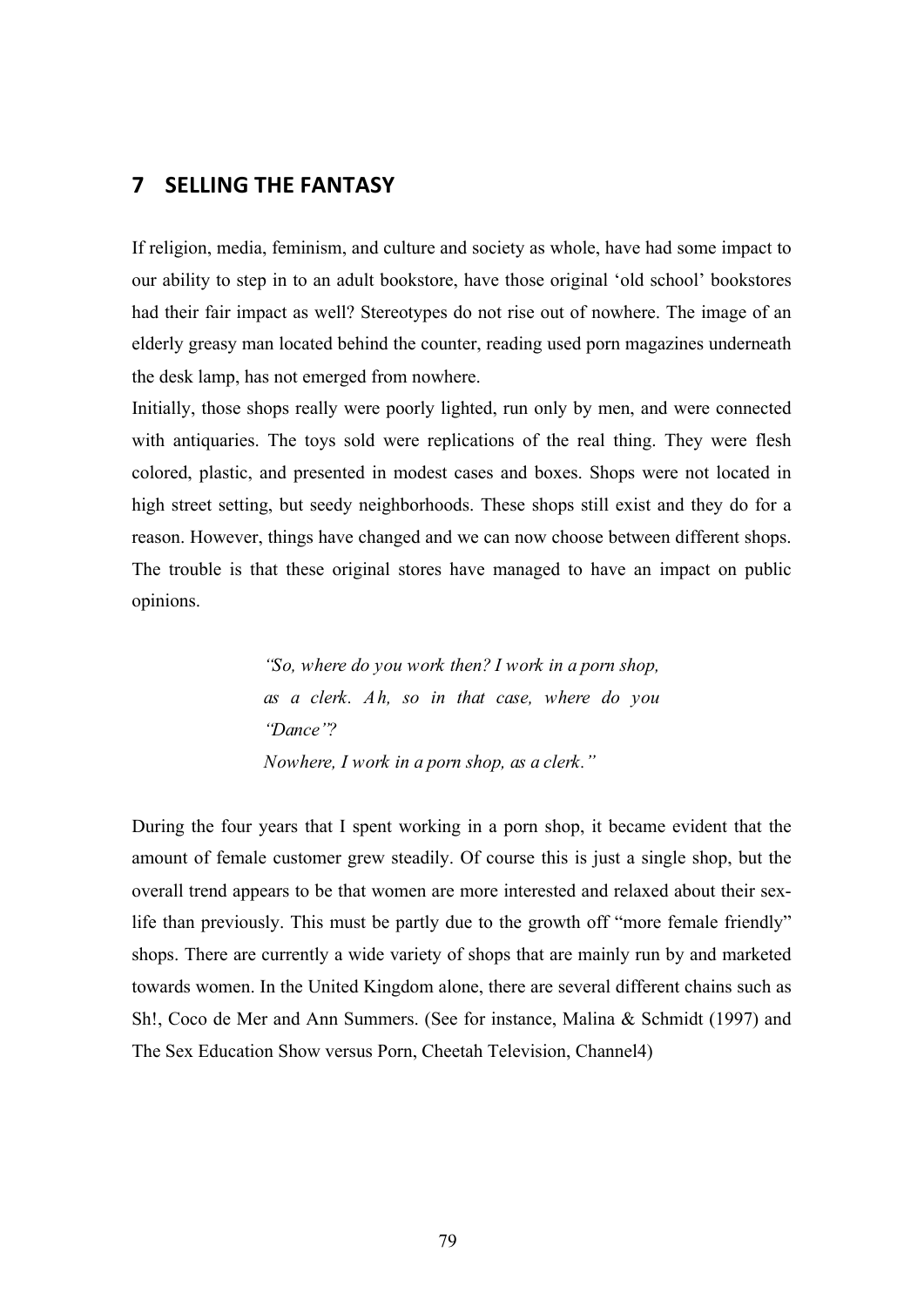*Customer walks in. "Ok. Right. I wonder if I'm in the right place. Y es. It seems so. I can see the bits and bobs, pots and caskets. So, where do you keep the pillowcases then?"*

According to my field notes, interviews, discussions and plain observations there are certain behavior patterns that are observed when one enters a porn shop. We tend to make excuses for being in one. We tend, most likely unconsciously, to present ourselves differently from our normal, everyday selves. Some examples are: just wanted to have a quick look etc., cover stories (it's a birthday present, when it is blatantly clear that it is not), made up stories (oh, so this is not a button shop / clothes shop / barbershop / photolab…), nervous laughter, strained humor, (especially performed by men) courage drinks before entering, surrounding ourselves with other people, and by doing so, possibly covering our(true)selves, overall nervousness and therefore odd questions, i.e. is this a porn shop? Though, there have been cases that have shown that for some people the shop really looks extremely 'normal'.

I would argue that Goffman's definition of performance is viable not only in terms of the many strip club studies that use it (Jospeh&Wosick-Correa, 2008.202) but also in terms of porn shops. Goffman suggests that individuals continually perform during everyday interactions. What observers see is seldom the person's 'true self', but rather a contrived set of behaviors and props used to complete the performance through the 'front stage'. The 'back-stage' is rarely seen by others. It is where the performer can relax, step out of character, and evidently drop the act in an attempt to be more real. However, moments of slippage do occur. These are what Goffman terms as "breaks in character". (Ibid: 202,210 & Goffman, 1959) The difference between porn shops and strip clubs is that in strip clubs the performers are most likely the dancers, while in porn shops it is the customers who will run the show. In a way, it is the porn shop's personnel's task to adjust their actions to those of the customers, and in a process 'force' the potentially nervous customers to unwind themselves. There were a number of occasions when a customer approached me with the query, *"I need something nice for a birthday present"* This in turn resulted in me asking follow up questions, which in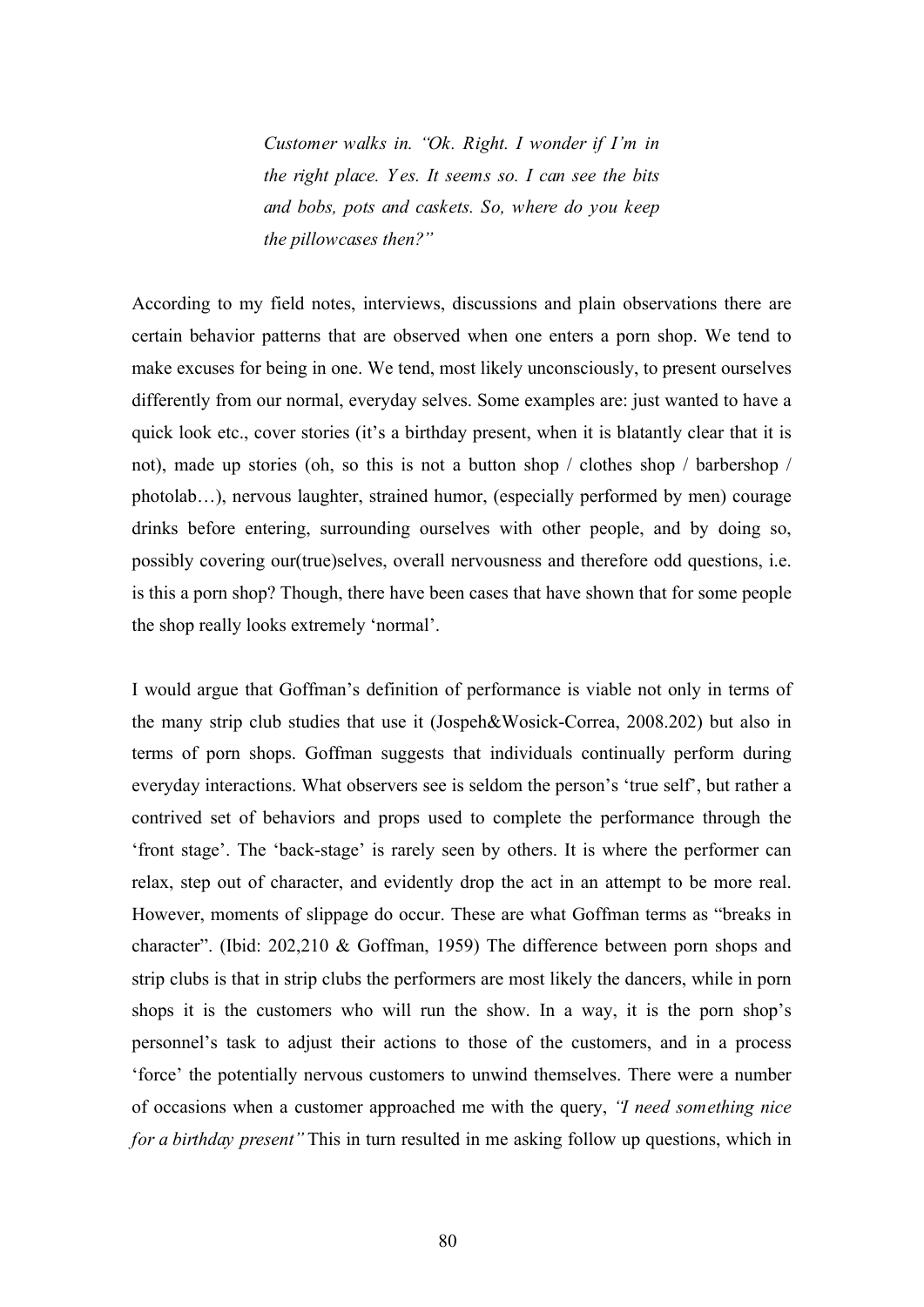the given environment were more than appropriate, such as; "*Is this person she or he, gay or straight, single etc?"* In some cases, these questions led to the customer becoming offended. This is something I find quite interesting, since in my understanding, the porn shop is one of those places where a simple 'something nice' is not providing enough information. Follow up questions are plainly needed.

At this point I wish to underline the fact that though having done interviews, and discussed the topic with several people, inside the shop I have undeniably observed only the people who have made the decision to enter the shop. As a result, I myself have remained as the only variable component between the place and space under study and 'outer surface'.

> *Customer comes in, I acknowledge him. He makes it clear that no help is needed and snatches the first possible bottle from the shelf. He then pays for his purchase (clitoral stimulation gel), and leaves without a word. A moment later he returns, repeats his earlier action and leaves with his purchase (toy disinfection lotion). When he returns yet again a moment later, I am forced to ask whether there really is nothing I could help him with. Turns out, just like I assumed from the very beginning, he wanted a lubricant.*

There where times when I wondered whether my study field was too narrow. I did have conversations with other porn shop workers and realized that their experiences were relatively similar. I found a couple of American researchers (see Stein, 1990, Berkowitz, 2006 & Hefley, 2007), whose findings were similar to mine. Even though the places might change the people act the same. It seems that not much has changed in over a decade.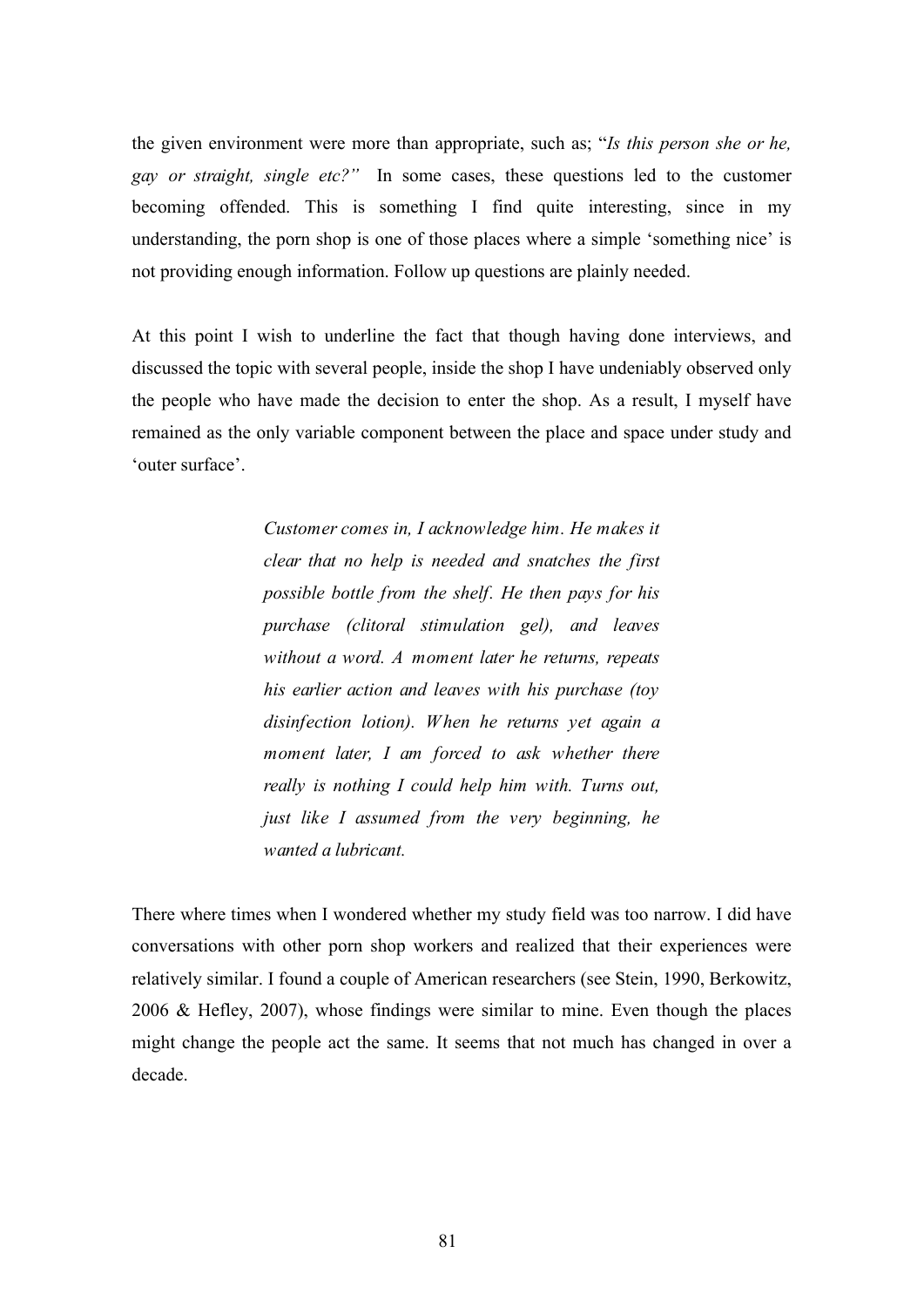## **7.2 Me and
Michael
Stein
on
the
field**

As I pointed out earlier data considering porn shops was not found easily. I assume this to be for the reason that it still remains an area that has not yet drawn enough attention to be well researched. After I had already finished my own data collection I managed to get my hands on Michael Stein's ethnographic research of a porn shop located in a relatively small town in United States. Although the study was made twenty years ago, on a completely different continent, there were many similarities between Stein's findings and mine.

Stein argues that studies about pornography are concerned with behavior after exposure to pornography. In his opinion, the focus on potential effects in such a fashion is not trivial, however in this approach something of current behavior; the process of coming into contact with pornography, is either obscured or lost. Therefore as valid and valuable as this type of research may be, little attempt has been made to approach pornography on its own ground. He concludes that one has to come across pornography before one is affected by it. (Stein, 1990:2-3) Similar to me, Stein brings up the important point that porn shops are not being extraordinary merely because they specialize in one kind of product or service. The same may be said for instance for shoe stores, fabric stores, or religious bookstores. The special quality is rather due to the nature of the reputation of the products being sold. Pornographic materials have a marginal status in relation to the dominant culture.(Ibid:70-71) After twenty years, this description is still accurate. Stein continues that; *"Pornography was literally an under the counter commodity for a long time. Though now it is legal, the dirtiness and the consequent sense of deviance associated with this material lend it a subterranean quality. Thus pornography and other adult material are simultaneously aboveboard and underground.*" (Stein 1990:71) It can definitely be argued that it is this status that makes it so hard to be in a porn shop.

#### **7.2.1 Similarities
and
differences
in
findings:**

Stein describes how some of the customers seem to be completely "blind" to a large sign suspended form the ceiling, situated on an eyelevel and only a few feet away from the entrance, blocking part of the view. The sign indicated the shops fifty cent cover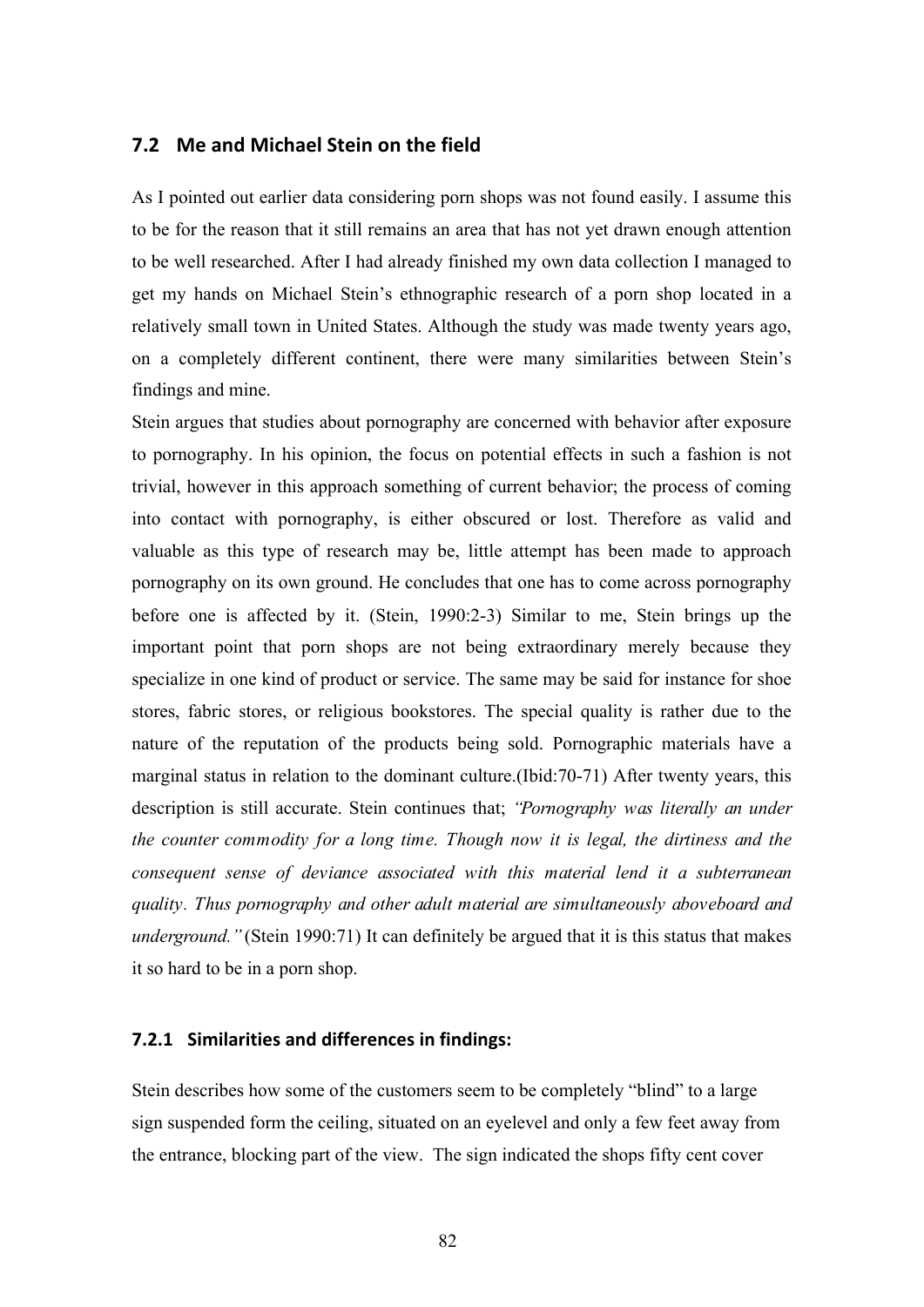charge policy, that would however be refunded with any purchase of a dollar or more. (Stein, 1990:38) This is similar to my observations of people often not noticing a glassdoor (peculiarly in both cases, when coming in and stepping out), cinema-coverage (walking first directly towards me and the sign and then past me and the sign) or the fact they had arrived at the porn shop. Stein comes to a conclusion that is similar to mine; that this is due to the sexual scenes depicted all around, and not for instance unwillingness to pay.

> *I don't normally work on Wednesdays. It's been extremely peaceful today, unlike on last Thursday, when I had to call the guards to come escort one drunken guy out. I can see the regulars today as well. It seems that they visit almost every single day. It's amazing how long customers can actually spend in the DVD-section. Sometimes I forget that someone is still there. I'm trying to do some crosswords – some porn shop worker I am indeed. It seems this day will never end.*

Stein's observations were similar to mine even up to the point (Stein, 1990:101) where he describes a regular magazine customer who shows up to the store on every Thursday (new release day). If the new releases were not yet on display, he would leave (after some good-natured banter), and return when he thought the new displays would be ready. This exact same performance also took place in the shop I worked for. The only difference was that instead of magazines it was DVD's.

Stein did his research in the era when shops started to sell and rent films in the VHS format. (Ibid:123) I did mine in the era of DVD and Internet downloads. During my first months in the shop, I was asked on several occasions whether we still stock videotapes and would we be interested in exchanging some for DVD's. The shop had an exchange policy where a customer buying a new DVD was refunded some money while returning a movie purchased from us.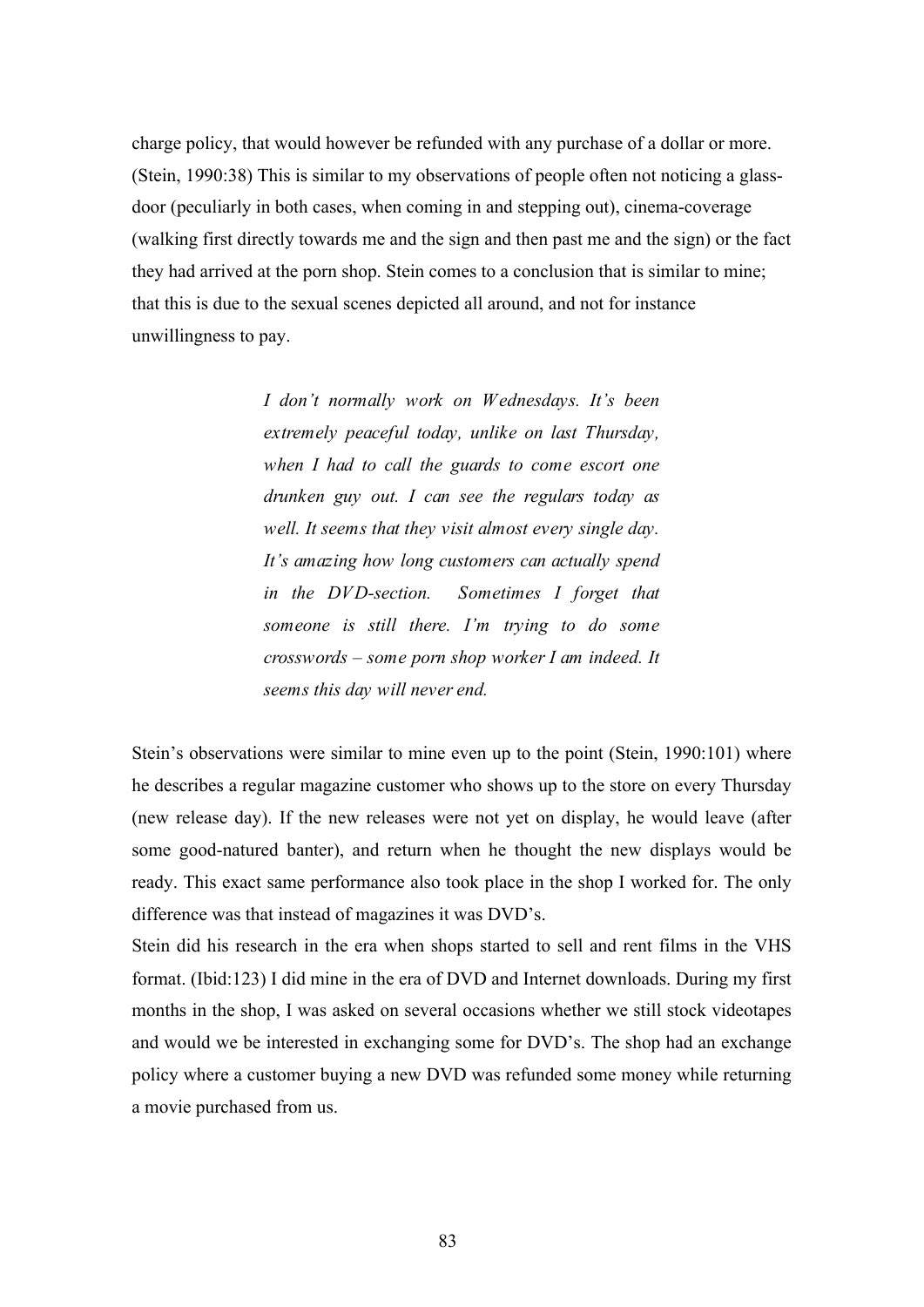It was interesting to notice the similarities in our analysis, but it was even more absorbing to realize the differences within the studies. Stein notes that; *"I could not detach myself from the kind of place an adult bookstore is. Seldom, if ever, was the time I entered without feeling a twinge of concerned embarrassment that I might be seen. I began thinking of the bookstore as a haven when I noticed how quickly the feeling disappeared once I was inside"* (Stein, 1990:128) Stein's interest in researching this particular place arises from his idea that the porn shop is a clearly bounded place, in many ways a scene set apart. It is this notion and focus which mostly contributed to his interest in the porn shop as a research setting. My position and interest towards the place differs significantly. Whereas Stein wanted in while looking out, I was already in looking out. My reason for studying this place was due to my original interest in different places and spaces. Then came the realization that I was working in a place that was hard to define, not to mention approach. It is a place that makes people hesitate to step into. It is a place, in which it is required to have a certain type of person working behind the counter.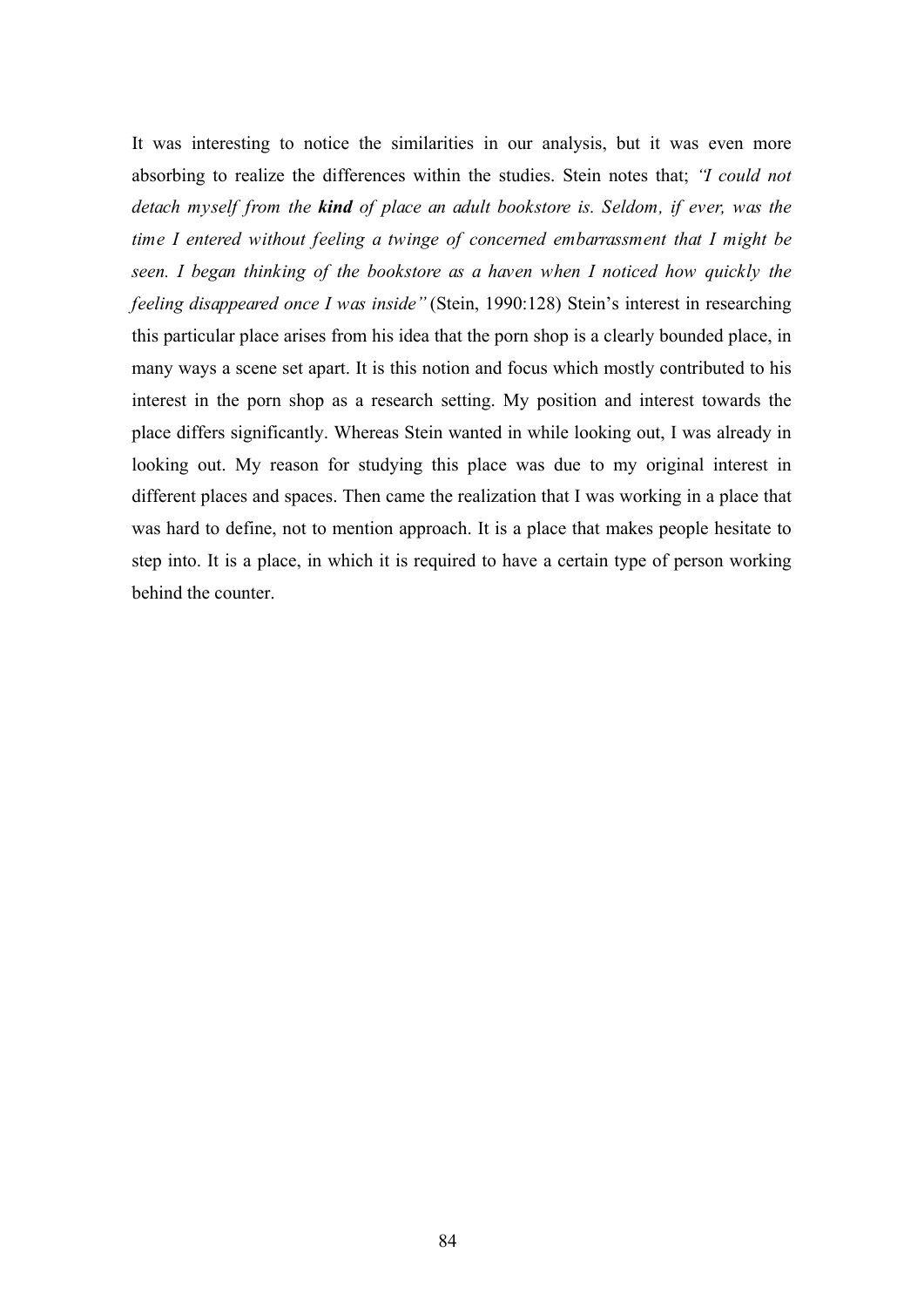*"Tell me what's your favorite out off all these toys? Well.. I would say that this is the one we have sold the most and no one has come back to complain about it.. Y es, yes but what's your favorite? Well.. I would say that this is the one we have sold.. Come 'on Y ou must have tested all of these yourself! Actually no.. Y ou must be kidding? Umm, no I am not, do you reckon pharmacists have tested all the drugs they are selling? Y eah well.. But if I worked here I would be testing these all the time!!" Y es, and that's exactly the reason you're not.*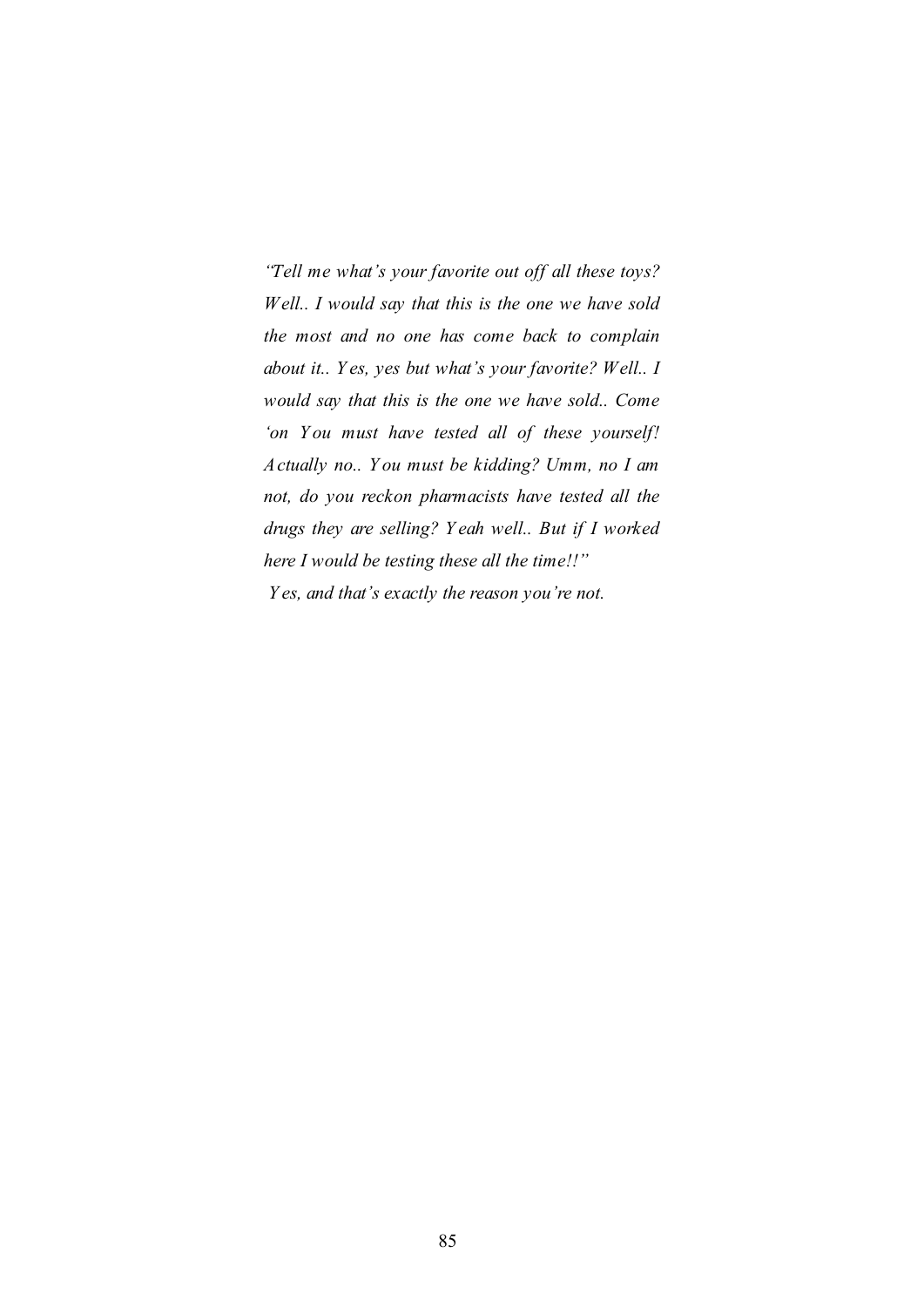# *8* **CONCLUSIVE REFLECTION;
A
WORD
AFTER**

I aimed to find answers to two research questions. 'What and where is a porn shop in terms of Place and Space?' and 'Are the Other, Shame, and Stigma placed when visiting a porn shop?'

Although attitudes have changed towards a more open direction, for the time being, I have no other choice than to conclude that stigma, shame, taboo, and evidently the presence of the Other are all still strongly present in the environment of the porn shop. Culture and society have without a doubt affected our understanding of sexuality and deviance standards. As discussed in chapters 3, 6 and 7 in an environment of a porn shop, shame, stigma, and taboo are placed in several different ways. Goffman attached stigma to stereotype, stating that they are both connected to the unconscious expectations and norms which act as hidden arbiters in all social encounters. Goffman pointed out that the visibility of a stigma is an important factor. (Goffman, 1963:65) It seems evident that this matters especially in the case of porn shop. Knowing that it is highly unlikely that anyone you know would see you entering the porn shop, or see you in the shop, was definitely a factor that made 'coming in part' easier. It was clearly visible that once inside the shop, for example the pervasive silence and the distance between the customers occurred as stigma management techniques. Hefley brought up the concept of 'Denial of responsibility', customers would either enter intoxicated or attributing responsibility to Others. (Hefley, 2007:96) In addition explanations and stories seemed to be a rational method of managing stigma when in a porn shop. The presence of the Other appeared to be strongly present, both in excusing and judging us and our behaviors. Sartre argues that by the plain appearance of the Other, one is put in the position of passing judgment on oneself as on an and object, since it is as an object that one appears to the Other. No one can feel shame all alone. (Sartre, 1969:222, 245)

As noted, sexual activities have been either encouraged or prohibited through the assumptions of the philosophy and religion of the culture. The tolerance of certain sexual behaviors is linked with these sexual assumptions restrained by cultural values and creation myths. (Bhugra, Popelyuk, and McMullen, 2010:245)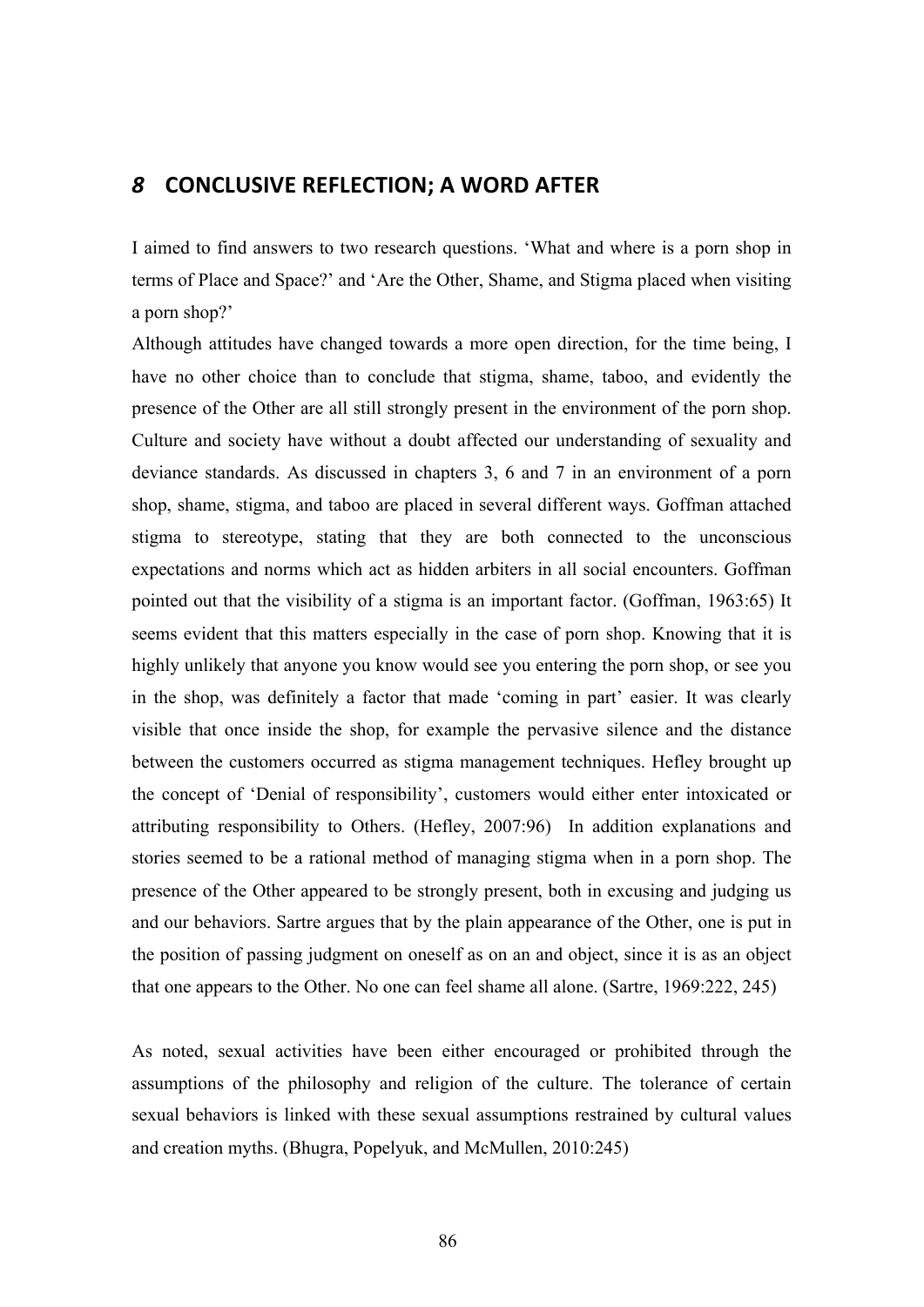To conclude, it seems accurate to argue that society together with the culture (history, religion, philosophy, media and ideologies in general), regulate our behavior towards certain places, and therefore also towards and within spaces. For instance, the feminist movement and the media as 'a representative of everyday voice' have left their mark on general thinking, and this has not always been done in the most productive way. For example, Dworkin's and McKinnon's idea of all pornographic material being deviant or plainly bad is over simplified. (Russell, 1988/1993:51)

Especially before the 1960s, though partly due to censorship, the media (together with medicinal institutions) tended to mystify sexuality more than convey factual information. In the present day, general media constantly handles sex related matters with a sensationalizing angle. Especially tabloid media has the habit of bringing up the matters that they believe are most newsworthy, i.e., most sensational. For instance, when a piece of news, such as K-Citymarket has some novelty items in their supply is released as; 'Sex-toys come to Family markets', it is guaranteed to raise some conversation. I would argue that formulating this piece of news the way they did was actually for the better, for it did raise much needed conversation. Just like Harri Kalha has stated, though not directly about the porn shops; *"Porn does effect each and every one of us and it is of concern to all of us. For these reasons it should be talked about more and we should be able to look porn straight in the eyes."*(Kalha, in Yhteiskuntaoppia / Porno  $25.4.2005$ <sup>xi</sup> Furthermore, accurate and well-articulated media coverage of sex research has the potential to improve sexual health and individuals lives.

I am arguing that, depending on the point of view, a porn shop can be seen as just a place, a space on its own, or a non-place that supermodernity and our own imagination has created. Ultimately it is something that I would call an unpleasant pleasant place, a place where our fears and fantasies collide.

When we step or avoid stepping into a certain place, in this case a porn shop, we take with us all the ideas that culture, history, media and other sources of influence have left us. This includes the fear of the Other that subsequently feeds from the feeling of shame. It is a combination of all these factors that makes stepping in a challenge. I

xi Original in Finnish, English translation by author.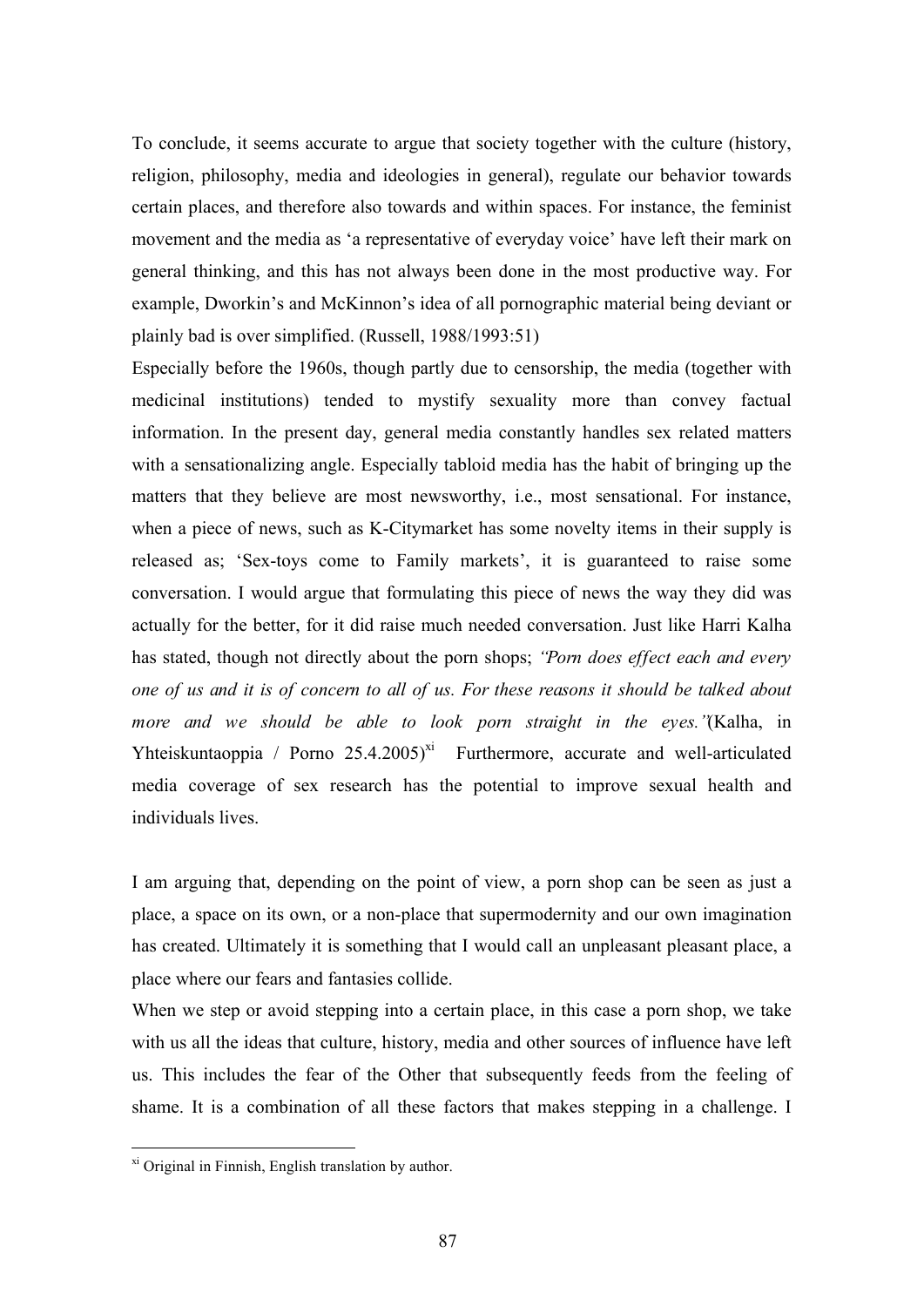would argue that a porn shop certainly is a place where a human presence does count. It is also a place that can become a very different type of space depending on who is occupying it. The experience of the space for an erotic dancer, whose familiar with the place, space and things sold in there, can differ drastically from the experience of a person whose taken a lot of time thinking before making the decision to step in for the very first time. Again, it can be seen that place and space compliment each other. As a place, a porn shop is concrete and virtually unchanging. As a space, a porn shop is abstract and the idea of it (space) changes from person to person. How this merging of the concrete and abstract is done, also varies from person to person.

## **8.2 In‐between
Place
and
a
Non‐Place**

Additionally to the subjects already covered there also seems to exist a certain amount of hypocrisy connected to the pornographic industry, and its 'byproducts'.

Under current Finnish law, every single pornographic DVD arriving in Finland has to be 'clarified' through the VET (Valtion elokuvatarkastamo)<sup>xii</sup>. This involves scanning, writing, describing, ean-coding etc… The DVD in question must also be placed into the appropriate category. Is it hardcore SM/violence, gay, teen, hetero, bisex, transsex, animation, perversion? After all this, it is someone's job in the VET to decide whether those movies are exploiting, hurting, or oppressing someone. For instance, from the tape they must judge whether the girls in 'teen' movies look too young, whether someone is really getting hurt in SM-movies, and whether the product in use really is chocolate or something other than the real thing in movies involving feces. One could question whether someone who is aiming to distribute material that is offensive would in fact report or clarify these details to the VET. In addition, the Internet and hardly regulated flea markets provide ways to circumvent these controls.

I find it important to highlight that in regard to sexual matters, society has come a long way since the Victorian era. There is still a long way to go. In addition it has been interesting to observe that changing porn shops too much from their original state is not the answer either. Somewhat softer shops, such as Elämän Suola and Sin City-chain,

xii VET stands for Finnish Board of Film Classification.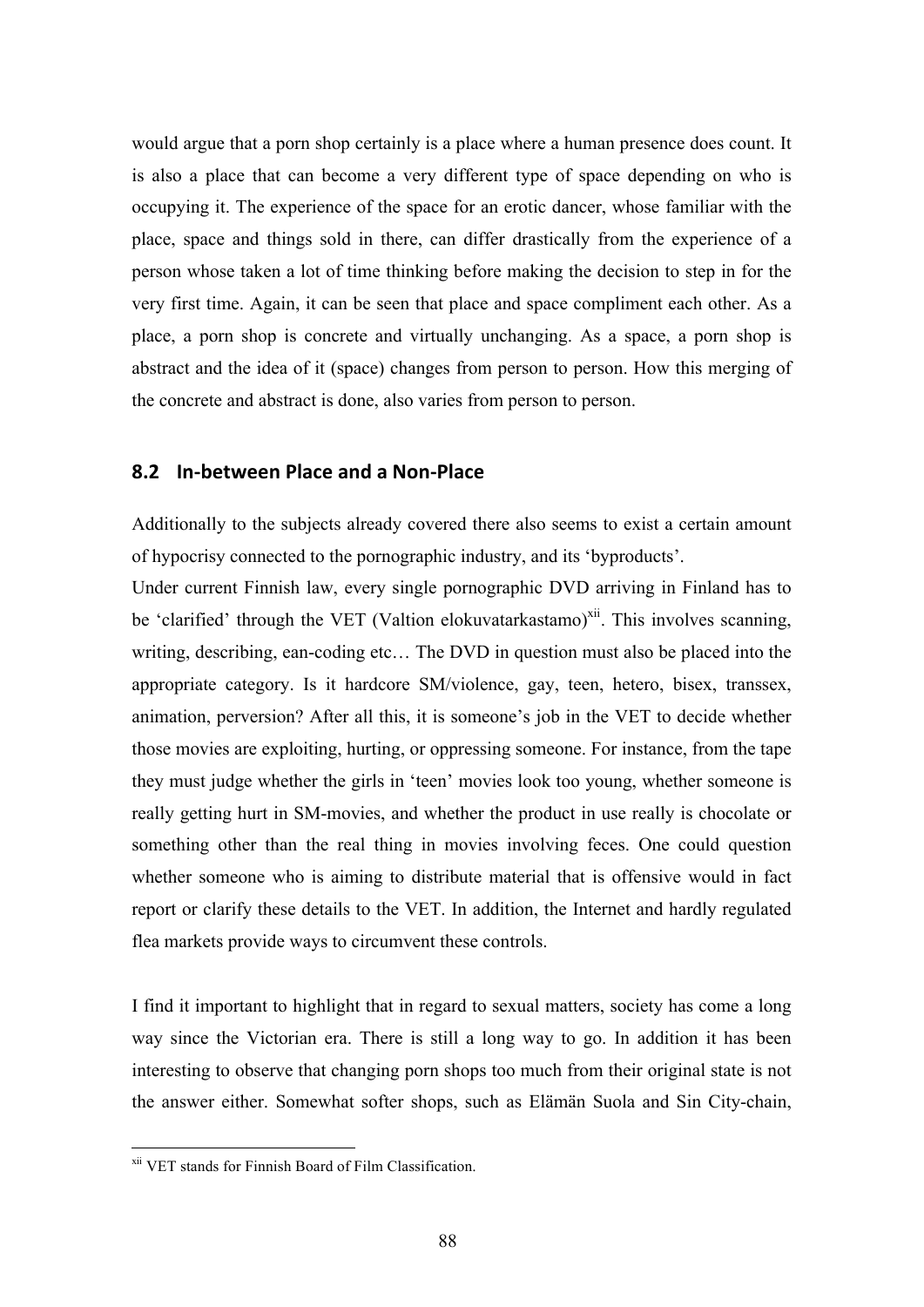have open space, bright lights and a no curtains policy. They seemed to have downsized their stores or vanished completely. Some sort of mystification is necessary. Neither eroticism nor sex need to be sterilized.

Sometimes it is entirely possible to not even recognize being in a porn shop. The case of Soho Original Bookshop in London is a good example. I had a friend in London who applied for a job in, what he thought was purely a bookstore. He got the job, and it was only then that he realized that there was a downstairs as well. Downstairs had nothing to with the books sold on the upper, ground level. The ground floor of each store is dedicated to an extensive range of different types of books, titles that range from cooking, design, art, architecture, history, and photography, to children's stories. Alternatively, downstairs the shop is devoted to a wide range of adult-themed novelty items, DVD's, toys, and lotions are all found there. It is like a completely different place and space inside of a place. Perhaps, in order to ease the stepping in part, with porn shops some kinds of tricks are needed.

However pornified the present is, and however liberated we are, I would argue that sexuality is still a taboo. It is perhaps for that reason that one still finds it so difficult to step inside a porn shop. As stated earlier, places are important not because of their inbuilt value, but rather because we give value to them (in relation to our projects). (Entrikin, 1991:16)

Sex is everywhere. Sexuality is not. And maybe, since sex really is almost everywhere, we are programmed to believe that everyone should be able to do and perform everything, all the time, and everywhere. In failing to do so, we fail not only ourselves but the expectations laid out for us by ourselves. If we need 'aids' to perform, there must be something wrong with us.

Can this result in the shame and fear of not being good enough, or simply, just not enough?

In the end, do porn shops become unnecessary? Are they just places that are vanishing in the way of the internet? Is it just the material that's needed, not the premises selling it? And doesn't this make the premises completely useless?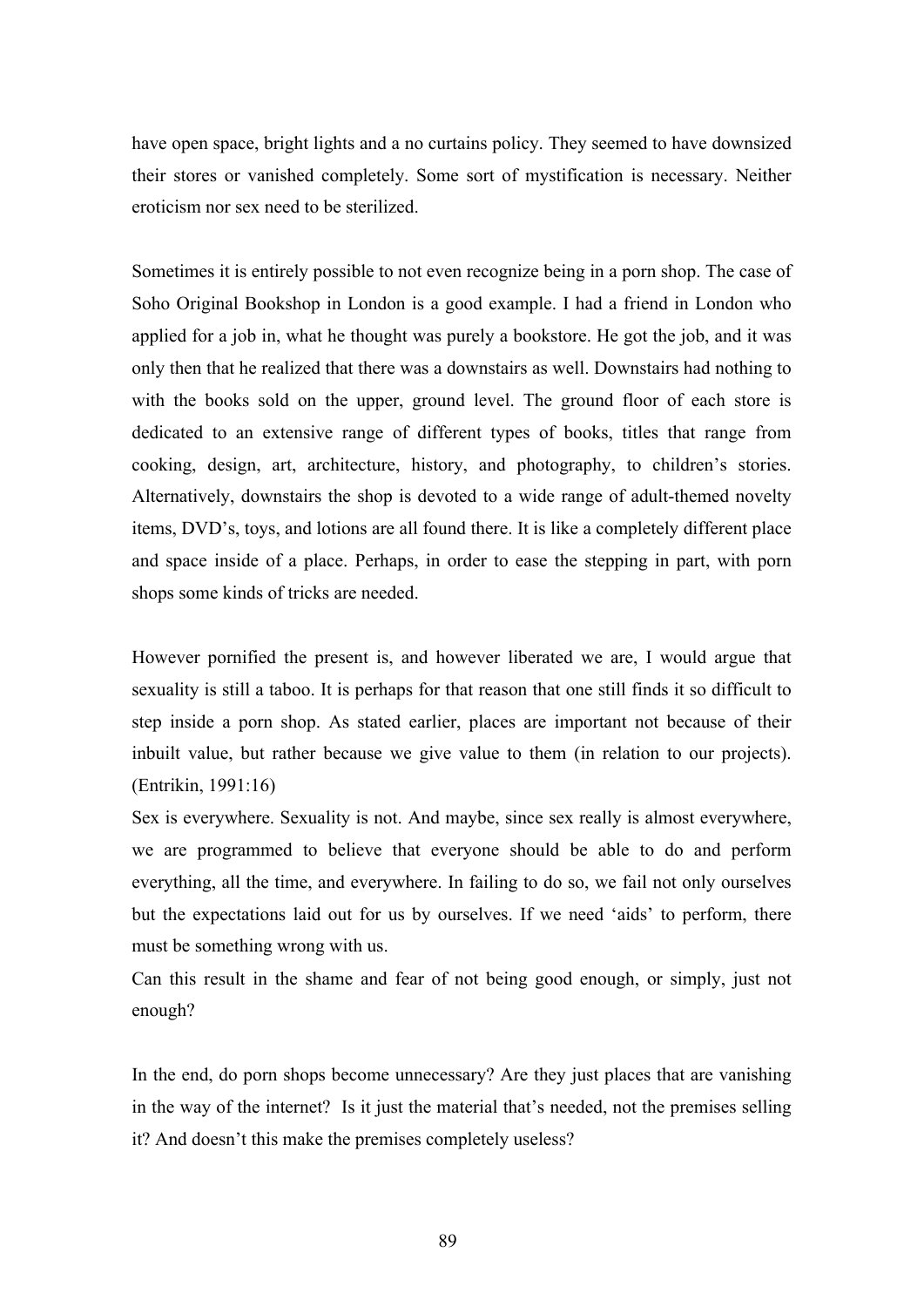The answer is both; Yes and No.

It is not only the place that creates our idea of this particular place or space, it is the things that are sold from there. It is the material that is occupying the place that makes us anxious. It is the people surrounding us, the fear of others and their possible thoughts which make us feel unease. The shame emerges because we mirror ourselves to the others who might not even see us in the first place. These others who just might be so wrapped up thinking about what other individuals think about them that they no longer see themselves or the others. Yet, I would argue that these places are needed, even if only as a counterforce for our feelings. It is a place that we genuinely do feel something for and about. Like E. Relph has expressed, though not directly about porn shops, there exists a deep human feeling for associations with significant places. If we choose to ignore that need, and allow the forces of placelessness to continue unchallenged, then the future can only hold an environment in which places simply do not matter. Concluding that – *"whether the world we live in has a placeless geography or a geography of significant places, the responsibility for it is ours alone."* (Relph, 1976:147)

If one thinks about Mary Douglas's idea of what is regarded as dirt: essentially it is disorder. There is no such a thing as absolute dirt, it only exists in the eye of the beholder. Dirt (such as taboo) in a given society is any matter considered out of place. Dirt offends against order, and eliminating it is not a negative movement, but a positive effort to organize the environment. (Douglas, 1984:2) Hence, is porn in a wrong place? Would our perception towards pornography be totally different if it would exist solely in our own private spaces such as our bedrooms? As things are now, it is everywhere but there. But then, to be able to exist in the first place, pornography needs counterforce, it needs to be opposed in order for it to survive. We need 'dirt' around us. Just like Linda Williams states, pornography simultaneously threatens to overturn the established cultural hierarchy and provides the base ground on which that hierarchy is erected. It comes to stand for a whole range of social ills and anxieties, simultaneously becoming the site of a 'carnivalesque' overturning of established order or of 'utopian' resolutions to actual social problems. (Attwood, 2002:97)

Perhaps the combination; Excitement- Stigma-Taboo-Shame- Embarrassment-Enjoyment is needed after all.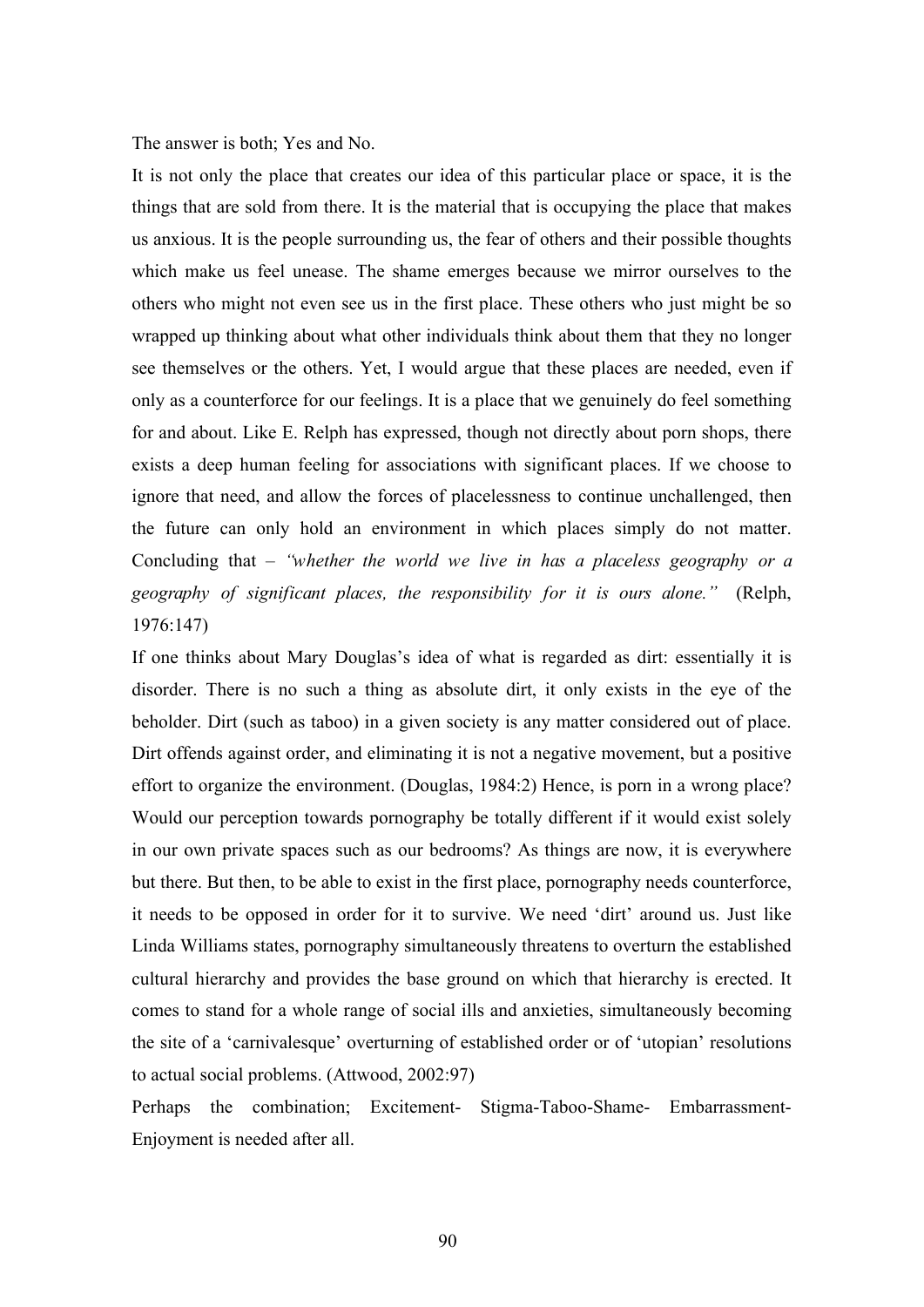In terms of dirt existing in the eye of the beholder, I find Constance Penley's observation quite useful *"Given the enormous success of the feminist anti-porn movement – and their strange bedfellows, the religious right – in shaping the current prevailing idea of porn as nothing but the degradation of women and the prurient documentation of the most horrific forms of violence waged against women, it may prove difficult to recognize that the tone of pornography – when one actually looks at it – is closer to the Hee Haw than Nazi death camp fantasies."*(Penley, 2004:314)

Furthermore, if the word 'pornography' was earlier hard to define, it is paradoxically even more so in our present, pornified society. Like Nikula et al. remind us, pornification is happening on several levels. It is not possible to isolate this phenomenon to just a change in attitudes happening on a national level. It has as much to do with media-technology and international economics. (2005:14)

All this in mind, there are TV-programs about the porn industry, plastic surgery including penis enlargements and vaginal modifications, sex education shows, sex themed talk shows etc. Somehow the porn shop manages to make us feel unease, and strongly opinionated. One is able to watch and talk about porn and novelty items in a studio environment but not necessary in the place that is selling them.

Herbert Marcuse points out that when Freud establishes a correlation between the progress in the society and the increasing guilty feelings the obvious questions arise. Why would humans embrace civilization/society if to do so means relinquishing one of the basic means of attaining pleasure? (Marcuse, 1987:64) Is this perhaps the Great Paradox of our time?

Gert Hekma does excellent work with pointing out some of the problems regarding the research around sexuality. Although it was written more than a decade ago, it still, seems accurate. He states that sociological and historical examinations of sexuality have been implanted by the biological and psychological foundations of sexology. Another problem has been the flight from empirical behavior into theoretical speculation. It is the embarrassment about sexual acts that continues to make it difficult to study such social facts. What's more, many researchers quickly pass over actual sexual phenomena in order to discuss them in light of other social facts. For instance homosexuality in terms of the relation with the parents, prostitution in terms of poverty and social class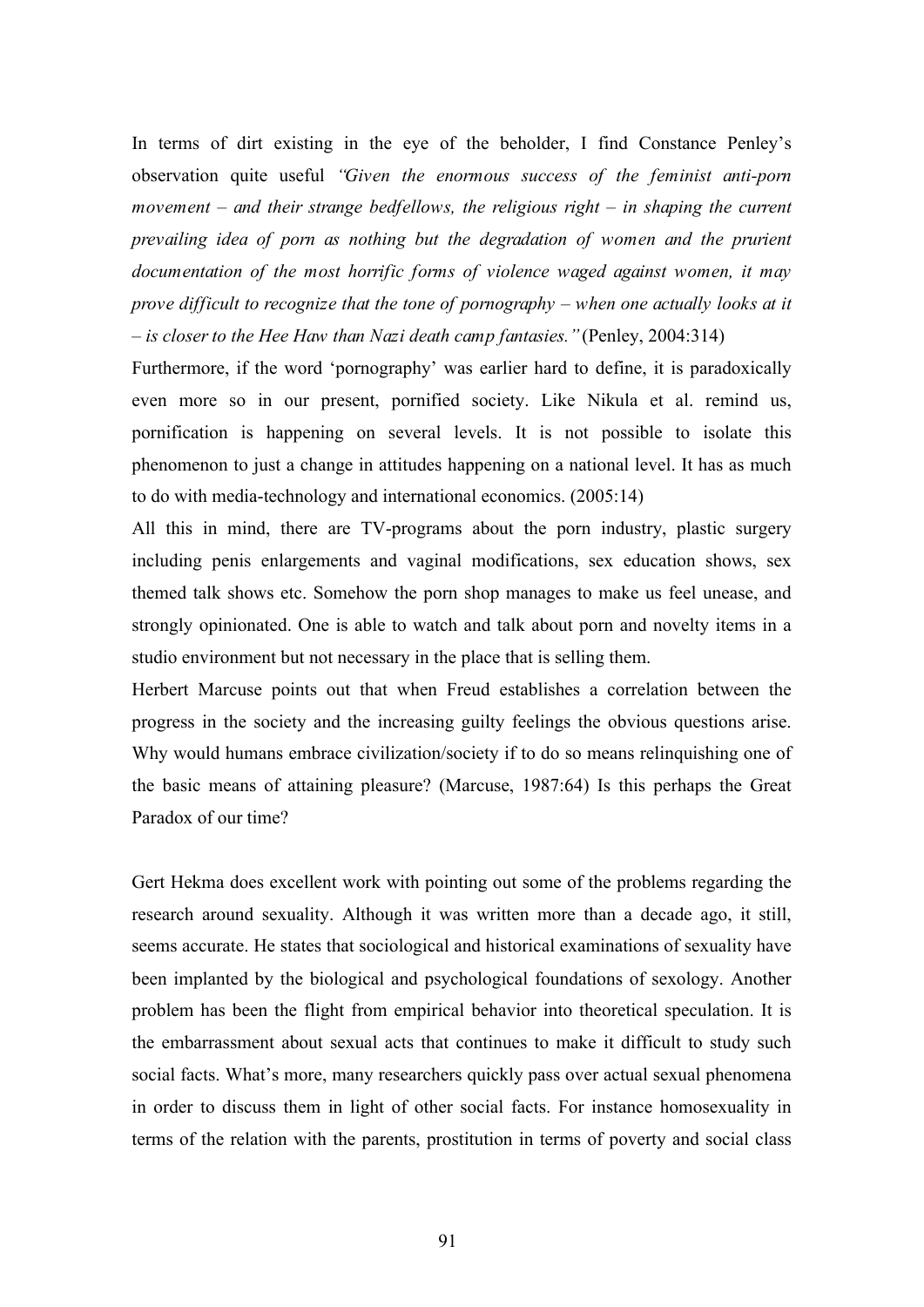(though for instance Kontula (2008) makes an exception). While such analyses are valid, they often inhibit deeper insights into the sexual phenomena themselves.

Also, the reverse is hardly ever done: analyzing family life, politics, or the economy in terms of sexuality. Cultural-historical studies on sexuality have rarely been undertaken, while in sociology gathering statistics on sexual outlets has proved to be the limit of what seems possible.

It is necessary for historians and sexologists to devote more attention to the social formation of sexual mores, to their choreography and architecture, and to representations and preliminaries of sexual acts.

I can not help but agree with Gert Hekma; "*In light of the clinical speculations in which biologists rejoice and to which sociologists and historians submit, research on the social formation of sexualities cries out for more thorough and systematic pursuit."* (Hekma, 1989:187-189) Studies do exist, but they are often focused on the 'wrong areas'. After all, people who work within the pornographic industry are studied. However, the ones who are using the services provided are not well studied.

Finally to answer the question, 'What and where is a porn shop in terms of Place and Space?'

As discussed extensively in chapters 4 and 5, porn shop seems to fit, for instance, under Nicholas Entrikin's (1991) idea of people tending to explain their behavior and actions through different places. However, this should make a porn shop to be also a place in which one should know how to behave. This feature does not seem to take place, a porn shop appears to be one of those rear places were one does not have a readymade behavior-schema. In a case of a porn shop, E. Relph's (1976: 63,64) statement of an authentic attitude towards place coming from a profound and unselfconscious identity with the place, or a full awareness that they are products of man's intentions appears to be suitable.

Common features with Marc Augé's (1995) non-places do exist, and uncommon features co-exist. I would argue that in the case of a porn shop it occurs that instead of losing ones identity in order to become one singular mass, sometimes one gains new ones, or the very least pretends to be something else. As discussed previously, Goffman's (1963) idea of the 'facades' one builds up seems to be accurate. This is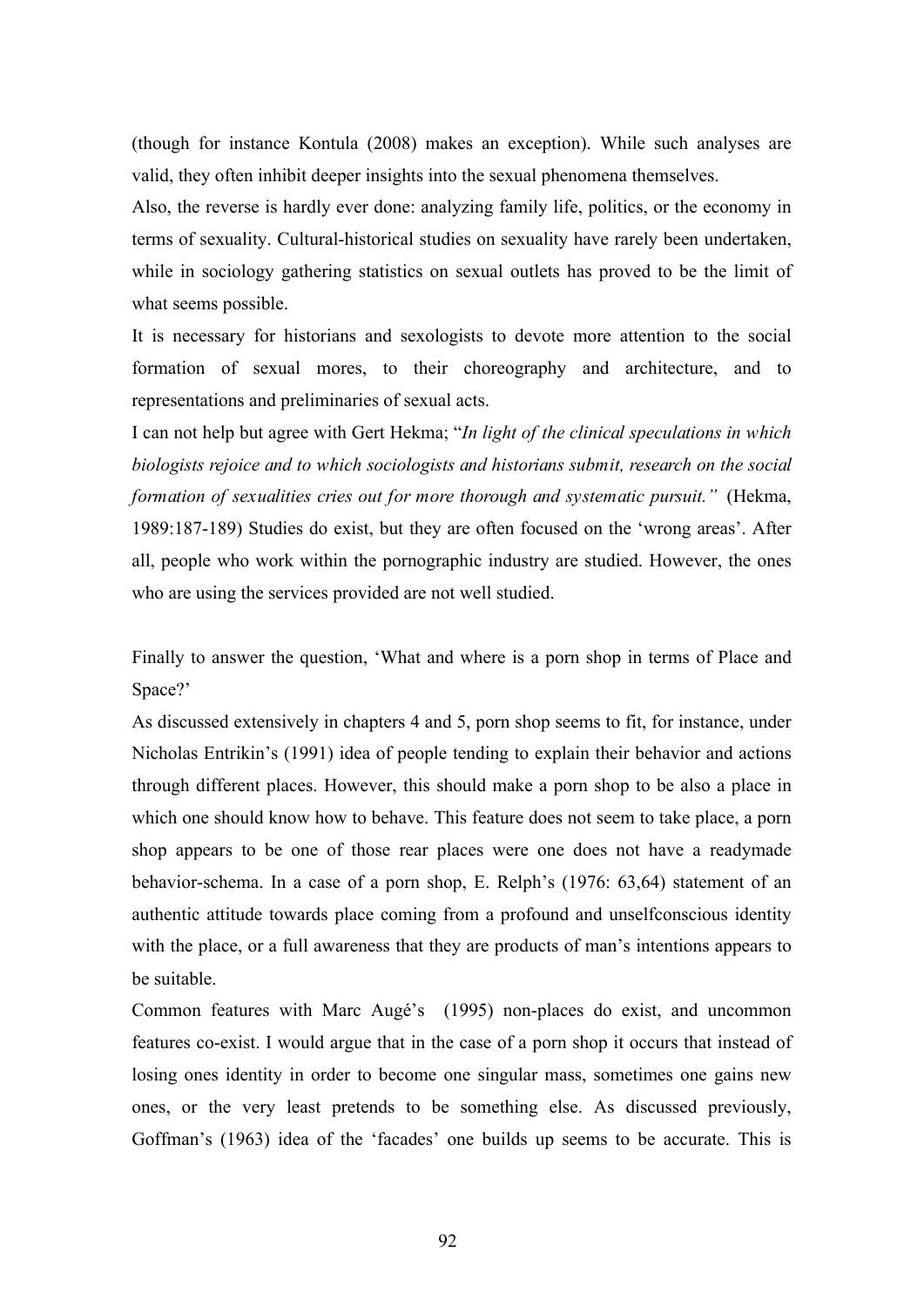worth noticing, especially since porn shops should easily be under the term non-place. Like grocery stores, and gas-stations for instance, it is used the similar way. Everyone is there for the same reason. But unlike in grocery stores and gas-stations it seems that people in porn shops are out of their comfort zone just like they would be when ever they enter in whatever place or space formerly unknown to them. However the difference here is that the novelty factor does not seem to wear off, at least not as quick as in other places. It is possible that this is partly due to the fact that there is not enough time or frequency to adapt to the place. Nevertheless I would argue that feeling shame does have an important role when thinking about our behavior towards and inside the place.

Furthermore, the porn shop (like Augé's example of Tahiti) does bring immediate images to our mind. This is not to mention the conversations the words 'porn shop' creates even between those who have never stepped into one. It appears that we are truly aware not only of ourselves, but also about the place we occupy. As a result, there exists a market for online shops. In addition, I am arguing that it is not the material sold in these places per se that makes us aware of ourselves and the space within the place. It is the combination of place, space, our presence, and the material all in one, singular place. Take out one (of us) from of the equation, and it is instantly easier to 'manage'. Maybe the case with this particular place is that it shifts somewhere between place and a non-place. It is a place that makes us truly to feel as if we are inside a place. Therefore I feel that the term 'unpleasant pleasant place' is not only necessary, but also accurate to describe the contexts of my study, a porn shop.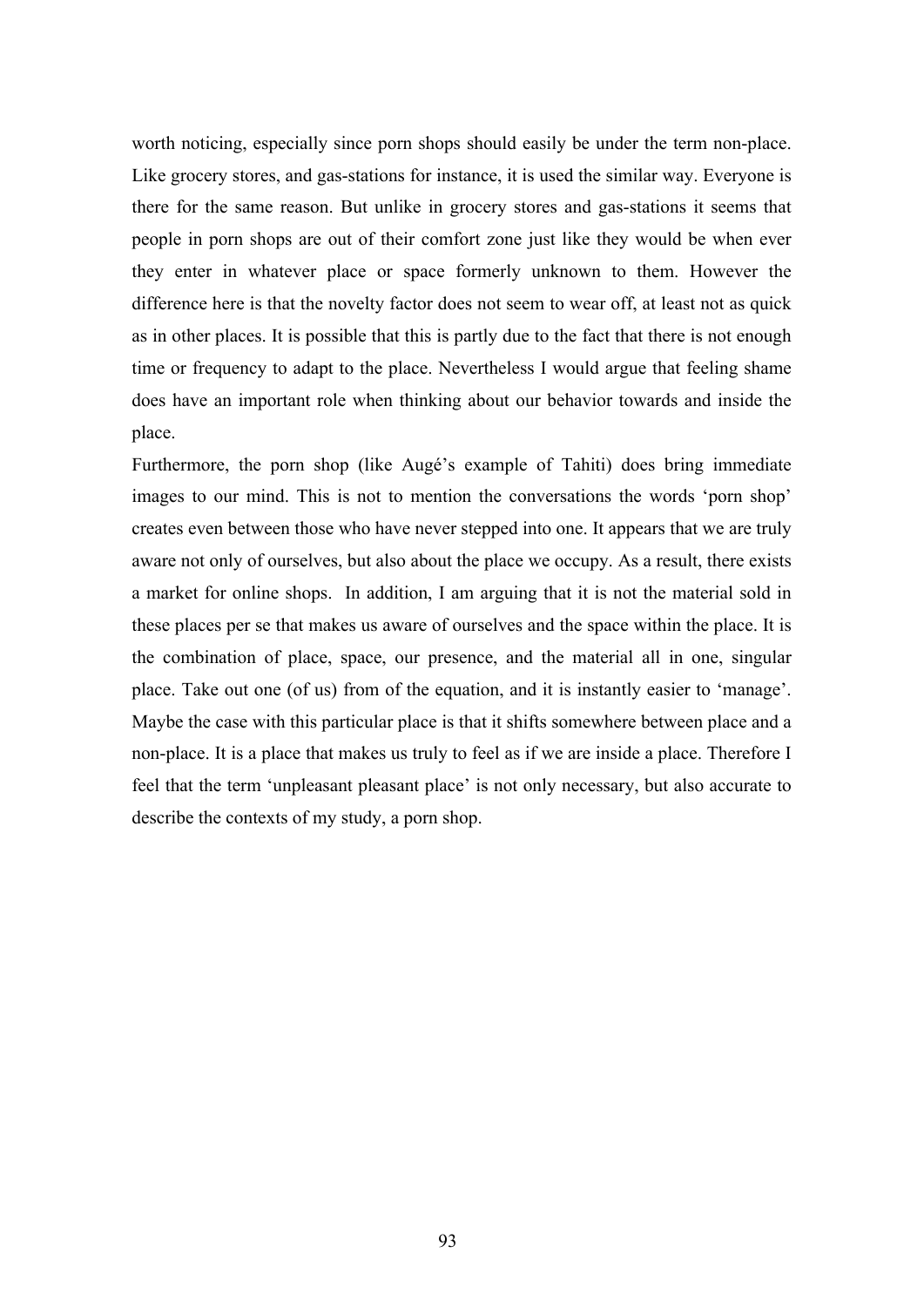# **9 BIBLIOGRAPHY**

Archetti, E. P., 1997. The moralities of Argentinian football. In: S. Howell, ed. 1997. *The Ethnography of Moralities.* London: Routledge.

Atkinson, P. and Hammersley, M., 1995. *Ethography, Principles in practice.* 2nd ed. London: Routledge.

Augé M., 1995. *Non-Places, Introduction to an Anthropology of Supermodernity.* London: Verso.

Collier, J., Collier, J. Jr. and Collier, M., 1986. *Visual Anthropology, Photography as a Research Method.* Albuquerque: University of New Mexico Press.

de Certeau, M., 1990. *The Practice of Everyday Life.* Berkeley: University of California Press. Bremmer, J. ed., 1989. *From Sappho to De Sade, Moments in the History of Sexuality.* Padstow: TJ Press (Padstow) Ltd.

Burgin, V., 1995. *In/Different Spaces, Place and Memory in Visual Culture.* Berkeley: University of California Press.

Clack, B., 2002. *Sex and Death, A Reappraisal of Human Mortality.* Cambridge: Polity Press.

Cornell, D. ed., 2000. *Feminism and Pornography.* Oxford: Oxford University Press.

Douglas, M., 1984. *Purity and Danger.* London: Routledge.

Durkheim, É., 1979. Introduction to ethics. In: W. S. F. Pickering, ed. 1979. *Durkheim; essays on morals and education.* London: Routledge & Kegan Paul Ltd.

Dworkin, A., 1981. *Pornography.* London: The Women's Press Ltd.

Dworkin, A.,1983. *Right-Wing Women, The Politics of Domesticated Females.* London: The Women's Press Ltd.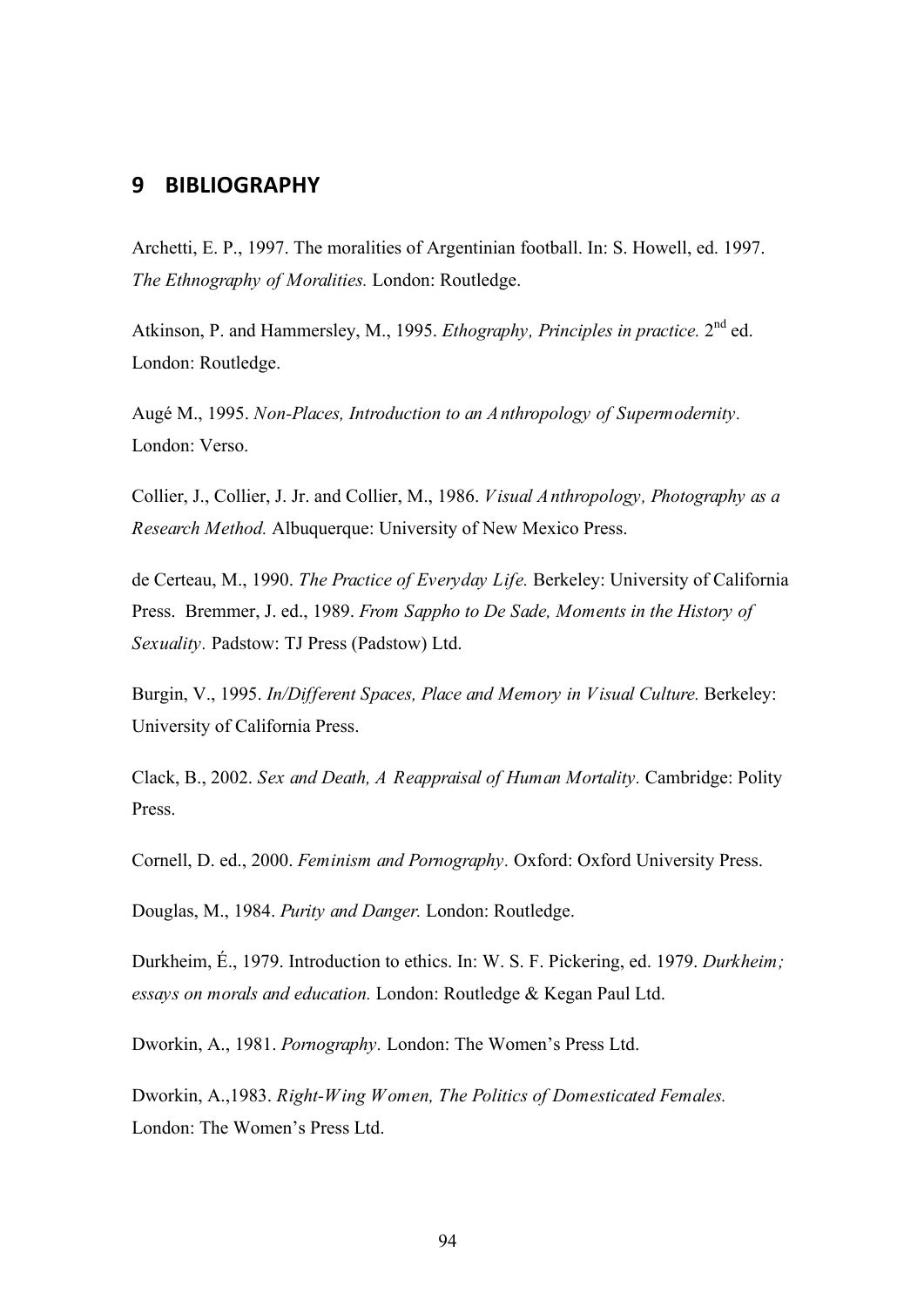Dworkin, A., 1985. Against the Male Flood: Censorship, Pornography, and Equality. In: D. Cornell, ed. 2000. *Feminism and Pornography.* Oxford: Oxford University Press.

Dworkin, A., 1987*. Intercourse.* New York: Free Press Paperbacks.

Edel, A., 1979. *Analyzing concepts in social science, ideology, and value.* New Jersey: Transaction, Inc. New Brunswick, New Jersey.

Ellis, C., 2004. *The ethnographic I: a methodological novel about auto-ethnography.* Walnut Creek: AltaMira Press.

Entrikin, N. J., 1991. *The Betweenness of Place.* Basingstoke: MacMillan Education.

Foucault, M., 1967. Different Spaces. In: J. D. Faubion, ed. 1994. *Michel Foucault: Aesthetics, Method, and Epistemology.* New York: The New Press, pp. 175-186.

Foucault, M., 1976. *The History of sexuality.* Middlesex: Penguin Books.

Freud, S., 1977. *On Sexuality.* London: Penguin Books.

Giddens, A., 1990. *The Consequences of modernity.* Stanford: Polity Press.

Goffman, E., 1963. *Stigma, Notes on the Management of Spoiled Identity.* Middlesex: Penguin Books.

Griffits, P. ed., 1993. *Ethics*. Cambridge: Cambridge University Press.

Hekma, G., 1989. A history of sexology: social and historical aspects of sexuality. In: J. Bremmer, ed. 1989. *From Sappho to De Sade, Moments in the History of Sexuality.*  Padstow: TJ Press (Padstow) Ltd, pp. 178-192.

Heusala, K., 2001. *Naisen Seksuaalisuus.* Keuruu: Like.

Heusala, K., 2003. *Miehen Seksuaalisuus.* Keuruu: Like.

Heusala, K., 2008. *Naisen orgasmi.* Keuruu: Like.

Hyde, H. M., 1964. *A History of Pornography.* Bristol: Printed in Great Britain by Western Printing services LTD.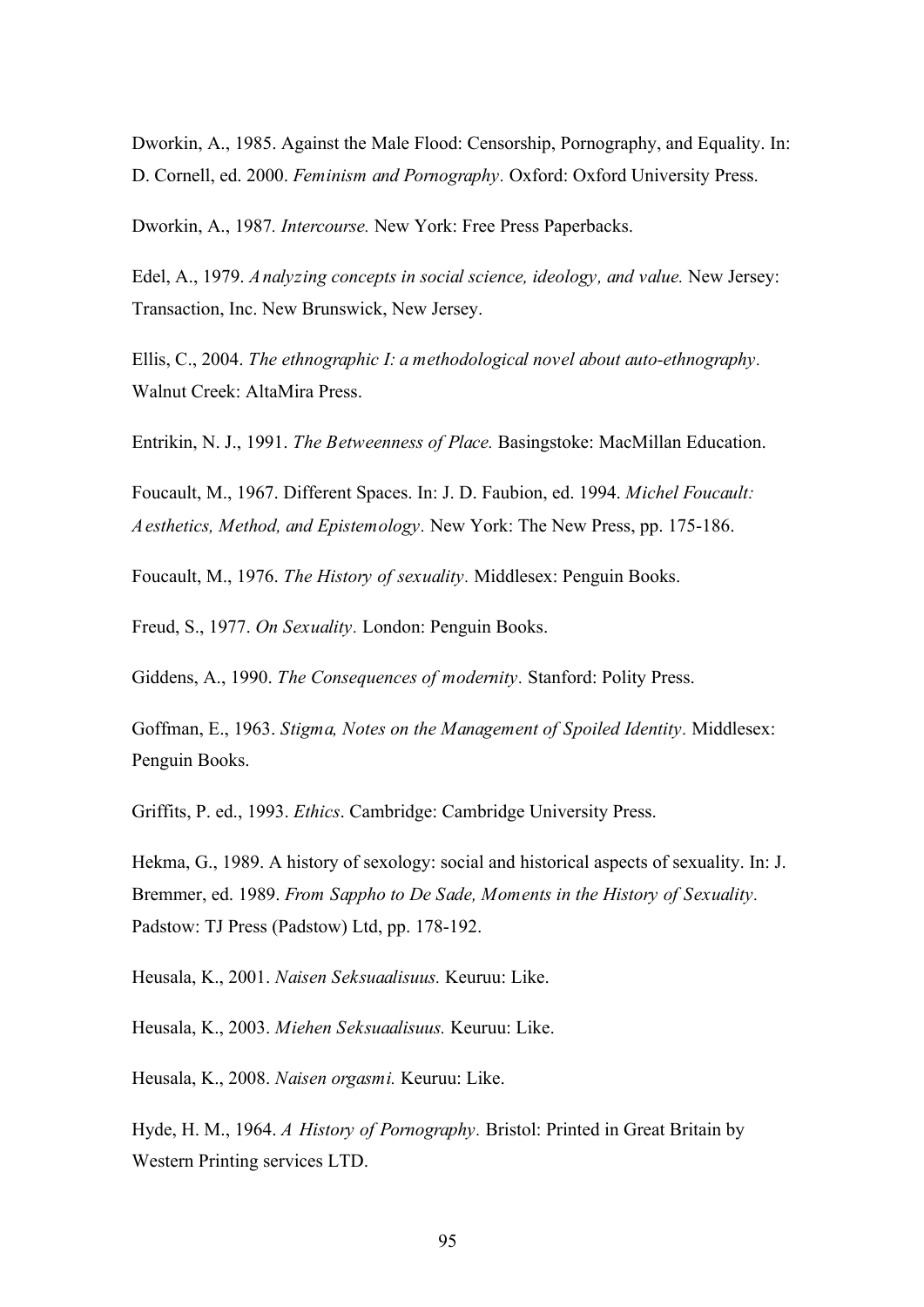Jusek, K. J., 1989. Sexual morality and the meaning of prostitution in *fin-de-siecle*  Vienna. In: J. Bremmer, ed. 1989. *From Sappho to Sade, Moments in the History of Sexuality.* Padstow: TJ Press (Padstow) Ltd, pp. 67-95 .

Kalha, H., 2005. Pehmeä lasku kovaan pornoon. In: K. Nikunen, S. Paasonen and L. Saarenmaa, eds., 2005. *Jokapäiväinen Pornomme.* Tampere: Vastapaino, pp. 30-58.

Kalha, H. ed., 2007. *Pornoakatemia!* Tampere: Tampereen Yliopistopaino Oy – Juvenes Print.

Kappeler, S., 1986. *The Pornography of Representation.* Minneapolis: The University of Minnesota.

Kipnis, L., 1999. *Bound and Gagged.* Durham: Duke University Press.

Kipnis, L., 2003*. Against love; a polemic.* New York: Pantheon Books.

Kleinman, S., 1991. Field-Workers' Feelings in Experiencing Fieldwork. In: W. B. Shaffir and R. A. Stebbins. eds. 1991. *Emotions and Fieldwork.* London: SAGE Publications, pp. 184-195.

Kontula, A., 2008. *Punainen eksodus.* Keuruu: Like.

Kontula, O., 2000. The Media as Sex Educator. In: I. I. Lottes and O. Kontula, eds. 2000. *New Views on Sexual Health, The Case of Finland.* Vammala: Vammalan Kirjapaino Oy, pp. 234-242.

Kontula, O., 2009. *Between Sexual Desire and Reality: The Evolution of Sex in Finland.* Vammala: Vammalan Kirjapaino Oy.

Korppi, T., 2002. *Lihaa säästämättä*. Juva: Johnny Kniga.

Lappalainen, S., Hynninen, P., Kankkunen, T., Lahelma, E. and Tolonen, T. eds., 2007. *Etnografia metodologiana. Lähtökohtana koulutuksen tutkimus.* Tampere: Vastapaino.

Lee, R., 1993. *Researching sensitive topics.* London: SAGE Publications.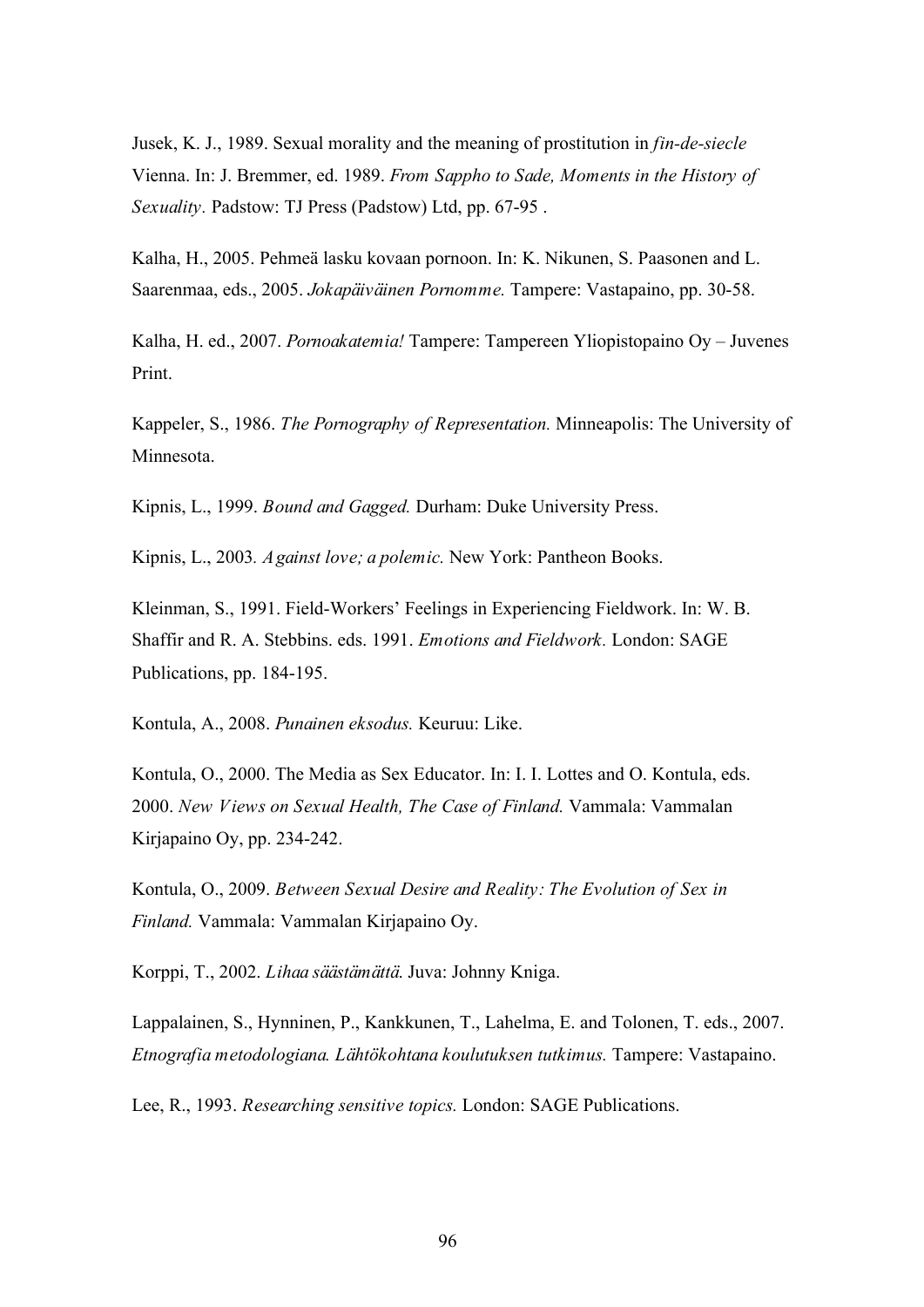Lederer, L. ed., 1980. *Take back the night. Women on pornography.* New York: William Morrow and Company, INC.

Lefebvre, H., 1991*. The Production of Space.* Malden: Blackwell Publishing.

Low, S. M. and Lawrence-Zúniga, D. eds., 2003. *The Anthropology of Space and Place.*  Malden: Blackwell Publishers.

MacKinnon, C. A., 1993. Only Words. In: D. Cornell, ed. 2000. *Feminism and Pornography.* Oxford: Oxford University Press.

Madge, J., 1953. *The Tools of Social Science.* London: Longman.

Madge, J., 1963. *The Origins of Scientific Sociology.* London: Tavistock Publications.

Marcuse, H., 1987. *Eros and Civilization.* London: Routledge.

Marcus, G. E., 1998. *Ethnography through Thick & Thin.* Princeton: Princeton University Press.

Matza, D., 1969. *Becoming Deviant.* Prentice Hall: Englewood Cliffs, N.J.

McNair, B., 1996. *Mediated Sex, Pornography and Postmodern Culture.* London: Arnold.

Nikunen, K., Paasonen, S. and Saarenmaa, L. eds., 2005. *Jokapäiväinen Pornomme.* Tampere: Vastapaino.

Nykänen, H. and Sjöberg, T., 2005. *Rööperi – Rikoksen vuodet 1955-2005.* Porvoo: WSOY.

Paul, P., 2005. *Pornified, How Pornography Is Damaging Our Lives, Our Relationships, and Our Families.* New York: Times Books.

Penley, C., 2004. Crackers and Whackers. In: L. Williams, ed. 2004. *Porn Studies.* Durham: Duke University Press, pp. 309-331.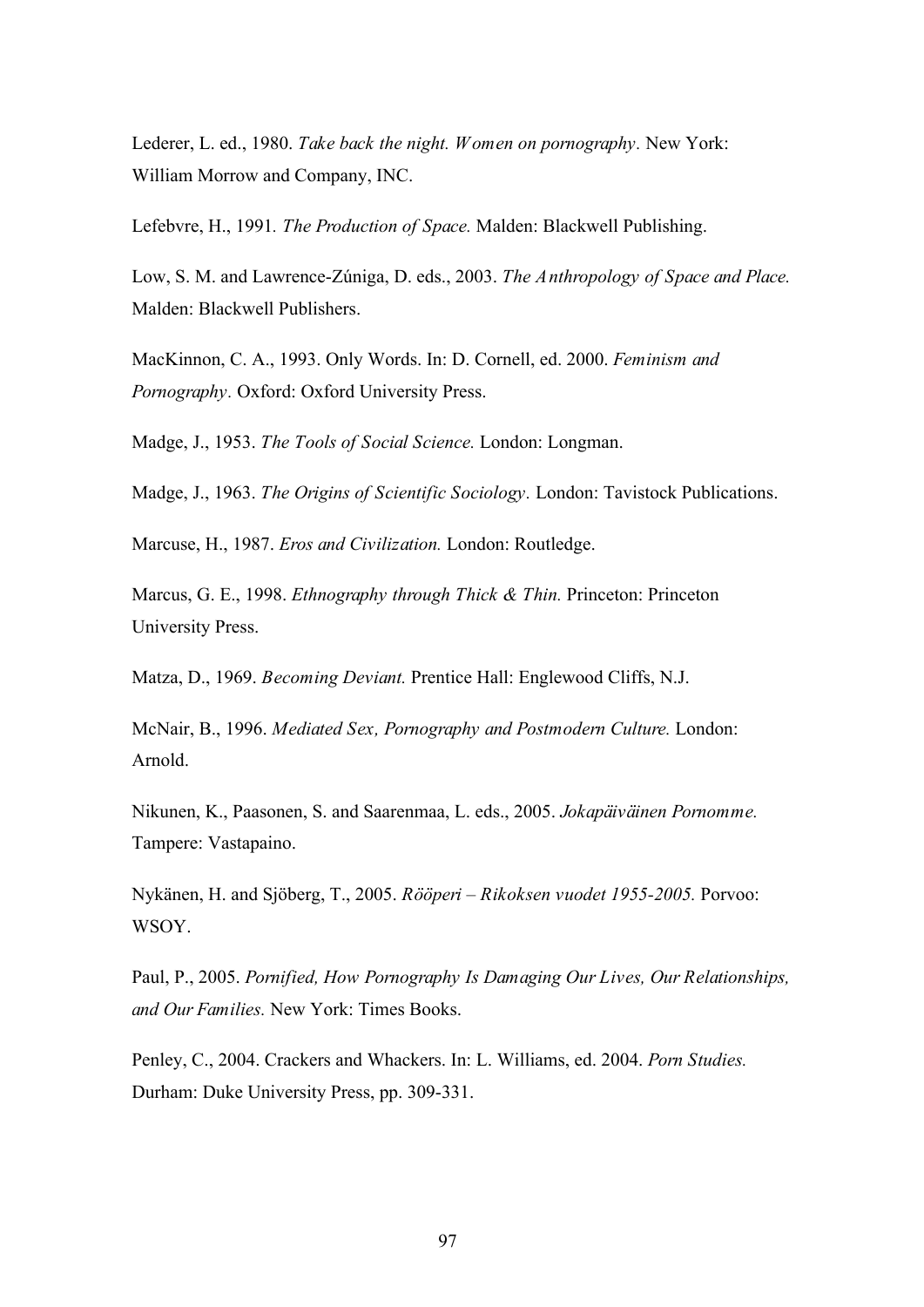Penttinen, E., 2004. *Corporeal Globalization.* Tampere: Tampereen yliopistopaino Oy – Juvenes Print.

Pink, S., 2002. *Doing Visual Ethnography.* London: SAGE Publications.

Relph, E., 1976. *Place and Placelessness.* London: Pion Limited, Brondesbury Park.

Rodman, M. C., 2003. Empowering Place: Multilocality and Multivocality. In: S. M. Low and D. Lawrence-Zúniga, eds. 2003. *The Anthropology of Space and Place.*  Malden: Blackwell Publishers Ltd, pp. 204-223.

Russell, D. E. H., 1993. Pornography and Rape, A Causal Model. In: D. Cornell, ed. 2000. *Feminism and Pornography.* Oxford: Oxford University Press.

Sartre, J-P., 1969. *Being and Nothingness: An Essay on Phenomenological Ontology*. London: Methuen & Co Ltd.

Saukko, P., 2003. *Doing Research in Cultural Studies.* London: SAGE Publications.

Schlosser, E., 2003*. Reefer Madness.* London: Penguin Books.

Seppänen, J., 2001. *Katseen voima. Kohti visuaalista lukutaitoa.* Tampere: Vastapaino.

Smith, J. Z., 1987. *To Take Place, Toward Theory in Ritual.* Chicago: The University of Chicago Press.

Spradley, J. P. and McCurdy, D. M., 1972. *The Cultural Experience, Ethnography in Complex Society.* Illinois: Waweland Press, INC.

Spradley, J. P., 1980*. Participant Observation.* New York: Holt, Rinehart & Winston.

Stein, M., 1990. *The Ethnography of an Adult Bookstore.* New York: The Edwin Mellen Press, Ltd.

Williams, L., 2004. *Porn studies.* Durham: Duke University Press.

Ihmisen suku 1. *Ensimmäiset ihmiset.*, 1993. Porvoo: WSOY.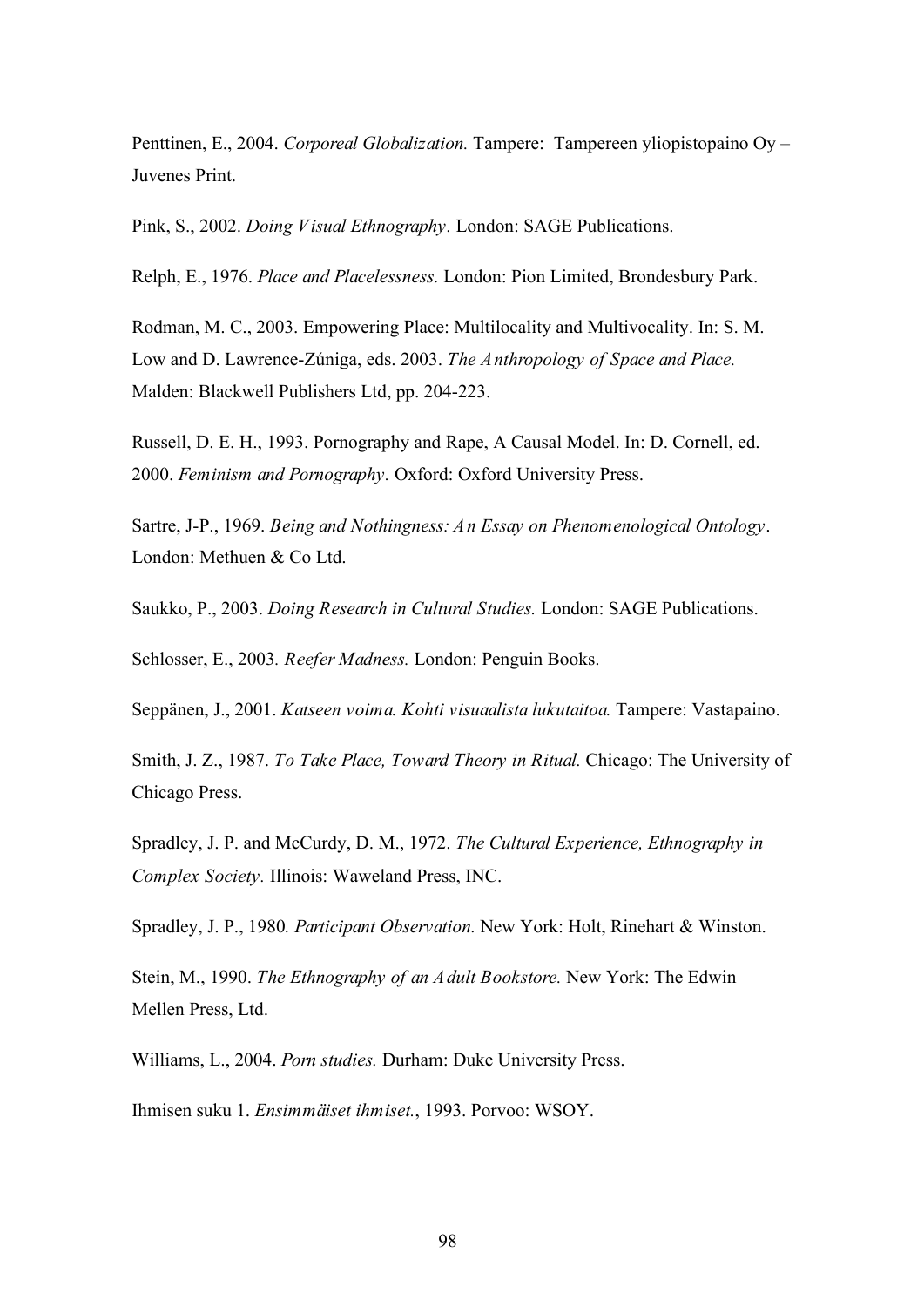#### **Periodicals:**

Attwood, F., 2002. The Reading Porn: The Paradigm Shift in Pornography Research. *Sexualities*, 5(1), pp.91-105.

Berkowitz, D., 2006. Consuming Eroticism. *Journal of Contemporary Ethnography*, 35(5), pp.583-606.

Boyle, K., 2000. The pornography debates: Beyond cause and effect. *Women's Studies International Forum*, 23(2), pp.187-195.

Bhugra, D., Popelyuk, D. and McMullen, I., 2010. Paraphilias Across Cultures: Contexts and Controversies. *Journal of Sex Research*, 47(2-3), pp.242-256.

De Camp, W., 2007. Walter De Camp. *City-lehti*.13, pp.9.

Ellis, C. S. and Bochner, A. P., 2006. Analyzing Analytic Autoethnography: An Autopsy. *Journal of Contemporary Ethnography* 35(4), pp.429-449.

Hefley, K., 2007. Stigma Management in an Adult Novelty Store. *Deviant Behavior*, 28, pp.79-109.

Joseph, L. J. and Wosick-Correa, K. R., 2008. Sexy Ladies Sexing Ladies: Women as Consumers in Strip Clubs. *Journal of Sex Research*, 45(3), pp.201-216.

Karhunkorpi, M., 2011. Mummon dildo. *Aamulehti, Su/Ihmiset*, 30/01, pp.3.

Lappalainen, T., 2009. Hieromasauvoja ruokakauppaan. *Iltalehti,* 16/12, pp.6-7.

McBride, Sanders, Janssen, Grabe, Bass, Sparks, Brown, and Heiman., 2007. Turning Sexual Science Into News: Sex Research and the Media. *Journal of Sex Research,* 44(4), pp.347-358.

Mulari, M., 2010. Surinaa suhteeseen. *Aamuset*, 31/03, pp.10.

Soble, A., 2009. A History of Erotic Philosophy*. Journal of Sex Research*, 46(2-3), pp.104-120.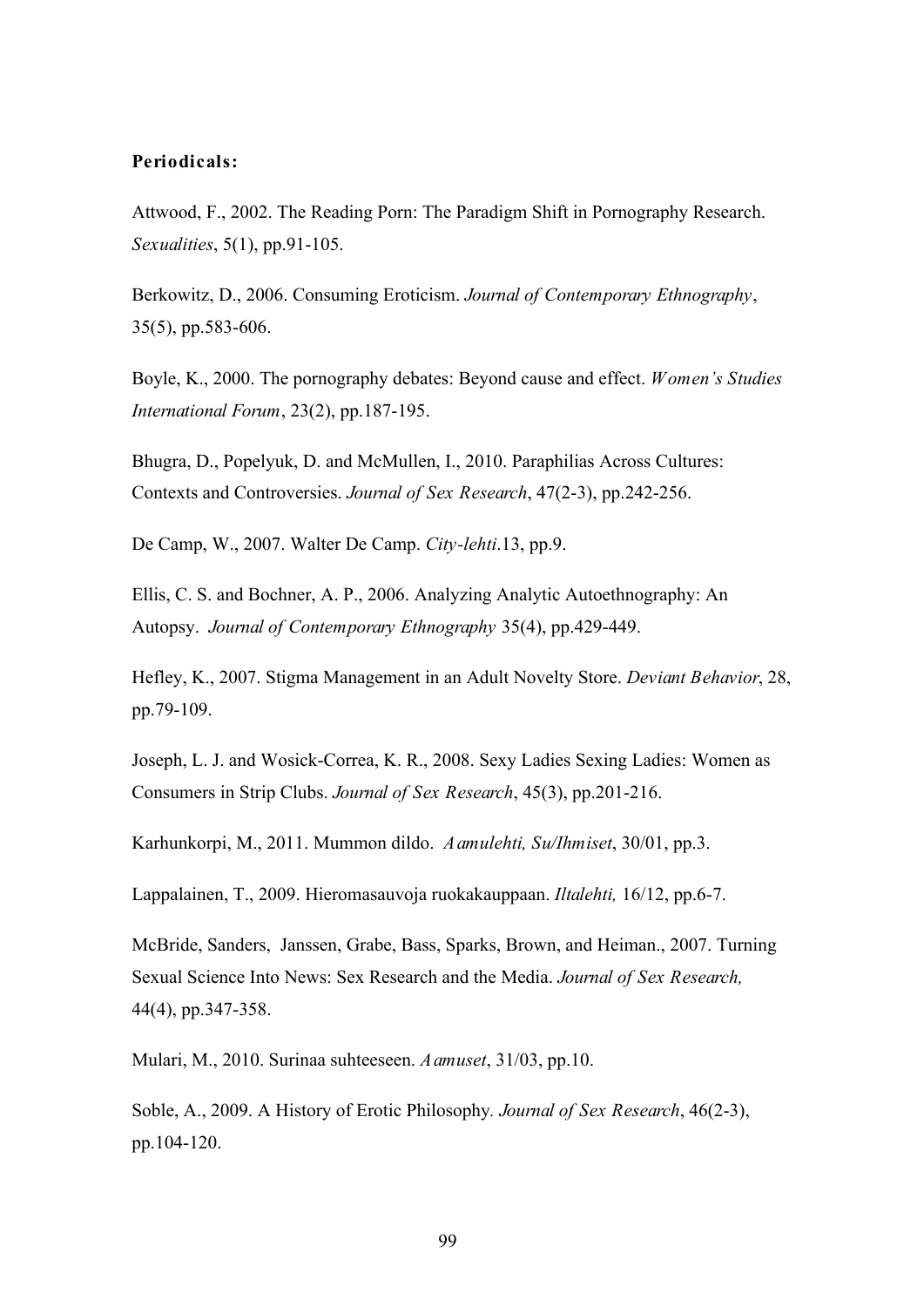Swan, W., 2006. Tina Keller's analyses with C.G. Jung and Toni Wolff, 1915.1928. *Journal of Analytical Psychology*, 51(4), pp.493-511.

Tammi, A., 2010. Poppers, Köyhän miehen kokaiini. *City-lehti*, 22, pp.10-11.

#### **Websites:**

MyPleasure.com, Brief History of Sex Toys. http://www.mypleasure.com/features/timeline/index.asp 30.7.2009,13:02 Calexotics.com, About us. www.calexotics.com/t-about.aspx?template=template\_AboutUs 13.12.2010 Lehtipiste.fi, Lehtipiste-esittely. http://www.lehtipiste.fi/cgi-bin/lehti.pl?aih=%2720%27 13.12.2010 Rautakirja.fi, Rautakirja-esittely. http://www.rautakirja.fi/eng/company/corebusiness/tradeservices/lehtipiste 13.12.2010 Iltalehti.fi, Keskustelut. http://portti.iltalehti.fi/keskustelu//showthread.php?t=243023 14.12.2010 Iltalehti.fi, Uutiset. http://www.iltalehti.fi/uutiset/2009121510785284\_uu.shtml 14.12.2010 Finnkino.fi, Tiedotus. http://www.finnkino.fi/News/Finnkino-tiedottaa/2010-08-13/1024/Rautakirja-100 vuotta/ 13.08.2010 Yhteiskuntaoppia / Radio Helsinki, Porno 24.5.2005 Anna Laineen vieraina Susanna Paasanen ja Harri Kalha. http://www.radiohelsinki.fi/lataukset/arkisto/yhteiskuntaoppia/ 02.01.2011